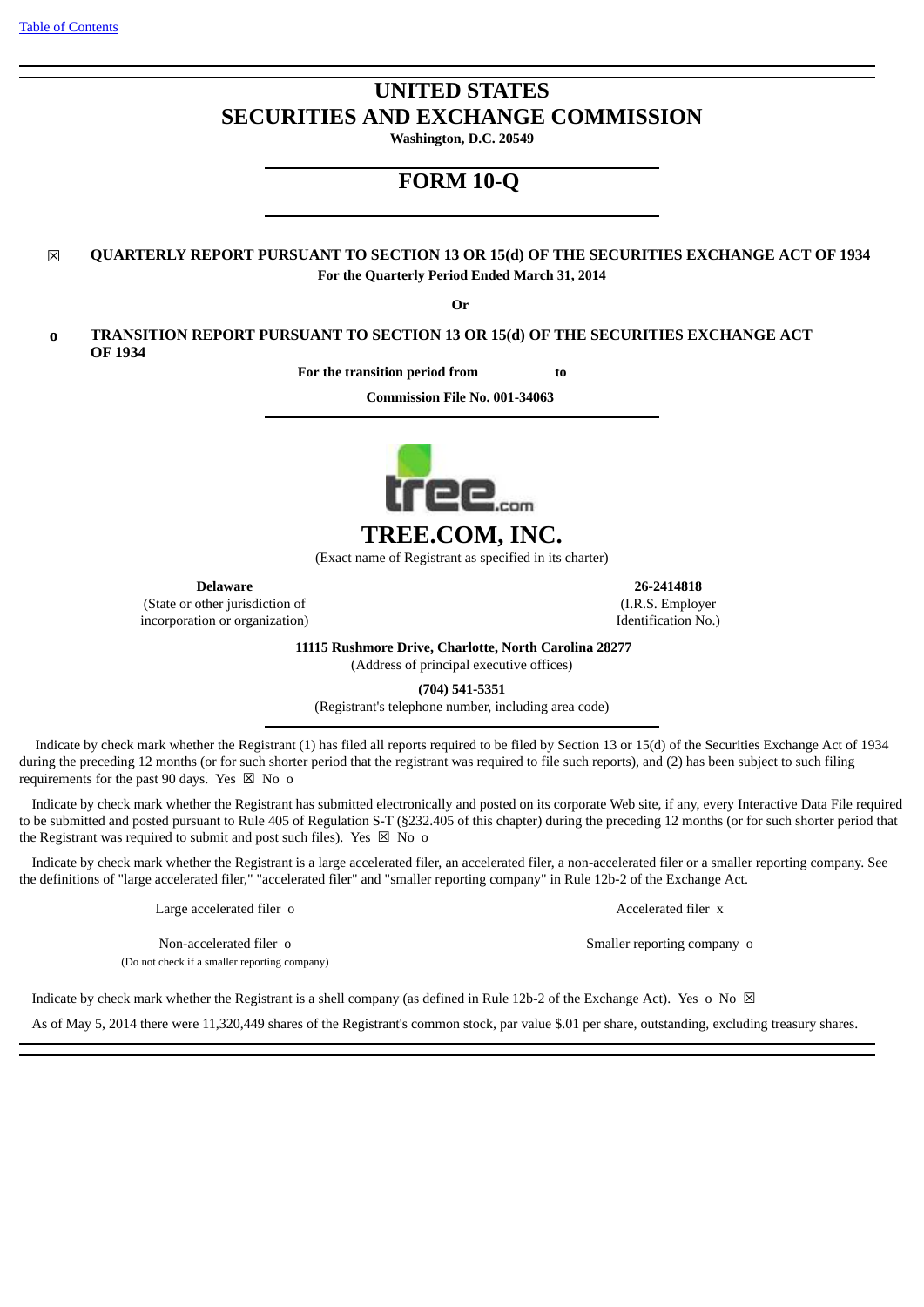# **TABLE OF CONTENTS**

<span id="page-1-0"></span>

|          |                                                                                              | Page<br>Number |
|----------|----------------------------------------------------------------------------------------------|----------------|
|          | <b>PART I-FINANCIAL INFORMATION</b>                                                          |                |
| Item 1.  | <b>Financial Statements</b>                                                                  | $\overline{3}$ |
| Item 2.  | <b>Management's Discussion and Analysis of Financial Condition and Results of Operations</b> | 22             |
| Item 3.  | <b>Quantitative and Qualitative Disclosures About Market Risk</b>                            | <u>29</u>      |
| Item 4.  | <b>Controls and Procedures</b>                                                               | <u>30</u>      |
|          | <b>PART II-OTHER INFORMATION</b>                                                             |                |
| Item 1.  | <b>Legal Proceedings</b>                                                                     | <u>30</u>      |
| Item 1A. | <b>Risk Factors</b>                                                                          | <u>30</u>      |
| Item 2.  | <b>Unregistered Sales of Equity Securities and Use of Proceeds</b>                           | <u>31</u>      |
| Item 5.  | <b>Other Information</b>                                                                     | <u>32</u>      |
| Item 6.  | <b>Exhibits</b>                                                                              | <u>32</u>      |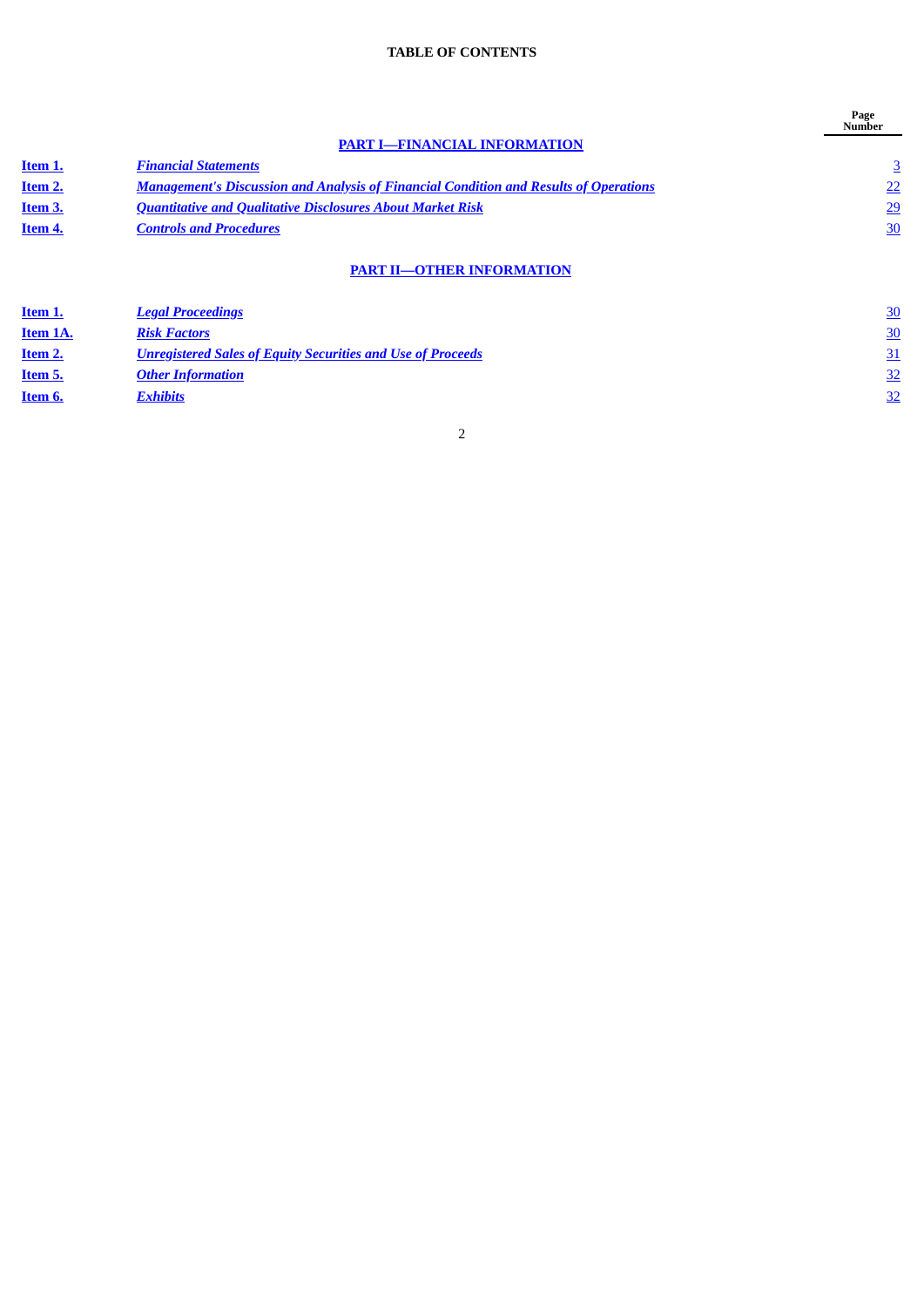# <span id="page-2-0"></span>**Item 1.** *Financial Statements*

# **TREE.COM, INC. AND SUBSIDIARIES CONSOLIDATED STATEMENTS OF OPERATIONS**

# **(Unaudited)**

|                                                                    |    | Three Months Ended March 31,             |                           |          |  |
|--------------------------------------------------------------------|----|------------------------------------------|---------------------------|----------|--|
|                                                                    |    | 2014                                     | 2013                      |          |  |
|                                                                    |    | (in thousands, except per share amounts) |                           |          |  |
| <b>Revenue</b>                                                     | \$ | 40,036                                   | - \$                      | 28,080   |  |
| Costs and expenses:                                                |    |                                          |                           |          |  |
| Cost of revenue (exclusive of depreciation shown separately below) |    | 1,665                                    |                           | 1,356    |  |
| Selling and marketing expense                                      |    | 27,449                                   |                           | 17,255   |  |
| General and administrative expense                                 |    | 6,133                                    |                           | 6,556    |  |
| Product development                                                |    | 1,932                                    |                           | 1,205    |  |
| Depreciation                                                       |    | 755                                      |                           | 885      |  |
| Amortization of intangibles                                        |    | 28                                       |                           | 43       |  |
| Restructuring and severance                                        |    | 202                                      |                           | (2)      |  |
| Litigation settlements and contingencies                           |    | 7,707                                    |                           | 1,028    |  |
| <b>Total costs and expenses</b>                                    |    | 45,871                                   |                           | 28,326   |  |
| <b>Operating loss</b>                                              |    | (5, 835)                                 |                           | (246)    |  |
| Other income (expense):                                            |    |                                          |                           |          |  |
| Interest expense                                                   |    |                                          |                           | (7)      |  |
| <b>Loss before income taxes</b>                                    |    | (5, 835)                                 |                           | (253)    |  |
| Income tax benefit (expense)                                       |    | $\mathbf{1}$                             |                           | (20)     |  |
| Net loss from continuing operations                                |    | (5, 834)                                 |                           | (273)    |  |
| Discontinued operations:                                           |    |                                          |                           |          |  |
| Gain from sale of discontinued operations, net of tax              |    |                                          |                           | 98       |  |
| Loss from operations of discontinued operations, net of tax        |    | (574)                                    |                           | (2, 542) |  |
| <b>Loss from discontinued operations</b>                           |    | (574)                                    |                           | (2, 444) |  |
| <b>Net loss</b>                                                    | \$ | (6, 408)                                 | $\boldsymbol{\mathsf{s}}$ | (2,717)  |  |
|                                                                    |    |                                          |                           |          |  |
| Weighted average shares outstanding:                               |    |                                          |                           |          |  |
| <b>Basic</b>                                                       |    | 11,142                                   |                           | 10,967   |  |
| <b>Diluted</b>                                                     |    | 11,142                                   |                           | 10,967   |  |
| Net loss per share from continuing operations:                     |    |                                          |                           |          |  |
| <b>Basic</b>                                                       | \$ | (0.52)                                   | - \$                      | (0.02)   |  |
| <b>Diluted</b>                                                     | \$ | $(0.52)$ \$                              |                           | (0.02)   |  |
| Net loss per share from discontinued operations:                   |    |                                          |                           |          |  |
| <b>Basic</b>                                                       | \$ | (0.05)                                   | - \$                      | (0.22)   |  |
| <b>Diluted</b>                                                     | \$ | (0.05)                                   | - \$                      | (0.22)   |  |
| Net loss per share attributable to common shareholders:            |    |                                          |                           |          |  |
| <b>Basic</b>                                                       | \$ | (0.58)                                   | - \$                      | (0.25)   |  |
| Diluted                                                            | \$ | (0.58)                                   | - \$                      | (0.25)   |  |

The accompanying notes to consolidated financial statements are an integral part of these statements.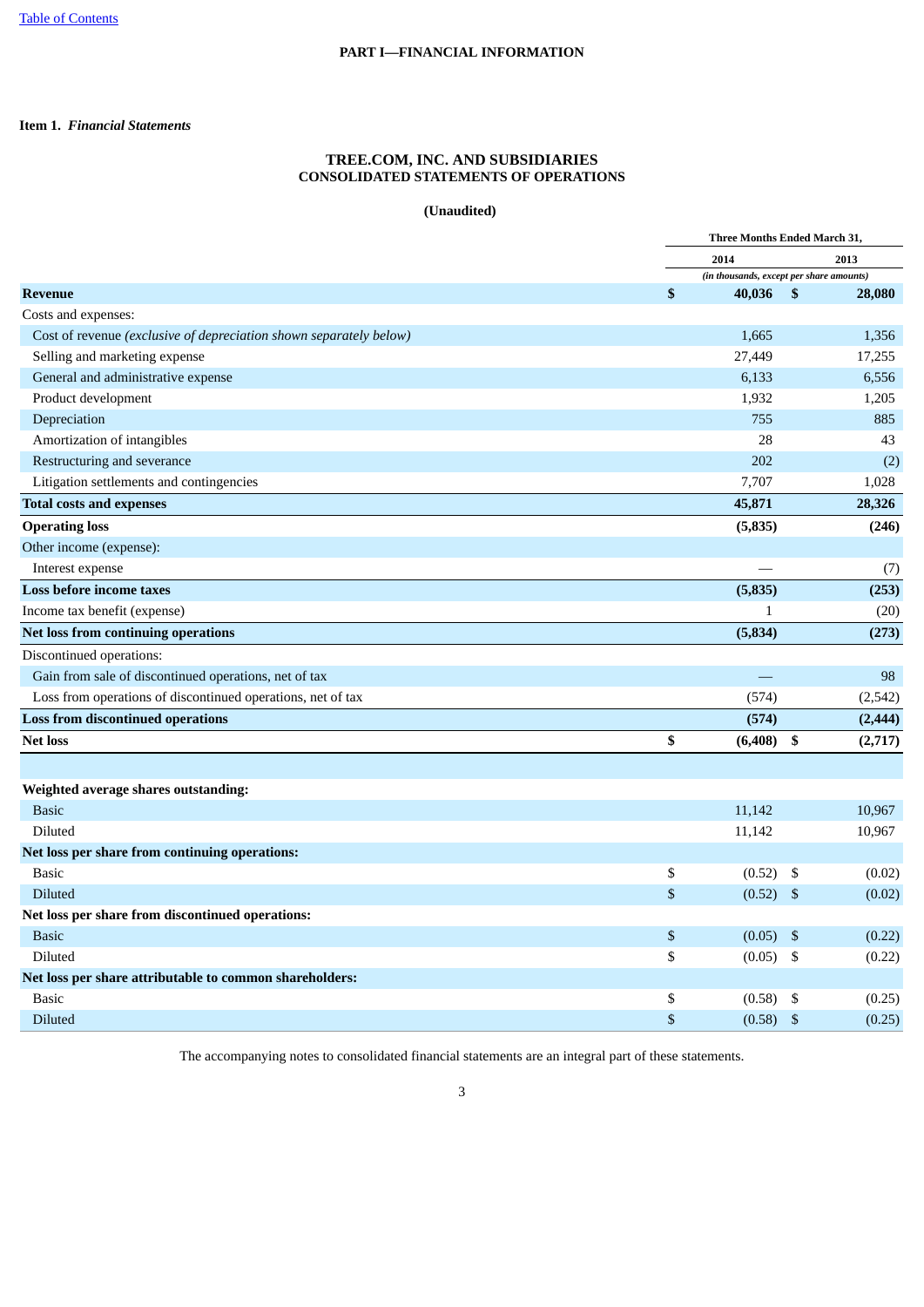# **TREE.COM, INC. AND SUBSIDIARIES CONSOLIDATED BALANCE SHEETS**

# **(in thousands, except par value and share amounts)**

|                                                                                                                                                                                      | March 31,<br>2014 |    | December 31,<br>2013 |
|--------------------------------------------------------------------------------------------------------------------------------------------------------------------------------------|-------------------|----|----------------------|
|                                                                                                                                                                                      | (Unaudited)       |    |                      |
| <b>ASSETS:</b>                                                                                                                                                                       |                   |    |                      |
| Cash and cash equivalents                                                                                                                                                            | \$<br>89,499      | \$ | 91,667               |
| Restricted cash and cash equivalents                                                                                                                                                 | 24,062            |    | 26,017               |
| Accounts receivable, net of allowance of \$544 and \$408, respectively                                                                                                               | 13,373            |    | 12,850               |
| Prepaid and other current assets                                                                                                                                                     | 1,611             |    | 1,689                |
| Current assets of discontinued operations                                                                                                                                            | 527               |    | 521                  |
| <b>Total current assets</b>                                                                                                                                                          | 129,072           |    | 132,744              |
| Property and equipment, net                                                                                                                                                          | 5,652             |    | 5,344                |
| Goodwill                                                                                                                                                                             | 3,632             |    | 3,632                |
| Intangible assets, net                                                                                                                                                               | 10,656            |    | 10,684               |
| Other non-current assets                                                                                                                                                             | 103               |    | 111                  |
| Non-current assets of discontinued operations                                                                                                                                        | 100               |    | 129                  |
| <b>Total assets</b>                                                                                                                                                                  | \$<br>149,215     | \$ | 152,644              |
| <b>LIABILITIES:</b>                                                                                                                                                                  |                   |    |                      |
| Accounts payable, trade                                                                                                                                                              | \$<br>1,387       | \$ | 4,881                |
| Deferred revenue                                                                                                                                                                     | 25                |    | 49                   |
| Accrued expenses and other current liabilities                                                                                                                                       | 31,200            |    | 23,265               |
| Current liabilities of discontinued operations (Note 14)                                                                                                                             | 31,905            |    | 32,004               |
| <b>Total current liabilities</b>                                                                                                                                                     | 64,517            |    | 60,199               |
| Other non-current liabilities                                                                                                                                                        | 210               |    | 334                  |
| Deferred income taxes                                                                                                                                                                | 4,849             |    | 4,849                |
| Non-current liabilities of discontinued operations                                                                                                                                   | 306               |    | 254                  |
| <b>Total liabilities</b>                                                                                                                                                             | 69,882            |    | 65,636               |
| Commitments and contingencies (Note 11)                                                                                                                                              |                   |    |                      |
| <b>SHAREHOLDERS' EQUITY:</b>                                                                                                                                                         |                   |    |                      |
| Preferred stock \$.01 par value; authorized 5,000,000 shares; none issued or outstanding                                                                                             |                   |    |                      |
| Common stock \$.01 par value; authorized 50,000,000 shares; issued 12,675,487 and 12,619,835 shares,<br>respectively, and outstanding 11,306,555 and 11,250,903 shares, respectively | 127               |    | 126                  |
| Additional paid-in capital                                                                                                                                                           | 905,880           |    | 907,148              |
| Accumulated deficit                                                                                                                                                                  | (813,941)         |    | (807, 533)           |
| Treasury stock 1,368,932 and 1,368,932 shares, respectively                                                                                                                          | (12, 733)         |    | (12, 733)            |
| <b>Total shareholders' equity</b>                                                                                                                                                    | 79,333            |    | 87,008               |
| Total liabilities and shareholders' equity                                                                                                                                           | \$<br>149,215     | \$ | 152,644              |

The accompanying notes to consolidated financial statements are an integral part of these statements.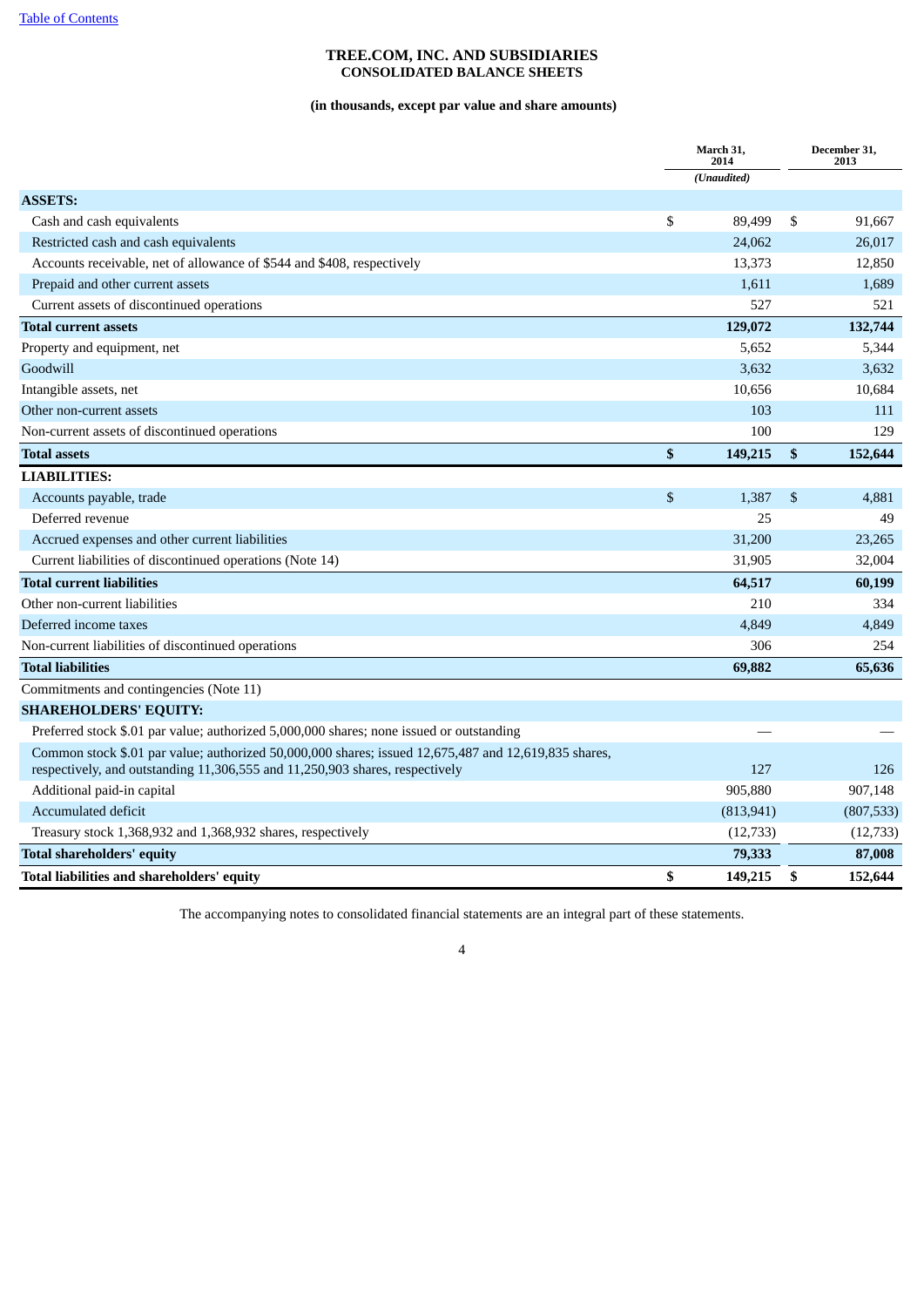# **TREE.COM, INC. AND SUBSIDIARIES CONSOLIDATED STATEMENT OF SHAREHOLDERS' EQUITY**

# **(Unaudited)**

|                                                                                                                       |     |              | <b>Common Stock</b>                  |               |              |    |                |    |            |       |          | <b>Treasury Stock</b> |  |  |                                         |  |                               |                     |  |        |
|-----------------------------------------------------------------------------------------------------------------------|-----|--------------|--------------------------------------|---------------|--------------|----|----------------|----|------------|-------|----------|-----------------------|--|--|-----------------------------------------|--|-------------------------------|---------------------|--|--------|
|                                                                                                                       |     | <b>Total</b> | <b>Number</b><br>of Shares<br>Amount |               |              |    |                |    |            |       |          |                       |  |  | <b>Additional</b><br>Paid-in<br>Capital |  | Accumulated<br><b>Deficit</b> | Number<br>of Shares |  | Amount |
|                                                                                                                       |     |              |                                      |               |              |    | (in thousands) |    |            |       |          |                       |  |  |                                         |  |                               |                     |  |        |
| <b>Balance as of December 31, 2013</b>                                                                                | \$. | 87,008       | 12,620                               | <sup>\$</sup> | 126          | \$ | 907,148        | \$ | (807, 533) | 1,369 | <b>S</b> | (12, 733)             |  |  |                                         |  |                               |                     |  |        |
| Comprehensive loss:                                                                                                   |     |              |                                      |               |              |    |                |    |            |       |          |                       |  |  |                                         |  |                               |                     |  |        |
| Net loss for the three months ended<br>March 31, 2014                                                                 |     | (6, 408)     |                                      |               |              |    |                |    | (6, 408)   |       |          |                       |  |  |                                         |  |                               |                     |  |        |
| <b>Comprehensive loss</b>                                                                                             | \$  | (6, 408)     |                                      |               |              |    |                |    |            |       |          |                       |  |  |                                         |  |                               |                     |  |        |
| Non-cash compensation                                                                                                 |     | 1,618        |                                      |               |              |    | 1,618          |    |            |       |          |                       |  |  |                                         |  |                               |                     |  |        |
| <b>Dividends</b>                                                                                                      |     | (8)          |                                      |               |              |    | (8)            |    |            |       |          |                       |  |  |                                         |  |                               |                     |  |        |
| Net-share settlement of stock-based<br>compensation, net of issuance of<br>common stock upon stock option<br>exercise |     | (2,877)      | 55                                   |               | $\mathbf{1}$ |    | (2,878)        |    |            |       |          |                       |  |  |                                         |  |                               |                     |  |        |
| Balance as of March 31, 2014                                                                                          |     | 79,333       | 12,675                               | \$            | 127          | \$ | 905,880        | \$ | (813, 941) | 1,369 |          | (12,733)              |  |  |                                         |  |                               |                     |  |        |

The accompanying notes to consolidated financial statements are an integral part of these statements.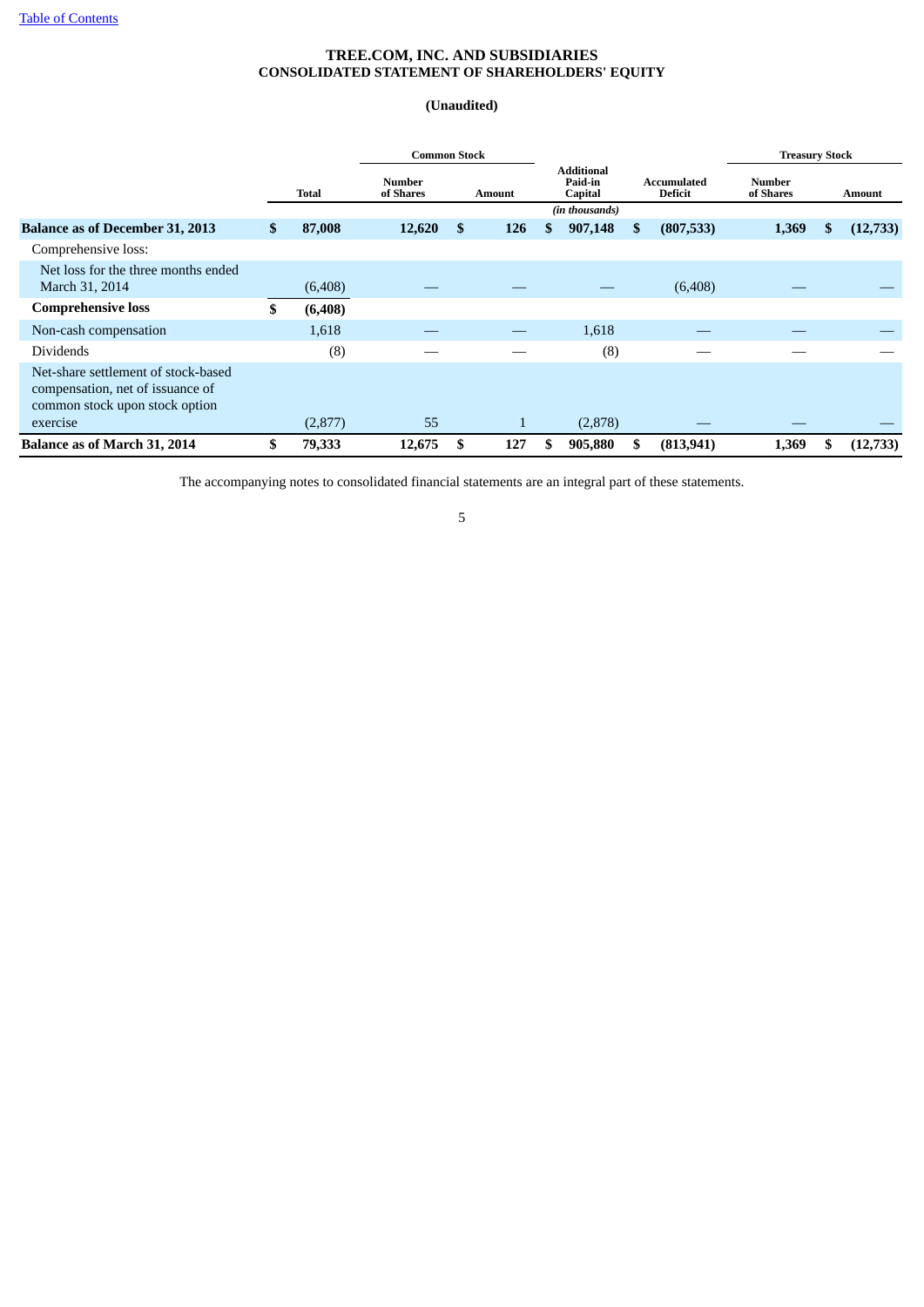# **TREE.COM, INC. AND SUBSIDIARIES CONSOLIDATED STATEMENTS OF CASH FLOWS**

# **(Unaudited)**

|                                                                                                                                                               | <b>Three Months Ended March 31,</b> |          |                |          |
|---------------------------------------------------------------------------------------------------------------------------------------------------------------|-------------------------------------|----------|----------------|----------|
|                                                                                                                                                               |                                     | 2014     |                | 2013     |
|                                                                                                                                                               |                                     |          | (in thousands) |          |
| Cash flows from operating activities attributable to continuing operations:                                                                                   |                                     |          |                |          |
| <b>Net loss</b>                                                                                                                                               | \$                                  | (6, 408) | \$             | (2,717)  |
| Less: Loss from discontinued operations, net of tax                                                                                                           |                                     | 574      |                | 2,444    |
| Net loss from continuing operations                                                                                                                           |                                     | (5, 834) |                | (273)    |
| Adjustments to reconcile net loss from continuing operations to net cash provided by (used in) operating<br>activities attributable to continuing operations: |                                     |          |                |          |
| Loss on disposal of fixed assets                                                                                                                              |                                     |          |                | 24       |
| Amortization of intangibles                                                                                                                                   |                                     | 28       |                | 43       |
| Depreciation                                                                                                                                                  |                                     | 755      |                | 885      |
| Non-cash compensation expense                                                                                                                                 |                                     | 1,616    |                | 1,433    |
| Deferred income taxes                                                                                                                                         |                                     | (1)      |                | 18       |
| Bad debt expense                                                                                                                                              |                                     | 186      |                | 29       |
| Changes in current assets and liabilities:                                                                                                                    |                                     |          |                |          |
| Accounts receivable                                                                                                                                           |                                     | (969)    |                | (2,085)  |
| Prepaid and other current assets                                                                                                                              |                                     | (576)    |                | (2,348)  |
| Accounts payable, accrued expenses and other current liabilities                                                                                              |                                     | 4,520    |                | (2,520)  |
| Income taxes payable                                                                                                                                          |                                     | 658      |                | (430)    |
| Deferred revenue                                                                                                                                              |                                     | (24)     |                | (6)      |
| Other, net                                                                                                                                                    |                                     | (115)    |                | (186)    |
| Net cash provided by (used in) operating activities attributable to continuing operations                                                                     |                                     | 244      |                | (5, 416) |
| Cash flows from investing activities attributable to continuing operations:                                                                                   |                                     |          |                |          |
| Capital expenditures                                                                                                                                          |                                     | (1,069)  |                | (587)    |
| Decrease in restricted cash                                                                                                                                   |                                     | 1,954    |                | 386      |
| Net cash provided by (used in) investing activities attributable to continuing operations                                                                     |                                     | 885      |                | (201)    |
| Cash flows from financing activities attributable to continuing operations:                                                                                   |                                     |          |                |          |
| Payments related to net-share settlement of stock-based compensation, net of proceeds from exercise of stock<br>options                                       |                                     | (2,877)  |                | (671)    |
| Dividends                                                                                                                                                     |                                     | (81)     |                |          |
| Net cash used in financing activities attributable to continuing operations                                                                                   |                                     | (2,958)  |                | (671)    |
| Total cash used in continuing operations                                                                                                                      |                                     | (1,829)  |                | (6, 288) |
| Net cash used in operating activities attributable to discontinued operations                                                                                 |                                     | (339)    |                | (576)    |
| Total cash used in discontinued operations                                                                                                                    |                                     | (339)    |                | (576)    |
| Net decrease in cash and cash equivalents                                                                                                                     |                                     | (2, 168) |                | (6, 864) |
| Cash and cash equivalents at beginning of period                                                                                                              |                                     | 91,667   |                | 80,190   |
| Cash and cash equivalents at end of period                                                                                                                    | \$                                  | 89,499   | \$             | 73,326   |

The accompanying notes to consolidated financial statements are an integral part of these statements.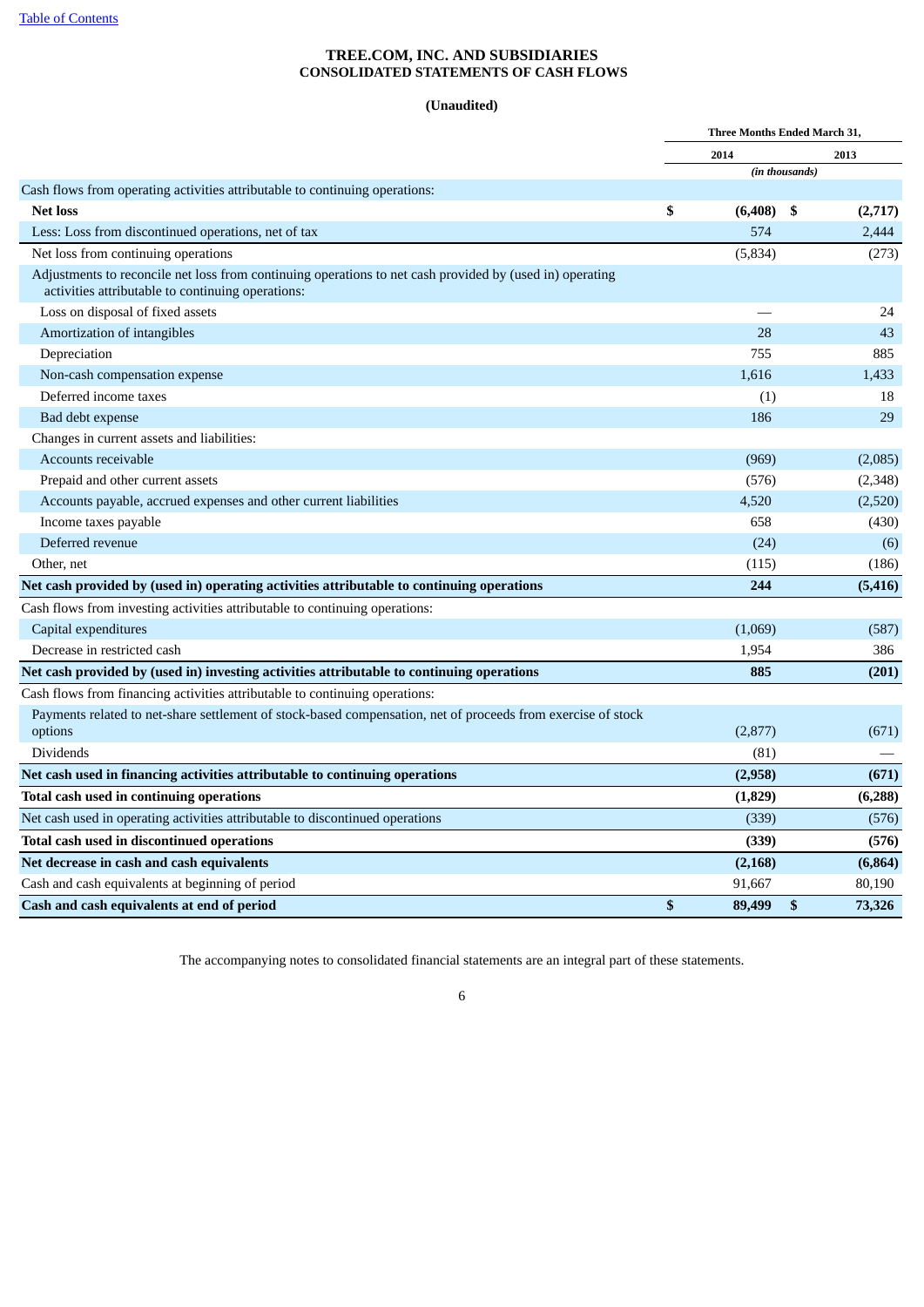#### **NOTE 1—ORGANIZATION**

#### **Company Overview**

Tree.com, Inc. ("Tree.com" or the "Company") is the parent of LendingTree, LLC, which owns several brands and businesses that provide information, tools, advice, products and services for critical transactions in consumers' lives. Its family of brands includes: LendingTree®, GetSmart®, LendingTree Autos<sup>SM</sup>, LendingTree Education<sup>SM</sup>, LendingTree Home Pros<sup>SM</sup> and InsuranceTree®. Together, these brands serve as an ally for consumers who are looking to comparison-shop for loans, education programs, home services providers and other services from multiple businesses and professionals that will compete for their business.

The consolidated financial statements include the accounts of Tree.com and all its wholly-owned entities. Intercompany transactions and accounts have been eliminated.

#### **Discontinued Operations**

The businesses of RealEstate.com and RealEstate.com, REALTORS® (which together represent the former Real Estate segment) and LendingTree Loans are presented as discontinued operations in the accompanying consolidated balance sheets and consolidated statements of operations and cash flows for all periods presented. The notes accompanying these consolidated financial statements reflect our continuing operations and, unless otherwise noted, exclude information related to the discontinued operations.

#### **Real Estate**

On March 10, 2011, management made the decision and finalized a plan to close all of the field offices of the proprietary full-service real estate brokerage business known as RealEstate.com, REALTORS®. The Company exited all markets in which it previously operated by March 31, 2011. In September 2011, the remaining assets of RealEstate.com were sold, which consisted primarily of internet domain names and trademarks, for \$8.3 million and recognized a gain on sale of \$7.8 million.

#### **LendingTree Loans**

On May 12, 2011, the Company entered into an asset purchase agreement with Discover Bank ("Discover"), a wholly-owned subsidiary of Discover Financial Services, as amended on February 7, 2012, for the sale of substantially all of the operating assets of its LendingTree Loans business. The sale was completed on June 6, 2012.

The asset purchase agreement as amended provided for a purchase price of approximately \$55.9 million in cash for the assets, subject to certain conditions. Of this total purchase price, \$8.0 million was paid prior to the closing, \$37.9 million was paid upon the closing and the contingent amount of \$10.0 million was paid and recognized as a gain from sale of discontinued operations in the second quarter of 2013.

Discover generally did not assume liabilities of the LendingTree Loans business that arose before the closing date, except for certain liabilities directly related to assets Discover acquired. Of the purchase price paid, as of March 31, 2014, \$18.1 million is being held in escrow pending resolution of certain actual and/or contingent liabilities that remain with the Company following the sale. The escrowed amount is recorded as restricted cash at March 31, 2014.

Separate from the asset purchase agreement, Tree.com agreed to provide certain marketing-related services to Discover in connection with its mortgage origination business for approximately seventeen months following the closing, or such earlier point as the agreed-upon services are satisfactorily completed. The services were satisfactorily completed in the second quarter of 2013. Discover remains a network lender on the Company's mortgage exchange following completion of the services.

#### **Basis of Presentation**

The accompanying unaudited interim consolidated financial statements as of March 31, 2014 and for the three months ended March 31, 2014 and 2013, respectively, have been prepared in accordance with accounting principles generally accepted in the United States of America ("GAAP") for interim financial information and the rules and regulations of the U.S. Securities and Exchange Commission ("SEC"). In the opinion of management, the unaudited interim consolidated financial statements have been prepared on the same basis as the audited financial statements, and include all adjustments, consisting only of normal recurring adjustments, necessary for the fair presentation of our financial position for the periods presented. The results for the three months ended March 31, 2014 are not necessarily indicative of the results to be expected for the year ending December 31, 2014, or any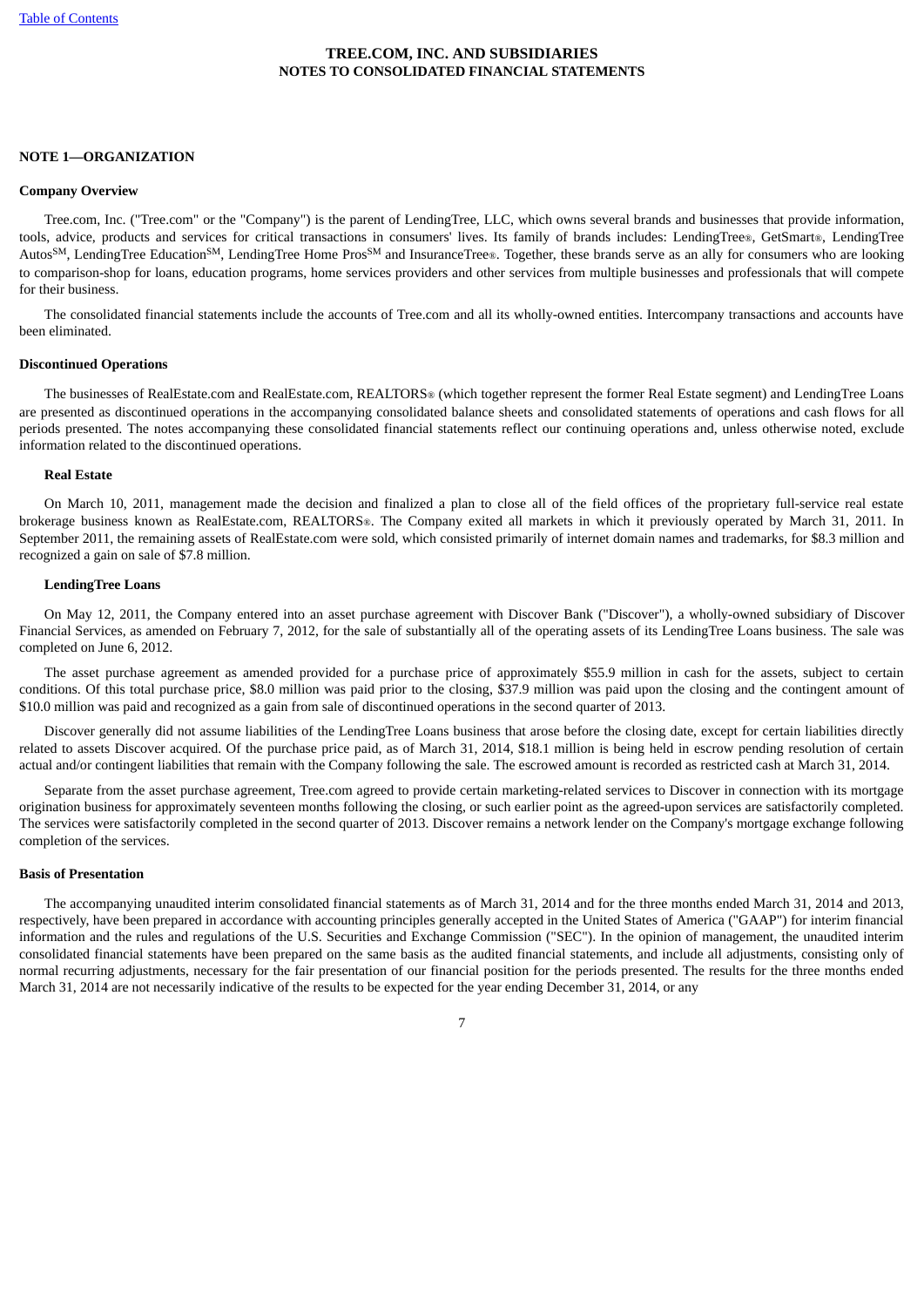other period. The accompanying consolidated balance sheet as of December 31, 2013 was derived from audited financial statements included in our annual report on Form 10-K for the year ended December 31, 2013 (the "2013 Form 10-K"). These consolidated financial statements do not include all of the information and footnotes required by GAAP for annual financial statements. Accordingly, they should be read in conjunction with the audited financial statements and notes thereto included in the 2013 Form 10-K.

# **NOTE 2—SIGNIFICANT ACCOUNTING POLICIES**

#### **Accounting Estimates**

Management is required to make certain estimates and assumptions during the preparation of the consolidated financial statements in accordance with GAAP. These estimates and assumptions impact the reported amount of assets and liabilities and disclosures of contingent assets and liabilities as of the date of the consolidated financial statements. They also impact the reported amount of net earnings during any period. Actual results could differ from those estimates.

Significant estimates underlying the accompanying consolidated financial statements, including discontinued operations, include: loan loss obligations; the recoverability of long-lived assets, goodwill and intangible assets; the determination of income taxes payable and deferred income taxes, including related valuation allowances; restructuring reserves; various other allowances, reserves and accruals; and assumptions related to the determination of stock-based compensation.

#### **Certain Risks and Concentrations**

Tree.com's business is subject to certain risks and concentrations including dependence on third-party technology providers, exposure to risks associated with online commerce security and credit card fraud.

Financial instruments, which potentially subject us to concentration of credit risk at March 31, 2014, consist primarily of cash and cash equivalents and accounts receivable, as disclosed in the consolidated balance sheet. Cash and cash equivalents are in excess of Federal Deposit Insurance Corporation insurance limits, but are maintained with quality financial institutions of high credit. The Company generally requires certain network lenders to maintain security deposits with the Company, which in the event of non-payment, would be applied against any accounts receivable outstanding.

Due to the nature of the mortgage lending industry, interest rate increases may negatively impact future revenue from the Company's lender network.

Lenders participating on the Company's lender network can offer their products directly to consumers through brokers, mass marketing campaigns or through other traditional methods of credit distribution. These lenders can also offer their products online, either directly to prospective borrowers, through one or more online competitors, or both. If a significant number of potential consumers are able to obtain loans from participating lenders without utilizing the Company's service, its ability to generate revenue may be limited. Because the Company does not have exclusive relationships with the lenders whose loan offerings are offered on its online marketplace, consumers may obtain offers and loans from these lenders without using its service.

The Company maintains operations solely in the United States.

#### **Litigation Settlements and Contingencies**

Litigation settlements and contingencies consists of expenses related to actual or anticipated litigation settlements, in addition to legal fees incurred in connection with various patent litigation claims the Company pursues against others.

### **Recent Accounting Pronouncements**

There are no recently issued accounting pronouncements that were adopted during the quarter ended March 31, 2014 or that are expected to impact the Company's consolidated financial statements.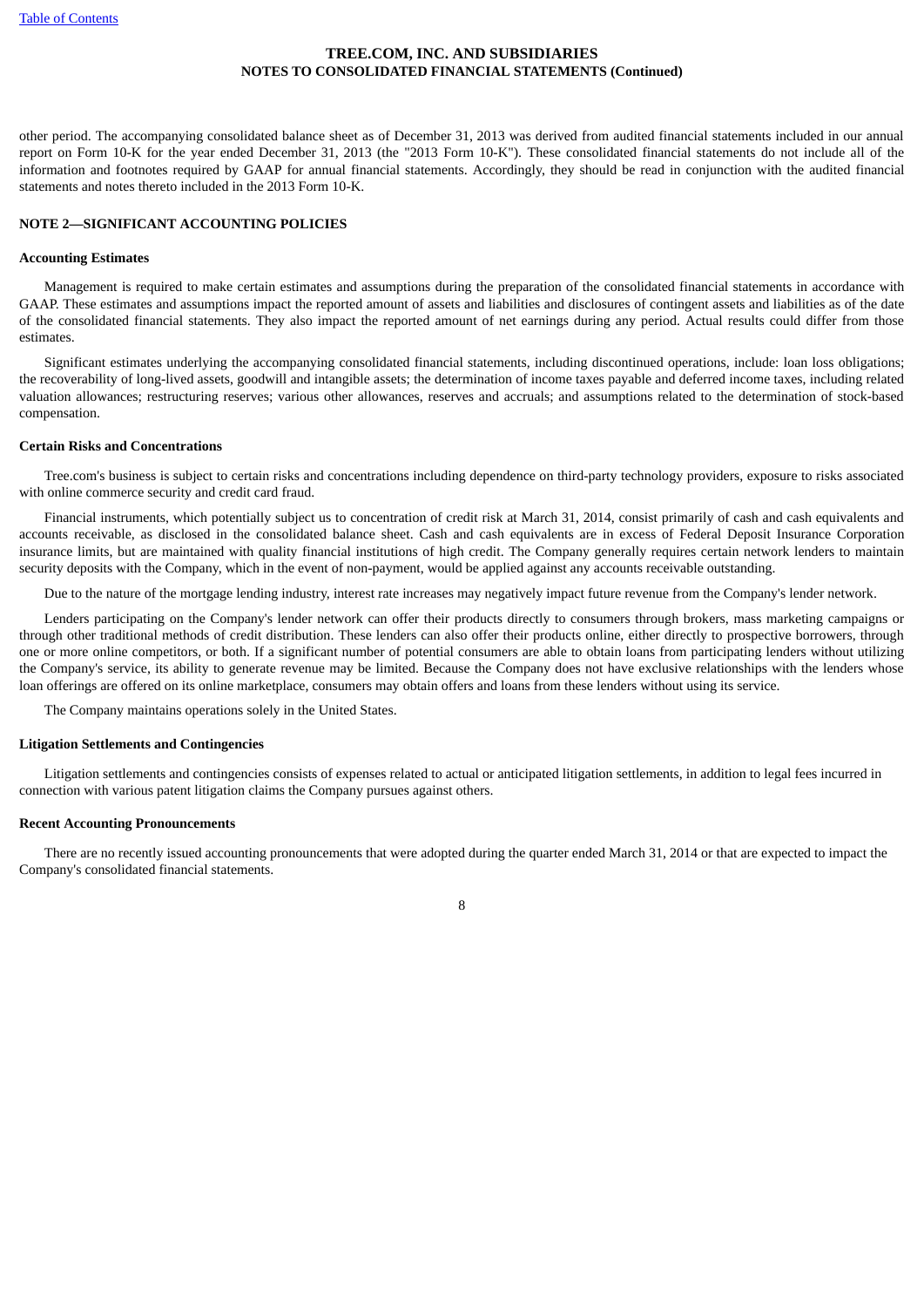# **NOTE 3—RESTRICTED CASH**

Restricted cash and cash equivalents consists of the following *(in thousands)*:

|                                                          | March 31.<br>2014 |     | December 31,<br>2013 |
|----------------------------------------------------------|-------------------|-----|----------------------|
| Cash in escrow for surety bonds                          | 2,453             | - S | 2,453                |
| Cash in escrow for corporate purchasing card program     | 400               |     | 400                  |
| Cash in escrow for sale of LendingTree Loans             | 18,118            |     | 18,117               |
| Cash in escrow for earnout related to an acquisition (a) |                   |     | 1,956                |
| Cash restricted for loan loss obligations                | 3,051             |     | 3,051                |
| Other                                                    | 40                |     | 40                   |
| Total restricted cash and cash equivalents               | 24,062            |     | 26,017               |

(a) During the first quarter of 2014, the Company reached and executed a settlement with the disputing party on the earnout related to an acquisition, upon which \$2.0 million of cash previously held in escrow was released, of which \$1.0 million was paid out to the disputing party. This settlement had no impact on the results of operations for the three months ended March 31, 2014.

### **NOTE 4—GOODWILL AND INTANGIBLE ASSETS**

The balance of goodwill and intangible assets, net is as follows *(in thousands)*:

|                                            | March 31,<br>2014 |              | December 31,<br>2013 |
|--------------------------------------------|-------------------|--------------|----------------------|
| Goodwill                                   | 486,720           | -S           | 486,720              |
| Accumulated impairment losses              | (483,088)         |              | (483,088)            |
| Net goodwill                               | 3,632             | $\mathbf{s}$ | 3,632                |
|                                            |                   |              |                      |
| Intangible assets with indefinite lives    | 10,142            | - \$         | 10,142               |
| Intangible assets with definite lives, net | 514               |              | 542                  |
| Total intangible assets, net               | 10,656            | -S           | 10,684               |

### **Goodwill and Indefinite-Lived Intangible Assets**

The Company's goodwill is associated with its one reportable segment, lending. Intangible assets with indefinite lives relate to the Company's trademarks.

### **Intangible Assets with Definite Lives**

Intangible assets with definite lives relate to the following *(dollars in thousands)*:

|                                  |   | <b>Accumulated</b><br>Cost<br><b>Amortization</b> |  |           | <b>Net</b> |     |  |
|----------------------------------|---|---------------------------------------------------|--|-----------|------------|-----|--|
| Purchase agreements              | D | 236                                               |  | (224)     | <b>S</b>   | 12  |  |
| Technology                       |   | 25,194                                            |  | (25, 194) |            |     |  |
| <b>Customer lists</b>            |   | 6,682                                             |  | (6, 181)  |            | 501 |  |
| Other                            |   | 1,517                                             |  | (1,516)   |            |     |  |
| <b>Balance at March 31, 2014</b> |   | 33,629                                            |  | (33, 115) |            | 514 |  |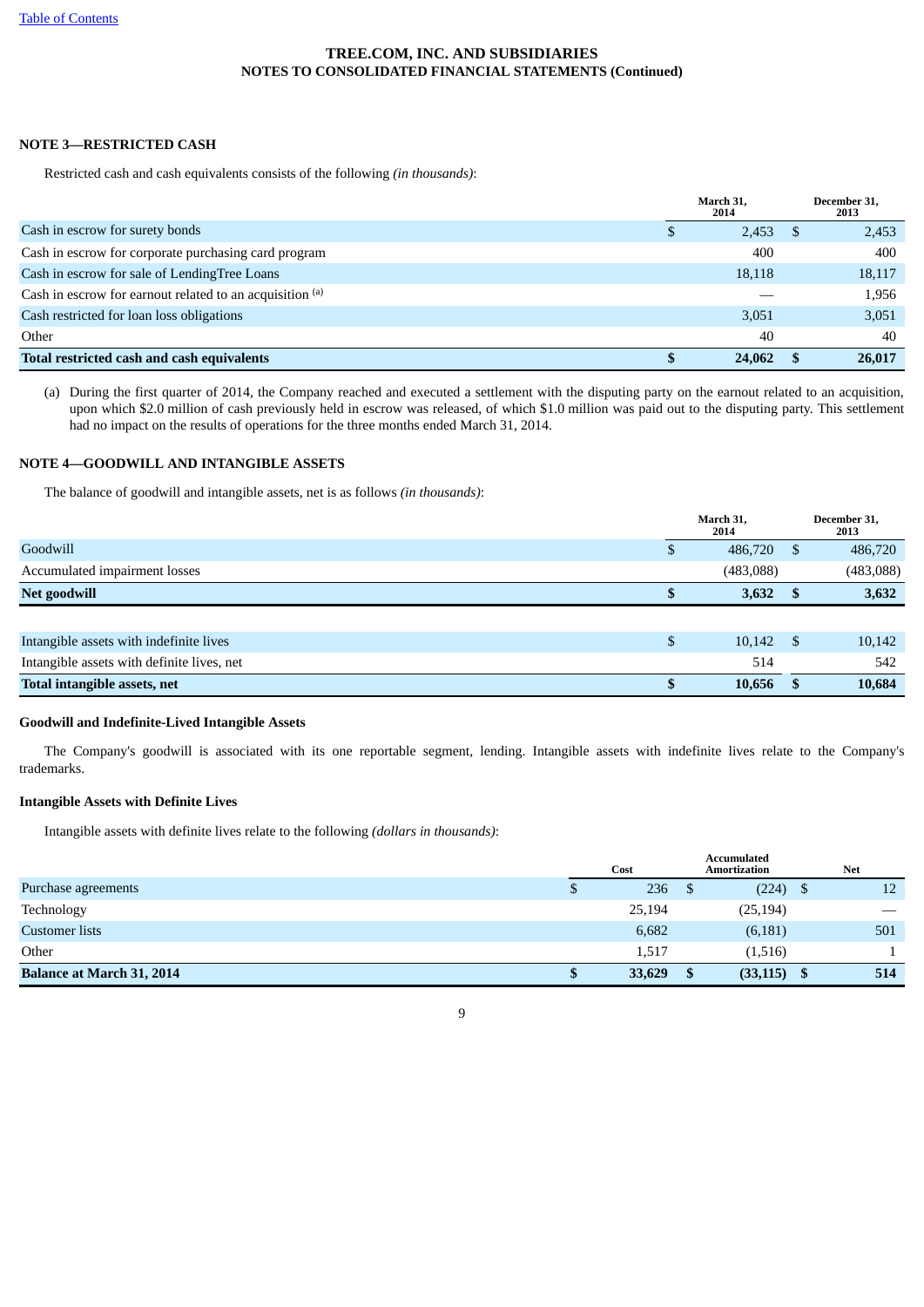|                                     | <b>Accumulated</b><br>Cost<br>Amortization |        |  |           | <b>Net</b> |               |
|-------------------------------------|--------------------------------------------|--------|--|-----------|------------|---------------|
| Purchase agreements                 |                                            | 236    |  | (212)     | - \$       | 24            |
| Technology                          |                                            | 25,194 |  | (25, 194) |            |               |
| <b>Customer lists</b>               |                                            | 6,682  |  | (6, 166)  |            | 516           |
| Other                               |                                            | 1,517  |  | (1,515)   |            | $\mathcal{D}$ |
| <b>Balance at December 31, 2013</b> |                                            | 33,629 |  | (33,087)  |            | 542           |

Amortization of intangible assets with definite lives is computed on a straight-line basis and, based on balances as of March 31, 2014, future amortization is estimated to be as follows *(in thousands)*:

|                                                  |   | <b>Amortization Expense</b> |
|--------------------------------------------------|---|-----------------------------|
| Remainder of current year                        | Φ | 58                          |
| Year ending December 31, 2015                    |   | 60                          |
| Year ending December 31, 2016                    |   | 60                          |
| Year ending December 31, 2017                    |   | 60                          |
| Year ending December 31, 2018                    |   | 60                          |
| Thereafter                                       |   | 216                         |
| Total intangible assets with definite lives, net |   | 514                         |

# **NOTE 5—PROPERTY AND EQUIPMENT**

The balance of property and equipment, net is as follows *(in thousands)*:

|                                             | March 31,<br>2014 |    | December 31,<br>2013 |
|---------------------------------------------|-------------------|----|----------------------|
| Computer equipment and capitalized software | 19,550            | -S | 18,130               |
| Leasehold improvements                      | 2,096             |    | 2,096                |
| Furniture and other equipment               | 1,029             |    | 981                  |
| Projects in progress                        | 1,740             |    | 2,145                |
| <b>Total gross property and equipment</b>   | 24,415            |    | 23,352               |
| Accumulated depreciation                    | (18,763)          |    | (18,008)             |
| Total property and equipment, net           | 5,652             |    | 5,344                |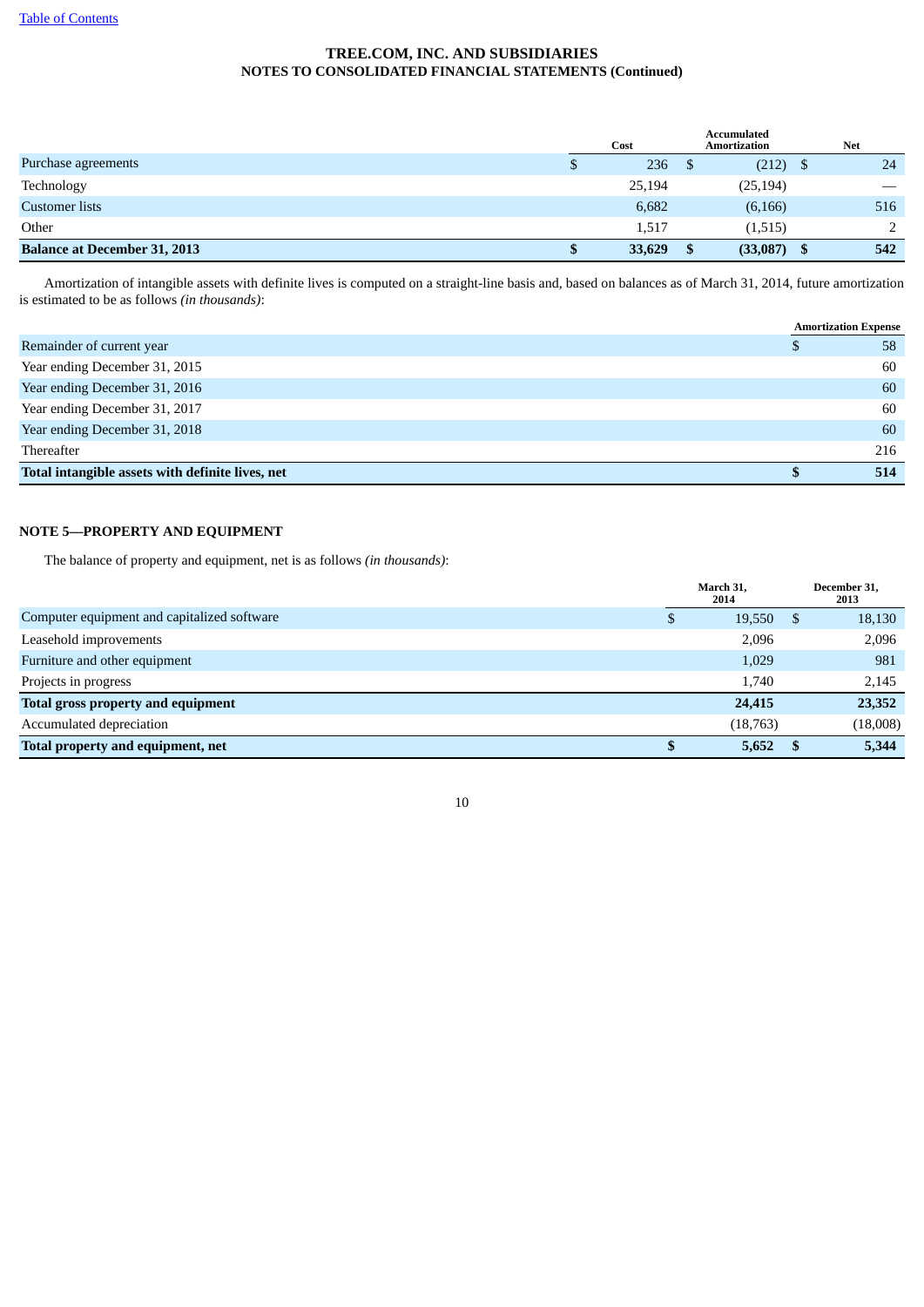# **NOTE 6—ACCRUED EXPENSES AND OTHER CURRENT LIABILITIES**

Accrued expenses and other current liabilities consist of the following *(in thousands)*:

|                                                      | March 31.<br>2014 |      | December 31,<br>2013 |
|------------------------------------------------------|-------------------|------|----------------------|
| Accrued litigation liabilities                       | 500               | - \$ | 500                  |
| Accrued advertising expense                          | 12,560            |      | 8,837                |
| Accrued compensation and benefits                    | 1,872             |      | 3,378                |
| Accrued professional fees                            | 8,281             |      | 1,806                |
| Accrued restructuring costs (a)                      | 289               |      | 284                  |
| Customer deposits and escrows                        | 4,433             |      | 4,279                |
| Deferred rent                                        | 259               |      | 245                  |
| Other                                                | 3.006             |      | 3,936                |
| Total accrued expenses and other current liabilities | 31,200            |      | 23.265               |

(a) An additional \$0.1 million and \$0.2 million of accrued restructuring liability is classified in other long term liabilities on the consolidated balance sheets at March 31, 2014 and December 31, 2013, respectively.

# **NOTE 7—SHAREHOLDERS' EQUITY**

The basic and diluted earnings per share were determined based on the following share data *(in thousands)*:

|                                      | Three Months Ended March 31, |        |
|--------------------------------------|------------------------------|--------|
|                                      | 2014                         | 2013   |
| Weighted average basic common shares | 11,142                       | 10,967 |
| Effect of stock options              |                              |        |
| Effect of dilutive share awards      |                              |        |
| Weighted average common shares       | 11,142                       | 10,967 |

For the three months ended March 31, 2014 and 2013, we had losses from continuing operations and, as a result, no potentially dilutive securities were included in the denominator for computing diluted earnings per share, because the impact would have been anti-dilutive. Accordingly, the weighted average basic shares outstanding were used to compute earnings per share amounts for these periods. For the three months ended March 31, 2014 and 2013, approximately 0.7 million and 0.7 million shares, respectively, related to potentially dilutive securities were excluded from the calculation of diluted earnings per share, because their inclusion would have been anti-dilutive.

### **Common Stock Repurchases**

On January 11, 2010, the board of directors authorized the repurchase of up to \$10 million of Tree.com's common stock. During the three months ended March 31, 2014, the Company did not purchase any shares of its common stock pursuant to this stock repurchase program. At March 31, 2014, approximately \$0.8 million remains authorized for share repurchase.

On May 7, 2014, the board of directors authorized the repurchase of up to an additional \$10 million of Tree.com's common stock.

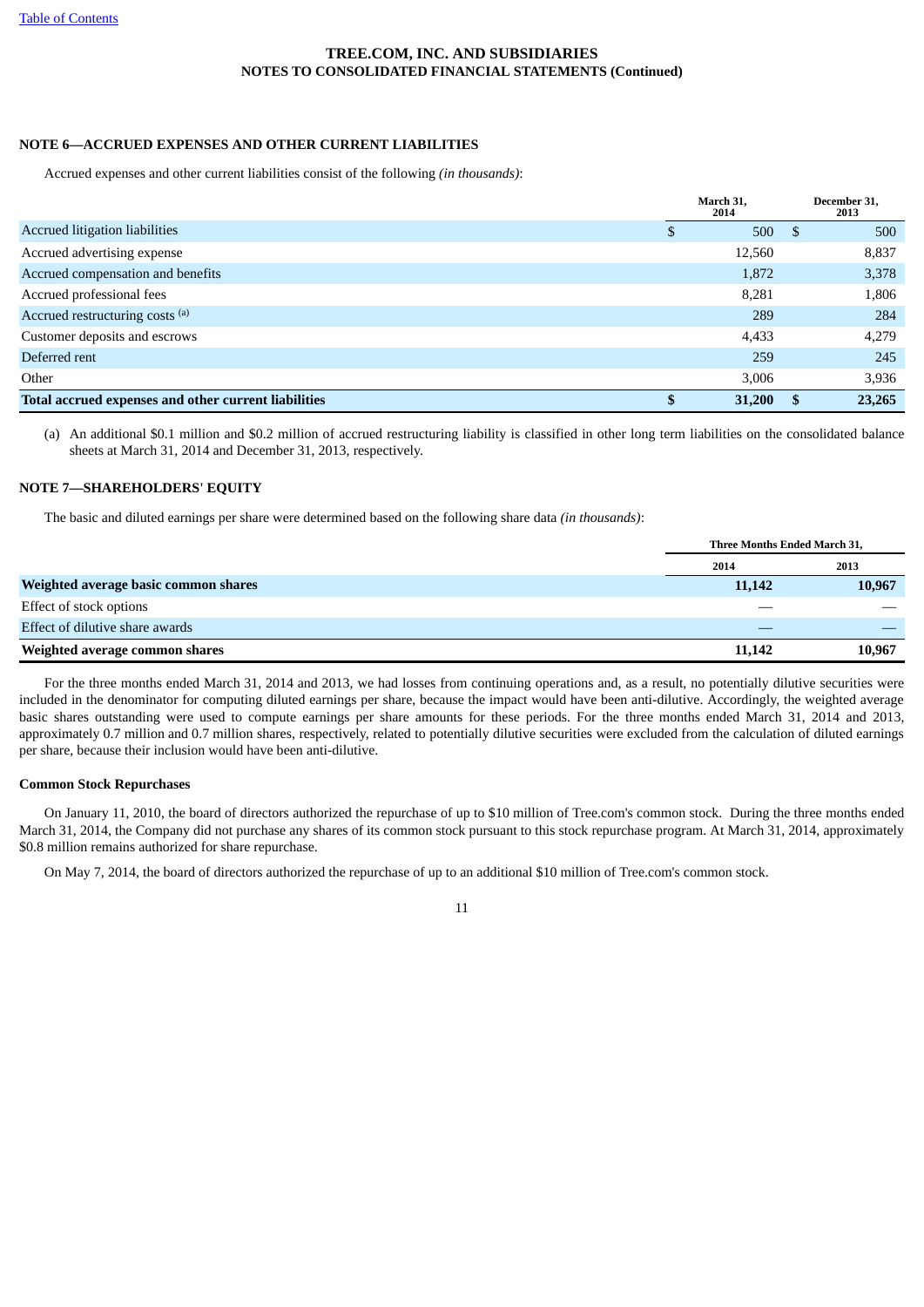# **NOTE 8—STOCK-BASED COMPENSATION**

Non-cash compensation expense related to equity awards is included in the following line items in the accompanying consolidated statements of operations *(in thousands)*:

|                                            | <b>Three Months Ended</b><br>March 31, |       |    |       |
|--------------------------------------------|----------------------------------------|-------|----|-------|
|                                            |                                        | 2014  |    | 2013  |
| Cost of revenue                            |                                        | 6     | -5 |       |
| Selling and marketing expense              |                                        | 233   |    | 217   |
| General and administrative expense         |                                        | 1,061 |    | 1,030 |
| Product development                        |                                        | 316   |    | 184   |
| <b>Total non-cash compensation expense</b> |                                        | 1,616 | -5 | 1,433 |

#### **Stock Options**

A summary of changes in outstanding stock options is as follows:

|                                              | <b>Number of Options</b> |     | Weighted<br>Average<br>Exercise<br>Price | Weighted<br>Average<br>Remaining<br>Contractual<br>Term |      | Aggregate<br><b>Intrinsic</b><br>Value <sup>(a)</sup> |
|----------------------------------------------|--------------------------|-----|------------------------------------------|---------------------------------------------------------|------|-------------------------------------------------------|
|                                              |                          |     | (per option)                             | (in years)                                              |      | (in thousands)                                        |
| Options outstanding at January 1, 2014       | 1,038,999                | -\$ | 8.98                                     |                                                         |      |                                                       |
| Granted <sup>(b)</sup>                       | 42,757                   |     | 33.59                                    |                                                         |      |                                                       |
| Exercised                                    | (2,692)                  |     | 11.44                                    |                                                         |      |                                                       |
| Forfeited                                    | --                       |     |                                          |                                                         |      |                                                       |
| Expired                                      | (10)                     |     | 0.47                                     |                                                         |      |                                                       |
| <b>Options outstanding at March 31, 2014</b> | 1,079,054                |     | 9.95                                     | 4.74 <sup>5</sup>                                       |      | 22,865                                                |
| <b>Options exercisable at March 31, 2014</b> | 935,005                  | -\$ | 9.23                                     | 4.21                                                    | - \$ | 20,394                                                |

(a) The aggregate intrinsic value represents the total pre-tax intrinsic value (the difference between the Company's closing stock price of \$31.04 on the last trading day of the quarter ended March 31, 2014 and the exercise price, multiplied by the number of in-the-money options) that would have been received by the option holders had all option holders exercised their options on March 31, 2014. The intrinsic value changes based on the fair market value of the Company's common stock.

(b) During the first quarter of 2014 the Company granted stock options with a weighted average grant date fair value per share of \$17.13 that vest over a period of three years from their grant date. For purposes of determining stock-based compensation expense, the grant date fair value per share of the stock options was estimated using the Black-Scholes option pricing model, which requires the use of various key assumptions, including the following:

| Expected term $(1)$                    | 6.0 years |
|----------------------------------------|-----------|
| Expected dividend <sup>(2)</sup>       |           |
| Expected volatility <sup>(3)</sup>     | 54%       |
| Risk-free interest rate <sup>(4)</sup> | 1.85%     |

(1) The expected term of stock options granted was calculated using the 'Simplified Method', which utilizes the midpoint between the weightedaverage time of vesting and the end of the contractual term. This method was utilized for the stock options due to the lack of historical exercise behavior by the Company's employees.

(2) For all stock options granted in 2014, no dividends are expected to be paid over the contractual term of the stock options, resulting in a zero expected dividend rate.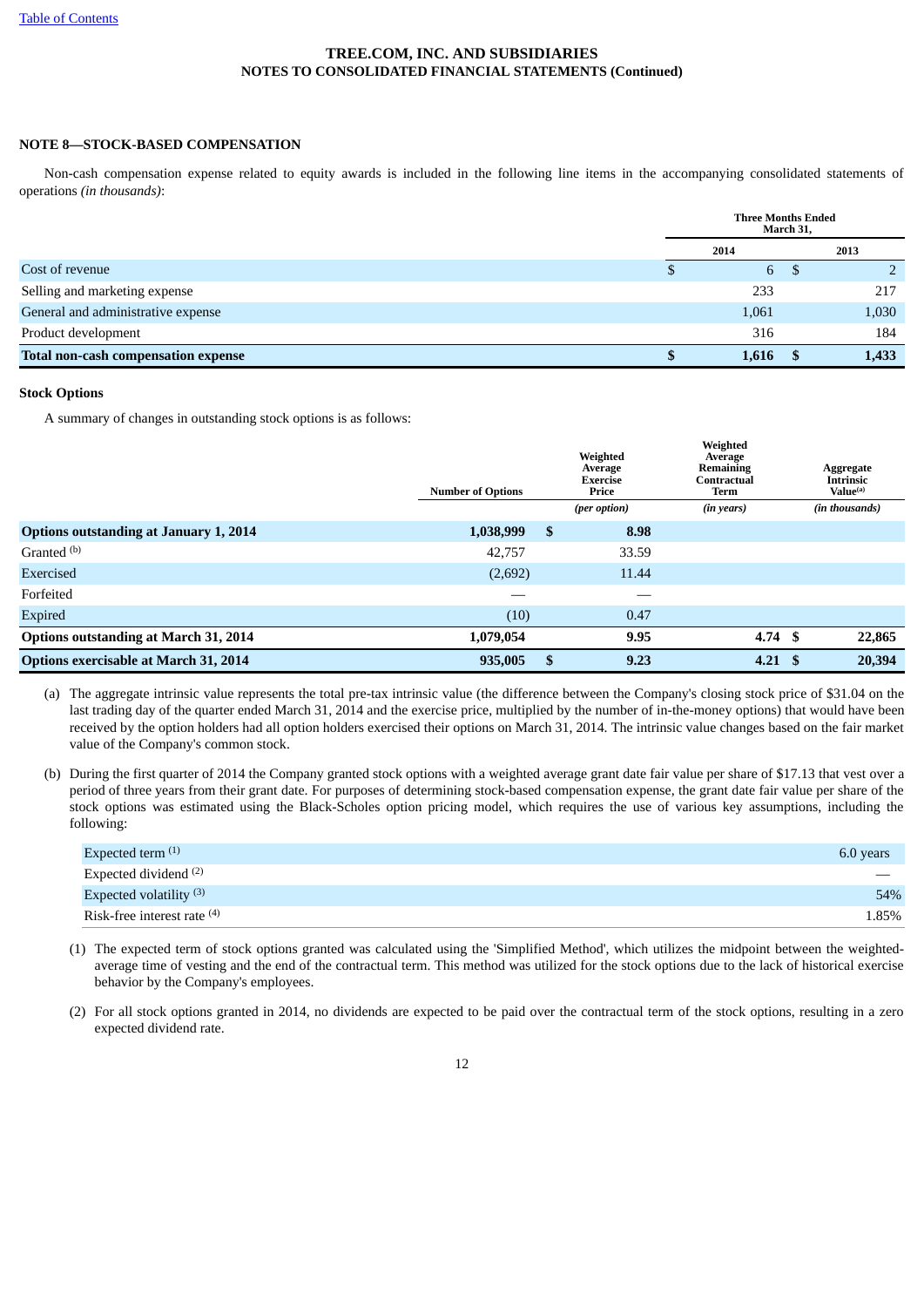- (3) The expected volatility rate is based on the historical volatility of the Company's common stock for the four years preceding the grant date, supplemented with the historical volatility of its peer group for the two years preceding the Company's historical volatility over the expected term. A blended rate was used because the Company became a public company in 2008 and, therefore, does not have a historical volatility equal to the expected term of these awards.
- (4) The risk-free interest rate is specific to the date of grant. The risk-free interest rate is based on U.S. Treasury yields for notes with comparable expected terms as the awards, in effect at the grant date.

A summary of the information about stock options outstanding and exercisable is as follows:

|                                  |             | <b>Options Exercisable</b>                                     |                                                 |             |      |                                          |
|----------------------------------|-------------|----------------------------------------------------------------|-------------------------------------------------|-------------|------|------------------------------------------|
| <b>Range of Exercise Prices</b>  | Outstanding | Weighted<br>Average<br><b>Remaining</b><br>Contractual<br>Life | Weighted<br>Average<br><b>Exercise</b><br>Price | Exercisable |      | Weighted<br>Average<br>Exercise<br>Price |
|                                  |             | (in years)                                                     | (per option)                                    |             |      | (per option)                             |
| \$0.01 to \$4.99                 | 15          | $0.12 \quad $$                                                 | 1.52                                            | 15          | - \$ | 1.52                                     |
| \$5.00 to \$7.45                 | 304,032     | 7.47                                                           | 6.65                                            | 202,740     |      | 6.65                                     |
| \$7.46 to \$9.99                 | 601,783     | 3.78                                                           | 8.46                                            | 601,783     |      | 8.46                                     |
| \$10.00 to \$14.99               | 3,679       | 0.56                                                           | 12.25                                           | 3,679       |      | 12.25                                    |
| \$15.00 to \$19.99               | 80,125      | 1.18                                                           | 15.00                                           | 80,125      |      | 15.00                                    |
| \$20.00 to \$33.59               | 89,420      | 5.35                                                           | 26.60                                           | 46,663      |      | 20.19                                    |
| <b>Options at March 31, 2014</b> | 1,079,054   | 4.74                                                           | \$<br>9.95                                      | 935,005     | \$   | 9.23                                     |

### **Restricted Stock Units and Restricted Stock**

A summary of the changes in outstanding nonvested RSUs and restricted stock is as follows:

|                              | <b>RSUs</b>            |    | <b>RSUs</b><br><b>Market Condition</b> |                          |                                                               |            |                        |  |                                                               |
|------------------------------|------------------------|----|----------------------------------------|--------------------------|---------------------------------------------------------------|------------|------------------------|--|---------------------------------------------------------------|
|                              | <b>Number of Units</b> |    |                                        |                          | Weighted<br>Average<br><b>Grant Date</b><br><b>Fair Value</b> |            | <b>Number of Units</b> |  | Weighted<br>Average<br><b>Grant Date</b><br><b>Fair Value</b> |
|                              |                        |    | (per unit)                             |                          |                                                               | (per unit) |                        |  |                                                               |
| Nonvested at January 1, 2014 | 599,122                | \$ | 14.15                                  | $\overline{\phantom{m}}$ | S,                                                            |            |                        |  |                                                               |
| Granted                      | 102,440                |    | 33.59                                  | 500                      |                                                               | 33.59      |                        |  |                                                               |
| Vested                       | (141, 116)             |    | 13.54                                  | __                       |                                                               |            |                        |  |                                                               |
| Forfeited                    | (10, 371)              |    | 16.44                                  |                          |                                                               |            |                        |  |                                                               |
| Nonvested at March 31, 2014  | 550,075                | \$ | 17.89                                  | 500                      |                                                               | 33.59      |                        |  |                                                               |

|                              | <b>Restricted Stock</b>    |                                                               | <b>Restricted Stock</b><br><b>Market Condition</b> |                            |                                                               |             |
|------------------------------|----------------------------|---------------------------------------------------------------|----------------------------------------------------|----------------------------|---------------------------------------------------------------|-------------|
|                              | <b>Number of</b><br>Shares | Weighted<br>Average<br><b>Grant Date</b><br><b>Fair Value</b> |                                                    | Number of<br><b>Shares</b> | Weighted<br>Average<br><b>Grant Date</b><br><b>Fair Value</b> |             |
|                              |                            |                                                               | (per share)                                        |                            |                                                               | (per share) |
| Nonvested at January 1, 2014 | 119,500                    | \$                                                            | 22.47                                              | 62,500                     | \$                                                            | 13.93       |
| Granted                      |                            |                                                               |                                                    |                            |                                                               |             |
| Vested                       | (20, 833)                  |                                                               | 17.49                                              | (62,500)                   |                                                               | 13.93       |
| Forfeited                    |                            |                                                               |                                                    |                            |                                                               |             |
| Nonvested at March 31, 2014  | 98,667                     | S                                                             | 23.53                                              | $\overline{\phantom{0}}$   | ಾ                                                             |             |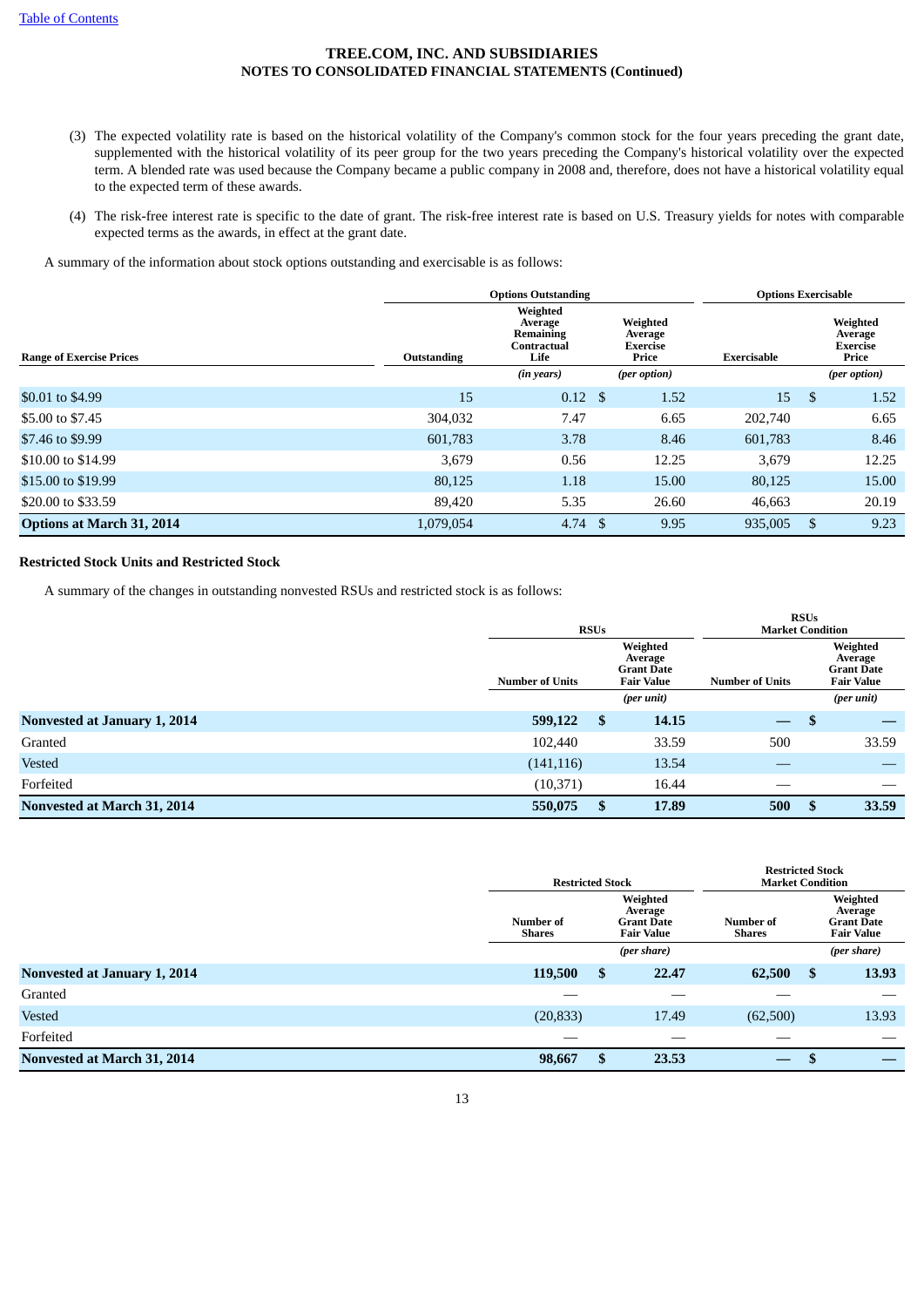# **NOTE 9—INCOME TAXES**

|                                |                                    | <b>Three Months Ended</b><br>March 31, |      |
|--------------------------------|------------------------------------|----------------------------------------|------|
|                                | 2014                               | 2013                                   |      |
|                                | (in thousands, except percentages) |                                        |      |
| Income tax benefit (provision) |                                    |                                        | (20) |
| Effective tax rate             | $-\%$                              |                                        | 7.9% |

For the three months ended March 31, 2014, the effective tax rate varied from the statutory rate primarily due to the existence of a valuation allowance that has been provided to offset the Company's net deferred tax asset, after excluding deferred tax liabilities related to indefinite lived intangible assets that are not going to provide a source of taxable income in the foreseeable future.

For the three months ended March 31, 2013, the effective income tax rate varied from the statutory rate due primarily to the impact of the valuation allowance, indefinite-lived intangible assets and state taxes.

#### **Valuation Allowance**

There have been no changes to the Company's valuation allowance assessment for the three months ended March 31, 2014.

#### **NOTE 10—DISCRETIONARY CASH BONUS**

During February 2013, the Company incurred a compensation charge of \$0.9 million related to a discretionary cash bonus payment to employee stock option holders.

#### **NOTE 11—CONTINGENCIES**

#### **Overview**

Tree.com is involved in legal proceedings on an ongoing basis. In assessing the materiality of a legal proceeding, the Company evaluates, among other factors, the amount of monetary damages claimed, as well as the potential impact of non-monetary remedies sought by plaintiffs (e.g., injunctive relief) that may require it to change its business practices in a manner that could have a material adverse impact on the business. With respect to the matters disclosed in this footnote, unless otherwise indicated, the Company is unable to estimate the possible loss or range of losses that could potentially result from the application of such non-monetary remedies.

As of both March 31, 2014 and December 31, 2013, the Company had a litigation settlement accrual for its continuing operations of \$0.5 million. The litigation settlement accrual relates to litigation matters that were either settled or a firm offer for settlement was extended, thereby establishing an accrual amount that is both probable and reasonably estimable.

#### **Specific Matters**

#### **Intellectual Property Litigation**

#### *Zillow*

*LendingTree v. Zillow, Inc., et al. Civil Action No. 3:10-cv-439*. On September 8, 2010, the Company filed an action for patent infringement in the US District Court for the Western District of North Carolina against Zillow, Inc., Nextag, Inc., Quinstreet, Inc., Quinstreet Media, Inc. and Adchemy, Inc. The complaint was amended to include Leadpoint, Inc. d/b/a Securerights on September 24, 2010. The complaint alleges that each of the defendants infringe one or both of the Company's patents—U.S. Patent No. 6,385,594, entitled "Method and Computer Network for Co-Ordinating a Loan over the Internet," and U.S. Patent No. 6,611,816, entitled "Method and Computer Network for Co-Ordinating a Loan over the Internet." Collectively, the asserted patents cover computer hardware and software used in facilitating business between computer users and multiple lenders on the internet. The defendants in this action asserted various counterclaims against the Company, including the assertion by certain of the defendants of counterclaims alleging illegal monopolization via our maintenance of the asserted patents. In July 2011, the Company reached a settlement agreement with Leadpoint, Inc., pursuant to which all claims against Leadpoint, Inc. and all counter-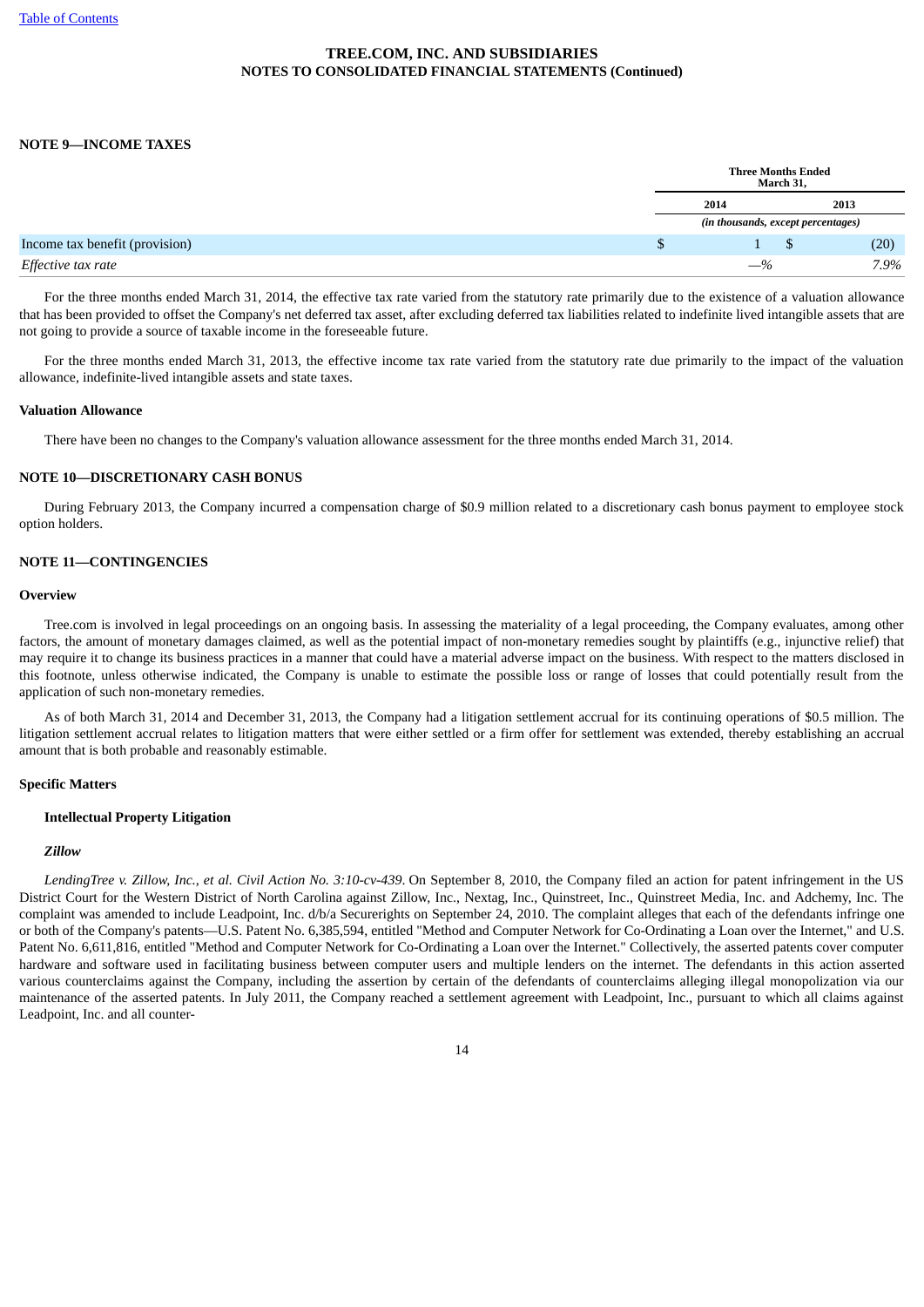claims against the Company by Leadpoint, Inc. were dismissed. In November 2012, the Company reached a settlement agreement with Quinstreet, Inc. and Quinstreet Media, Inc. (collectively, the "Quinstreet Parties"), pursuant to which all claims against the Quinstreet Parties and all counterclaims against the Company by the Quinstreet Parties were dismissed. This matter went to trial beginning in February 2014, and on March 12, 2014, the jury returned a verdict. The jury found that the defendants Zillow, Inc., Adchemy, Inc., and NexTag, Inc. did not infringe the two patents referenced above and determined that those patents are invalid due to inventorship defects. The jury found in the Company's favor on the defendants' counterclaims alleging inequitable conduct and antitrust violations. Judgment was entered on March 31, 2014. Certain matters remain pending with the court, including the Company's motions for a new trial and to correct the inventorship defect and restore the validity of the patents and the defendants' motions for sanctions and awards of attorneys' fees. The Company believes it has strong grounds for appeal and filed a notice of appeal on April 22, 2014. The range of possible loss on the motions for sanctions and awards of attorneys' fees is estimated to be between \$0 to \$9.7 million. The Company believes the defendants' motions for sanctions and attorneys' fees lack merit and intends to defend these motions vigorously.

#### *Internet Patents Corp.*

Internet Patents Corporation f/k/a InsWeb v. Tree.com, Inc., No. C-12-6505 (U.S. Dist. Ct., N.D. Cal.). In December 2012, the plaintiff filed a patent infringement lawsuit against the Company seeking a judgment that it had infringed a patent held by the plaintiff. Process was formally served with respect to this matter in April 2013. The plaintiff sought injunctive relief, damages, costs, expenses, pre- and post-judgment interest, punitive damages and attorneys' fees. The plaintiff alleged that the Company infringes U.S. Patent No. 7,707,505, entitled "Dynamic Tabs for a Graphical User Interface". On October 25, 2013, the court dismissed the suit based on the finding that the plaintiff's claims failed as a matter of law because the asserted patent is invalid for lack of patent-eligible subject matter. The plaintiff filed a notice of appeal on November 7, 2013. In December 2013, the Company's case was consolidated with three other pending appeals involving the asserted patents. The plaintiff filed its opening appellate brief in January 2014, and the Company filed a joint appellate response brief in April 2014. The Company believes the plaintiff's allegations lack merit and intends to defend against this action vigorously.

#### *Money Suite*

The Money Suite Company v. LendingTree, LLC, No. 1:13-ev-986 (U.S. Dist. Ct, D Del.). In June 2013, the plaintiff filed a patent infringement lawsuit against LendingTree, LLC ("LendingTree") seeking a judgment that it infringed a patent held by plaintiff. The plaintiff alleges that LendingTree infringes U.S. Patent No. 6,684,189 for "an apparatus and method using front end network gateways and search criteria for efficient quoting at a remote location". The plaintiff seeks damages (including pre- and post- judgment interest thereon), costs and attorneys' fees. In December 2013, the court stayed this case pending review of the patent by the United States Patent and Trademark Office. The Company believes the plaintiff's allegations lack merit and intends to defend against this action vigorously.

#### **Other Litigation**

#### *Boschma*

Boschma v. Home Loan Center, Inc., No. SACV7-613 (U.S. Dist. Ct., C.D. Cal.). On May 25, 2007, the plaintiffs filed this putative class action against Home Loan Center, Inc. ("HLC") in the U.S. District Court for the Central District of California. The plaintiffs allege that HLC sold them an option "ARM" (adjustable-rate mortgage) loan but failed to disclose in a clear and conspicuous manner, among other things, that the interest rate was not fixed, that negative amortization could occur and that the loan had a prepayment penalty. Based upon these factual allegations, the plaintiffs asserted violations of the federal Truth in Lending Act, violations of the Unfair Competition Law, breach of contract, and breach of the covenant of good faith and fair dealing. The plaintiffs purport to represent a class of all individuals who between June 1, 2003 and May 31, 2007 obtained an option ARM loan through HLC on their primary residence located in California, and seek rescission, damages, attorneys' fees and injunctive relief. The plaintiffs have not yet filed a motion for class certification, but have filed a total of eight complaints in connection with this lawsuit. Each of the first seven complaints has been dismissed by the federal and state courts. The plaintiffs filed the eighth complaint (a "Second Amended Complaint") in Orange County (California) Superior Court on March 4, 2010 alleging only the fraud and Unfair Competition Law claims. As with each of the seven previous versions of plaintiffs' complaint, the Second Amended Complaint was dismissed in April 2010. The plaintiffs appealed the dismissal and on August 10, 2011, the appellate court reversed the trial court's dismissal and directed the trial court to overrule the demurrer. The case was remanded to superior court. During 2013, the parties agreed to a \$450,000 settlement, which was approved in 2013. A nominal payment into the settlement fund was made in late 2013. The Company expects administration of the settlement to be completed by the third quarter of 2014. A provision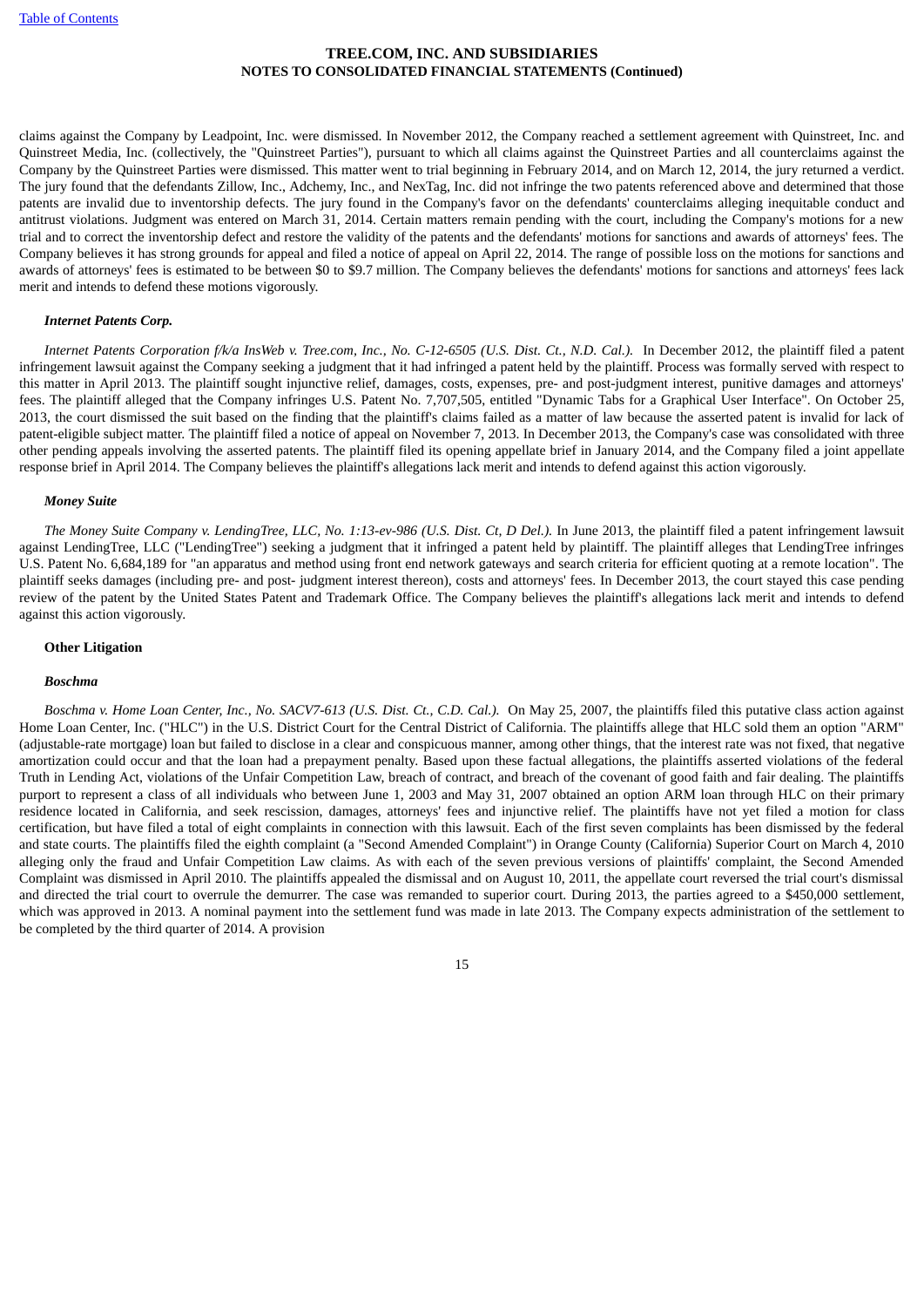for the remaining \$435,000 is included in current liabilities of discontinued operations at March 31, 2014. The impact of the settlement was not material.

#### *Dijkstra*

Lijkel Dijkstra v. Harry Carenbauer, Home Loan Center, Inc. et al., No. 5:11-cv-152-JPB (U.S. Dist. Ct., N.D.WV). On November 7, 2008, the plaintiffs filed this putative class action in Circuit Court of Ohio County, West Virginia against Harry Carenbauer, HLC, HLC Escrow, Inc. et al. The complaint alleges that HLC engaged in the unauthorized practice of law in West Virginia by permitting persons who were neither admitted to the practice of law in West Virginia nor under the direct supervision of a lawyer admitted to the practice of law in West Virginia to close mortgage loans. The plaintiffs assert claims for declaratory judgment, contempt, injunctive relief, conversion, unjust enrichment, breach of fiduciary duty, intentional misrepresentation or fraud, negligent misrepresentation, violation of the West Virginia Consumer Credit and Protection Act ("CCPA"), violation of the West Virginia Lender, Broker & Services Act, civil conspiracy, outrage and negligence. The claims against all defendants other than Mr. Carenbauer, HLC and HLC Escrow, Inc. have been dismissed. The case was removed to federal court in October 2011. On January 3, 2013, the court granted a conditional class certification only with respect to the declaratory judgment, contempt, unjust enrichment and CCPA claims. The conditional class includes consumers with mortgage loans in effect any time after November 8, 2007 who obtained such loans through HLC, and whose loans were closed by persons not admitted to the practice of law in West Virginia or by persons not under the direct supervision of a lawyer admitted to the practice of law in West Virginia. On February 26, 2014, the court granted and denied certain of each party's motions for summary judgment. With respect to the Class Claims, the court granted plaintiff's motions for summary judgment with respect to declaratory judgment, unjust enrichment and violation of the CCPA. The court granted HLC's motion for summary judgment with respect to contempt. In addition, the court denied HLC's motion to decertify the class. With respect to the claims applicable to the named plaintiff only (the "Individual Claims"), HLC's motions for summary judgment were granted with respect to conversion, breach of fiduciary duty, intentional misrepresentation, negligent misrepresentation and outrage. HLC and the plaintiff have reached a tentative settlement agreement with respect to the remaining Individual Claims. The trial for the Class Claims has not yet been scheduled by the court. The Company believes that the plaintiffs' allegations related to the Class Claims lack merit and intends to defend against this action vigorously.

The range of possible loss is estimated to be between \$0.6 million and \$1.95 million, of which some or all may be covered by insurance. A reserve of \$0.6 million and a corresponding insurance recoverable of \$0.5 million have been established for this matter in the consolidated balance sheet as of March 31, 2014.

#### *Massachusetts Division of Banks*

On February 11, 2011, the Massachusetts Division of Banks (the "Division") delivered a Report of Examination/Inspection to LendingTree, which identified various alleged violations of Massachusetts and federal laws, including the alleged insufficient delivery by LendingTree of various disclosures to its customers. On October 14, 2011, the Division provided a proposed Consent Agreement and Order to settle the Division's allegations, which the Division had shared with other state mortgage lending regulators. Thirty-four of such state mortgage lending regulators (the "Joining Regulators") indicated that if LendingTree would enter into the Consent Agreement and Order, they would agree not to pursue any analogous allegations that they otherwise might assert. As of May 7, 2014, none of the Joining Regulators have asserted any such allegations.

The proposed Consent Agreement and Order calls for a fine to be allocated among the Division and the Joining Regulators and for LendingTree to adopt various new procedures and practices. The Company has commenced negotiations toward an acceptable Consent Agreement and Order. It does not believe its mortgage exchange business violated any federal or state mortgage lending laws; nor does it believe that any past operations of the mortgage business have resulted in a material violation of any such laws. Should the Division or any Joining Regulator bring any actions relating to the matters alleged in the February 2011 Report of Examination/Inspection, the Company intends to defend against such actions vigorously. The range of possible loss is estimated to be between \$0.5 million and \$6.5 million, and a reserve of \$0.5 million has been established for this matter in the consolidated balance sheet as of March 31, 2014.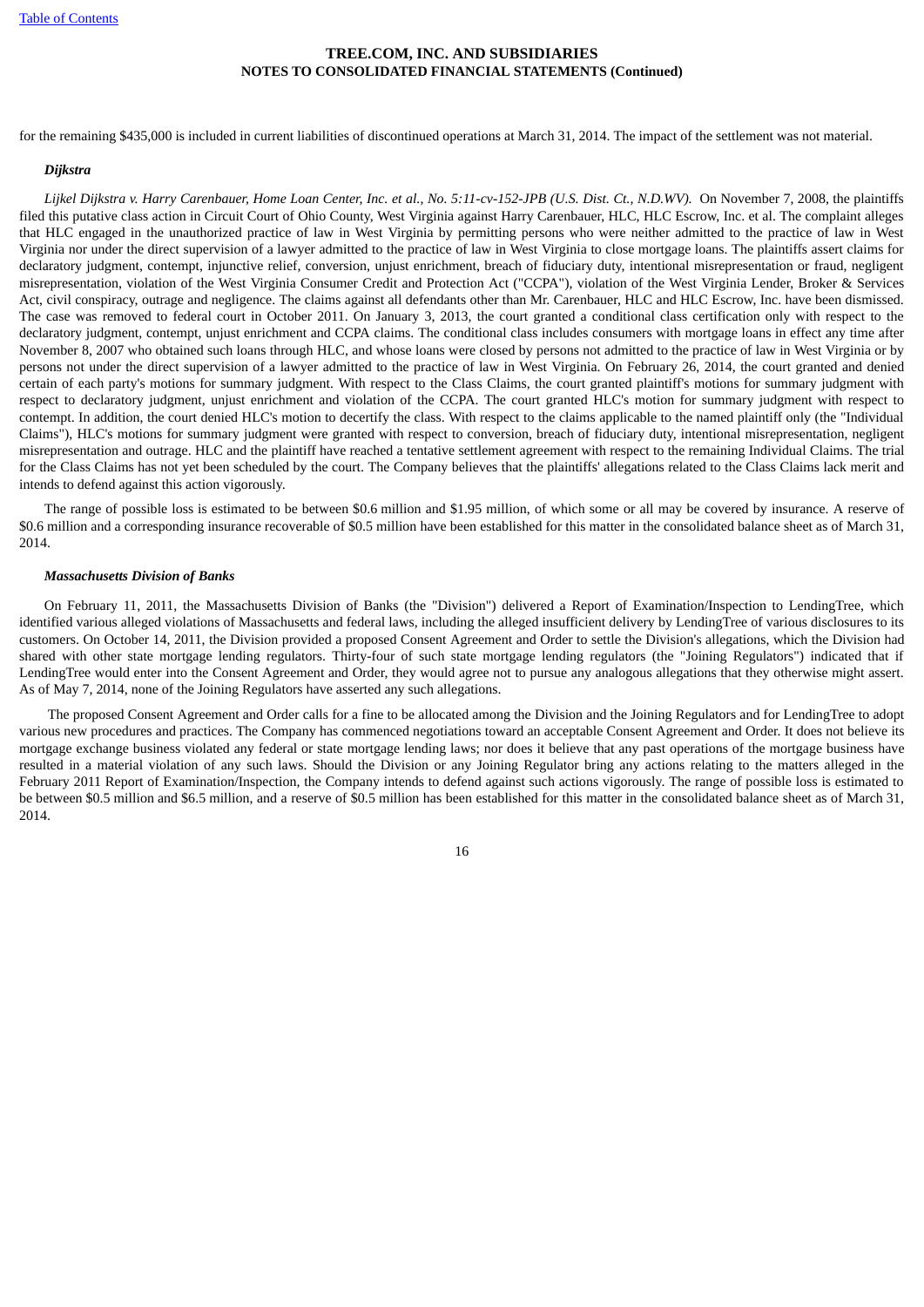# **NOTE 12—SEGMENT INFORMATION**

The Company has one reportable segment, its lending operating segment. Its additional operating segments—auto, education and home services—are included in the "Other" category in the reconciliation of segment information below.

The expenses presented below for the lending segment and the operating segments shown in the Other category include allocations of certain corporate expenses that are identifiable and directly benefit those segments. The unallocated expenses included in the "Corporate" category are those corporate overhead expenses that are not directly attributable to an operating segment and include: finance, legal, executive technology support and human resources.

Adjusted EBITDA, a non-GAAP measure, is the primary metric by which the chief operating decision maker evaluates the performance of the Company's businesses, on which its internal budgets are based and by which management is compensated. Adjusted EBITDA is defined as operating income or loss (which excludes interest expense and taxes) adjusted to exclude amortization of intangibles and depreciation, and excluding (1) non-cash compensation expense, (2) non-cash intangible asset impairment charges, (3) gain/loss on disposal of assets, (4) restructuring and severance expenses, (5) litigation settlements and contingencies and legal fees for certain patent litigation, (6) adjustments for significant acquisitions or dispositions, and (7) onetime items. For the periods presented in this report, there are no adjustments for one-time items, except for a \$0.9 million related to a discretionary cash bonus payment to employee stock option holders during the three months ended March 31, 2013.

Assets and other balance sheet information are not used by the chief operating decision maker.

Summarized information by segment and reconciliations to Adjusted EBITDA and income (loss) before income taxes is as follows *(in thousands)*:

|                                                                    | Three Months Ended March 31, 2014 |         |      |       |            |              |    |              |
|--------------------------------------------------------------------|-----------------------------------|---------|------|-------|------------|--------------|----|--------------|
|                                                                    |                                   | Lending |      | Other |            | Corporate    |    | <b>Total</b> |
| Revenue                                                            | $\$$                              | 36,928  | $\$$ | 3,108 | $\sqrt{3}$ |              | \$ | 40,036       |
| Costs and expenses:                                                |                                   |         |      |       |            |              |    |              |
| Cost of revenue (exclusive of depreciation shown separately below) |                                   | 1,545   |      | 120   |            |              |    | 1,665        |
| Selling and marketing expense                                      |                                   | 25,619  |      | 1,830 |            |              |    | 27,449       |
| General and administrative expense                                 |                                   | 1,246   |      | 782   |            | 4,105        |    | 6,133        |
| Product development                                                |                                   | 1,623   |      | 309   |            |              |    | 1,932        |
| Depreciation                                                       |                                   | 363     |      | 293   |            | 99           |    | 755          |
| Amortization of intangibles                                        |                                   |         |      | 28    |            |              |    | 28           |
| Restructuring and severance                                        |                                   | 148     |      | 15    |            | 39           |    | 202          |
| Litigation settlements and contingencies                           |                                   |         |      |       |            | 7,707        |    | 7,707        |
| Total costs and expenses                                           |                                   | 30,544  |      | 3,377 |            | 11,950       |    | 45,871       |
| <b>Operating income (loss)</b>                                     |                                   | 6,384   |      | (269) |            | (11, 950)    |    | (5, 835)     |
| Adjustments to reconcile to Adjusted EBITDA:                       |                                   |         |      |       |            |              |    |              |
| Amortization of intangibles                                        |                                   |         |      | 28    |            |              |    | 28           |
| Depreciation                                                       |                                   | 363     |      | 293   |            | 99           |    | 755          |
| Restructuring and severance                                        |                                   | 148     |      | 15    |            | 39           |    | 202          |
| Loss on disposal of assets                                         |                                   |         |      | 8     |            |              |    | 8            |
| Non-cash compensation                                              |                                   | 599     |      | 265   |            | 752          |    | 1,616        |
| Litigation settlements and contingencies                           |                                   |         |      |       |            | 7,707        |    | 7,707        |
| <b>Adjusted EBITDA</b>                                             | \$                                | 7,494   | \$   | 340   | \$         | $(3,353)$ \$ |    | 4,481        |
|                                                                    |                                   |         |      |       |            |              |    |              |
| <b>Operating loss</b>                                              |                                   |         |      |       |            |              | \$ | (5, 835)     |
| Interest expense                                                   |                                   |         |      |       |            |              |    |              |
| Loss before income taxes                                           |                                   |         |      |       |            |              | \$ | (5, 835)     |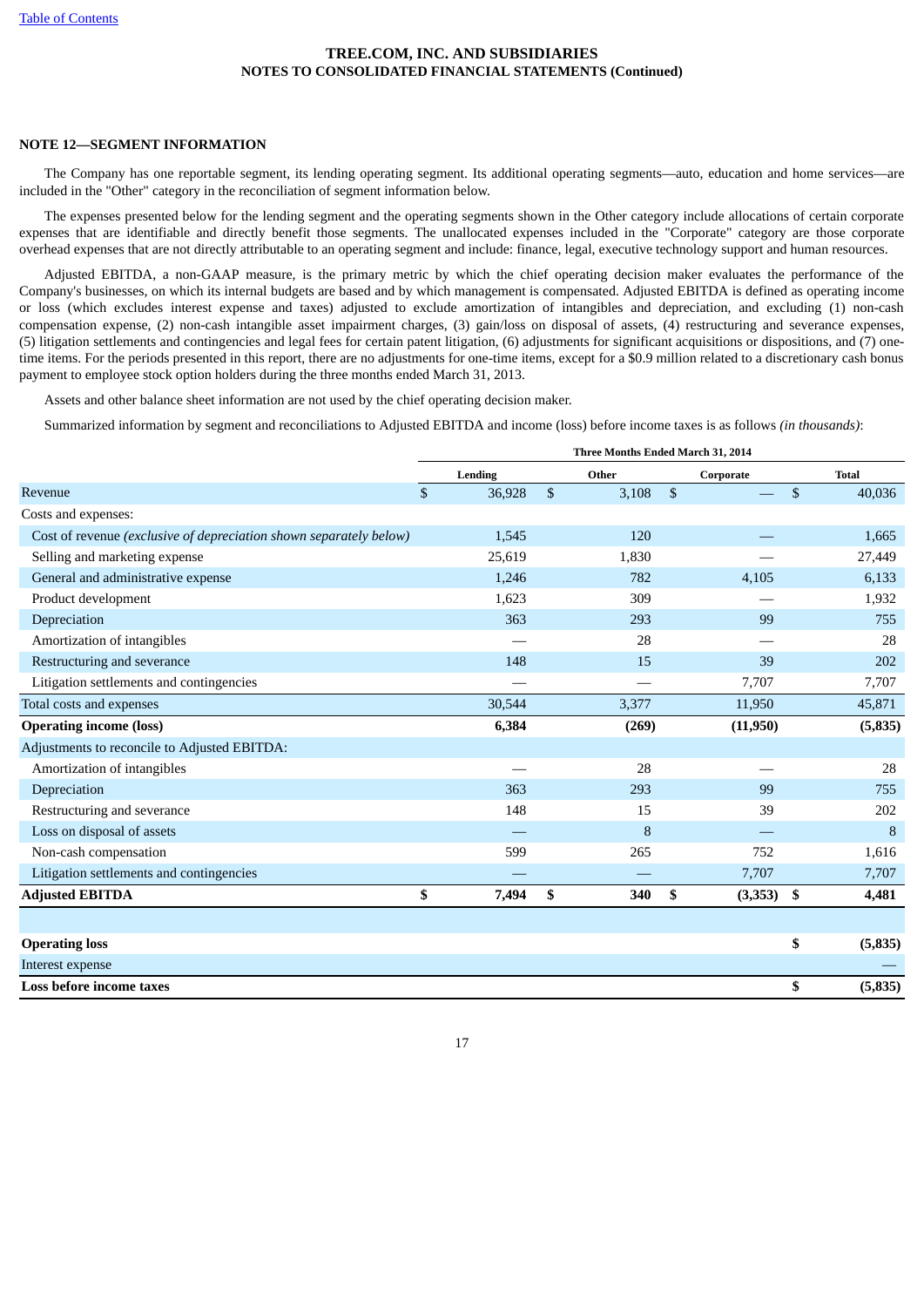|                                                                    | Three Months Ended March 31, 2013 (a) |         |    |         |                           |              |              |              |
|--------------------------------------------------------------------|---------------------------------------|---------|----|---------|---------------------------|--------------|--------------|--------------|
|                                                                    |                                       | Lending |    | Other   |                           | Corporate    |              | <b>Total</b> |
| <b>Revenue</b>                                                     | $\$$                                  | 25,673  | \$ | 2,407   | \$                        |              | $\mathbf{s}$ | 28,080       |
| Costs and expenses:                                                |                                       |         |    |         |                           |              |              |              |
| Cost of revenue (exclusive of depreciation shown separately below) |                                       | 1,156   |    | 173     |                           | 27           |              | 1,356        |
| Selling and marketing expense                                      |                                       | 15,160  |    | 2,095   |                           |              |              | 17,255       |
| General and administrative expense                                 |                                       | 978     |    | 511     |                           | 5,067        |              | 6,556        |
| Product development                                                |                                       | 950     |    | 255     |                           |              |              | 1,205        |
| Depreciation                                                       |                                       | 374     |    | 417     |                           | 94           |              | 885          |
| Amortization of intangibles                                        |                                       |         |    | 43      |                           |              |              | 43           |
| Restructuring and severance                                        |                                       |         |    |         |                           | (2)          |              | (2)          |
| Litigation settlements and contingencies                           |                                       |         |    |         |                           | 1,028        |              | 1,028        |
| Total costs and expenses                                           |                                       | 18,618  |    | 3,494   |                           | 6,214        |              | 28,326       |
| <b>Operating income (loss)</b>                                     |                                       | 7,055   |    | (1,087) |                           | (6,214)      |              | (246)        |
| Adjustments to reconcile to Adjusted EBITDA:                       |                                       |         |    |         |                           |              |              |              |
| Amortization of intangibles                                        |                                       |         |    | 43      |                           |              |              | 43           |
| Depreciation                                                       |                                       | 374     |    | 417     |                           | 94           |              | 885          |
| Restructuring and severance                                        |                                       |         |    |         |                           | (2)          |              | (2)          |
| Loss on disposal of assets                                         |                                       |         |    |         |                           | 25           |              | 25           |
| Non-cash compensation                                              |                                       | 413     |    | 142     |                           | 878          |              | 1,433        |
| Discretionary cash bonus                                           |                                       |         |    |         |                           | 920          |              | 920          |
| Litigation settlements and contingencies                           |                                       |         |    |         |                           | 1,028        |              | 1,028        |
| <b>Adjusted EBITDA</b>                                             | \$                                    | 7,842   | \$ | (485)   | $\boldsymbol{\mathsf{s}}$ | $(3,271)$ \$ |              | 4,086        |
|                                                                    |                                       |         |    |         |                           |              |              |              |
| the contract of the contract of the                                |                                       |         |    |         |                           |              |              | $\sim$       |

| <b>Operating loss</b>    | (246)      |
|--------------------------|------------|
| Interest expense         | $\sqrt{7}$ |
| Loss before income taxes | (253)      |

(a) For comparative purposes, revenue from and expenses related to personal loan offerings have been recast from the "Other" category to the lending segment.

# **NOTE 13—RESTRUCTURING**

Accrued restructuring liabilities primarily relate to lease obligations for call center leases exited in 2010, which are expected to be completed by 2015. Restructuring expense and payments against liabilities are as follows *(in thousands)*:

|                                     |   | Continuing<br>Lease<br><b>Obligations</b> |
|-------------------------------------|---|-------------------------------------------|
| <b>Balance at December 31, 2013</b> | w | 462                                       |
| Restructuring expense               |   | $\overline{4}$                            |
| Payments                            |   | (74)                                      |
| Balance at March 31, 2014           |   | 392                                       |

At March 31, 2014, restructuring liabilities of \$0.3 million are included in accrued expenses and other current liabilities and \$0.1 million are included in other non-current liabilities in the accompanying consolidated balance sheet. At December 31, 2013, restructuring liabilities of \$0.3 million are included in accrued expenses and other current liabilities and \$0.2 million are included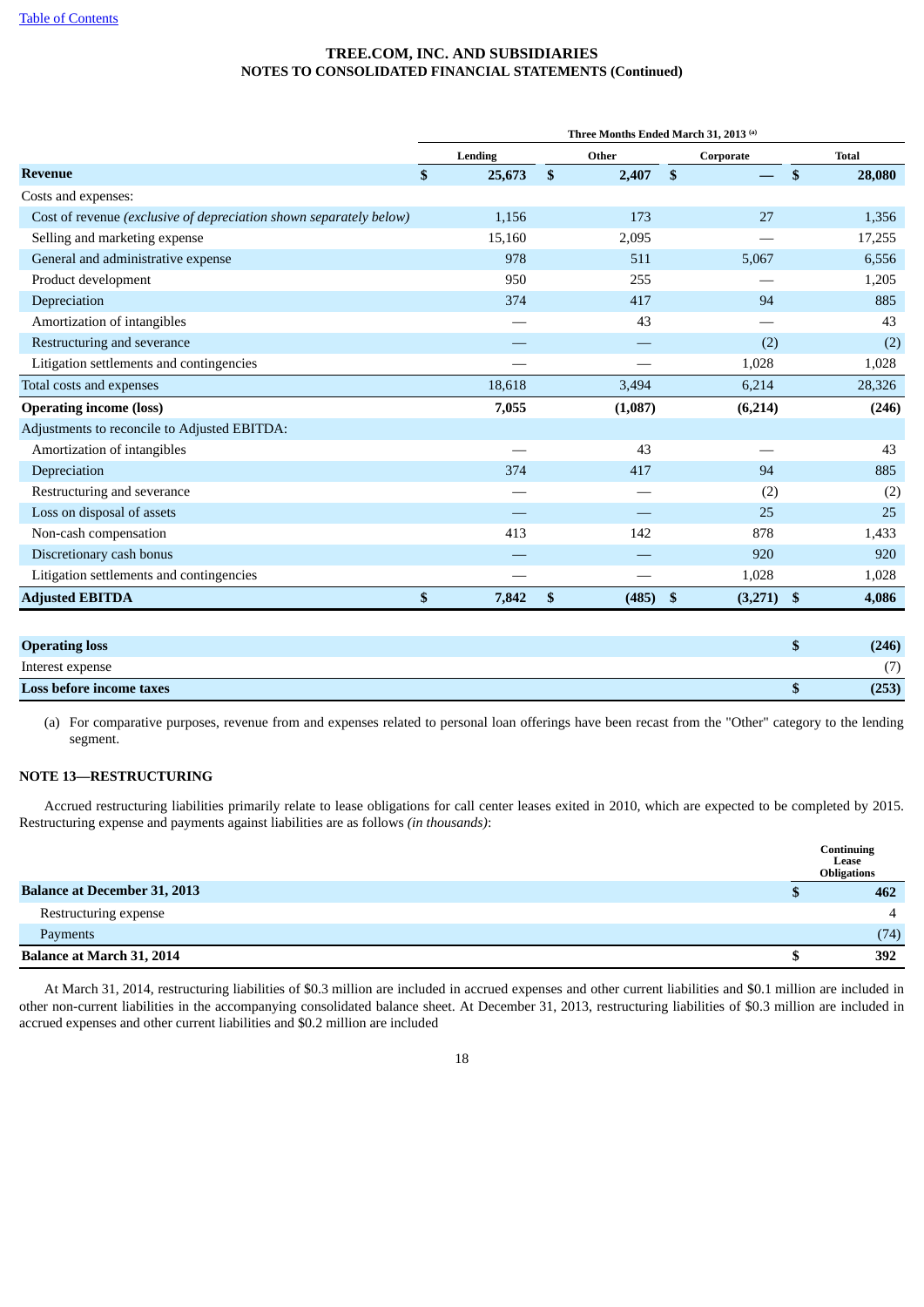in other non-current liabilities in the accompanying consolidated balance sheet. We do not expect to incur significant additional costs related to the restructuring noted above.

#### **NOTE 14—DISCONTINUED OPERATIONS**

### **Real Estate**

On March 10, 2011, management made the decision and finalized a plan to close all of the field offices of the proprietary full-service real estate brokerage business known as RealEstate.com, REALTORS®. The Company exited all markets by March 31, 2011. In September 2011, the remaining assets of RealEstate.com were sold, which consisted primarily of internet domain names and trademarks. Accordingly, these real estate businesses are presented as discontinued operations in the accompanying consolidated financial statements for all periods presented. No significant future cash flows are anticipated from the disposition of this business.

The revenue and net loss for the real estate businesses that are reported as discontinued operations in the accompanying consolidated statements of operations are as follows *(in thousands)*:

|                                   | <b>Three Months Ended</b><br>March 31, |           |     |      |
|-----------------------------------|----------------------------------------|-----------|-----|------|
|                                   |                                        | 2014      |     | 2013 |
| <b>Revenue</b>                    |                                        |           |     |      |
|                                   |                                        |           |     |      |
| Income (loss) before income taxes |                                        | $(16)$ \$ |     |      |
| Income tax benefit                |                                        |           |     |      |
| <b>Net income (loss)</b>          |                                        | (16)      | - 5 |      |

The liabilities of real estate businesses that are reported as discontinued operations in the accompanying consolidated balance sheets are as follows *(in thousands)*:

|                            | March 31,<br>2014             |     | December 31,<br>2013 |
|----------------------------|-------------------------------|-----|----------------------|
| <b>Current liabilities</b> | $\sim$ $\sim$ $\sim$<br>ا ك 1 | ╜   | (45)                 |
| <b>Net liabilities</b>     | (15)                          | мJ. | (45)                 |

### **LendingTree Loans**

On May 12, 2011, the Company entered into an asset purchase agreement, later amended on February 7, 2012, that provided for the sale of substantially all of the operating assets of its LendingTree Loans business to Discover. The sale was completed on June 6, 2012. Discover has participated as a network lender since closing of the transaction. An evaluation of the facts and circumstances of the transaction and the applicable accounting guidance for discontinued operations indicates that the LendingTree Loans business should be reflected as discontinued operations in the accompanying consolidated financial statements for all periods presented. The continuing cash flows related to this transaction are not significant and, accordingly, are not deemed to be direct cash flows of the divested business.

The Company agreed to indemnify Discover for a breach or inaccuracy of any representation, warranty or covenant made by it in the asset purchase agreement, for any liability of LendingTree Loans that was not assumed, for any claims by its stockholders against Discover and for its failure to comply with any applicable bulk sales law, subject to certain limitations. Discover submitted a claim for indemnification relating to the sale prior to the closing of certain loans that were listed in the asset purchase agreement as to be conveyed to Discover at closing. In May 2013, this indemnification claim and other miscellaneous items were settled by agreeing to credit Discover for \$1.3 million in future services. A majority of these credits were applied against services during the year ended December 31, 2013. The remaining credits were exhausted in the first quarter of 2014.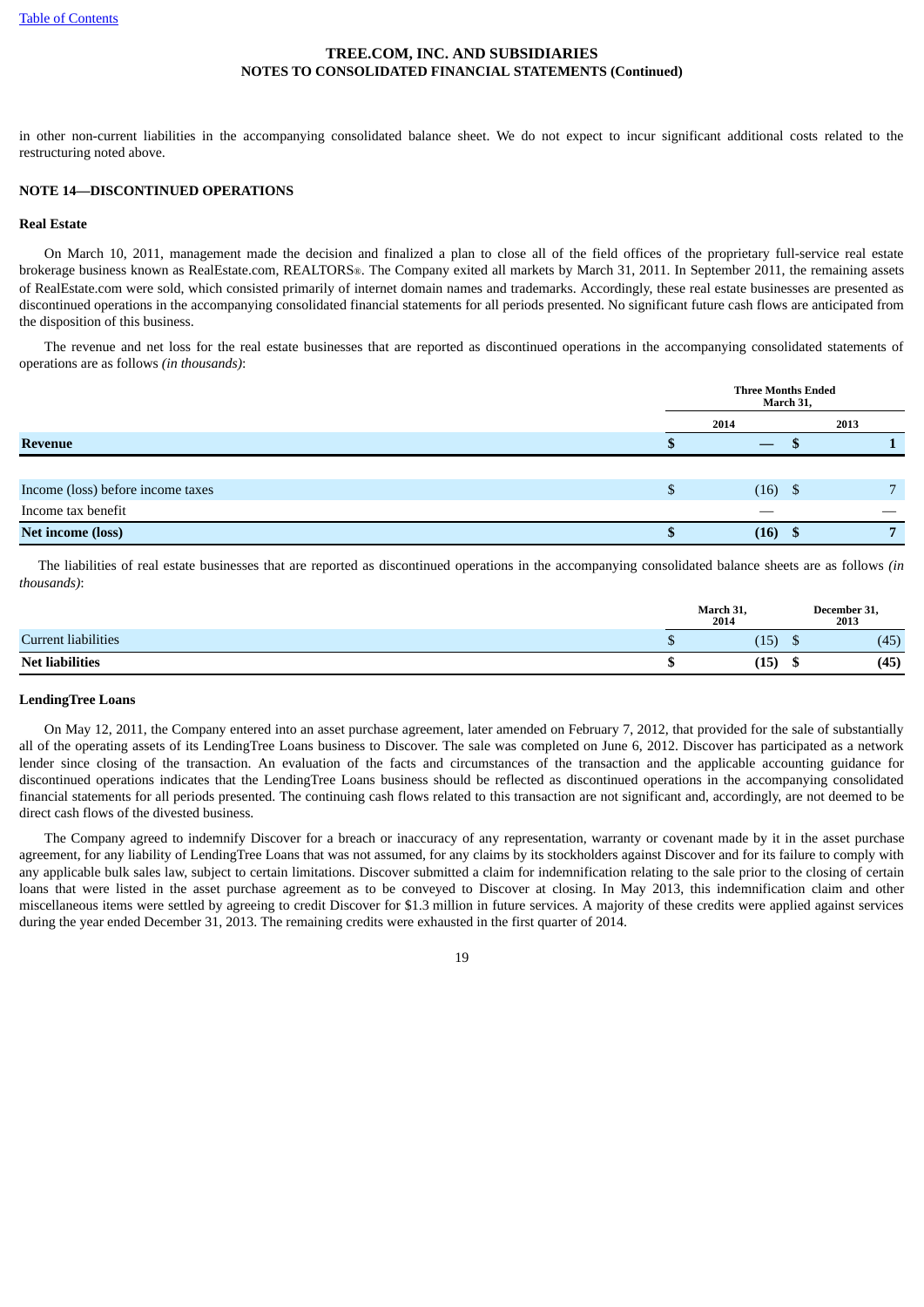The revenue and net loss for LendingTree Loans that are reported as discontinued operations in the accompanying consolidated statements of operations are as follows *(in thousands)*:

|                                                       | <b>Three Months Ended</b><br>March 31, |                |     |          |  |
|-------------------------------------------------------|----------------------------------------|----------------|-----|----------|--|
|                                                       |                                        | 2014           |     | 2013     |  |
| <b>Revenue</b>                                        |                                        | $\overline{2}$ | Ъ   | (1, 195) |  |
|                                                       |                                        |                |     |          |  |
| Income (loss) before income taxes                     |                                        | $(555)$ \$     |     | (2,498)  |  |
| Income tax benefit (expense)                          |                                        | (3)            |     | (51)     |  |
| Gain from sale of discontinued operations, net of tax |                                        |                |     | 98       |  |
| Net income (loss)                                     |                                        | (558)          | - 5 | (2, 451) |  |

The assets and liabilities of LendingTree Loans that are reported as discontinued operations in the accompanying consolidated balance sheets are as follows *(in thousands)*:

|                         | March 31,<br>2014 |   | December 31,<br>2013 |
|-------------------------|-------------------|---|----------------------|
| Current assets          | 527               | Ъ | 521                  |
| Non-current assets      | 100               |   | 129                  |
| Current liabilities     | (31,890)          |   | (31, 959)            |
| Non-current liabilities | (306)             |   | (254)                |
| <b>Net liabilities</b>  | (31, 569)         |   | (31, 563)            |

## **Significant Assets and Liabilities of LendingTree Loans**

Upon closing of the sale of substantially all of the operating assets of the LendingTree Loans business on June 6, 2012, LendingTree Loans ceased to originate consumer loans. The remaining operations are being wound down. These wind-down activities have included, among other things, selling the balance of loans held for sale to investors, paying off and then terminating the warehouse lines of credit and settling derivative obligations, all of which have been completed. Liability for losses on previously sold loans will remain with LendingTree Loans and are discussed below.

#### *Loan Loss Obligations*

LendingTree Loans sold loans it originated to investors on a servicing-released basis, so the risk of loss or default by the borrower was generally transferred to the investor. However, LendingTree Loans was required by these investors to make certain representations and warranties relating to credit information, loan documentation and collateral. These representations and warranties may extend through the contractual life of the loan. Subsequent to the loan sale, if underwriting deficiencies, borrower fraud or documentation defects are discovered in individual loans, LendingTree Loans may be obligated to repurchase the respective loan or indemnify the investors for any losses from borrower defaults if such deficiency or defect cannot be cured within the specified period following discovery. In the case of early loan payoffs and early defaults on certain loans, LendingTree Loans may be required to repay all or a portion of the premium initially paid by the investor.

The Company's HLC subsidiary continues to be liable for these indemnification obligations, repurchase obligations and premium repayment obligations following the sale of substantially all of the operating assets of its LendingTree Loans business in the second quarter of 2012. As of March 31, 2014, approximately \$21.2 million is being held in escrow pending resolution of certain of these contingent liabilities. The Company has been negotiating with certain secondary market purchasers to settle any existing and future contingent liabilities, but it may not be able to complete such negotiations on acceptable terms, or at all. Because LendingTree Loans does not service the loans it sold, it does not maintain nor generally have access to the current balances and loan performance data with respect to the individual loans previously sold to investors. Accordingly, LendingTree Loans is unable to determine, with precision, its maximum exposure for breaches of the representations and warranties it made to the investors that purchased such loans.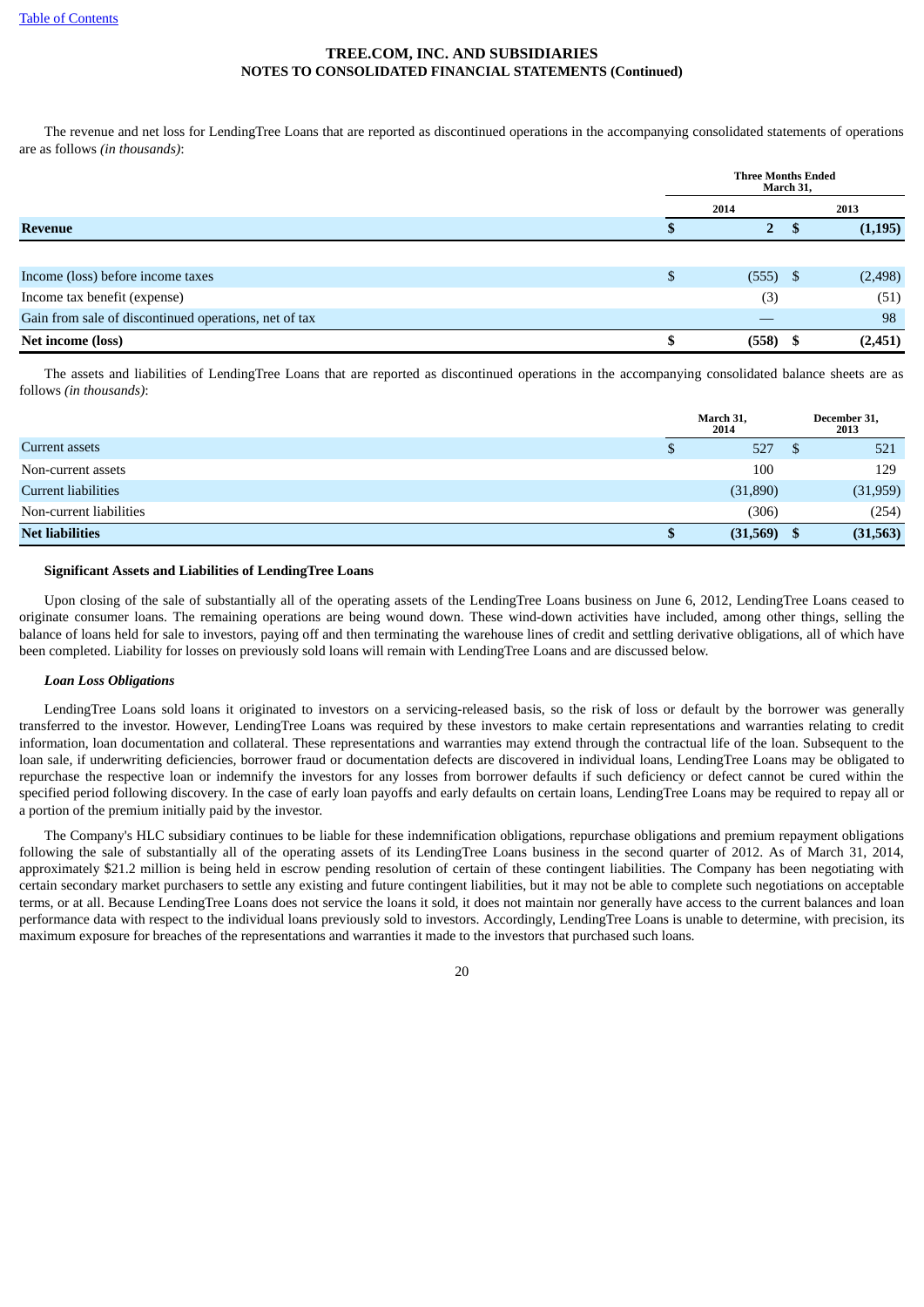During the fourth quarter of 2013, the Company revised its estimation process for evaluating the adequacy of the reserve for loan losses to use a settlement discount framework. This model estimates the lifetime losses on the population of remaining loans originated and sold by LendingTree Loans using actual defaults for loans with similar characteristics and projected future defaults. It also considers the likelihood of claims expected due to alleged breaches of representations and warranties made by LendingTree Loans and the percentage of those claims investors estimate LendingTree Loans may agree to repurchase. A settlement discount factor is then applied to the result of the foregoing to reflect publicly announced bulk settlements for similar loan types and vintages, as well as LendingTree Loans' non-operating status, in order to estimate a range of potential obligation.

The estimated range of remaining loan losses using this settlement discount framework was determined to be \$17.0 million to \$31.0 million at March 31, 2014. The reserve balance recorded as of March 31, 2014 was \$28.5 million. Management has considered both objective and subjective factors in the estimation process, but given current general industry trends in mortgage loans as well as housing prices and market expectations, actual losses related to LendingTree Loans' obligations could vary significantly from the obligation recorded as of the balance sheet date or the range estimated above.

Additionally, Tree.com has guaranteed certain loans sold to two investors in the event that LendingTree Loans is unable to satisfy its repurchase and warranty obligations related to such loans.

The following table represents the loans sold for the periods shown and the aggregate loan losses through March 31, 2014:

|                             |                                       |                                                          | March 31, 2014                           |                                                                                                   |                                                          |
|-----------------------------|---------------------------------------|----------------------------------------------------------|------------------------------------------|---------------------------------------------------------------------------------------------------|----------------------------------------------------------|
| <b>Period of Loan Sales</b> | <b>Number of</b><br><b>Loans Sold</b> | Original<br>Principal<br><b>Balance</b><br>(in billions) | <b>Number of</b><br>Loans with<br>Losses | Original<br><b>Principal</b><br><b>Balance of</b><br><b>Loans</b> with<br>Losses<br>(in millions) | <b>Amount of</b><br>Aggregate<br>Losses<br>(in millions) |
|                             |                                       |                                                          |                                          |                                                                                                   |                                                          |
| 2014                        |                                       | \$                                                       |                                          | \$                                                                                                | \$                                                       |
| 2013                        |                                       | __                                                       |                                          |                                                                                                   |                                                          |
| 2012                        | 9,200                                 | 1.9                                                      |                                          |                                                                                                   |                                                          |
| 2011                        | 12,500                                | 2.7                                                      |                                          | 0.3                                                                                               | 0.1                                                      |
| 2010                        | 12,400                                | 2.8                                                      | 4                                        | 1.1                                                                                               | 0.1                                                      |
| 2009                        | 12,800                                | 2.8                                                      | 5                                        | 1.2                                                                                               | 0.2                                                      |
| 2008                        | 11,000                                | 2.2                                                      | 33                                       | 6.9                                                                                               | 2.2                                                      |
| 2007                        | 36,300                                | 6.1                                                      | 160                                      | 22.1                                                                                              | 8.2                                                      |
| 2006                        | 55,000                                | 7.9                                                      | 207                                      | 24.5                                                                                              | 13.4                                                     |
| 2005 and prior years        | 86,700                                | 13.0                                                     | 89                                       | 12.3                                                                                              | 5.0                                                      |
| <b>Total</b>                | 235,900                               | \$<br>39.4                                               | 499                                      | \$<br>68.4                                                                                        | \$<br>29.2                                               |

Based on historical experience, it is anticipated that LendingTree Loans will continue to receive repurchase requests and incur losses on loans sold in prior years.

The activity related to loss reserves on previously sold loans is as follows *(in thousands)*:

|                                        | Three Months Ended March 31, |  |        |  |
|----------------------------------------|------------------------------|--|--------|--|
|                                        | 2014                         |  | 2013   |  |
| Loan loss reserve, beginning of period | 28,543                       |  | 27,182 |  |
| Provisions                             |                              |  | 1,197  |  |
| Charge-offs to reserves                |                              |  |        |  |
| Loan loss reserve, end of period       | 28,543                       |  | 28,379 |  |

<span id="page-20-0"></span>The liability for losses on previously sold loans is presented as current liabilities of discontinued operations in the accompanying consolidated balance sheet as of March 31, 2014 and December 31, 2013.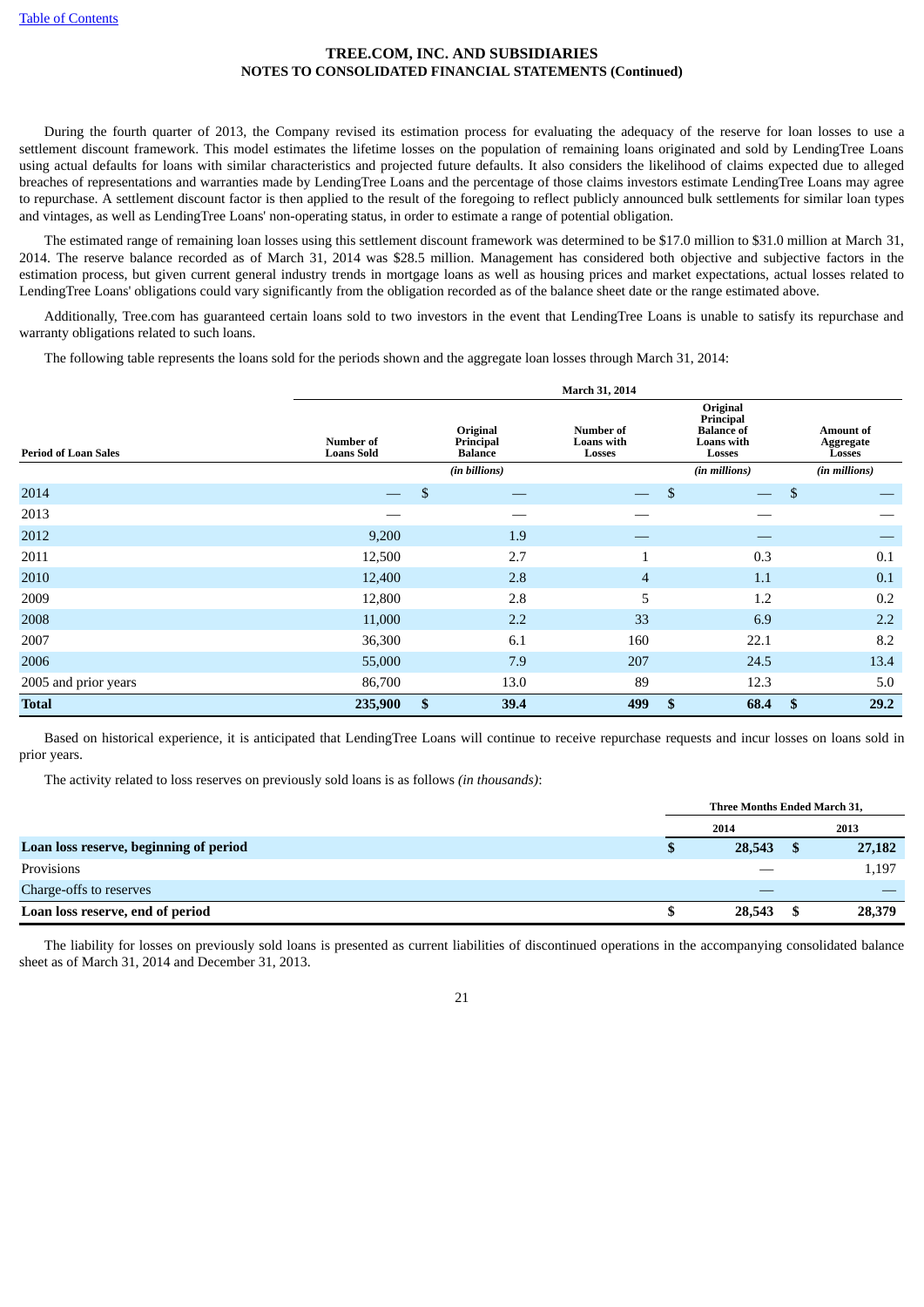#### **Item 2.** *Management's Discussion and Analysis of Financial Condition and Results of Operations*

#### **Cautionary Statement Regarding Forward-Looking Information**

This report contains "forward-looking statements" within the meaning of the Securities Act of 1933 and the Securities Exchange Act of 1934, as amended by the Private Securities Litigation Reform Act of 1995. These forward-looking statements also include statements related to our anticipated financial performance, business prospects and strategy; anticipated trends and prospects in the various industries in which our businesses operate; new products, services and related strategies; and other similar matters. These forward-looking statements are based on management's current expectations and assumptions about future events, which are inherently subject to uncertainties, risks and changes in circumstances that are difficult to predict. The use of words such as "anticipates," "estimates," "expects," "projects," "intends," "plans" and "believes," among others, generally identify forward-looking statements.

Actual results could differ materially from those contained in the forward-looking statements. Factors currently known to management that could cause actual results to differ materially from those in forward-looking statements include those matters discussed or referenced in Part II, Item 1A—Risk Factors.

Other unknown or unpredictable factors that could also adversely affect our business, financial condition and results of operations may arise from time to time. In light of these risks and uncertainties, the forward-looking statements discussed in this report may not prove to be accurate. Accordingly, you should not place undue reliance on these forward-looking statements, which only reflect the views of Tree.com management as of the date of this report. We undertake no obligation to update or revise forward-looking statements to reflect changed assumptions, the occurrence of unanticipated events or changes to future operating results or expectations, except as required by law.

#### **Company Overview**

Tree.com is the parent of LendingTree, LLC which owns several brands and businesses that provide information, tools, advice, products and services for critical transactions in consumers' lives. Our family of brands includes: LendingTree®, GetSmart®, LendingTree Education<sup>SM</sup>, LendingTree Autos<sup>SM</sup>, LendingTree Home Pros<sup>SM</sup> and InsuranceTree®. Together, these brands serve as an ally for consumers who are looking to comparison-shop for loans and other services from multiple businesses and professionals that will compete for their business.

The businesses of RealEstate.com and RealEstate.com, REALTORS® and LendingTree Loans are presented as discontinued operations in the accompanying consolidated balance sheets and consolidated statements of operations and cash flows for all periods presented. The analysis within Management's Discussion and Analysis of Financial Condition and Results of Operations reflects our continuing operations.

#### **Reportable and Operating Segments**

Our four operating segments are lending, auto, education and home services. We sometimes refer to these operating segments as our "businesses". Of these, only our lending operating segment meets the criteria for a reportable segment. We formerly referred to this reportable segment as our mortgage segment. The auto, education and home services operating segments are reported in the "Other" category in our segment reconciling information. *See* Note 12 —Segment Information to the consolidated financial statements included elsewhere in this report.

#### **Recent Mortgage Interest Rate Trends**

Interest rate and market risks can be substantial in the mortgage lead generation business. Fluctuations in interest rates affect consumer demand for new mortgages and the level of refinancing activity which, in turn, affects lender demand for mortgage leads. Typically, a decline in mortgage interest rates will lead to reduced lender demand for leads from third-party sources, as there are more consumers in the marketplace seeking refinancings and, accordingly, lenders receive more organic lead volume. Conversely, an increase in mortgage interest rates will typically lead to an increase in lender demand for thirdparty leads, as there are fewer consumers in the marketplace and, accordingly, the supply of organic mortgage lead volume decreases.

According to Freddie Mac, in 2013, mortgage interest rates rose gradually through the first five months of the year. In June 2013, mortgage interest rates increased more significantly, subsequently peaking at 4.49% in September 2013, then dropped more than a quarter-point early in the fourth quarter of 2013 and then increased again to 4.46% by the end of 2013.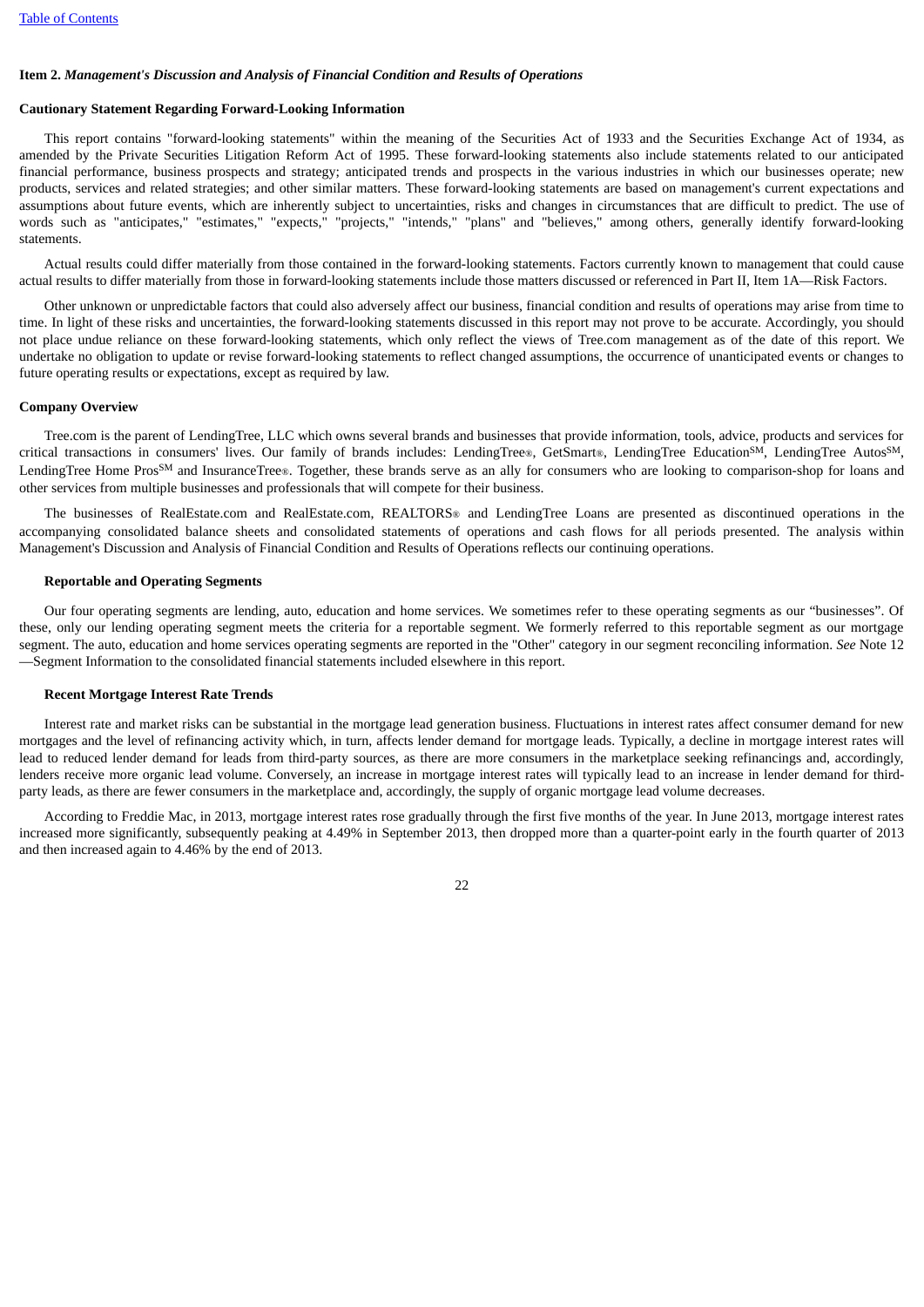Mortgage interest rates declined slightly during the first quarter of 2014 to 4.34% in March 2014 and averaged 4.36% during the quarter, as compared to averages of 3.50% and 4.30% during the first and fourth quarters of 2013, respectively. Higher average mortgage interest rates during the first quarter of 2014 resulted in a 57% and 23% decline in the total dollar volume of mortgage originations as compared to the first and fourth quarters of 2013, respectively, according to Mortgage Bankers Association ("MBA") data.

For the remaining quarters of 2014, MBA is projecting the dollar volume of aggregate mortgage originations to be above first quarter 2014 levels. Notwithstanding that anticipated improvement from the first quarter 2014, full year 2014 projected aggregate mortgage originations of almost \$1.1 trillion are expected to represent a decline of 39% decline from 2013 and the lowest level of originations since 2000, resulting from increasing mortgage interest rates projected to hit 5% and average 4.8% in 2014. The rise in mortgage interest rates will also continue to move the mix of mortgage originations towards purchase, with estimated refinance share of originations of 63% in 2013 declining to 39% in 2014, according to MBA data.

#### **The U.S. Real Estate Market**

The U.S real estate market continued its recovery in 2013 as job growth improved and demand drove the market, resulting in nationwide sales of existing homes at their highest level since 2006, according to the National Association of Realtors. However, nationwide sales of existing homes during the first quarter of 2014 have declined approximately 7% as compared to both the first and fourth quarters of 2013, likely associated with rising mortgage interest rates and price growth. The median existing home price was up almost 8% in March 2014 as compared to one year ago. The National Association of Realtors expects some improvement in the months ahead with ongoing job creation and some weather delayed shopping activity, particularly if existing home inventory continues to improve and mortgage interest rates rise only modestly.

#### **Results of Operations for the Three Months ended March 31, 2014 and 2013**

#### **Revenue**

|                      |    | Three Months Ended March 31, |   |                        |                |      |        |
|----------------------|----|------------------------------|---|------------------------|----------------|------|--------|
|                      |    | 2014                         |   | <b>Change</b>          | $\%$<br>Change |      | 2013   |
|                      |    |                              |   | (Dollars in thousands) |                |      |        |
| Lending              | P  | 36,928                       | S | 11,255                 | 44%            | \$   | 25,673 |
| Other                |    | 3,108                        |   | 701                    | 29%            |      | 2,407  |
| Corporate            |    | $-$                          |   |                        | $-$ %          |      | –      |
| <b>Total revenue</b> | ۰υ | 40,036                       | S | 11,956                 | 43%            | - \$ | 28,080 |

Revenue from our lending segment increased in the first quarter of 2014 compared to the first quarter of 2013, due to increases in each of the products within this segment. Within our lending segment, revenue from mortgage products increased by \$8.2 million in the first quarter of 2014 compared to the first quarter of 2013, primarily driven by increased revenue from our purchase mortgage product. Revenue from non-mortgage products within our lending segment increased \$3.0 million in the first quarter of 2014 compared to the first quarter of 2013. Our non-mortgage products within our lending segment include the following products: reverse mortgage, home equity, personal loans and rate table. Our reverse mortgage and rate table products were introduced in the first quarter of 2013 and our personal loan product was re-launched in the third quarter of 2013.

The number of consumers matched on our lending exchange increased by 62% in the first quarter of 2014 compared to the first quarter of 2013, although our average revenue earned from network lenders per matched consumer decreased by 11% during this time. The decrease in revenue earned per matched consumer was primarily due to the increased relative contribution of our purchase and non-mortgage lending products, which have lower revenue per matched consumer rates than refinance, which had been a bigger portion of our business previously.

Other revenue, which includes our auto, education, home services and other businesses, increased in the first quarter of 2014 compared to the first quarter of 2013. The increase was primarily due to an increase of \$1.1 million in our auto business, partially offset by decreases in our education and home services businesses of \$0.4 million.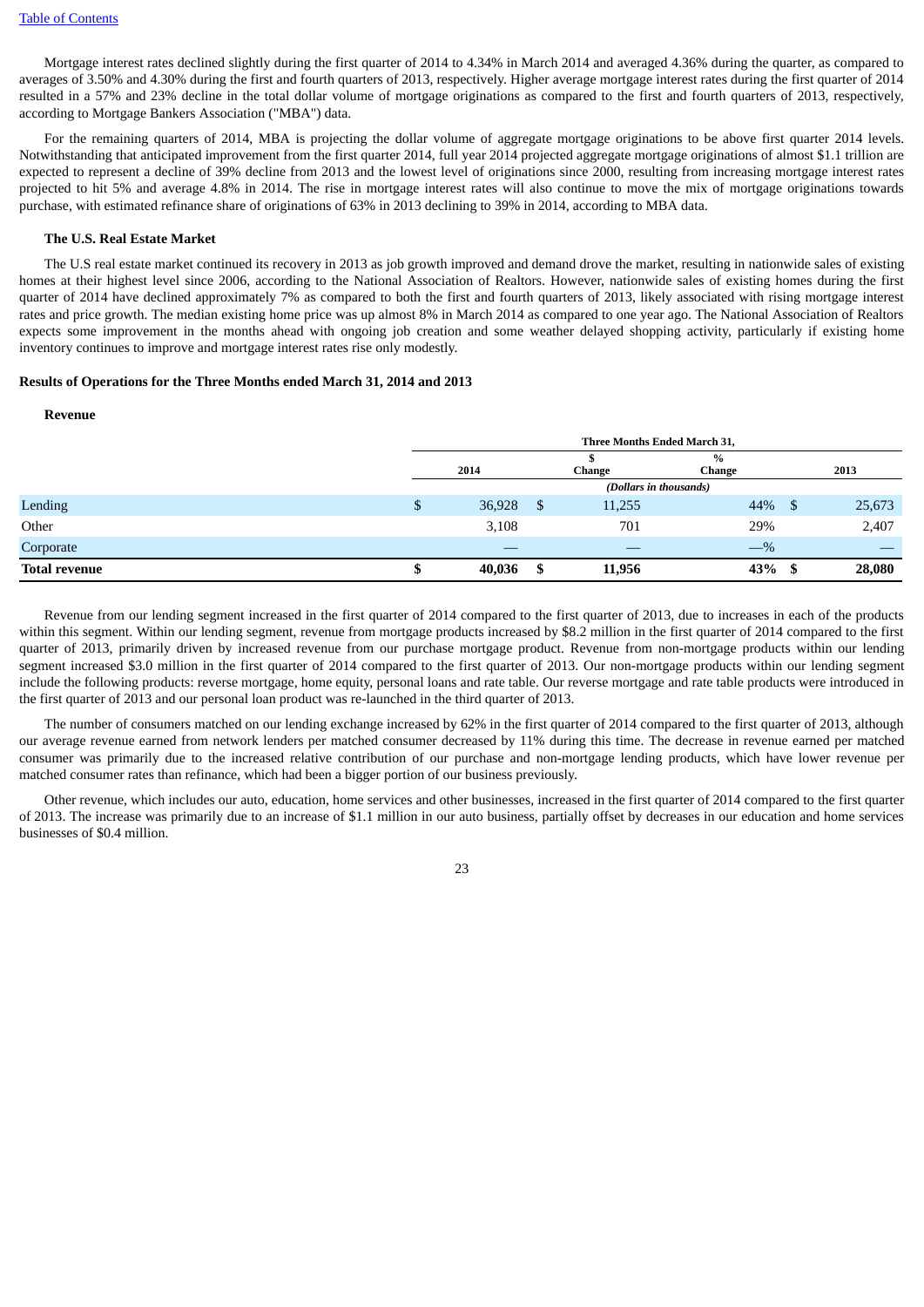### **Cost of revenue**

Cost of revenue consists primarily of costs associated with compensation and other employee-related costs (including stock-based compensation) relating to internally-operated call centers, third-party call center fees, credit scoring fees, credit card fees and website network hosting and server fees.

|                                  | Three Months Ended March 31, |      |                        |                         |  |       |  |
|----------------------------------|------------------------------|------|------------------------|-------------------------|--|-------|--|
|                                  | 2014                         |      | Change                 | $\frac{0}{0}$<br>Change |  | 2013  |  |
|                                  |                              |      | (Dollars in thousands) |                         |  |       |  |
| Lending                          | 1,545                        | -S   | 389                    | $34\%$ \$               |  | 1,156 |  |
| Other                            | 120                          |      | (53)                   | (31)%                   |  | 173   |  |
| Corporate                        |                              |      | (27)                   | $(100)\%$               |  | 27    |  |
| <b>Total cost of revenue</b>     | 1,665                        | - \$ | 309                    | $23 \%$ \$              |  | 1,356 |  |
| As a percentage of total revenue | 4%                           |      |                        |                         |  | 5%    |  |

Lending cost of revenue increased in the first quarter of 2014 from the first quarter of 2013, primarily due to increases of \$0.2 million in credit card fees, and \$0.1 million in credit scoring fees.

Other cost of revenue decreased in the first quarter of 2014 compared to the first quarter of 2013, primarily due to decreases in third-party call center fees.

### **Selling and marketing expense**

Selling and marketing expense consists primarily of advertising and promotional expenditures, fees paid to lead sources and compensation and other employee-related costs (including stock-based compensation) for personnel engaged in sales or marketing functions. Advertising and promotional expenditures primarily include online marketing, as well as television, print and radio spending. Advertising production costs are expensed in the period the related ad is first run.

|                                     | Three Months Ended March 31, |    |        |                        |    |        |  |
|-------------------------------------|------------------------------|----|--------|------------------------|----|--------|--|
|                                     | 2014                         |    | Change | $\%$<br>Change         |    | 2013   |  |
|                                     |                              |    |        | (Dollars in thousands) |    |        |  |
| Lending                             | 25,619                       | \$ | 10,459 | 69 %                   |    | 15,160 |  |
| Other                               | 1,830                        |    | (265)  | (13)%                  |    | 2,095  |  |
| Corporate                           |                              |    | __     | $-$ %                  |    |        |  |
| Total selling and marketing expense | 27,449                       | \$ | 10,194 | <b>59 %</b>            | -S | 17,255 |  |
| As a percentage of total revenue    | 69%                          |    |        |                        |    | 61%    |  |

The increase in lending selling and marketing expense in the first quarter of 2014 compared to the first quarter of 2013 is primarily due to an increase of \$10.0 million in advertising expense, as discussed below.

The increase in lending advertising expense corresponds to a 62% increase in consumers matched with network lenders in the first quarter of 2014 compared to the first quarter of 2013.

Other selling and marketing expense decreased in the first quarter of 2014 from the first quarter of 2013, primarily due to a decrease of in compensation and benefits as a result of a decrease in headcount.

Total selling and marketing expense as a percentage of revenue increased in the first quarter of 2014 compared to the first quarter of 2013, primarily due to the continuation of the national advertising campaign for our LendingTree brand launched in the second quarter of 2013.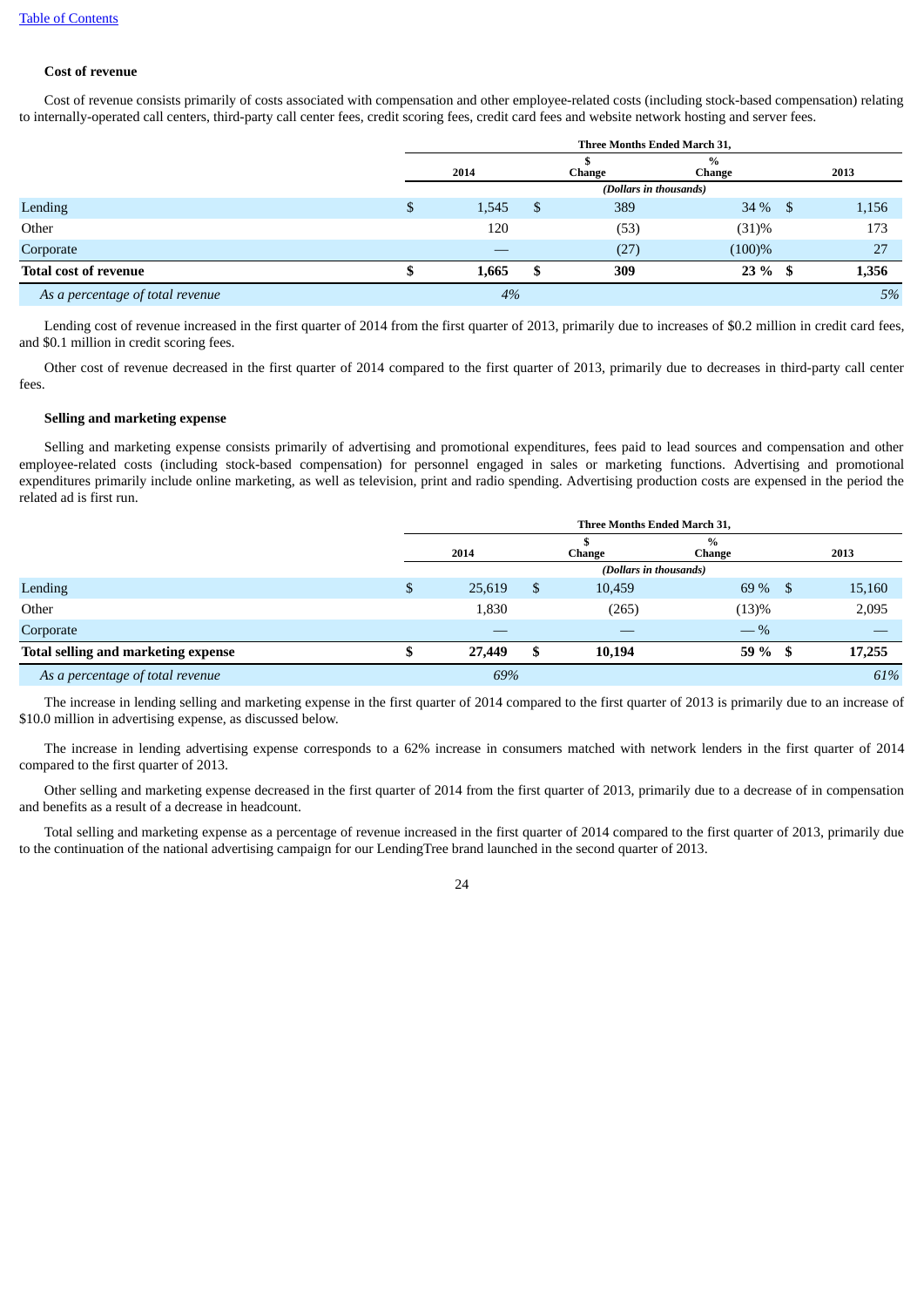Advertising expense is the largest component of selling and marketing expense, and is comprised of the following:

|                                  |   | Three Months Ended March 31, |    |                        |                |  |        |
|----------------------------------|---|------------------------------|----|------------------------|----------------|--|--------|
|                                  |   | 2014                         |    | Change                 | $\%$<br>Change |  | 2013   |
|                                  |   |                              |    | (Dollars in thousands) |                |  |        |
| Online                           | Φ | 20,752                       | \$ | 8,064                  | $64\%$ \$      |  | 12,688 |
| <b>Broadcast</b>                 |   | 2,628                        |    | 2,125                  | 422 %          |  | 503    |
| Other                            |   | 1,413                        |    | (16)                   | (1)%           |  | 1,429  |
| <b>Total advertising expense</b> |   | 24,793                       |    | 10,173                 | 70 % \$        |  | 14,620 |

We increased our online advertising expenditures in the first quarter of 2014 compared to the first quarter of 2013 in order to generate additional lending lead volume to meet the increased demand of network lenders on our mortgage exchange. In addition, we further increased our broadcast spend to support our new national advertising campaign for our LendingTree brand, which commenced in the second quarter of 2013.

We will continue to adjust selling and marketing expenditures dynamically in relation to revenue producing opportunities.

#### **General and administrative expense**

General and administrative expense consists primarily of compensation and other employee-related costs (including stock-based compensation) for personnel engaged in finance, legal, tax, corporate information technology, human resources and executive management functions, as well as facilities and infrastructure costs and fees for professional services.

|                                          | Three Months Ended March 31, |    |                        |                         |  |       |  |
|------------------------------------------|------------------------------|----|------------------------|-------------------------|--|-------|--|
|                                          | 2014                         |    | Change                 | $\frac{9}{6}$<br>Change |  | 2013  |  |
|                                          |                              |    | (Dollars in thousands) |                         |  |       |  |
| Lending                                  | 1,246                        | -S | 268                    | $27\%$ \$               |  | 978   |  |
| Other                                    | 782                          |    | 271                    | 53 %                    |  | 511   |  |
| Corporate                                | 4,105                        |    | (962)                  | (19)%                   |  | 5,067 |  |
| Total general and administrative expense | 6,133                        | S. | (423)                  | $(6)\%$ \$              |  | 6,556 |  |
| As a percentage of total revenue         | 15%                          |    |                        |                         |  | 23%   |  |

General and administrative expense in both lending and the other businesses increased in the first quarter of 2014 from the first quarter of 2013, primarily due to increases in compensation and benefits of \$0.2 million and \$0.3 million, respectively. During the first quarter of 2013, a portion of the incentive compensation for individuals in the lending and other businesses was allocated to corporate. The incentive compensation plan was modified for 2014 and during the first quarter of 2014, the lending and other businesses reflect the full incentive compensation for individuals in these businesses. Additionally, non-cash incentive compensation increased in the first quarter of 2014 from the first quarter of 2013.

Corporate general and administrative expense decreased during the same period, primarily due to decreased compensation and benefits of \$1.3 million, partially offset by an increase in professional fees of \$0.2 million. The decrease in compensation and benefits in the first quarter of 2014 from the first quarter of 2013 is primarily due to a compensation charge of \$0.9 million related to a discretionary cash bonus payment to employee stock option holders in the first quarter of 2013, in addition to the reduction in incentive compensation classified in corporate due to the allocation discussed above.

General and administrative expense in the first quarter of 2014 was spread over proportionately greater revenue during the period, resulting in an improvement in general and administrative expense as a percentage of revenue.

### **Product development**

Product development expense consists primarily of compensation and other employee-related costs (including stock-based compensation) that are not capitalized, for personnel engaged in the design, development, testing and enhancement of technology.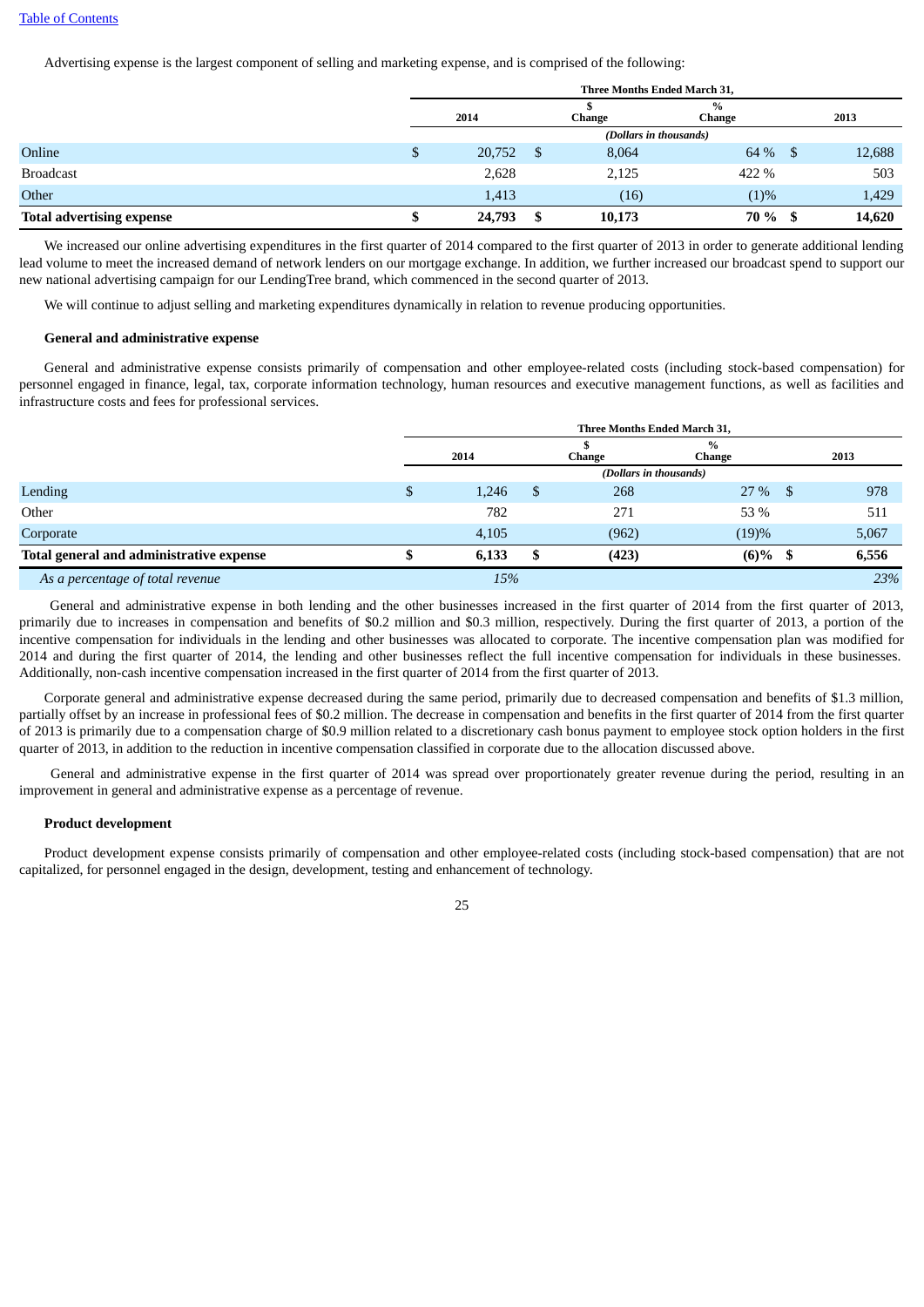|                                  | Three Months Ended March 31, |      |                        |                         |    |       |
|----------------------------------|------------------------------|------|------------------------|-------------------------|----|-------|
|                                  | 2014                         |      | Change                 | $\frac{0}{0}$<br>Change |    | 2013  |
|                                  |                              |      | (Dollars in thousands) |                         |    |       |
| Lending                          | 1,623                        | -S   | 673                    | 71%                     | -S | 950   |
| Other                            | 309                          |      | 54                     | 21%                     |    | 255   |
| Corporate                        |                              |      | _                      | $-$ %                   |    |       |
| <b>Total product development</b> | 1,932                        | - \$ | 727                    | 60%                     | S  | 1,205 |
| As a percentage of total revenue | 5%                           |      |                        |                         |    | 4%    |

Product development expense increased in the first quarter of 2014 as compared to the first quarter of 2013, primarily due to increases in compensation and other employee-related costs. We increased headcount in the first quarter of 2014 compared to the first quarter of 2013 in order to support planned product launches for 2014.

#### **Depreciation**

Depreciation expense decreased to \$0.8 million in the first quarter of 2014 compared to \$0.9 million in the first quarter of 2013 primarily due to certain fixed assets that fully depreciated in 2013.

#### **Litigation settlements and contingencies**

Litigation settlements and contingencies consists of expenses related to actual or anticipated litigation settlements, in addition to legal fees incurred in connection with various patent litigations we are pursuing. During the first quarter of 2014 and 2013, we recorded \$7.7 million and \$1.0 million, respectively, primarily due to legal fees incurred in connection with various patent litigations we are currently pursuing**.**

During the first quarter of 2014, we participated in a jury trial for the Zillow litigation described in Note 11—Contingencies to the consolidated financial statements, included elsewhere in this report. The legal expenses associated with this jury trial increased our litigation settlements and contingencies expense for the first quarter of 2014. We will continue to incur litigation expenses on this matter for post-trial matters, including a notice of appeal we filed and costs relating to various pending post-trial motions. While we expect legal expenses related to this matter to decline significantly in future periods, we cannot predict the additional impact that this litigation may have on full year 2014 litigation settlements and contingencies.

### **Operating loss**

|                                  | Three Months Ended March 31, |    |                        |                |      |         |
|----------------------------------|------------------------------|----|------------------------|----------------|------|---------|
|                                  | 2014                         |    | Change                 | $\%$<br>Change |      | 2013    |
|                                  |                              |    | (Dollars in thousands) |                |      |         |
| Lending                          | \$<br>6,384                  | \$ | (671)                  | $(10)\%$       | - \$ | 7,055   |
| Other                            | (269)                        |    | 818                    | (75)%          |      | (1,087) |
| Corporate                        | (11, 950)                    |    | (5,736)                | 92 %           |      | (6,214) |
| <b>Operating loss</b>            | (5, 835)                     | \$ | (5,589)                | $2,272 \%$ \$  |      | (246)   |
| As a percentage of total revenue | (15)%                        |    |                        |                |      | (1)%    |

Operating income decreased in the first quarter of 2014 compared to the first quarter of 2013 despite an increase in revenue of \$12.0 million, primarily due to increases in selling and marketing expense of \$10.2 million, litigation settlements and contingencies of \$6.7 million and product development expense of \$0.7 million.

### **Adjusted Earnings Before Interest, Taxes, Depreciation and Amortization**

Adjusted Earnings Before Interest, Taxes, Depreciation and Amortization ("Adjusted EBITDA") is a non-GAAP measure and is defined in "Tree.com's Principles of Financial Reporting" below. The following table is a reconciliation of Adjusted EBITDA to net income (loss) for continuing operations by segment.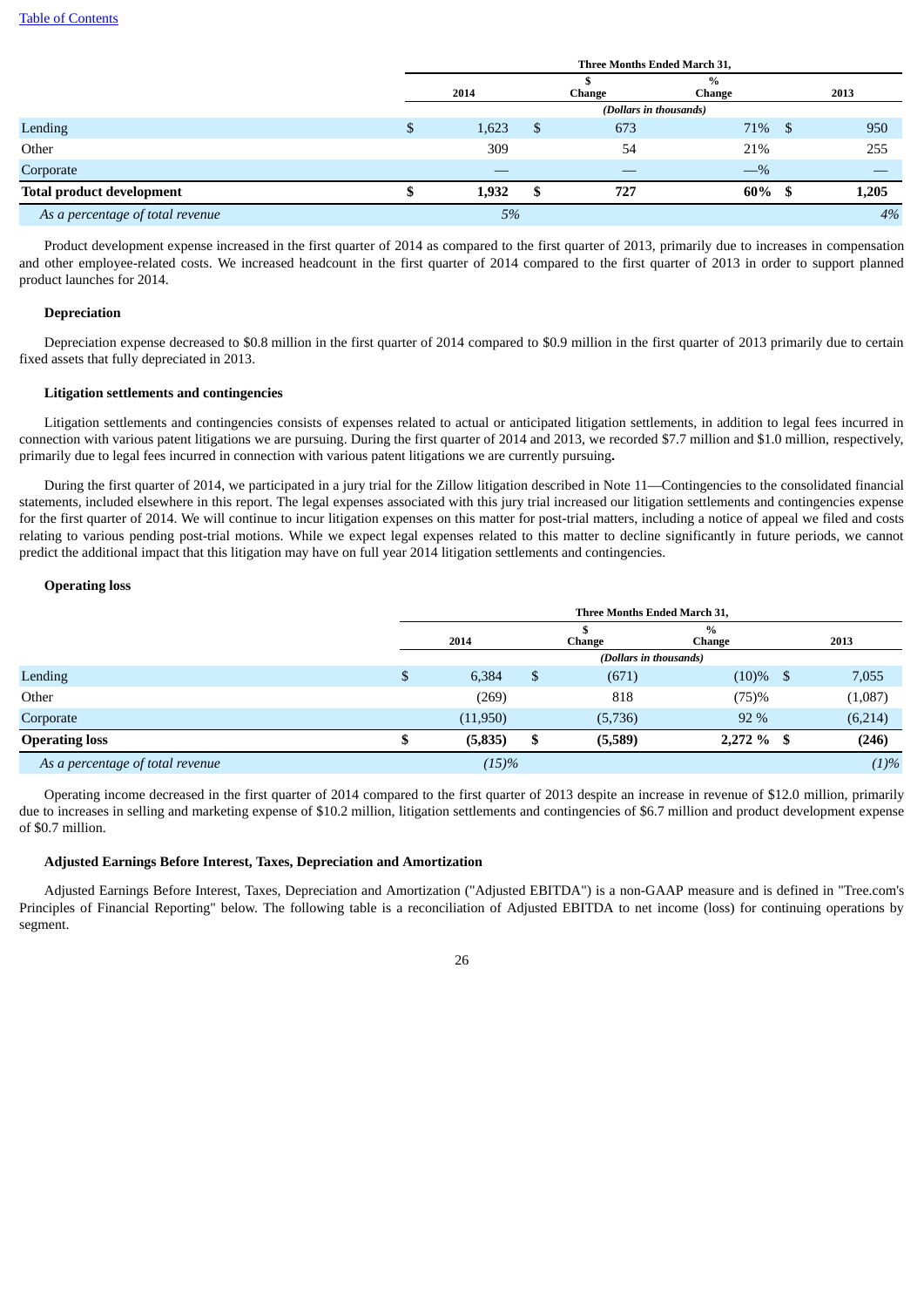|                                                                              | Three Months Ended March 31, 2014 |       |                    |              |      |              |  |
|------------------------------------------------------------------------------|-----------------------------------|-------|--------------------|--------------|------|--------------|--|
|                                                                              | Lending                           | Other |                    | Corporate    |      | <b>Total</b> |  |
|                                                                              |                                   |       | (in thousands)     |              |      |              |  |
| <b>Adjusted EBITDA by segment</b>                                            | \$<br>7,494                       | \$    | - \$<br><b>340</b> | $(3,353)$ \$ |      | 4,481        |  |
| Adjustments to reconcile to net income (loss) from continuing<br>operations: |                                   |       |                    |              |      |              |  |
| Amortization of intangibles                                                  |                                   |       | (28)               |              |      | (28)         |  |
| Depreciation                                                                 | (363)                             |       | (293)              | (99)         |      | (755)        |  |
| Restructuring and severance                                                  | (148)                             |       | (15)               | (39)         |      | (202)        |  |
| Loss on disposal of assets                                                   |                                   |       | (8)                |              |      | (8)          |  |
| Non-cash compensation                                                        | (599)                             |       | (265)              | (752)        |      | (1,616)      |  |
| Litigation settlements and contingencies                                     |                                   |       |                    | (7,707)      |      | (7,707)      |  |
| Other expense, net                                                           |                                   |       |                    |              |      |              |  |
| Income tax benefit (provision)                                               |                                   |       |                    |              |      |              |  |
| Net income (loss) from continuing operations                                 | \$<br>6,384                       | \$    | (269)<br>-\$       | (11, 949)    | - \$ | (5,834)      |  |

|                                                                              | Three Months Ended March 31, 2013 |               |            |                |                |  |              |
|------------------------------------------------------------------------------|-----------------------------------|---------------|------------|----------------|----------------|--|--------------|
|                                                                              | Lending                           |               | Other      |                | Corporate      |  | <b>Total</b> |
|                                                                              |                                   |               |            | (in thousands) |                |  |              |
| <b>Adjusted EBITDA by segment</b>                                            | \$<br>7,842                       | <sup>\$</sup> | $(485)$ \$ |                | $(3,271)$ \$   |  | 4,086        |
| Adjustments to reconcile to net income (loss) from continuing<br>operations: |                                   |               |            |                |                |  |              |
| Amortization of intangibles                                                  |                                   |               | (43)       |                |                |  | (43)         |
| Depreciation                                                                 | (374)                             |               | (417)      |                | (94)           |  | (885)        |
| Restructuring and severance                                                  |                                   |               |            |                | $\overline{2}$ |  | 2            |
| Loss on disposal of assets                                                   |                                   |               |            |                | (25)           |  | (25)         |
| Non-cash compensation                                                        | (413)                             |               | (142)      |                | (878)          |  | (1,433)      |
| Discretionary cash bonus                                                     |                                   |               |            |                | (920)          |  | (920)        |
| Litigation settlements and contingencies                                     |                                   |               |            |                | (1,028)        |  | (1,028)      |
| Other expense, net                                                           |                                   |               |            |                | (7)            |  | (7)          |
| Income tax benefit (provision)                                               |                                   |               |            |                | (20)           |  | (20)         |
| Net income (loss) from continuing operations                                 | \$<br>7,055                       |               | (1,087)    | S              | $(6,241)$ \$   |  | (273)        |

**Income tax provision**

|  | <b>Three Months Ended</b>          | March 31, |      |
|--|------------------------------------|-----------|------|
|  | 2014                               |           | 2013 |
|  | (in thousands, except percentages) |           |      |
|  |                                    |           | (20) |
|  | $-\%$                              |           | 7.9% |

During the first quarter of 2014, the effective tax rate varied from the statutory rate primarily due to the existence of a valuation allowance that has been provided to offset our net deferred tax asset, after excluding deferred tax liabilities related to indefinite lived intangible assets that are not going to provide a source of taxable income in the foreseeable future.

During the first quarter of 2013, the effective income tax rate varied from the statutory rate due primarily to the impact of the valuation allowance, indefinite-lived intangible assets and state taxes.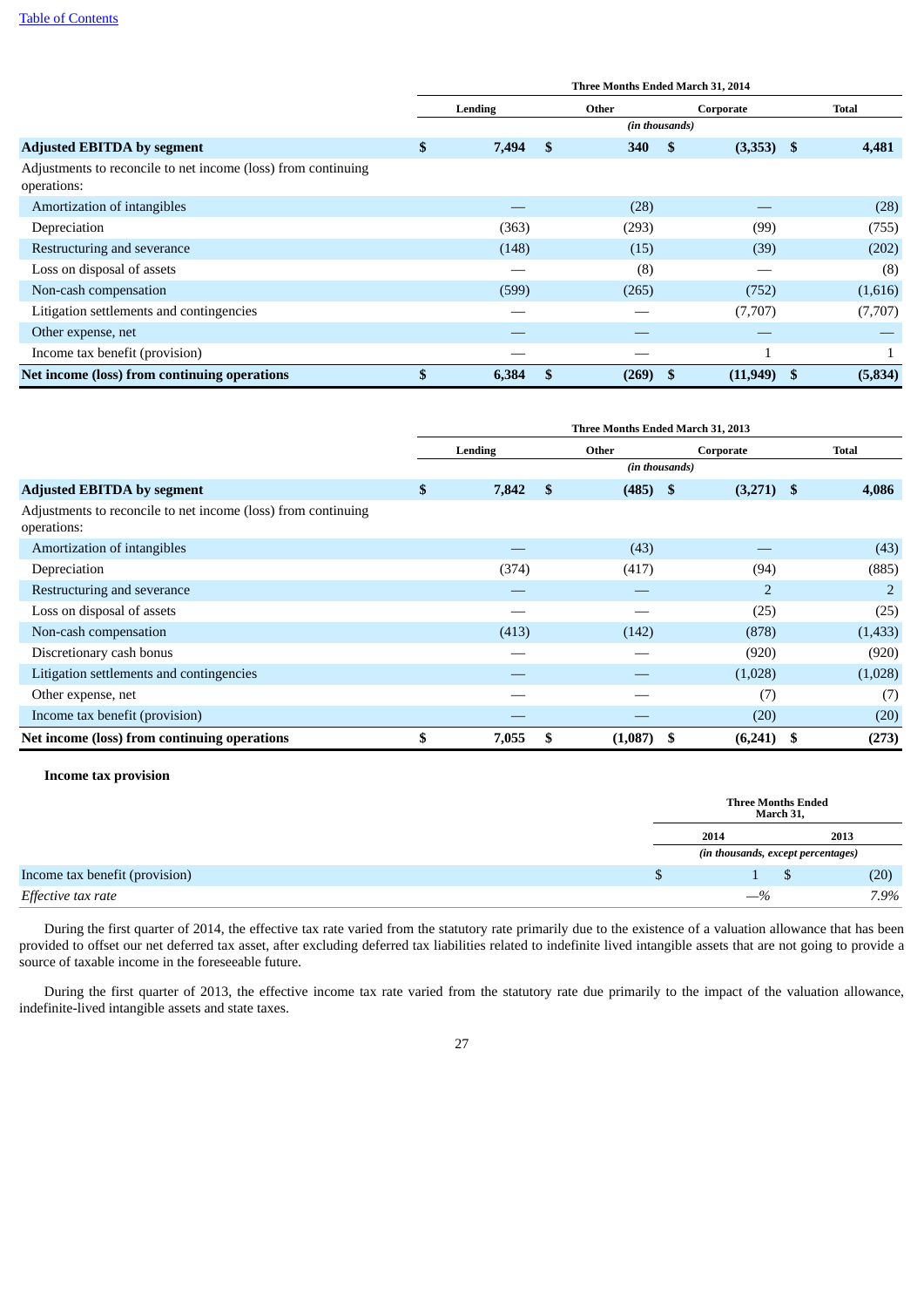There have been no changes to our valuation allowance assessment for the three months ended March 31, 2014.

#### **Discontinued Operations**

For the first quarters of 2014 and 2013, losses from discontinued operations of \$0.6 million and \$2.4 million, respectively, were primarily attributable to operating losses associated with the LendingTree Loans business, the sale of which was completed on June 6, 2012. The loss in the first quarter of 2014 primarily relates to legal fees associated with ongoing legal proceedings.

### **Financial Position, Liquidity and Capital Resources**

#### **General**

We expect our cash and cash equivalents and cash flows from operations to be sufficient to fund our operating and other needs for the next twelve months and beyond.

As of March 31, 2014, we had \$89.5 million of cash and cash equivalents and \$24.1 million of restricted cash and cash equivalents, compared to \$91.7 million of cash and cash equivalents and \$26.0 million of restricted cash and cash equivalents as of December 31, 2013.

#### **Cash Flows from Continuing Operations**

Our cash flows attributable to continuing operations are as follows:

|                                                     | Three Months Ended March 31, |         |                |          |
|-----------------------------------------------------|------------------------------|---------|----------------|----------|
|                                                     | 2014                         |         |                | 2013     |
|                                                     |                              |         | (in thousands) |          |
| Net cash provided by (used in) operating activities |                              | 244     |                | (5, 416) |
| Net cash provided by (used in) investing activities |                              | 885     |                | (201)    |
| Net cash used in financing activities               |                              | (2,958) |                | (671)    |

#### *Cash Flows from Operating Activities*

Net cash provided by operating activities attributable to continuing operations in the first three months of 2014 was \$0.2 million and consisted primarily of losses from continuing operations of \$5.8 million, offset by positive adjustments for non-cash items of \$2.6 million and cash provided by working capital of \$3.5 million. Adjustments for non-cash items primarily consisted of \$1.6 million in non-cash compensation expense and \$0.8 million of depreciation. Accounts receivable increased \$1.0 million due to increases in revenue. Accounts payable, accrued expenses and other current liabilities increased \$4.5 million, primarily due to legal fees associated with the jury trial for the Zillow patent litigation. We expect a significant use of cash during the second quarter of 2014 as legal fees from the jury trial are paid.

Net cash used in operating activities attributable to continuing operations in the first three months of 2013 was \$5.4 million and consisted of losses from continuing operations of \$0.3 million, positive adjustments for non-cash items of \$2.4 million and cash used for working capital of \$7.6 million. Adjustments for non-cash items primarily consisted of \$1.4 million of non-cash compensation expense and \$0.9 million of depreciation. Accounts receivable increased by \$2.1 million, primarily due to increases in revenue. Accounts payable and other current liabilities decreased by \$2.5 million, as we paid previously incurred expenses from improved cash flow.

#### *Cash Flows from Investing Activities*

Net cash provided by investing activities attributable to continuing operations in the first three months of 2014 of \$0.9 million consisted primarily of a decrease in restricted cash of \$2.0 million, which was partially offset by capital expenditures of \$1.1 million. During the first quarter of 2014, the Company reached and executed a settlement with the disputing party on the earnout related to an acquisition, upon which \$2.0 million of cash previously held in escrow was released.

Net cash used in investing activities attributable to continuing operations in the first three months of 2013 of \$0.2 million resulted primarily from capital expenditures of \$0.6 million, offset by a decrease in restricted cash of \$0.4 million.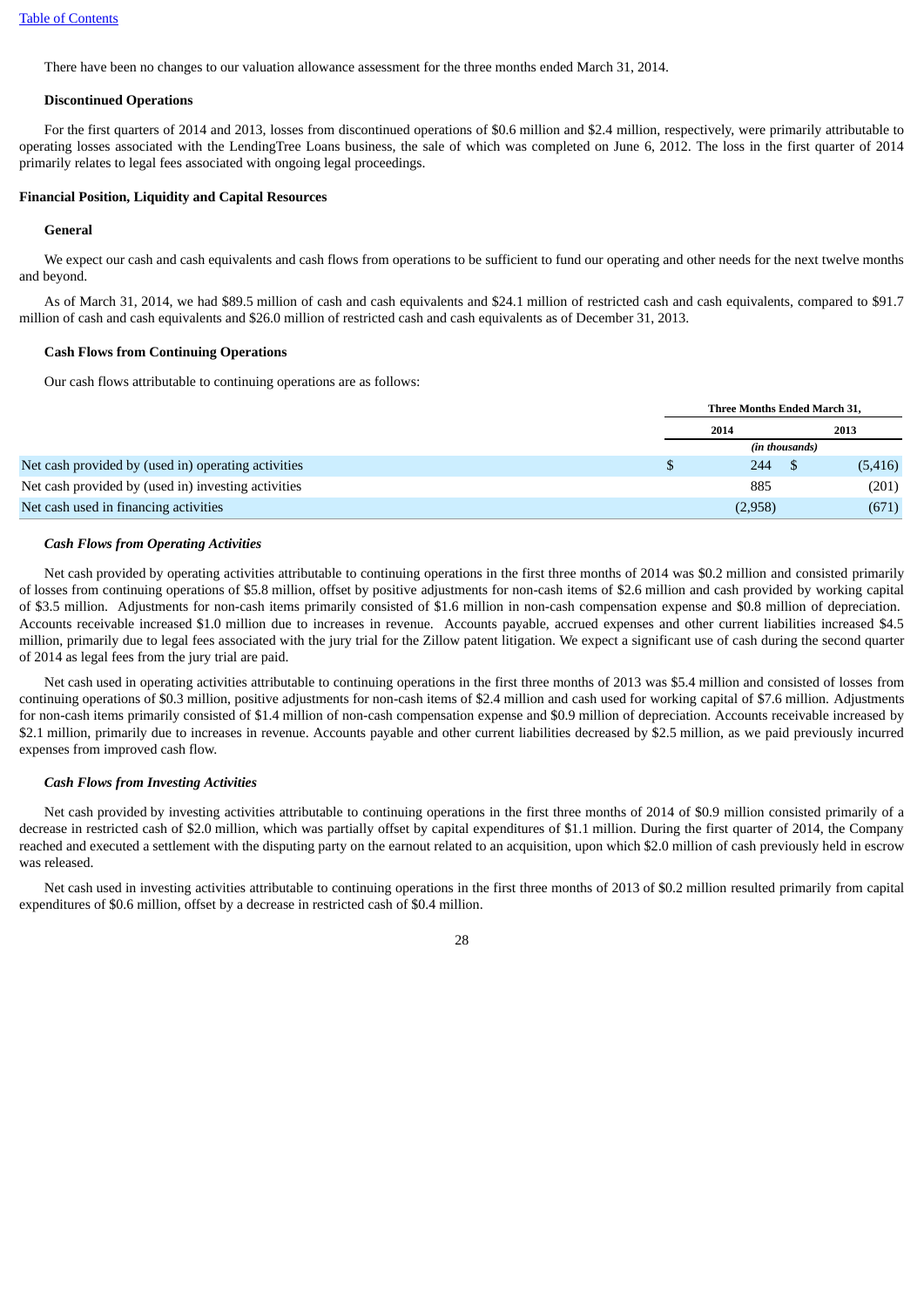#### *Cash Flows from Financing Activities*

Net cash used in financing activities attributable to continuing operations in the first three months of 2014 of \$3.0 million consisted primarily of \$2.9 million in employee withholding taxes paid by us upon employees' surrender of shares to satisfy withholding obligations on equity awards.

Net cash used in financing activities in the first three months of 2013 of \$0.7 million was primarily due to the vesting and issuance of stock to employees (less withholding taxes).

#### **Off-Balance Sheet Arrangements**

We do not have any other off-balance sheet arrangements other than our operating lease obligations and funding commitments pursuant to our surety bonds.

#### **Summary of Contractual Obligations**

The following table sets forth below our contractual obligations and commercial commitments as of December 31, 2013. There have been no material changes to our contractual obligations since December 31, 2013.

|                                      | Payments Due By Period as of December 31, 2013 |                          |                                |                          |                             |  |  |  |  |
|--------------------------------------|------------------------------------------------|--------------------------|--------------------------------|--------------------------|-----------------------------|--|--|--|--|
| <b>Contractual Obligations</b>       | <b>Total</b>                                   | <b>Less Than</b><br>Year | 1-3 Years                      | 3-5 Years                | <b>More Than</b><br>5 Years |  |  |  |  |
| Loan loss reserve (a)                | $28.543$ \$                                    | 28,543 \$                | $\qquad \qquad \longleftarrow$ |                          |                             |  |  |  |  |
| Operating lease obligations (b)      | 2.812                                          | 1.809                    | 1,003                          | $\overline{\phantom{a}}$ |                             |  |  |  |  |
| <b>Total contractual obligations</b> | 31,355                                         | 30,352                   | 1,003                          |                          |                             |  |  |  |  |

- (a) Our HLC subsidiary continues to be liable for the indemnification obligations, repurchase obligations and premium repayment obligations following the sale of substantially all of the operating assets of our LendingTree Loans business in the second quarter of 2012. An estimate of these obligations is reflected within current liabilities of discontinued operations on the December 31, 2013 consolidated balance sheet. We have been negotiating with certain secondary market purchasers to settle any existing and future contingent liabilities. Due to uncertainties in the timing of these negotiations, which could occur at any time, the balance of the loan loss reserve has been reflected as due in less than one year.
- (b) Our operating lease obligations are associated with office space, equipment and services used in both our continuing and discontinued operations. These obligations have not been reduced by the \$0.4 million of minimum sublease rental income to be received in the future under non-cancelable subleases.

#### **Seasonality**

Revenue is subject to the cyclical and seasonal trends of the U.S. housing and mortgage markets. Home sales typically rise during the spring and summer months and decline during the fall and winter months, while refinancing and home equity activity is principally driven by mortgage interest rates as well as real estate values. However, in recent periods additional factors affecting the mortgage and real estate markets have impacted customary seasonal trends.

#### **New Accounting Pronouncements**

There are no recently issued accounting pronouncements that were adopted during the quarter ended March 31, 2014 or that are expected to impact the Company's consolidated financial statements.

#### **Tree.com's Principles of Financial Reporting**

We report Earnings Before Interest, Taxes, Depreciation and Amortization, adjusted for certain items discussed below (Adjusted EBITDA), as a supplemental measure to GAAP. This measure is one of the primary metrics by which we evaluate the performance of our businesses, on which our internal budgets are based and by which management is compensated. We believe that investors should have access to the same set of tools that we use in analyzing our results. This non-GAAP measure should be considered in addition to results prepared in accordance with GAAP, but should not be considered a substitute for or superior to GAAP results. We provide and encourage investors to examine the reconciling adjustments between the GAAP and non-GAAP measure discussed below.

#### **Definition of Adjusted EBITDA**

We report Adjusted EBITDA as operating income or loss (which excludes interest expense and taxes) adjusted to exclude amortization of intangibles and depreciation, and to further exclude (1) non-cash compensation expense, (2) non-cash intangible asset impairment charges, (3) gain/loss on disposal of assets, (4) restructuring and severance expenses, (5) litigation settlements and contingencies and legal fees for certain patent litigation, (6) adjustments for significant acquisitions or dispositions, and (7) one-time items. Adjusted EBITDA has certain limitations in that it does not take into account the impact to our statement of operations of certain expenses, including depreciation, non-cash compensation and acquisition-related accounting. We endeavor to compensate for the limitations of the non-GAAP measures presented by also providing the comparable GAAP measures with equal or greater prominence and descriptions of the reconciling items, including quantifying such items, to derive the non-GAAP measures. These non-GAAP measures may not be comparable to similarly titled measures used by other companies.

#### **One-Time Items**

Adjusted EBITDA is adjusted for one-time items, if applicable. Items are considered one-time in nature if they are non-recurring, infrequent or unusual and have not occurred in the past two years or are not expected to recur in the next two years, in accordance with SEC rules. For the periods presented in this report, there are no adjustments for one-time items, except for \$0.9 million related to a discretionary cash bonus payment to employee stock option holders in the first quarter of 2013.

#### **Non-Cash Expenses that are Excluded from Adjusted EBITDA**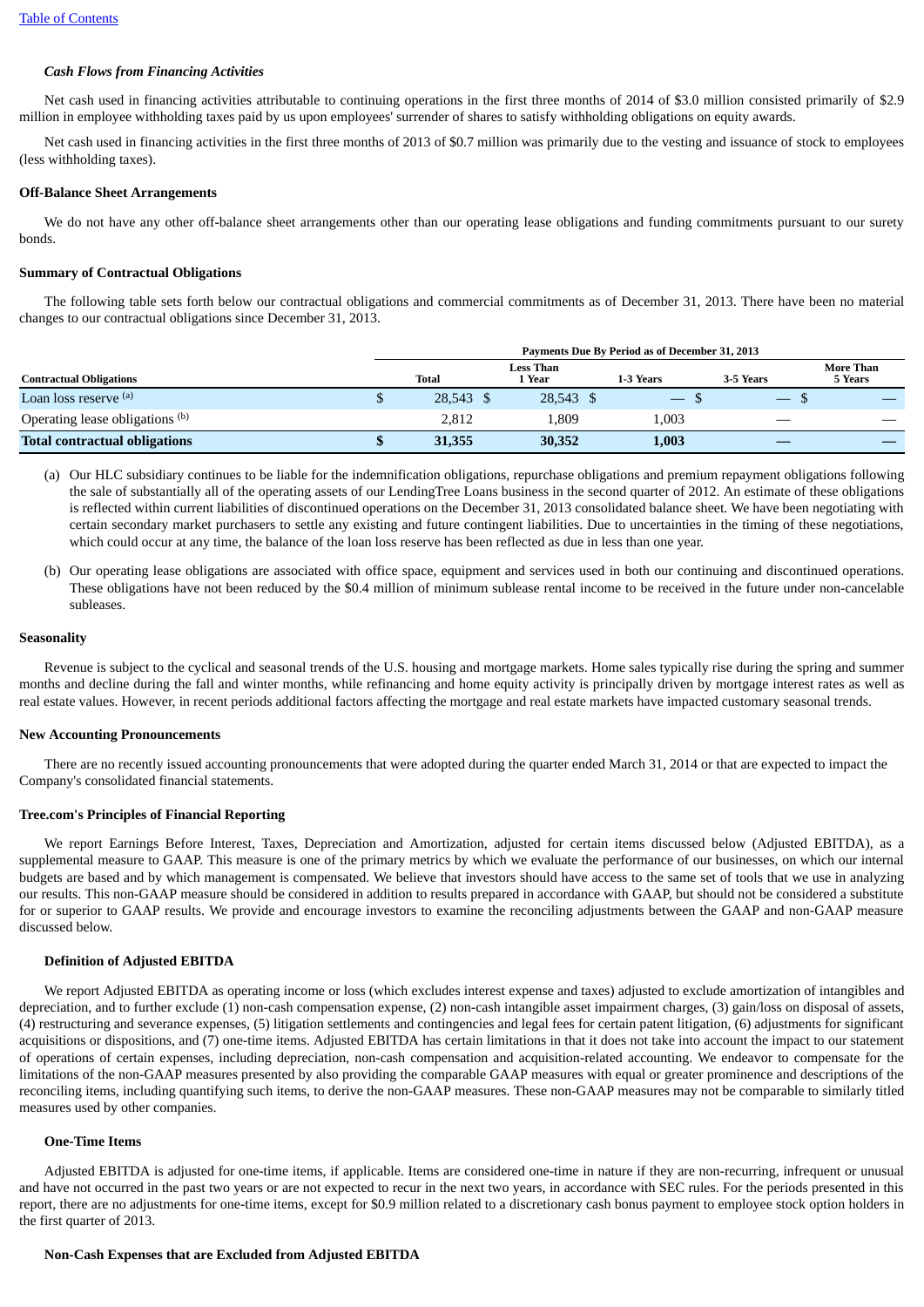Non-cash compensation expense consists principally of expense associated with grants of restricted stock, restricted stock units and stock options. These expenses are not paid in cash, and we include the related shares in our calculations of fully diluted shares outstanding. Upon settlement of restricted stock units, exercise of certain stock options or vesting of restricted stock awards, the awards may be settled, on a net basis, with us remitting the required tax withholding amount from our current funds.

Amortization of intangibles are non-cash expenses relating primarily to intangible assets acquired through acquisitions. At the time of an acquisition, the intangible assets of the acquired company, such as purchase agreements, technology and customer relationships, are valued and amortized over their estimated lives.

#### <span id="page-29-0"></span>**Item 3.** *Quantitative and Qualitative Disclosures about Market Risk*

We do not have any financial instruments that are exposed to significant market risk. We maintain our cash and cash equivalents in short-term, highly liquid money market investments. A hypothetical 100-basis point increase or decrease in market interest rates would not have a material impact on the fair value of our cash equivalents and marketable securities or our results of operations or cash flows.

<span id="page-29-1"></span>Fluctuations in interest rates affect consumer demand for new mortgages and the level of refinancing activity which, in turn, affects lender demand for mortgage leads. Typically, a decline in mortgage interest rates will lead to reduced lender demand for leads from third-party sources, as there are more consumers in the marketplace seeking refinancings and, accordingly, lenders receive more organic lead volume. Conversely, an increase in mortgage interest rates will typically lead to an increase in lender demand for third-party leads, as there are fewer consumers in the marketplace and, accordingly, the supply of organic mortgage lead volume decreases.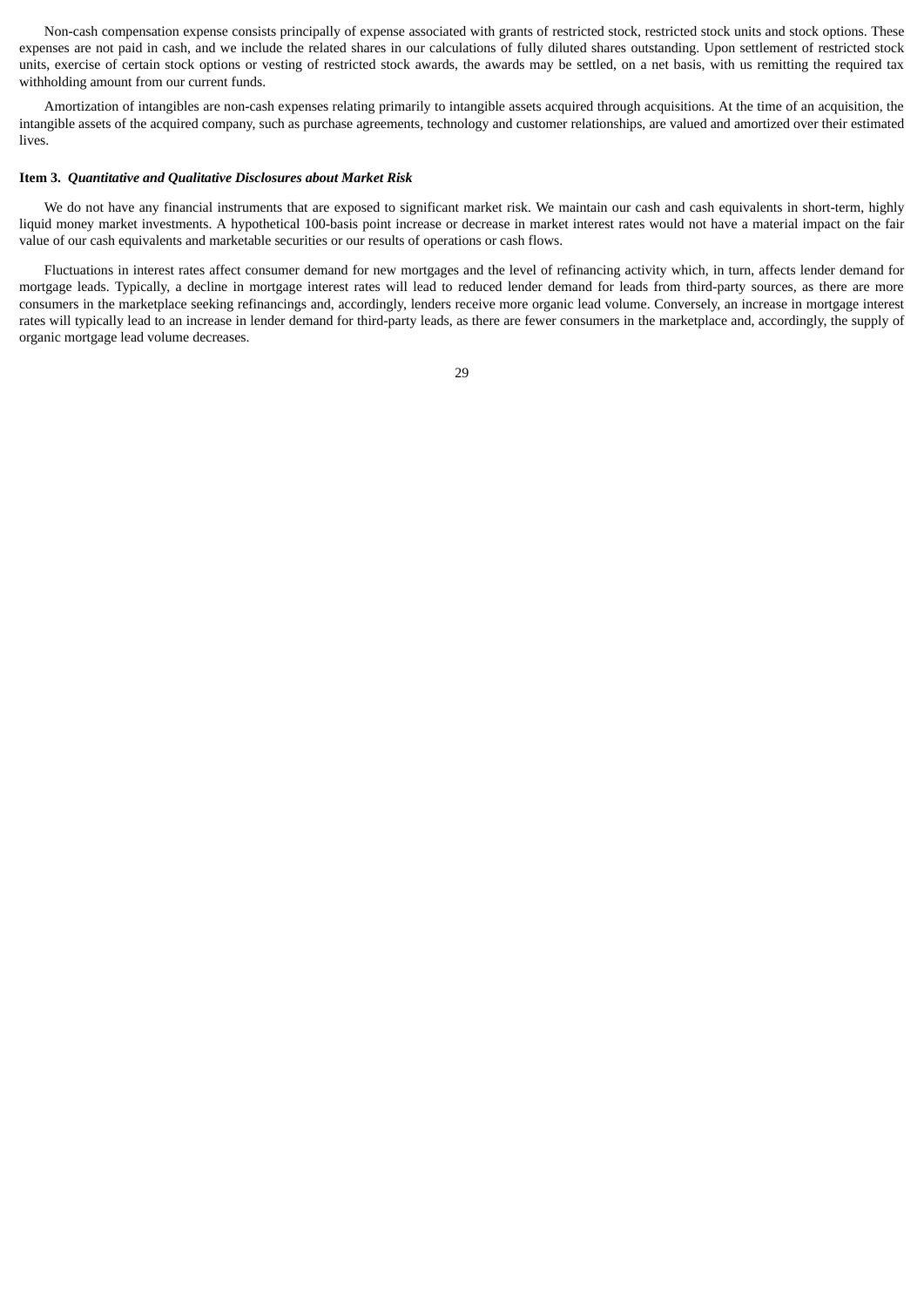# **Item 4.** *Controls and Procedures*

# **Evaluation of Disclosure Controls and Procedures**

As required by Rule 13a-15(b) of the Securities Exchange Act of 1934, as amended (the "Exchange Act"), management, with the participation of our principal executive officer (our Chief Executive Officer) and principal financial officer (our Chief Financial Officer), evaluated, as of the end of the period covered by this report, the effectiveness of our disclosure controls and procedures as defined in Exchange Act Rule 13a-15(e). Based upon that evaluation, our Chief Executive Officer and Chief Financial Officer concluded that our disclosure controls and procedures are effective, as of March 31, 2014, to reasonably ensure that information required to be disclosed and filed under the Exchange Act is recorded, processed, summarized and reported within the time periods specified, and that management will be timely alerted to material information required to be included in our periodic reports filed with the Securities and Exchange Commission.

# **Changes in Internal Control Over Financial Reporting**

<span id="page-30-0"></span>There was no change in our internal control over financial reporting that occurred during our first fiscal quarter that has materially affected, or is reasonably likely to materially affect, our internal control over financial reporting.

# **PART II—OTHER INFORMATION**

# <span id="page-30-1"></span>**Item 1.** *Legal Proceedings*

In the ordinary course of business, we are party to litigation involving property, contract, intellectual property and a variety of other claims. The amounts that may be recovered in such matters may be subject to insurance coverage. We have provided information about certain legal proceedings in which we are involved in Part I, Item 3 of our Annual Report on Form 10-K for the year ended December 31, 2013 (the "2013 10-K"), and updated that information in Note 11 to the consolidated financial statements included elsewhere in this report.

#### <span id="page-30-2"></span>**Item 1A.** *Risk Factors*

Other than the risk factor set forth below, there have been no material changes to the risk factors included in Part I, Item 1A—Risk Factors of the 2013 Form 10-K.

### We may fail to adequately protect our intellectual property rights or may be accused of infringing intellectual property rights of third parties.

We regard our intellectual property rights, including patents, service marks, trademarks and domain names, copyrights, trade secrets and similar intellectual property (as applicable), as critical to our success. Our businesses also rely heavily upon software codes, informational databases and other components that make up their products and services.

We rely on a combination of laws and contractual restrictions with employees, customers, suppliers, affiliates and others to establish and protect these proprietary rights. Despite these precautions, it may be possible for a third party to copy or otherwise obtain and use trade secrets or copyrighted intellectual property without authorization which, if discovered, might require legal action to correct. In addition, third parties may independently and lawfully develop substantially similar intellectual properties.

We have generally registered and continue to apply to register, or secure by contract when appropriate, our principal trademarks and service marks as they are developed and used, and reserve and register domain names when and where we deem appropriate. We generally consider the protection of our trademarks to be important for purposes of brand maintenance and reputation. While we vigorously protect our trademarks, service marks and domain names, effective trademark protection may not be available or may not be sought in every country in which products and services are made available, and contractual disputes may affect the use of marks governed by private contract. Similarly, not every variation of a domain name may be available or be registered, even if available. Our failure to protect our intellectual property rights in a meaningful manner or challenges to related contractual rights could result in erosion of brand names and limit our ability to control marketing on or through the Internet using our various domain names or otherwise, which could adversely affect our business, financial condition and results of operations.

We have been granted patents and we have patent applications pending with the United States Patent and Trademark Office and various foreign patent authorities for various proprietary technologies and other inventions. The status of any patent involves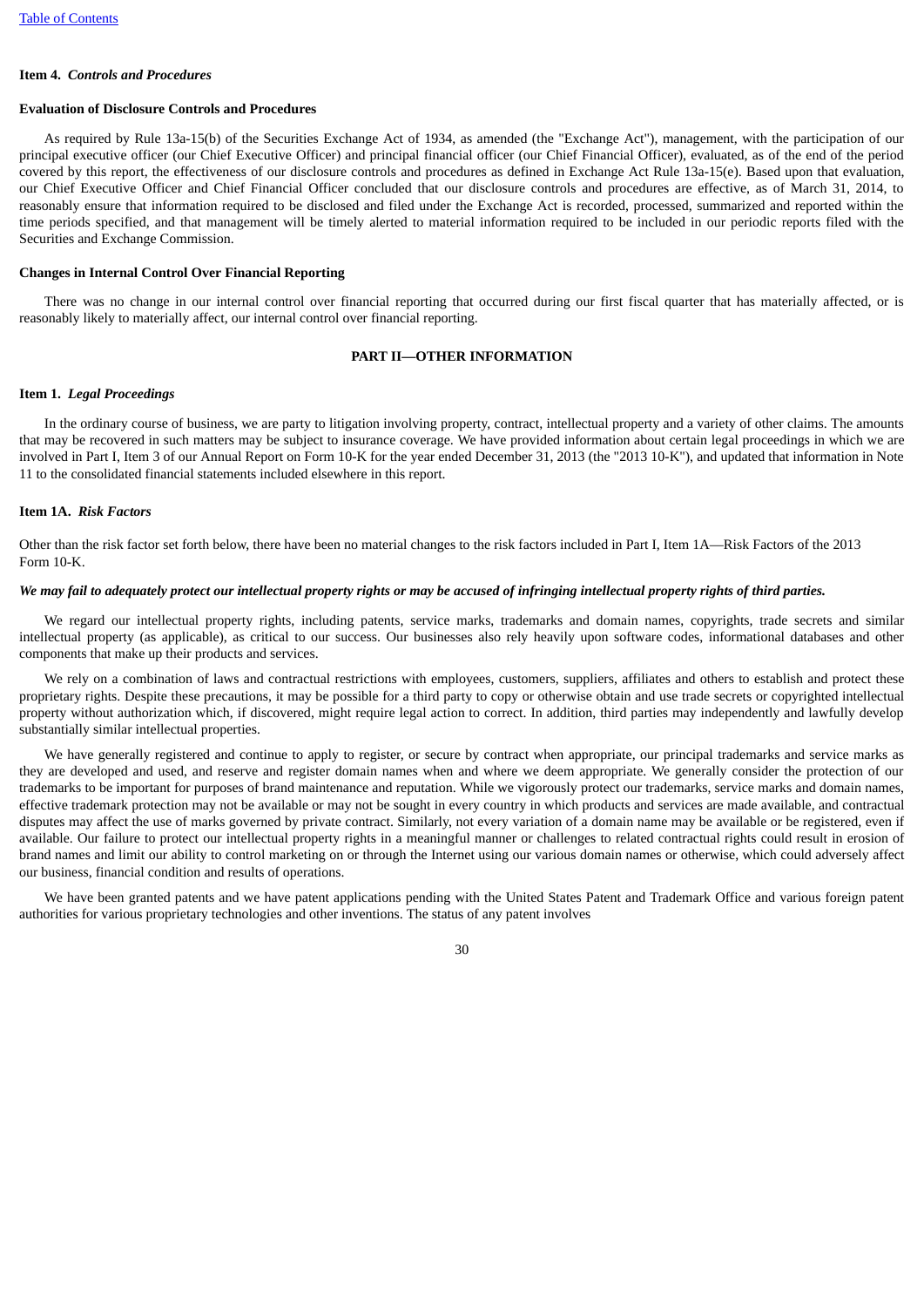complex legal and factual questions, and the breadth of claims allowed is uncertain. Accordingly, any patent application filed may not result in a patent being issued, and any issued patents may not be adjudicated valid by a court or afford adequate protection against competitors with similar technology. In March 2014, a federal jury found our two issued patents invalid due to inventorship defects. In addition, third parties may create new products or methods that achieve similar results without infringing upon patents that we own.

Likewise, the issuance of a patent to us does not mean that our processes or inventions will be found not to infringe upon patents or other rights previously issued to third parties.

From time to time, in the ordinary course of business we are subjected to legal proceedings, claims and counterclaims, or threatened legal proceedings, claims or counterclaims, including allegations of infringement of the trademarks, copyrights, patents and other intellectual property rights of third parties. In addition, litigation may be necessary in the future to enforce our intellectual property rights, to protect trade secrets or to determine the validity and scope of proprietary rights claimed by others. Any litigation of this nature, regardless of outcome or merit, could result in substantial costs and diversion of management and technical resources, any of which could adversely affect our business, financial condition and results of operations. Patent litigation tends to be particularly protracted and expensive. During the first quarter of 2014, we participated in a jury trial for the litigation described in Note 11— Contingencies to the consolidated financial statements included elsewhere in this report. The legal expenses associated with this jury trial were material, and negatively affected our results of operations for 2013 and the first quarter of 2014. We have filed a notice of appeal, and certain matters remain pending with the court, including the Company's motions for a new trial and to correct inventorship and the defendants' motions for sanctions and awards of attorneys' fees. Accordingly, we will continue to incur expenses on this matter, and these expenses together with the possibility of an adverse result on any of these post-trial matters may have a material adverse effect on our future financial condition and results of operations.

#### <span id="page-31-0"></span>**Item 2.** *Unregistered Sales of Equity Securities and Use of Proceeds*

#### **Issuer Purchases of Equity Securities**

On January 11, 2010, the board of directors approved a stock repurchase program which allowed for the repurchase of up to \$10 million of our common stock. At March 31, 2014, approximately \$0.8 million remained authorized for share repurchase under this program. On May 7, 2014, the board of directors authorized an additional \$10 million to the stock repurchase program. Under this program, we can repurchase stock in the open market or through privatelynegotiated transactions. We began this program in February 2010 and we have used available cash to finance these repurchases. We will determine the timing and amount of any additional repurchases based on our evaluation of market conditions, applicable SEC guidelines and regulations, and other factors. This program may be suspended or discontinued at any time at the discretion of our board of directors. We did not repurchase any equity securities during the quarter ended March 31, 2014.

Additionally, the Tree.com Third Amended and Restated 2008 Stock and Award Incentive Plan allows employees to forfeit shares of our common stock to satisfy federal and state withholding obligations upon the exercise of stock options, the settlement of restricted stock unit awards and the vesting of restricted stock awards granted to those individuals under this plan. During the quarter ended March 31, 2014, all of the shares purchased were related to these obligations under the Tree.com Third Amended and Restated 2008 Stock and Award Incentive Plan. The withholding of those shares does not affect the dollar amount or number of shares that may be purchased under the stock repurchase program described above.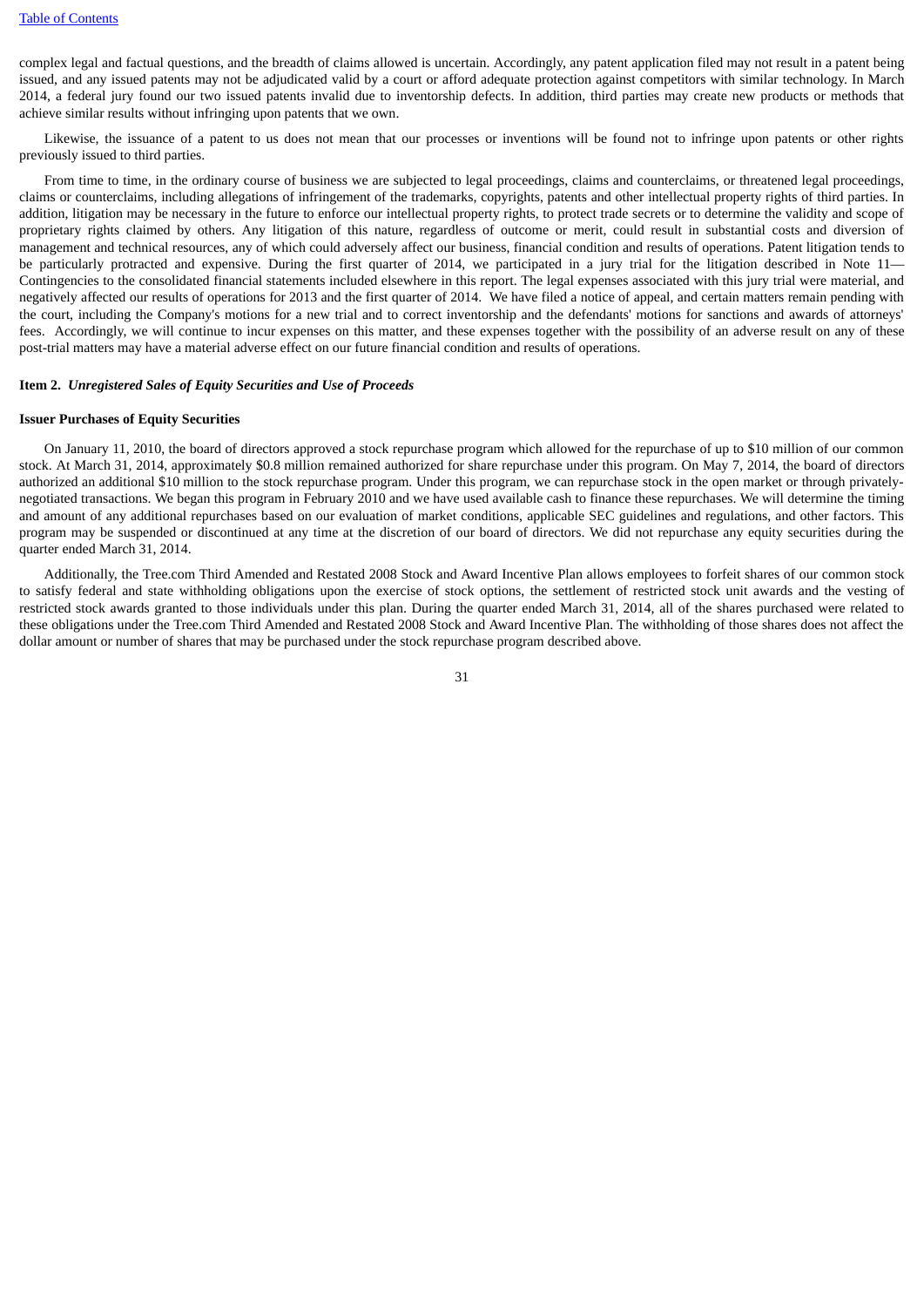The following table provides information about the company's purchases of equity securities during the quarter ended March 31, 2014.

| Period        | <b>Total Number of</b><br><b>Shares Purchased</b> |      | <b>Average Price</b><br>Paid per Share | <b>Total Number of</b><br><b>Shares Purchased as</b><br><b>Part of Publicly</b><br><b>Announced Plans or</b><br>Programs |   | Maximum<br>Number/Approximate<br><b>Dollar Value of Shares</b><br>that May Yet be<br><b>Purchased Under the</b><br>Plans or Programs <sup>(a)</sup> |
|---------------|---------------------------------------------------|------|----------------------------------------|--------------------------------------------------------------------------------------------------------------------------|---|-----------------------------------------------------------------------------------------------------------------------------------------------------|
|               |                                                   |      |                                        |                                                                                                                          |   | (in thousands)                                                                                                                                      |
| January 2014  | 3,638                                             | - \$ | 32.63                                  | $\overbrace{\phantom{13333}}$                                                                                            |   | 771                                                                                                                                                 |
| February 2014 | 84,131                                            | - \$ | 33.00                                  | $\overline{\phantom{0}}$                                                                                                 | S | 771                                                                                                                                                 |
| March 2014    | 387                                               | -\$  | 31.96                                  |                                                                                                                          |   | 771                                                                                                                                                 |
| <b>Total</b>  | 88,156                                            |      | 32.98                                  | $\overline{\phantom{m}}$                                                                                                 |   | 771                                                                                                                                                 |

(a) The \$0.8 million reflected excludes the additional \$10 million authorized by the board of directors on May 7, 2014 to the stock repurchase program.

### <span id="page-32-0"></span>**Item 5.** *Other Information*

None.

# <span id="page-32-1"></span>**Item 6.** *Exhibits*

| <b>Exhibit</b> | <b>Description</b>                                                                                                                                                                                        | Location                   |
|----------------|-----------------------------------------------------------------------------------------------------------------------------------------------------------------------------------------------------------|----------------------------|
| 10.1           | Employment Agreement dated January 9, 2014 between Tree.com, Inc. and Douglas R. Lebda                                                                                                                    |                            |
| 10.2           | Employment Agreement dated January 9, 2014 between Tree.com, Inc. and Gabriel Dalporto                                                                                                                    |                            |
| 10.3           | Form of Notice of Restricted Stock Unit Award                                                                                                                                                             |                            |
| 10.4           | Form of Notice of Restricted Stock Award                                                                                                                                                                  |                            |
| 10.5           | Form of Notice of Stock Option Award                                                                                                                                                                      |                            |
| 31.1           | Certification of the Chief Executive Officer pursuant to Rule 13a-14(a) or Rule 15d-14(a) of the Securities Exchange Act<br>of 1934 as adopted pursuant to Section 302 of the Sarbanes-Oxley Act of 2002. | $\ddagger$                 |
| 31.2           | Certification of the Chief Financial Officer pursuant to Rule 13a-14(a) or Rule 15d-14(a) of the Securities Exchange Act<br>of 1934 as adopted pursuant to Section 302 of the Sarbanes-Oxley Act of 2002. | $^+$                       |
| 32.1           | Certification of the Chief Executive Officer pursuant to 18 U.S.C. Section 1350 as adopted pursuant to Section 906 of the<br>Sarbanes-Oxley Act of 2002.                                                  | $^{++}$                    |
| 32.2           | Certification of the Chief Financial Officer pursuant to 18 U.S.C. Section 1350 as adopted pursuant to Section 906 of the<br>Sarbanes-Oxley Act of 2002.                                                  | $^{\dagger\dagger}$        |
| 101.INS        | <b>XBRL Instance Document</b>                                                                                                                                                                             | †††                        |
| 101.SCH        | <b>XBRL Taxonomy Extension Schema Document</b>                                                                                                                                                            | $^{\dagger\dagger\dagger}$ |
| 101.CAL        | <b>XBRL Taxonomy Extension Calculation Linkbase Document</b>                                                                                                                                              | $^{\dagger\dagger\dagger}$ |
| 101.DEF        | XBRL Taxonomy Extension Definition Linkbase Document                                                                                                                                                      | $+ + +$                    |
| 101.LAB        | XBRL Taxonomy Extension Label Linkbase Document                                                                                                                                                           | †††                        |
| 101.PRE        | <b>XBRL Taxonomy Extension Presentation Linkbase Document</b>                                                                                                                                             | $^{\dagger\dagger\dagger}$ |
|                |                                                                                                                                                                                                           |                            |

### † Filed herewith

†† This certification is being furnished solely to accompany this report pursuant to 18 U.S.C. 1350, and is not being filed for purposes of Section 18 of the Securities Exchange Act of 1934 and is not to be incorporated by reference into any filing of the registrant, whether made before or after the date hereof, regardless of any general incorporation language in such filing.

† † † Furnished herewith. Pursuant to Rule 406T of Regulation S-T, the Interactive Data Files on Exhibit 101 hereto are deemed not filed or part of a registration statement or prospectus for purposes of Sections 11 or 12 of the Securities Act of 1933, as amended, are deemed not filed for purposes of Section 18 of the Securities and Exchange Act of 1934, as amended, and otherwise are not subject to liability under those sections.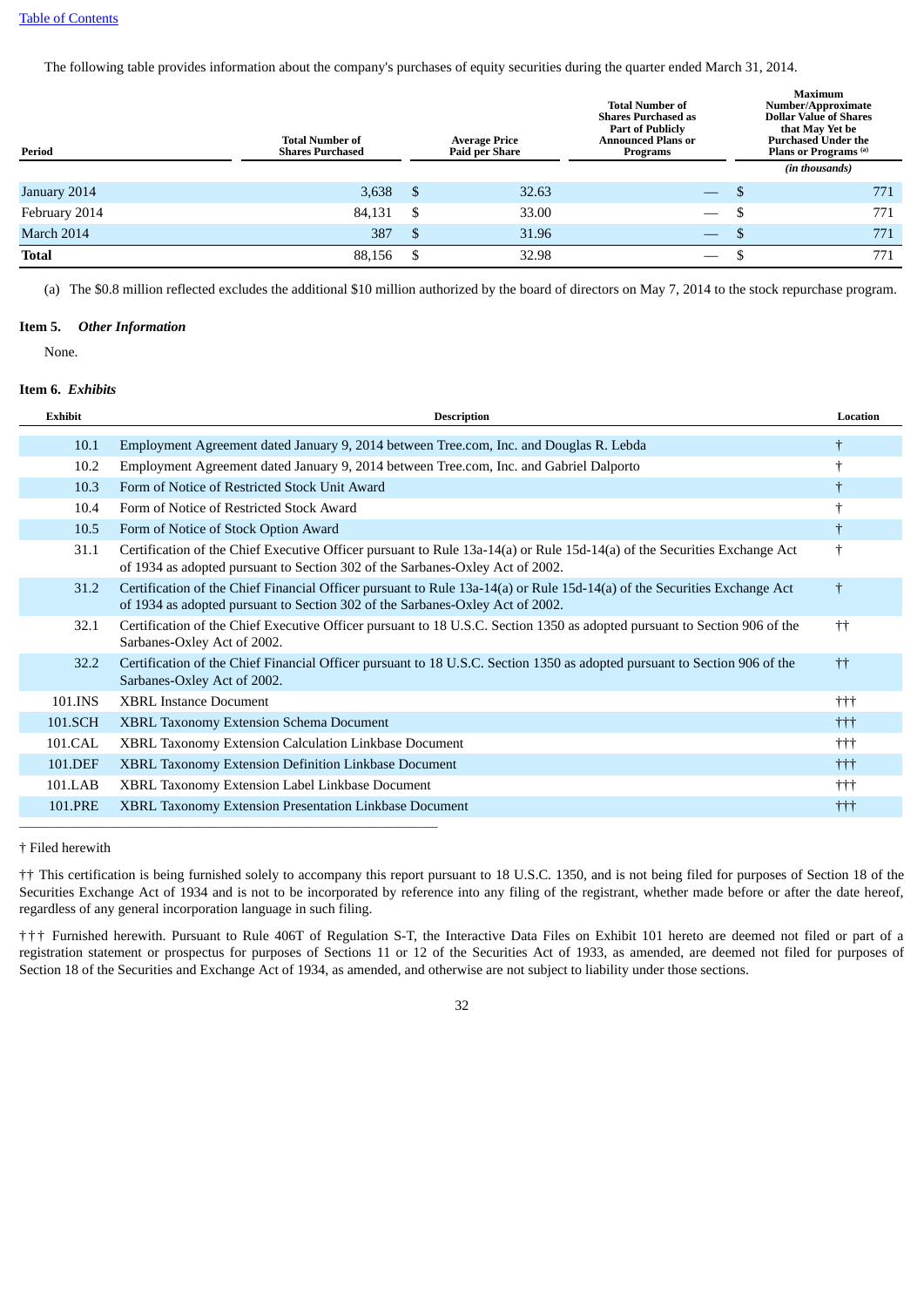# **SIGNATURE**

Pursuant to the requirements of the Securities Exchange Act of 1934, the registrant has duly caused this report to be signed on its behalf by the undersigned thereunto duly authorized.

Date: May 7, 2014

# TREE.COM, INC.

By: **/s/ ALEXANDER MANDEL**

Alexander Mandel *Chief Financial Officer (principal financial officer and duly authorized officer)*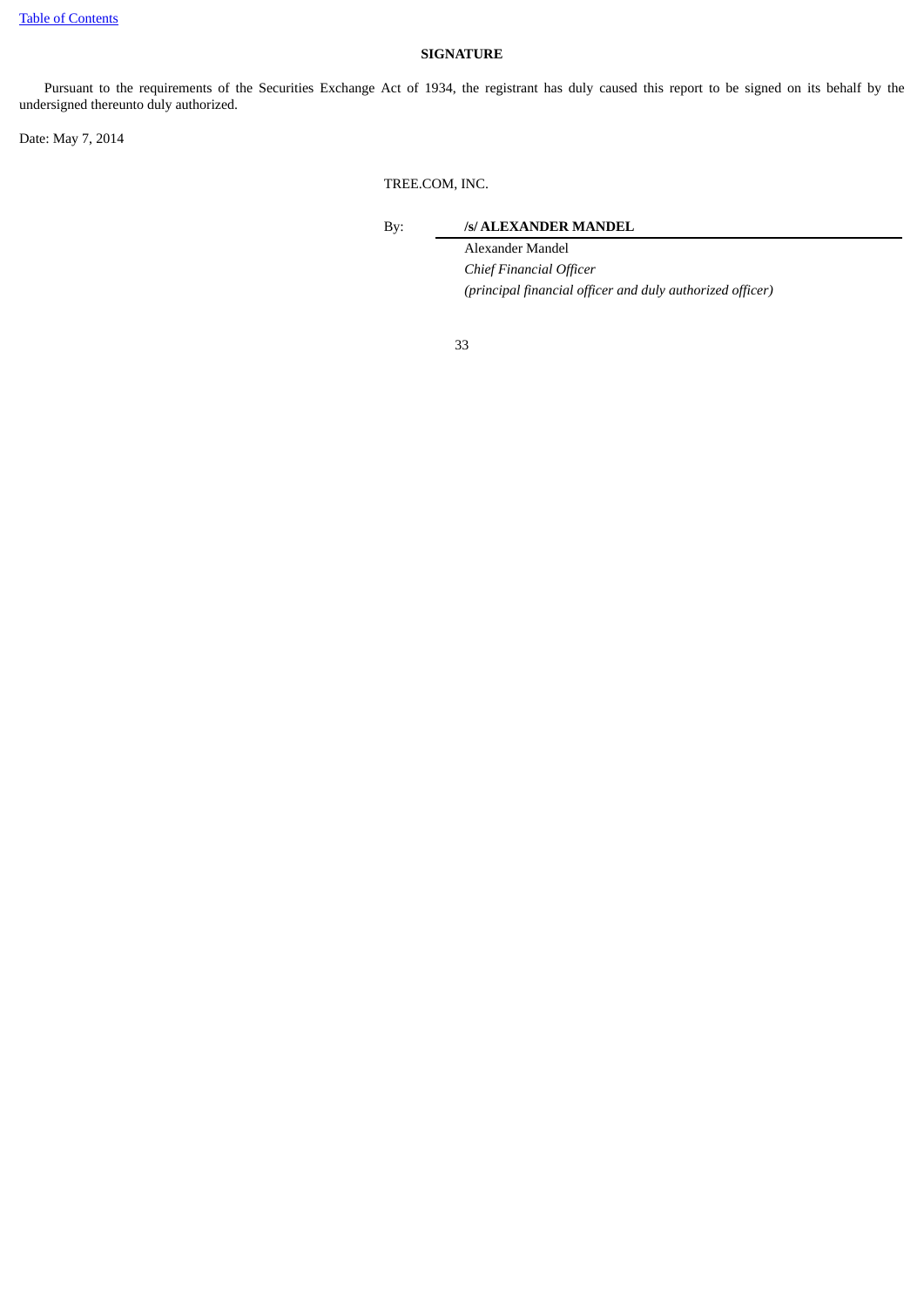# **EMPLOYMENT AGREEMENT**

THIS EMPLOYMENT AGREEMENT ("Agreement"), dated as of January 9, 2014 (the "Agreement Date"), is entered into by and between Douglas R. Lebda ("Employee") and Tree.com, Inc. (the "Company").

WHEREAS, Employee is currently serving as Chairman and Chief Executive Officer of the Company;

WHEREAS, Employee and the Company were parties to an Amended and Restated Employment Agreement, dated October 26, 2010 (the "Prior Agreement") which expired on January 6, 2013; and

WHEREAS, Employee and the Company now wish to enter into this Agreement on the terms and conditions set forth below.

NOW, THEREFORE, in consideration of the mutual agreements hereinafter set forth, Employee and the Company have agreed and do hereby agree as follows:

1A. EMPLOYMENT. The Company agrees to continue to employ Employee as Chairman and Chief Executive Officer as of the Agreement Date and Employee accepts and agrees to such employment. During Employee's employment with the Company, Employee shall perform all services and acts necessary or advisable to fulfill the duties and responsibilities as are commensurate and consistent with Employee's position and shall render such services on the terms set forth herein. During Employee's employment with the Company, Employee shall report to the Board of Directors of the Company. Employee agrees to devote all of Employee's working time, attention and efforts to the Company and to perform the duties of Employee's position in accordance with the Company's policies as in effect from time to time.

Notwithstanding anything to the contrary above, Employee may serve as a corporate board member for up to two (2) organizations as Employee may reasonably determine from time to time, provided said service does not (a) interfere with Employee's ability to perform his duties for the Company as contemplated hereunder, and (b) compete with, or present an actual or apparent conflict of interest for, the Company, which shall be determined by the Board of Directors of the Company, in its sole, good faith judgment. The Company acknowledges that as of the Agreement Date, Employee is serving as a corporate board member for Recyclebank, Inc.

2A. TERM OF AGREEMENT. The term ("Term") of this Agreement shall commence on the Agreement Date and shall continue through the third anniversary of the Agreement Date, unless sooner terminated in accordance with the provisions of Section 1 of the Standard Terms and Conditions attached hereto; provided that certain terms and conditions herein may specify a greater period of effectiveness. Employee and the Company will enter into good faith negotiations to extend the Term no later than six months prior to the end of the Term, provided, that Employee has provided written notice to the Company between eight and six months prior to the end of the Term which sets forth his interest in entering into such negotiations. For purposes of clarity, if the Agreement is not renewed in accordance with this Section 2A, the Agreement shall automatically expire at the end of the Term. Such expiration shall not entitle Employee to any compensation or benefits except as earned by Employee through the date of expiration of the Term.

# 3A. COMPENSATION.

(a) BASE SALARY. During the Term, the Company shall pay Employee an annual base salary of \$600,000 (the "Base Salary") payable in equal biweekly installments or in such other installments as may be in accordance with the Company's standard payroll practices as in effect from time to time. The Base Salary shall be reviewed by the Company as the Company determines to be appropriate or, if requested by Employee in writing, no less frequently than annually in a manner consistent with similarly situated executives of the Company and may be increased but not decreased. For all purposes under this Agreement, the term "Base Salary" shall refer to the Base Salary as in effect from time to time.

Page 1 of 14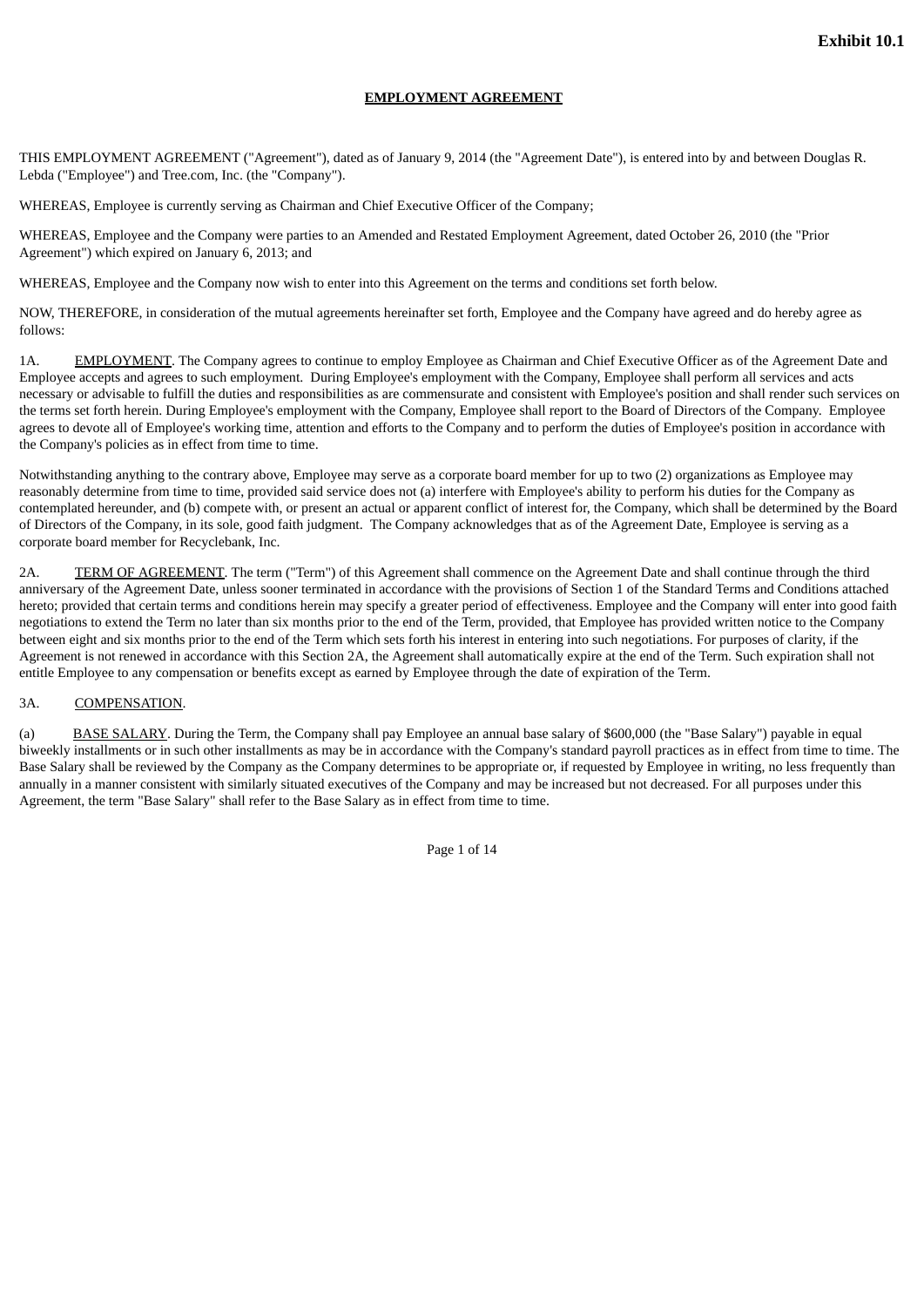(b) ANNUAL BONUS. During the Term, Employee shall be eligible to receive a target annual bonus of up to 125% of his Base Salary with respect to each fiscal year of the Company (each a "Performance Year") during the Term, beginning with the Performance Year that began on January 1, 2013. The terms and conditions of the annual bonus, including the applicable performance criteria for a Performance Year, and the amount of the annual bonus payable to Employee for a Performance Year, if any, shall be determined by the Company's Compensation Committee in its sole discretion. Except as expressly provided in this Agreement, the annual bonus will be paid in accordance with Company's standard policies and procedures for the payment of annual bonuses to its other similarly situated employees.

(c) BENEFITS. During the Term, Employee shall be eligible to participate in any welfare, health, life insurance, pension benefit and incentive plans, programs, policies and practices as may be adopted from time to time by the Company on the same basis as that provided to similarly situated employees of the Company generally. Without limiting the generality of the foregoing, Employee shall be eligible for the following benefits:

(i) **Reimbursement for Business Expenses**. During the Term, the Company shall reimburse Employee for all reasonable and necessary expenses incurred by Employee in performing Employee's duties for the Company, on the same basis as similarly situated employees of the Company generally and in accordance with the Company's policies as in effect from time to time.

(ii) **Vacation.** During the Term, Employee shall be eligible for paid vacation in accordance with the plans, policies, programs and practices of the Company applicable to similarly situated employees of the Company generally.

4A. NOTICES. All notices and other communications under this Agreement shall be in writing and shall be given by first-class mail, certified or registered with return receipt requested or hand delivery acknowledged in writing by the recipient personally, and shall be deemed to have been duly given three days after mailing or immediately upon duly acknowledged hand delivery, as applicable, to the respective persons named below:

If to the Company: Tree.com, Inc. 11115 Rushmore Drive Charlotte, NC 28277 Attention: Senior Vice President of Human Resources & Administration

If to the Employee: At the most recent address on file at the Company.

Either party may change such party's address for notices by notice duly given pursuant hereto.

5A. GOVERNING LAW, JURISDICTION. This Agreement and the legal relations thus created between the parties hereto shall be governed by and construed under and in accordance with the laws of the State of North Carolina without reference to the principles of conflicts of laws. Any and all disputes between the parties which may arise pursuant to this Agreement will be heard and determined solely before an appropriate federal court in the State of North Carolina, or, if not maintainable therein, then in an appropriate North Carolina state court. The parties acknowledge that such courts have jurisdiction to interpret and enforce the provisions of this Agreement, and the parties consent to, and waive any and all objections that they may have as to, personal jurisdiction and/or venue in such courts.

6A. COUNTERPARTS. This Agreement may be executed in several counterparts, each of which shall be deemed to be an original but all of which together will constitute one and the same instrument. Employee expressly understands and acknowledges that the Standard Terms and Conditions attached hereto are incorporated herein by reference, deemed a part of this Agreement and are binding and enforceable provisions of this Agreement. References to "this Agreement" or the use of the term "hereof' shall refer to this Agreement and the Standard Terms and Conditions attached hereto, taken as a whole.

7A. EFFECT ON PRIOR AGREEMENT. This Agreement constitutes the entire agreement between the parties and supersedes any prior agreement between the parties with respect to the subject matter hereof.

Page 2 of 14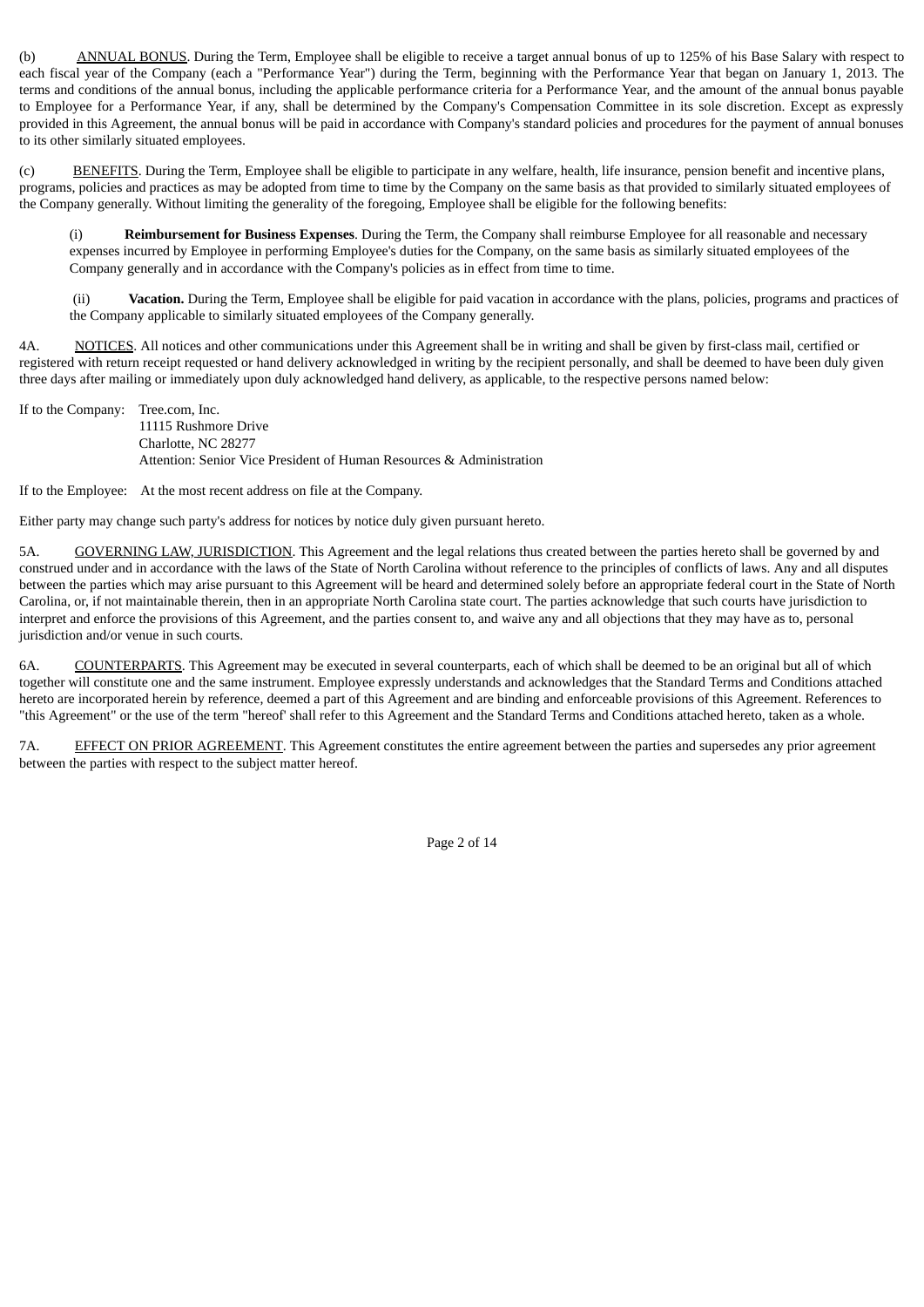IN WITNESS WHEREOF, the Company has caused this Agreement to be executed and delivered by its duly authorized officer and Employee has executed and delivered this Agreement as of the date set forth above.

# TREE.COM

| Bv:    | /s/ E. Claudette Hampton                                |
|--------|---------------------------------------------------------|
| Name:  | E. Claudette Hampton                                    |
| Title: | Senior Vice President, Human Resources & Administration |

# EMPLOYEE

| By:    | /s/ Douglas R. Lebda               |
|--------|------------------------------------|
| Name:  | Douglas R. Lebda                   |
| Title: | Chairman & Chief Executive Officer |

Page 3 of 14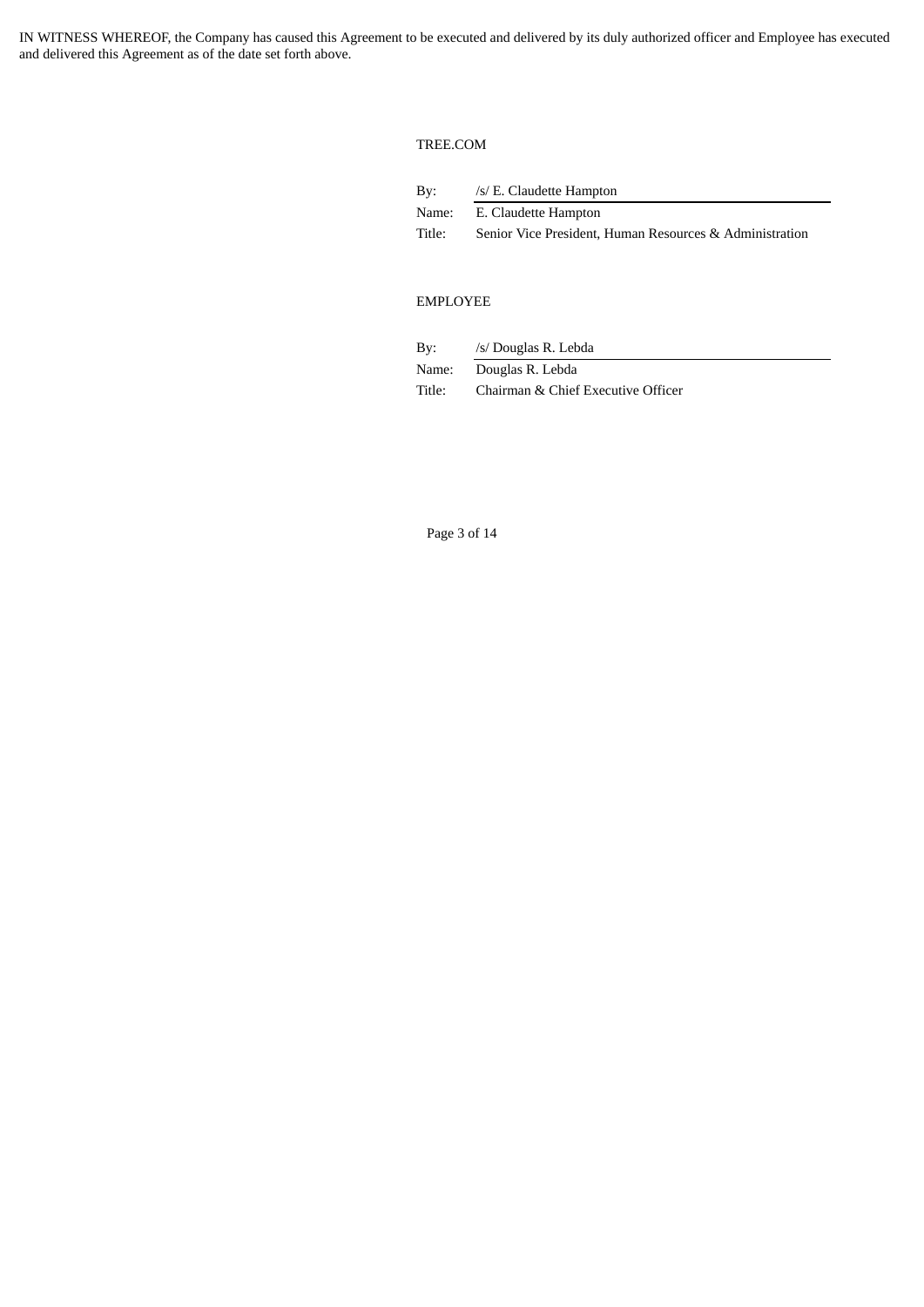## 1. TERMINATION OF EMPLOYEE'S EMPLOYMENT.

(a) DEATH. Upon termination of Employee's employment prior to the expiration of the Term by reason of Employee's death, the Company shall pay Employee's designated beneficiary or beneficiaries, within 30 days of Employee's death in a lump sum in cash, (i) Employee's Base Salary from the date of Employee's death through the end of the month in which Employee's death occurs and (ii) any Accrued Obligations (as defined in Section 1(f) below).

(b) DISABILITY. Upon termination of Employee's employment prior to expiration of the Term by reason of Employee's Disability, the Company shall pay Employee, within 30 days of such termination in a lump sum in cash, (i) Employee's Base Salary from the date of Employee's termination of employment due to Disability through the end of the month in which such termination occurs, offset by any amounts payable to Employee under any disability insurance plan or policy provided by the Company and (ii) any Accrued Obligations (as defined in Section 1(f) below). "Disability" shall mean a condition, resulting from bodily injury or disease, that renders, and for a six consecutive month period has rendered, Employee unable to perform substantially the duties pertaining to his employment with the Company. A return to work of less than 14 consecutive days will not be considered an interruption in Employee's six consecutive months of disability. Disability will be determined by the Company on the basis of medical evidence satisfactory to the Company.

(c) TERMINATION FOR CAUSE: RESIGNATION BY EMPLOYEE WITHOUT GOOD REASON. The Company may terminate Employee's employment under this Agreement with or without Cause at any time. Upon termination of Employee's employment prior to expiration of the Term by the Company for Cause or upon Employee's resignation without Good Reason, this Agreement shall terminate without further obligation by the Company, except for the payment of any Accrued Obligations (as defined in Section 1(f) below) within thirty (30) days of such termination. As used herein, "Cause" shall mean: (i) the plea of guilty or nolo contendere to, or conviction for, a felony offense; provided however, that after indictment, the Company may suspend Employee from the rendition of services, but without limiting or modifying in any other way the Company's obligations to Employee under this Agreement; provided, further that Employee's employment shall be immediately reinstated if the indictment is dismissed or otherwise dropped and there is not otherwise grounds to terminate Employee's employment for Cause; (ii) a material breach by Employee of a fiduciary duty owed to the Company; (iii) a material breach by Employee of any of the covenants made by Employee in Section 2 hereof; or (iv) the willful or gross neglect by Employee of the material duties required by this Agreement. Before a cessation of Employee's employment shall be deemed to be a termination of Employee's employment for Cause, (A) the Company shall provide written notice to Employee that identifies the conduct described in clauses (ii), (iii) or (iv) above, as applicable, and (B) in the event that the event or condition is curable, Employee shall have failed to remedy such event or condition within 30 days after Employee shall have received the written notice from the Company described above. As used herein, "Good Reason" shall mean the occurrence of any of the following without Employee's written consent, (i) a material adverse change in Employee's, title, duties, operational authorities or reporting responsibilities as they relate to Employee's position as Chairman and Chief Executive Officer of the Company from those in effect immediately following the Agreement Date, excluding for this purpose any such change that is an isolated and inadvertent action not taken in bad faith and that is remedied by the Company promptly after receipt of notice thereof given by the Employee, (ii) a material reduction in Employee's annual base salary, (iii) a relocation of Employee's principal place of business more than 25 miles from the Charlotte, North Carolina metropolitan area, or (iv) a material breach by the Company of this Agreement, excluding for this purpose any such action that is an isolated and inadvertent action not taken in bad faith and that is remedied by the Company promptly after receipt of notice thereof given by the Employee.

Page 4 of 14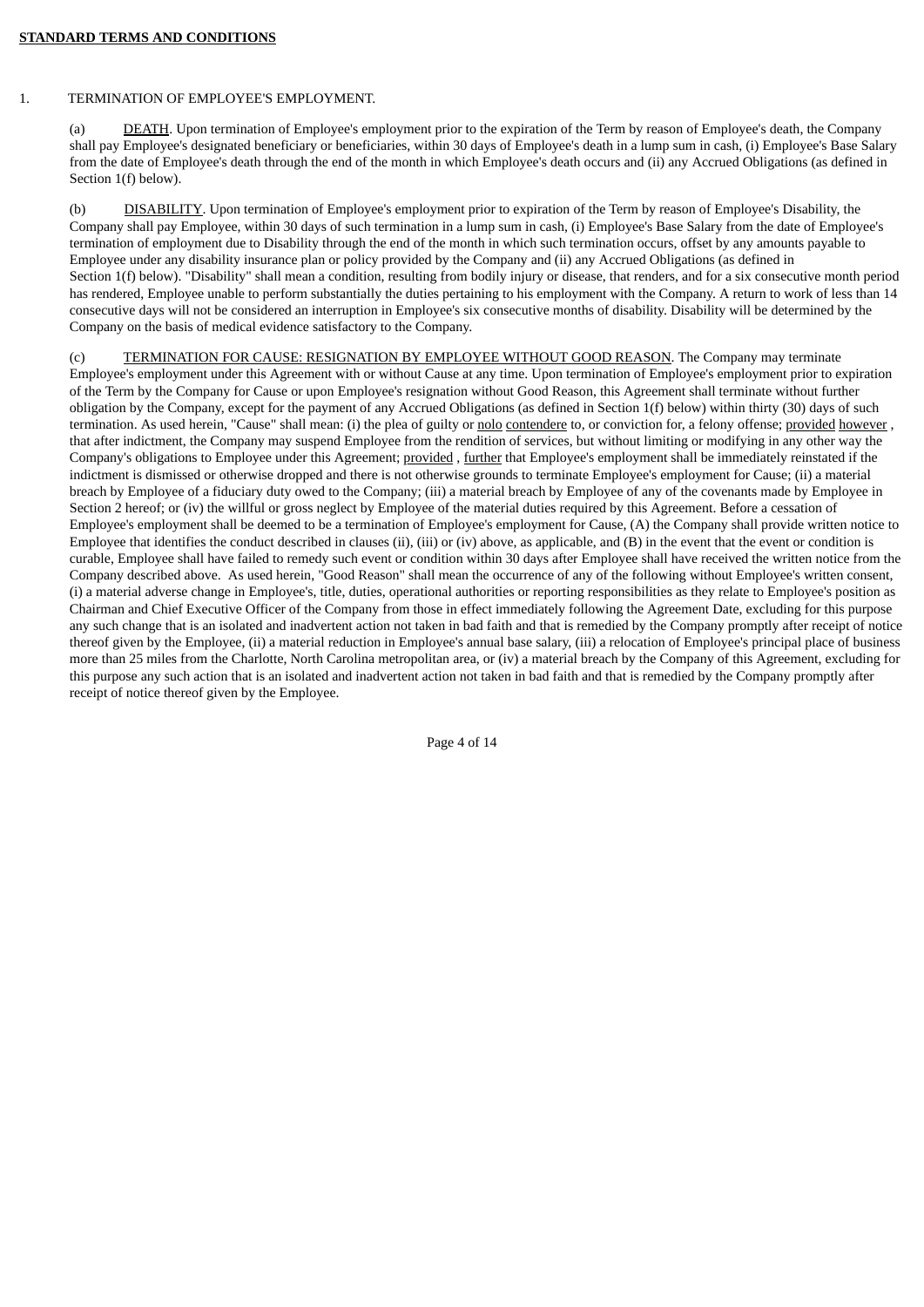## (d) TERMINATION BY THE COMPANY OTHER THAN FOR DEATH, DISABILITY OR CAUSE; RESIGNATION BY EMPLOYEE

FOR GOOD REASON. Upon termination of Employee's employment with the Company prior to expiration of the Term (i) by the Company without Cause (other than for death or Disability) or (ii) upon Employee's resignation for Good Reason (either such termination, a "Qualifying Termination"), Employee shall receive the payments and benefits described in clauses (A) through (C) below, but only if Employee executes and does not revoke a general release of the Company and its affiliates substantially in the form attached hereto as Exhibit A (the "Release") and Employee complies with Sections 2(a) through 2(e). If Employee does not execute the Release within forty-five (45) days following the Qualifying Termination, or if Employee revokes the Release (the end of the permitted revocation period following execution without revocation being exercised, the "Release Effective Date"), Employee's entitlement to the payments and benefits described in clauses (A) through (C) below shall immediately become null and void.

(A) An amount (the "Severance Amount") equal to the greater of:

(i) the amount of Base Salary (calculated using Employee's then-current Base Salary) that Employee would have received had his employment continued over the period commencing on the date of the Qualifying Termination and ending on the second anniversary of the date of the Qualifying Termination, or

(ii) one times Employee's then-current Base Salary plus Employee's target annual bonus for the bonus program in effect for Employee for the year in which Employee's employment terminates.

The Severance Amount shall be paid in substantially equal payments over two years in accordance with the Company's normal payroll practices in effect at the time of Employee's termination of employment beginning on the regularly scheduled payroll date immediately following the Release Effective Date;. provided, however, that if the Severance Amount is determined to be "nonqualified deferred compensation" that is subject to Section 409A (as defined below), then the first installment shall be made on the sixtieth (60<sup>th</sup>) day following the date of the Qualifying Termination and shall include the amount of all payments that would have been made after the Release Effective Date but before the sixtieth (60<sup>th</sup>) day following such Qualifying Termination, and the remaining Severance Amount shall be payable in installments as specified above on the Company's regularly scheduled payroll dates following the sixtieth (60<sup>th</sup>) day following such Qualifying Termination;

(B) a lump sum cash payment equal to any Accrued Obligations payable within thirty (30) days of the Qualifying Termination; and

(C) to the extent previously granted, the Employee shall be fully vested in all outstanding equity awards that he holds on the termination date, and any Company stock option awards shall remain exercisable for a period of twenty-four months from the date of such termination; provided that no option will be exercisable beyond the outside date for exercise specified therein or beyond termination of such option for a reason other than Employee's termination of service. Employee understands that any incentive stock options he holds will no longer be deemed incentive stock options under the U.S. Internal Revenue Code of 1986, as amended (the "Code"), if exercised more than three months after termination of employment.

Notwithstanding the foregoing, in no event shall Employee's resignation be for Good Reason unless (x) an event or circumstance set forth in any of clauses (i) through (iv) of the definition thereof shall have occurred and Employee provides the Company with written notice thereof within fortyfive (45) days after Employee has knowledge of the occurrence or existence of such event or circumstance, which notice specifically identifies the event or circumstance that Employee believes constitutes Good Reason, (y) the Company fails to correct the circumstance or event so identified within thirty (30) days after the receipt of such notice, and (z) Employee resigns within ninety (90) days after the date of delivery of the notice referred to in clause (x) above.

Page 5 of 14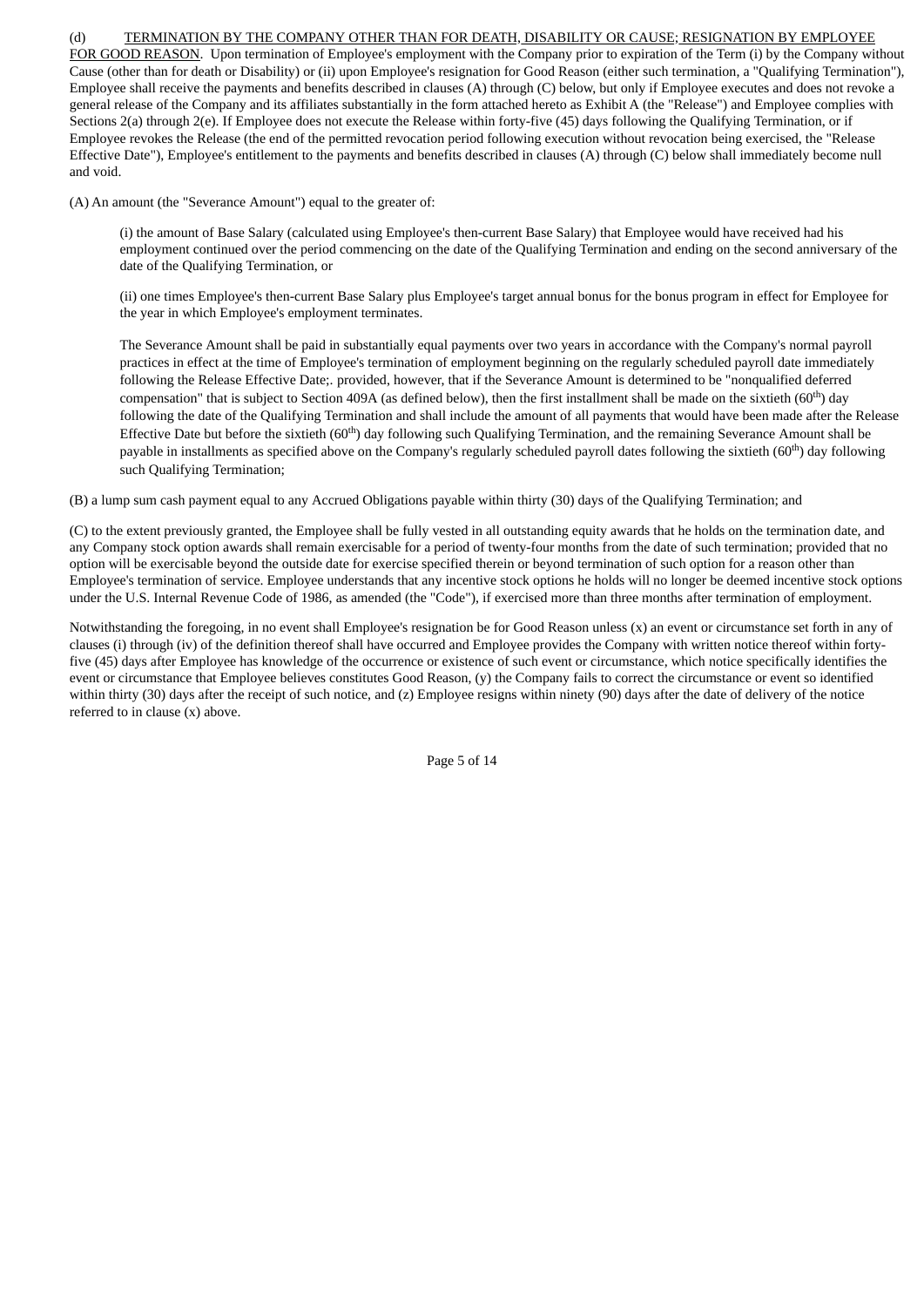(e) MITIGATION; OFFSET. In the event of a termination of Employee's employment prior to the end of the Term, in no event shall Employee be obligated to seek other employment or take any other action by way of mitigation of severance benefits or other compensation or benefits. If Employee obtains other employment during the Term, the amount of any severance payments to be made to Employee under Section 1(d) hereof after the date such employment is secured shall be offset by the amount of compensation earned by Employee from such employment through the end of the Term. For purposes of this Section 1(e), Employee shall have an obligation to inform the Company promptly regarding Employee's employment status following termination and during the period encompassing the Term.

(f) ACCRUED OBLIGATIONS. As used in this Agreement, "Accrued Obligations" shall mean the sum of (i) any portion of Employee's accrued but unpaid Base Salary through the date of death or termination of employment for any reason, as the case may be; (ii) any compensation previously earned but deferred by Employee (together with any interest or earnings thereon) that has not yet been paid, (iii) any reasonable and necessary business expenses incurred by Employee prior to the date of termination of employment but not yet reimbursed and (iv) any benefits earned by Employee but unpaid or unused at the date of termination of employment provided that the payout of these benefits is consistent with the plans, policies, programs and practices of the Company at the date of termination of employment.

(g) QUALIFYING TERMINATION WITHIN ONE YEAR FOLLOWING CHANGE IN CONTROL. Reference is made to the change in control letter issued by Company to certain executives of Company, as the same may be revised from time to time (the "CIC Letter"). In the event that Employee experiences a Qualifying Termination within the one-year period following a Change in Control (as defined in the CIC Letter), the terms of the CIC Letter, as it may be amended from time to time, shall control and supersede the terms of this Agreement with respect to any benefits or payments which would otherwise be due hereunder.

2. CONFIDENTIAL INFORMATION; NON-COMPETE; NON-SOLICITATION; AND PROPRIETARY RIGHTS. Executive covenants as follows, except in the event of a Qualifying Termination within one year following a Change in Control (in which instance, Executive agrees to be bound by the terms of the CIC Letter):

(a) CONFIDENTIALITY. Employee acknowledges that while employed by the Company, Employee will occupy a position of trust and confidence. Employee shall not, except as may be required to perform Employee's duties hereunder or as required by applicable law, disclose to others or use, whether directly or indirectly, any Confidential Information. "Confidential Information" shall mean information about the Company or any of its subsidiaries or affiliates, and their clients and customers that is not disclosed by the Company or any of its subsidiaries or affiliates for financial reporting purposes and that was learned by Employee in the course of employment with the Company or any of its subsidiaries or affiliates, including without limitation any proprietary knowledge, trade secrets, data, formulae, information and client and customer lists and all papers, resumes, and records (including computer records) of the documents containing such Confidential Information. Employee acknowledges that such Confidential Information is specialized, unique in nature and of great value to the Company and its subsidiaries or affiliates, and that such information gives the Company and its subsidiaries or affiliates a competitive advantage. Employee agrees to deliver or return to the Company, at the Company's request at any time or upon termination or expiration of Employee's employment or as soon thereafter as possible, all documents, computer tapes and disks, records, lists, data, drawings, prints, notes and written information (and all copies thereof) furnished by the Company and its subsidiaries or affiliates or prepared by Employee in the course of Employee's employment by the Company and its subsidiaries or affiliates. As used in this Agreement, "affiliates" shall mean any company controlled by, controlling or under common control with the Company.

(b) NON-COMPETITION. During the Term and for a period of 24 months beyond Employee's date of termination of employment for any reason following the date hereof (the "Restricted Period"), Employee shall not, without the prior written consent of the Company, directly or indirectly, engage in or become associated with a Competitive Activity. For purposes of this Section 2(b): (i) a "Competitive Activity" means any business or other endeavor, in any state of the United States or a comparable jurisdiction in

Page 6 of 14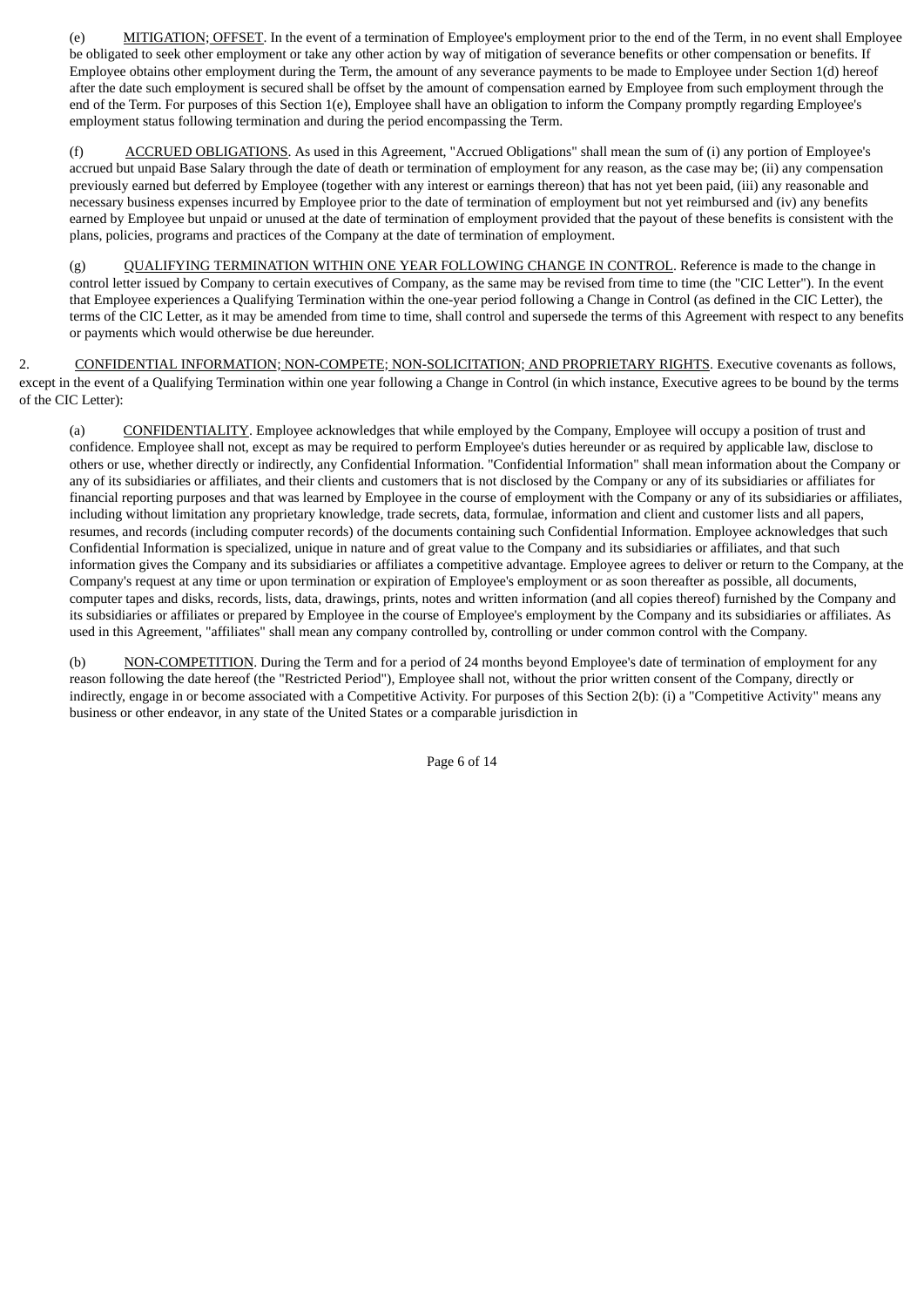Canada or any other country, involving products or services that are the same or similar to the type of products or services that the Company is engaged in providing both  $(x)$  as of the date hereof or at any time during the Term and  $(y)$  at any time during the twelve  $(12)$  month period preceding Employee's termination of employment, and (ii) Employee shall be considered to have become "associated with a Competitive Activity" if Employee becomes directly or indirectly involved as an owner, principal, employee, officer, director, independent contractor, representative, stockholder, financial backer, agent, partner, member, advisor, lender, or in any other individual or representative capacity with any individual, partnership, corporation or other organization that is engaged in a Competitive Activity. Notwithstanding the foregoing, (i) Employee may make and retain investments during the Restricted Period, for investment purposes only, in less than one percent (1%) of the outstanding capital stock of any publicly-traded corporation engaged in a Competitive Activity if the stock of such corporation is either listed on a national stock exchange or on the NASDAQ National Market System if Employee is not otherwise affiliated with such corporation and (ii) Employee may become employed by a partnership, corporation or other organization that is engaged in a Competitive Activity so long as Employee has no direct or indirect responsibilities or involvement in the Competitive Activity. Notwithstanding the foregoing and exclusively with respect to Employee's termination of employment pursuant to Section 1(g), the Restricted Period shall be reduced from 24 months to 12 months following Employee's date of termination, solely to the extent applicable to Competitive Activity unrelated to online lending.

(c) NON-SOLICITATION OF EMPLOYEES. During the Restricted Period, Employee shall not, without the prior written consent of the Company, directly or indirectly, hire or recruit or solicit the employment or services of (whether as an employee, officer, director, agent, consultant or independent contractor), any employee, officer, director, agent, consultant or independent contractor of the Company or any of its subsidiaries or affiliates (except for such employment or hiring by the Company or any of its subsidiaries or affiliates); provided, however that this Section 2(c) shall not apply to any hiring which results solely from a general solicitation of employment that was not directed to employees of the Company or any of its subsidiaries or affiliates. Notwithstanding the foregoing and exclusively with respect to Employee's termination of employment pursuant to Section 1(g), the Restricted Period shall be reduced from 24 months to 12 months following Employee's date of termination, solely to the extent applicable to Competitive Activity unrelated to online lending.

(d) NON-SOLICITATION OF BUSINESS PARTNERS. During the Restricted Period, Employee shall not, without the prior written consent of the Company, directly or indirectly, solicit, attempt to do business with, or do business with any business partners or business affiliates of the Company or any of its subsidiaries or those affiliates of the Company that are engaged in a Competitive Activity, or encourage (regardless of who initiates the contact) any such business partners or business affiliates to use the services of any competitor of the Company, its subsidiaries or affiliates. Notwithstanding the foregoing and exclusively with respect to Employee's termination of employment pursuant to Section 1(g), the Restricted Period shall be reduced from 24 months to 12 months following Employee's date of termination, solely to the extent applicable to Competitive Activity unrelated to online lending.

(e) PROPRIETARY RIGHTS; ASSIGNMENT. All Employee Developments shall be made for hire by Employee for the Company or any of its subsidiaries or affiliates. "Employee Developments" means any idea, discovery, invention, design, method, technique, improvement, enhancement, development, computer program, machine, algorithm or other work or authorship that (i) relates to the business or operations of the Company or any of its subsidiaries or affiliates, or (ii) results from or is suggested by any undertaking assigned to the Employee or work performed by the Employee for or on behalf of the Company or any of its subsidiaries or affiliates, whether created alone or with others, during or after working hours. All Confidential Information and all Employee Developments shall remain the sole property of the Company or any of its subsidiaries or affiliates. The Employee shall acquire no proprietary interest in any Confidential Information or Employee Developments developed or acquired during the Term. To the extent the Employee may, by operation of law or otherwise, acquire any right, title or interest in or to any Confidential Information or Employee Development, the Employee hereby assigns to the Company all such proprietary rights. The Employee shall, both during and after the Term, upon the Company's request,

Page 7 of 14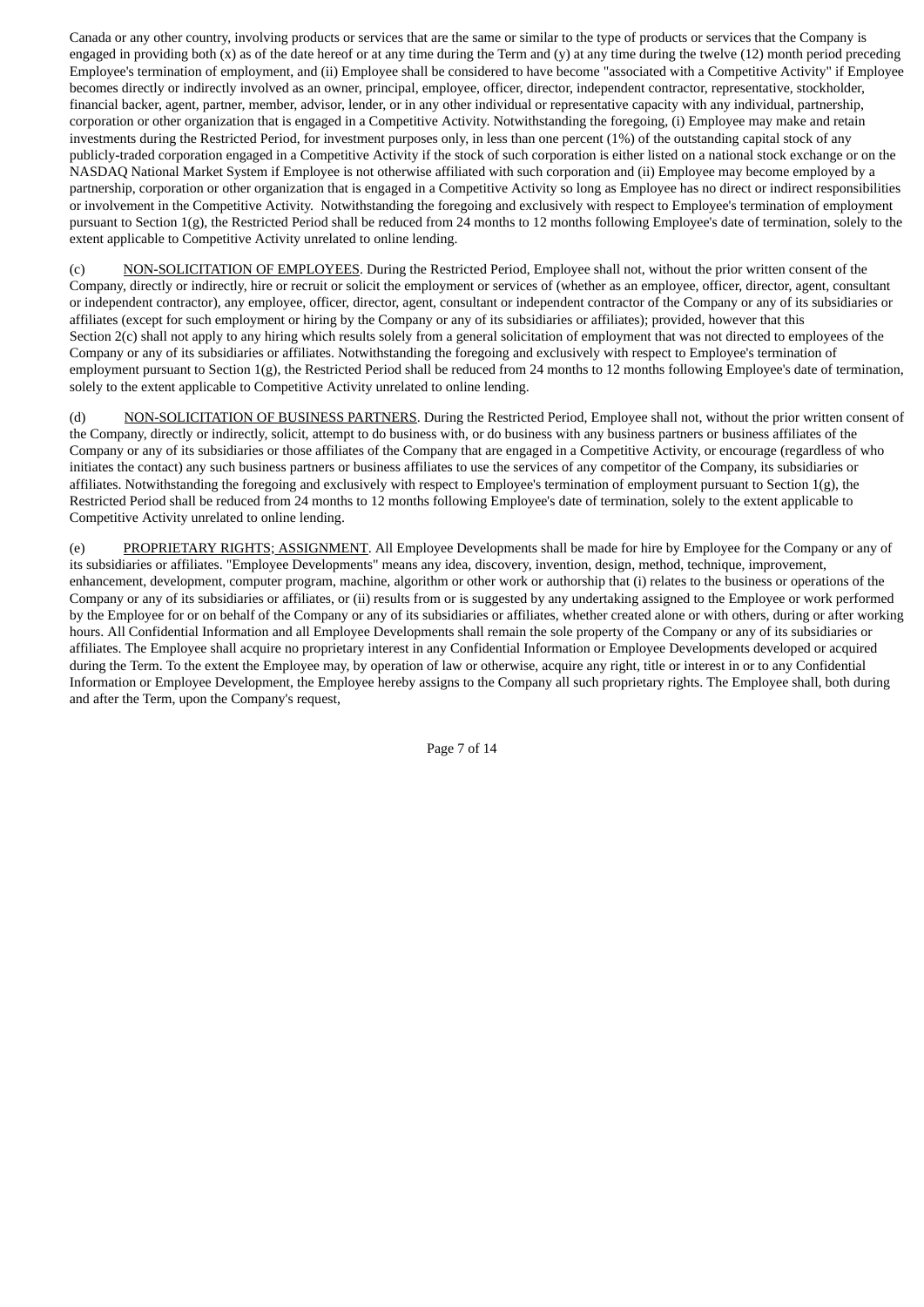promptly execute and deliver to the Company all such assignments, certificates and instruments, and shall promptly perform such other acts, as the Company may from time to time in its discretion deem necessary or desirable to evidence, establish, maintain, perfect, enforce or defend the Company's rights in Confidential Information and Employee Developments.

(f) COMPLIANCE WITH POLICIES AND PROCEDURES. During the Term, Employee shall adhere to the policies and standards of professionalism set forth in the Company's policies and procedures as they may exist from time to time.

(g) REMEDIES FOR BREACH. Employee expressly agrees and understands that Employee will notify the Company in writing of any alleged breach of this Agreement by the Company, and the Company will have 30 days from receipt of Employee's notice to cure any such breach.

Employee expressly agrees and understands that the remedy at law for any breach by Employee of this Section 2 will be inadequate and that damages flowing from such breach are not usually susceptible to being measured in monetary terms. Accordingly, it is acknowledged that upon Employee's violation of any provision of this Section 2, in addition to any remedy that the Company may have at law, the Company shall be entitled to obtain from any court of competent jurisdiction immediate injunctive relief and obtain a temporary order restraining any threatened or further breach as well as an equitable accounting of all profits or benefits arising out of such violation. Nothing in this Section 2 shall be deemed to limit the Company's remedies at law or in equity for any breach by Employee of any of the provisions of this Section 2, which may be pursued by or available to the Company.

(h) SURVIVAL OF PROVISIONS. The obligations contained in this Section 2 shall, to the extent provided in this Section 2, survive the termination or expiration of Employee's employment with the Company and, as applicable, shall be fully enforceable thereafter in accordance with the terms of this Agreement. If it is determined by a court of competent jurisdiction in any state that any restriction in this Section 2 is excessive in duration or scope or is unreasonable or unenforceable under the laws of that state, it is the intention of the parties that such restriction may be modified or amended by the court to render it enforceable to the maximum extent permitted by the law of that state. If any of the covenants of this Section 2 are determined to be wholly or partially unenforceable in any jurisdiction, such determination shall not be a bar to or in any way diminish the rights of the Company or its affiliates, as applicable, to enforce any such covenant in any other jurisdiction.

3. WAIVER OF PRIOR AGREEMENTS. This Agreement constitutes the entire agreement between the parties, and Employee acknowledges that he has waived, effective as of the Agreement Date, any and all rights under prior agreements and understandings (whether written or oral) between Employee with respect to the subject matter of this Agreement. Employee acknowledges and agrees that neither the Company nor anyone acting on its behalf has made, and is not making, and in executing this Agreement, the Employee has not relied upon, any representations, promises or inducements except to the extent the same is expressly set forth in this Agreement.

ASSIGNMENT; SUCCESSORS. This Agreement is personal in its nature and none of the parties hereto shall, without the consent of the others, assign or transfer this Agreement or any rights or obligations hereunder; provided that, in the event of a merger, consolidation, transfer, reorganization, or sale of all, substantially all or a substantial portion of the assets of the Company with or to any other individual or entity, this Agreement shall, subject to the provisions hereof, be binding upon and inure to the benefit of such successor and such successor (including the Company upon assignment of this Agreement) shall discharge and perform all the promises, covenants, duties, and obligations of the Company hereunder, and all references herein to the "Company" shall refer to such successor.

5. WITHHOLDING. The Company shall make such deductions and withhold such amounts from each payment and benefit made or provided to Employee hereunder, as may be required from time to time by applicable law, governmental regulation or order.

Page 8 of 14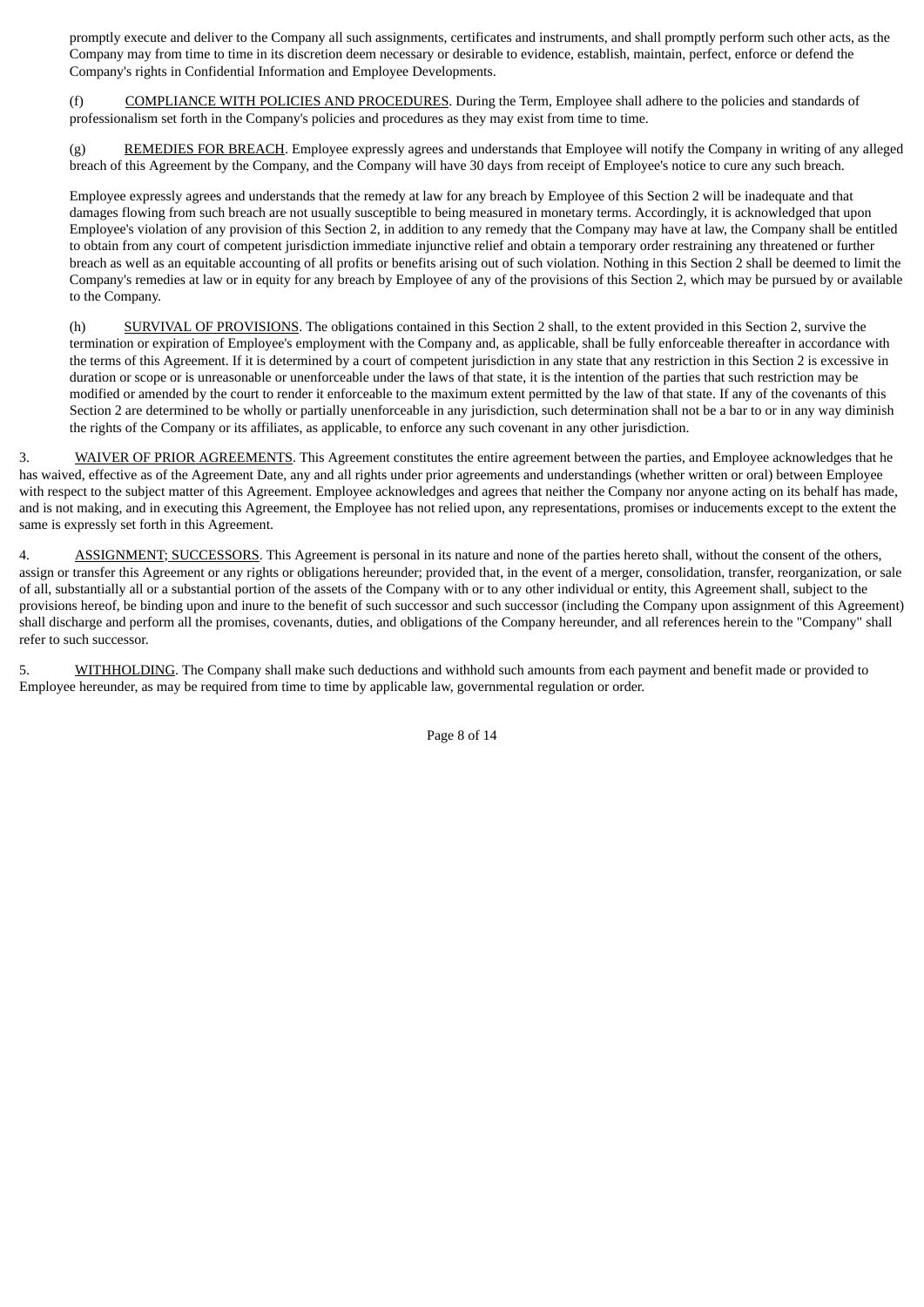6. HEADING REFERENCES. Section headings in this Agreement are included herein for convenience of reference only and shall not constitute a part of this Agreement for any other purpose. References to "this Agreement" or the use of the term "hereof' shall refer to these Standard Terms and Conditions and the Employment Agreement attached hereto, taken as a whole.

7. WAIVER; MODIFICATION. Failure to insist upon strict compliance with any of the terms, covenants, or conditions hereof shall not be deemed a waiver of such term, covenant, or condition, nor shall any waiver or relinquishment of, or failure to insist upon strict compliance with, any right or power hereunder at any one or more times be deemed a waiver or relinquishment of such right or power at any other time or times. This Agreement shall not be modified in any respect except by a writing executed by each party hereto.

8. SEVERABILITY. In the event that a court of competent jurisdiction determines that any portion of this Agreement is in violation of any law or public policy, only the portions of this Agreement that violate such law or public policy shall be stricken. All portions of this Agreement that do not violate any statute or public policy shall continue in full force and effect. Further, any court order striking any portion of this Agreement shall modify the stricken terms as narrowly as possible to give as much effect as possible to the intentions of the parties under this Agreement.

9. INDEMNIFICATION. The Company shall indemnify and hold Employee harmless for acts and omissions in Employee's capacity as an officer, director or employee of the Company to the maximum extent permitted under applicable law; provided , however that neither the Company, nor any of its subsidiaries or affiliates shall indemnify Employee for any losses incurred by Employee as a result of acts that would constitute Cause under Section 1(c) of this Agreement. This Section 9 shall survive the termination or expiration of Employee's employment with the Company and, as applicable, shall be fully enforceable thereafter in accordance with the terms of this Agreement.

10. SECTION 280G LIMITATION. Notwithstanding anything in this Agreement to the contrary, in the event that any payment or benefit received or to be received by Employee (all such payments and benefits being hereinafter referred to as the "Total Payments") would not be deductible (in whole or part) by the Company or any affiliates making such payment or providing such benefit as a result of Section 280G of the U.S. Internal Revenue Code of 1986, as amended (the "Code") then, to the extent necessary to make such portion of the Total Payments deductible (and after taking into account any reduction in the Total Payments required by any similar reduction or elimination provision contained in such other plan, arrangement or agreement), the portion of the Total Payments that does not constitute "nonqualified deferred compensation" under Section 409A of the Code shall first be reduced (if necessary, to zero), and all other Total Payments shall thereafter be reduced (if necessary, to zero) with, in each case, cash payments being reduced before non-cash payments (and, within each category, payments to be paid last being reduced first); provided, however, that such reduction shall only be made if the amount of such Total Payments, as so reduced (and after subtracting the net amount of federal, state and local income taxes on such reduced Total Payments) is greater than or equal to the amount of such Total Payments without such reduction (but after subtracting the net amount of federal, state and local income taxes on such Total Payments and the amount of the excise tax imposed under Section 4999 of the Code on such unreduced Total Payments). Any determination required to be made under this paragraph shall be made by independent tax counsel reasonably acceptable to both Employee and the Company, and shall be paid for by the Company ("Tax Counsel").

It is possible that, after the determinations and selections made pursuant to the foregoing paragraph, Employee will receive payments and/or benefits that are, in the aggregate, either more or less than the amount determined under such paragraph (hereafter referred to as an "Excess Payment" or "Underpayment", as applicable). If Tax Counsel determines that an Excess Payment has been made, then Employee shall promptly repay the Excess Payment to Employer, together with interest on the Excess Payment at the applicable federal rate (as defined in Section 1274(d) of the Code) from the date of Employee's receipt of such Excess Payment until the date of such repayment. If Tax Counsel determines that an Underpayment has occurred, Company shall promptly (but in any event within ten (10) days of such determination) pay to Employee an amount equal to the Underpayment, together with interest on such amount at the applicable federal rate from the date such amount would have been paid to Employee had the provisions of the foregoing paragraph not been applied until the date of payment.

Page 9 of 14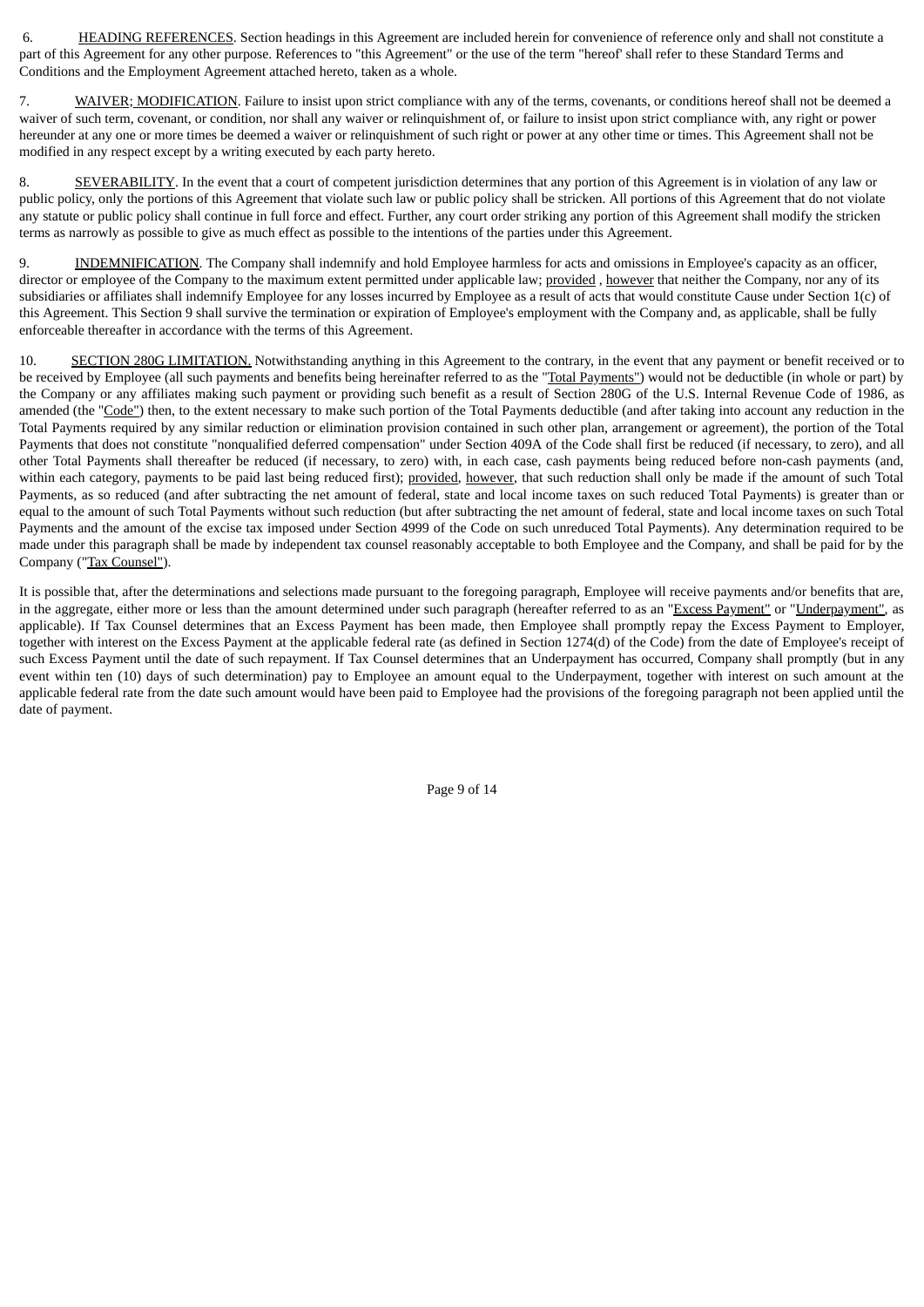11. SECTION 409A. The parties intend that any amounts payable hereunder shall comply with or be exempt from Section 409A of the Code ("Section 409A") (including under Treasury Regulation §§ 1.409A-1(b)(4) ("short-term deferrals") and (b)(9) ("separation pay plans," including the exceptions under subparagraph (iii) and subparagraph (v)(D)) and other applicable provisions of Treasury Regulation §§ 1.409A-1 through A-6). For purposes of Section 409A, each of the payments that may be made under this Agreement shall be deemed to be a separate payment. Employee and Company agree to negotiate in good faith to make amendments to the Agreement, as the parties mutually agree are necessary or desirable to avoid the imposition of taxes, penalties or interest under Section 409A. Neither Employee nor Company shall have the right to accelerate or defer the delivery of any such payments or benefits except (i) where payment may be made within a certain period of time, the timing of payment within such period will be in the sole discretion of Company, and (ii) to the extent specifically permitted or required by Section 409A. With respect to the time of payments of any amounts under the Agreement that are "deferred compensation" subject to Section 409A, references in the Agreement to "termination of employment" (and substantially similar phrases) shall mean "separation from service" within the meaning of Section 409A. Notwithstanding anything in this Agreement to the contrary, if Employee is considered a "specified employee" under Section 409A upon his separation from service and if payment of any amounts on account of Employee's separation from service under this Agreement is required to be delayed for a period of six months after separation from service in order to avoid taxation under Section 409A, payment of such amounts shall be delayed as required by Section 409A, and the accumulated amounts shall be paid in a lump sum payment within five business days after the end of the six-month delay period. If Employee dies during the six-month delay period prior to the payment of benefits, the amounts withheld on account of Section 409A shall be paid to the personal representative of Employee's estate within 60 days after the date of Employee's death. For the avoidance of doubt, it is intended that any expense reimbursement made to Employee hereunder shall be exempt from Section 409A. Notwithstanding the foregoing, if any expense reimbursement made hereunder shall be determined to be "deferred compensation" within the meaning of Section 409A, then (i) the amount of the expense reimbursement during one taxable year shall not affect the amount of the expense reimbursement during any other taxable year, (ii) the expense reimbursement shall be made on or before the last day of Employee's taxable year following the year in which the expense was incurred and (iii) the right to expense reimbursement hereunder shall not be subject to liquidation or exchange for another benefit. While it is intended that all payments and benefits provided to Employee under this Agreement will be exempt from or comply with Section 409A, Company makes no representation or covenant to ensure that such payments and benefits are exempt from or compliant with Section 409A. Company will have no liability to Employee or any other party if a payment or benefit under this Agreement or otherwise is challenged by any taxing authority or is ultimately determined not to be exempt or compliant. Employee further understands and agrees that Employee will be entirely responsible for any and all taxes imposed on Employee as a result of this Agreement.

12. RECOUPMENT. Notwithstanding anything in this Agreement to the contrary, any payments made or granted pursuant to this Agreement shall be subject to any recoupment or clawback policy that may be adopted by the Company from time to time and to any requirement of applicable law, regulation or listing standard that requires the Company to recoup or clawback compensation paid.

Page 10 of 14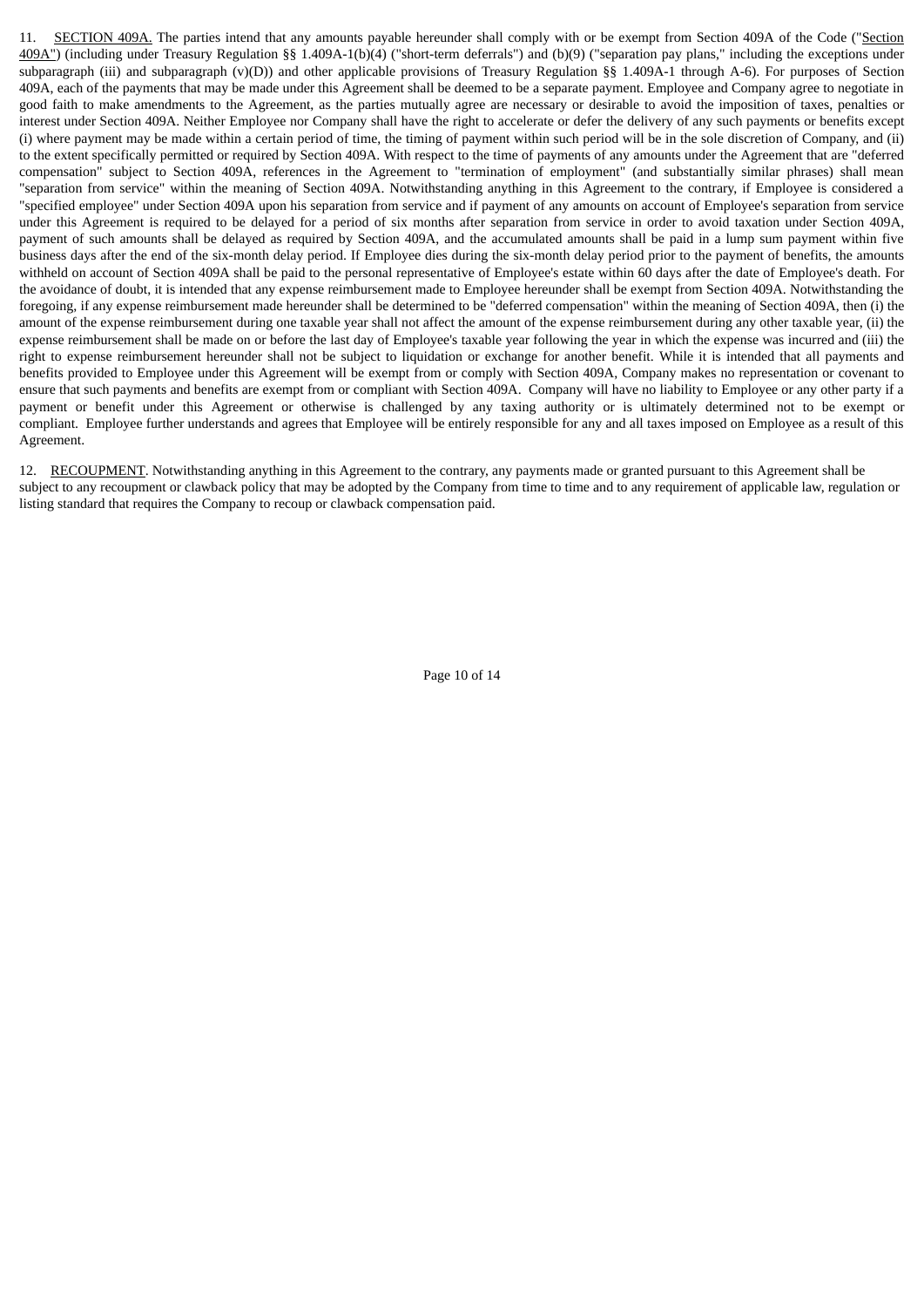Date: January 9, 2014

# TREE.COM

| By:    | /s/ E. Claudette Hampton                                |  |
|--------|---------------------------------------------------------|--|
| Name:  | E. Claudette Hampton                                    |  |
| Title: | Senior Vice President, Human Resources & Administration |  |

# EMPLOYEE

| By:    | /s/ Douglas R. Lebda               |
|--------|------------------------------------|
| Name:  | Douglas R. Lebda                   |
| Title: | Chairman & Chief Executive Officer |

Page 11 of 14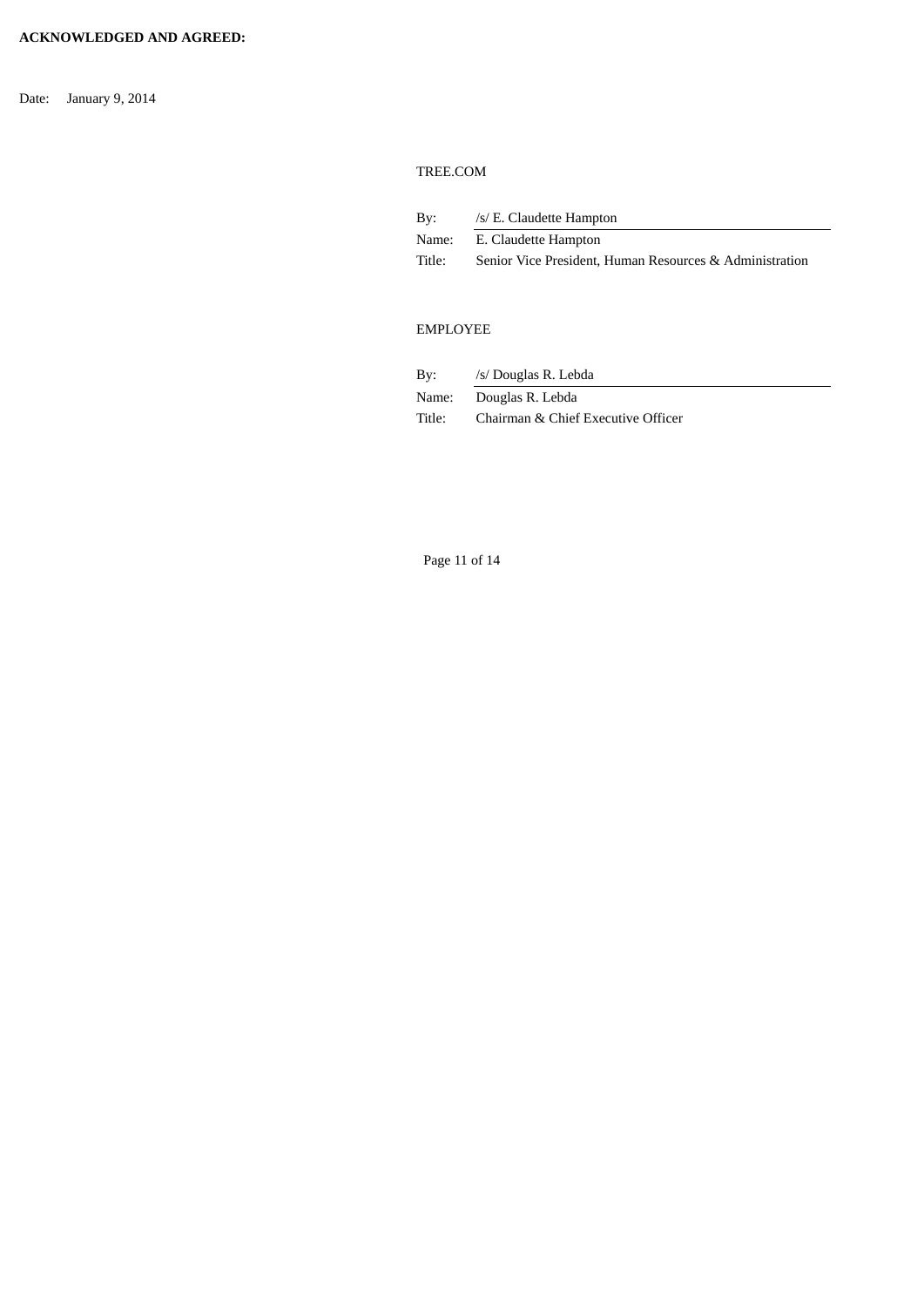## FORM OF RELEASE AGREEMENT

This Release Agreement ("Release") is entered into as of this day of , hereinafter "Execution Date", by and between [Employee Full Name] (hereinafter "Employee"), and Tree.com, Inc. (hereinafter, the "Company"). The Employee and the Company are sometimes collectively referred to as the "Parties".

1. The Employee's employment with the Company is terminated effective [Month, Day, Year] (hereinafter "Termination Date"). The Parties have agreed to avoid and resolve any alleged existing or potential disagreements between them arising out of or connected with the Employee's employment with the Company including the termination thereof. The Company expressly disclaims any wrongdoing or any liability to the Employee.

2. The Company agrees to provide the Employee the severance benefits provided for in Section  $[1(d)][1(g)]$  of his/her Employment Agreement (the "Severance Benefits") with the Company, dated as of [ ], after he/she executes this Release [FOR 40+ and does not revoke it as permitted in Section 8 below, the expiration of such revocation period being the "Effective Date")].

3. Employee represents that he/she has not filed, and will not file, any complaints, lawsuits, administrative complaints or charges relating to her employment with, or resignation from, the Company, excluding any action to enforce the Employment Agreement as it relates to the provision of the Severance Benefits or to Sections 3A(d) or 9[; provided, however, that nothing contained in this Section 3 shall prohibit you from bringing a claim to challenge the validity of the ADEA Release in Section 8 herein]. Employee agrees to release the Company, its subsidiaries, affiliates, and their respective parents, direct or indirect subsidiaries, divisions, affiliates and related companies or entities, regardless of its or their form of business organization, any predecessors, successors, joint ventures, and parents of any such entity, and any and all of their respective past or present shareholders, partners, directors, officers, employees, consultants, independent contractors, trustees, administrators, insurers, agents, attorneys, representatives and fiduciaries, including without limitation all persons acting by, through, under or in concert with any of them (collectively, the "Released Parties"), from any and all claims, charges, complaints, causes of action or demands of whatever kind or nature that Employee now has or has ever had against the Released Parties, whether known or unknown, arising from or relating to Employee's employment with or discharge from the Company, including but not limited to: wrongful or tortious termination; constructive discharge; implied or express employment contracts and/or estoppel; discrimination and/or retaliation under any federal, state or local statute or regulation, specifically including any claims Employee may have under the Fair Labor Standards Act, the Americans with Disabilities Act, Title VII of the Civil Rights Act of 1964 as amended, and the Family and Medical Leave Act; the discrimination or other employment laws of the State of [ ](1); any claims brought under any federal or state statute or regulation for non-payment of wages or other compensation, including grants of stock

options or any other equity compensation; and libel, slander, or breach of contract other than the breach of this Release. This Release specifically excludes claims, charges, complaints, causes of action or demand that post-date the Termination Date [or the Effective Date, whichever is later].

4. Employee agrees to keep the fact that this Release exists and the terms of this Release in strict confidence except to his/her immediate family and his/her financial and legal advisors on a need-to-know basis.

5. Employee warrants that no promise or inducement has been offered for this Release other than as set forth herein and that this Release is executed without reliance upon any other promises or representations, oral or written. Any modification of this Release must be made in writing and be signed by Employee and the Company.

6. Employee will direct all employment verification inquiries to [HR Rep]. In response to inquiries regarding Employee's employment with the Company, the Company by and through its speaking agent

Page 12 of 14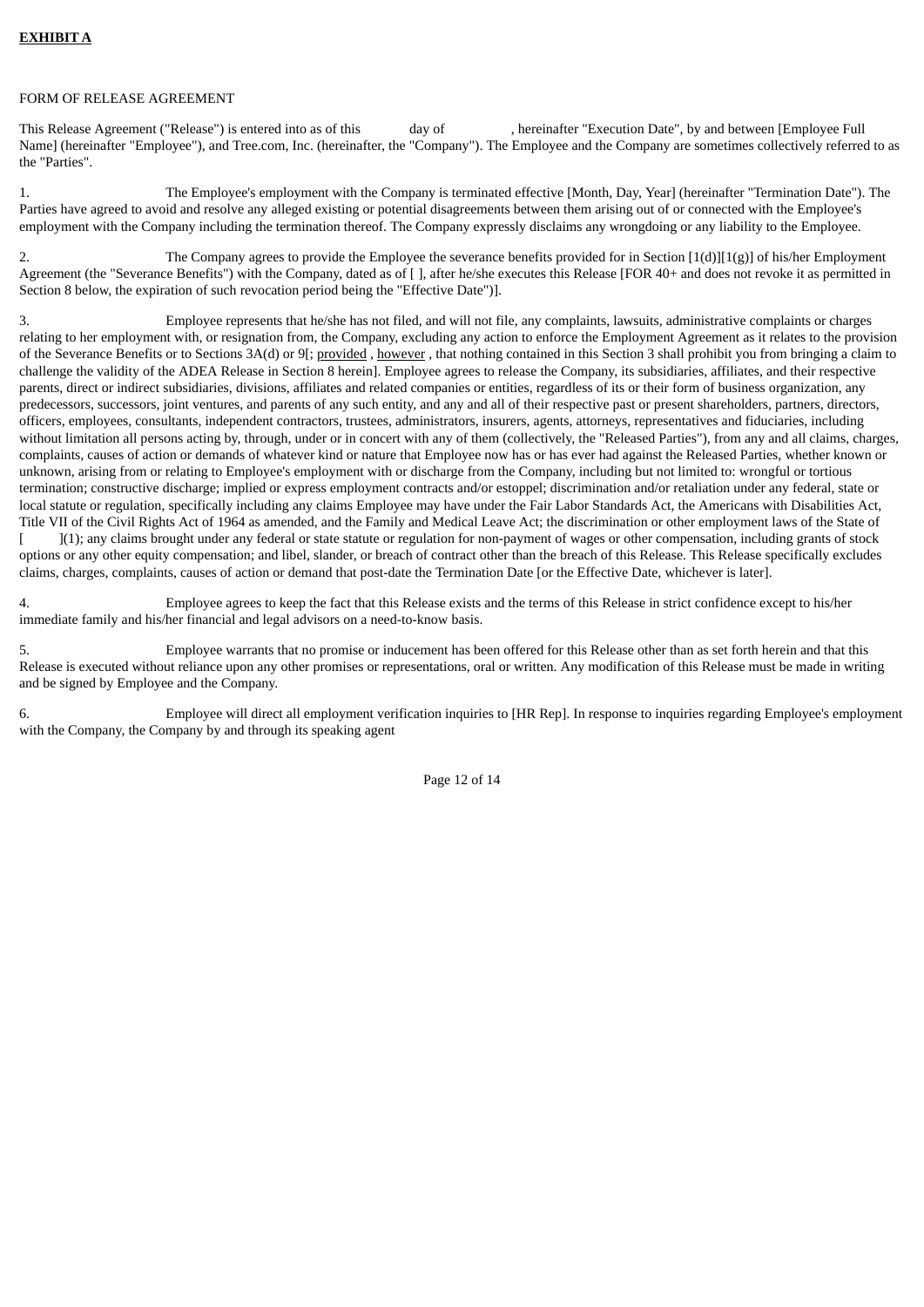(s) agrees to provide only the following information: Employee's date of hire, the date her employment ended and rates of pay.

7. If any provision of this Release or compliance by Employee or the Company with any provision of the Release constitutes a violation of any law, or is or becomes unenforceable or void, then such provision, to the extent only that it is in violation of law, unenforceable or void, will be deemed modified to the extent necessary so that it is no longer in violation of law, unenforceable or void, and such provision will be enforced to the fullest extent permitted by law. If such modification is not possible, such provision, to the extent that it is in violation of law, unenforceable or void, will be deemed severable from the remaining provisions of this Release, which provisions will remain binding on both Employee and the Company. This Release is governed by, and construed and interpreted in accordance with the laws of the State of [ ], without regard to principles of conflicts of law. Employee consents to venue and personal jurisdiction in the State of [ ] for disputes arising under this Release. This Release represents the entire understanding with the Parties with respect to subject matter herein, no oral representations have been made or relied upon by the Parties.

8. [FOR EMPLOYEES OVER 40 ONLY - In further recognition of the above, Employee hereby releases and discharges the Released Parties from any and all claims, actions and causes of action that he/she may have against the Released Parties, as of the date of the execution of this Release, arising under the Age Discrimination in Employment Act of 1967, as amended ("ADEA"), and the applicable rules and regulations promulgated thereunder. The Employee acknowledges and understands that ADEA is a federal statute that prohibits discrimination on the basis of age in employment, benefits and benefit plans. Employee specifically agrees and acknowledges that: (A) the release in this Section 8 was granted in exchange for the receipt of consideration that exceeds the amount to which he/she would otherwise be entitled to receive upon termination of his/her employment; (B) his/her waiver of rights under this Release is knowing and voluntary as required under the Older Workers Benefit Protection Act; (B) that he/she has read and understands the terms of this Release; (C) he/she has hereby been advised in writing by the Company to consult with an attorney prior to executing this Release; (D) the Company has given him/her a period of up to twenty-one (21) days within which to consider this Release, which period shall be waived by the Employee's voluntary execution prior to the expiration of the twenty-one day period; and (E) following his/her execution of this Release he/she has seven (7) days in which to revoke his/her release as set forth in this Section 8 only and that, if he/she chooses not to so revoke, the Release in this Section 8 shall then become effective and enforceable and the payment listed above shall then be made to his/her in accordance with the terms of this Release. To cancel this Release, Employee understands that he/she must give a written revocation to the General Counsel of the Company at [ ], either by hand delivery or certified mail within the seven-day period. If he/she rescinds the Release, it will not become effective or enforceable and he/she will not be entitled to any benefits from the Company.]

9. **EMPLOYEE ACKNOWLEDGES AND AGREES THAT HE/SHE HAS CAREFULLY READ AND VOLUNTARILY** SIGNED THIS RELEASE, THAT HE/SHE HAS HAD AN OPPORTUNITY TO CONSULT WITH AN ATTORNEY OF HIS/HER CHOICE, AND **THAT HE/SHE SIGNS THIS RELEASE WITH THE INTENT OF RELEASING THE COMPANY, ITS AFFILIATES, SUBSIDIARIES AND THEIR RESPECTIVE SHAREHOLDERS, DIRECTORS, OFFICERS, EMPLOYEES AND AGENTS FROM ANY AND ALL CLAIMS.**

Page 13 of 14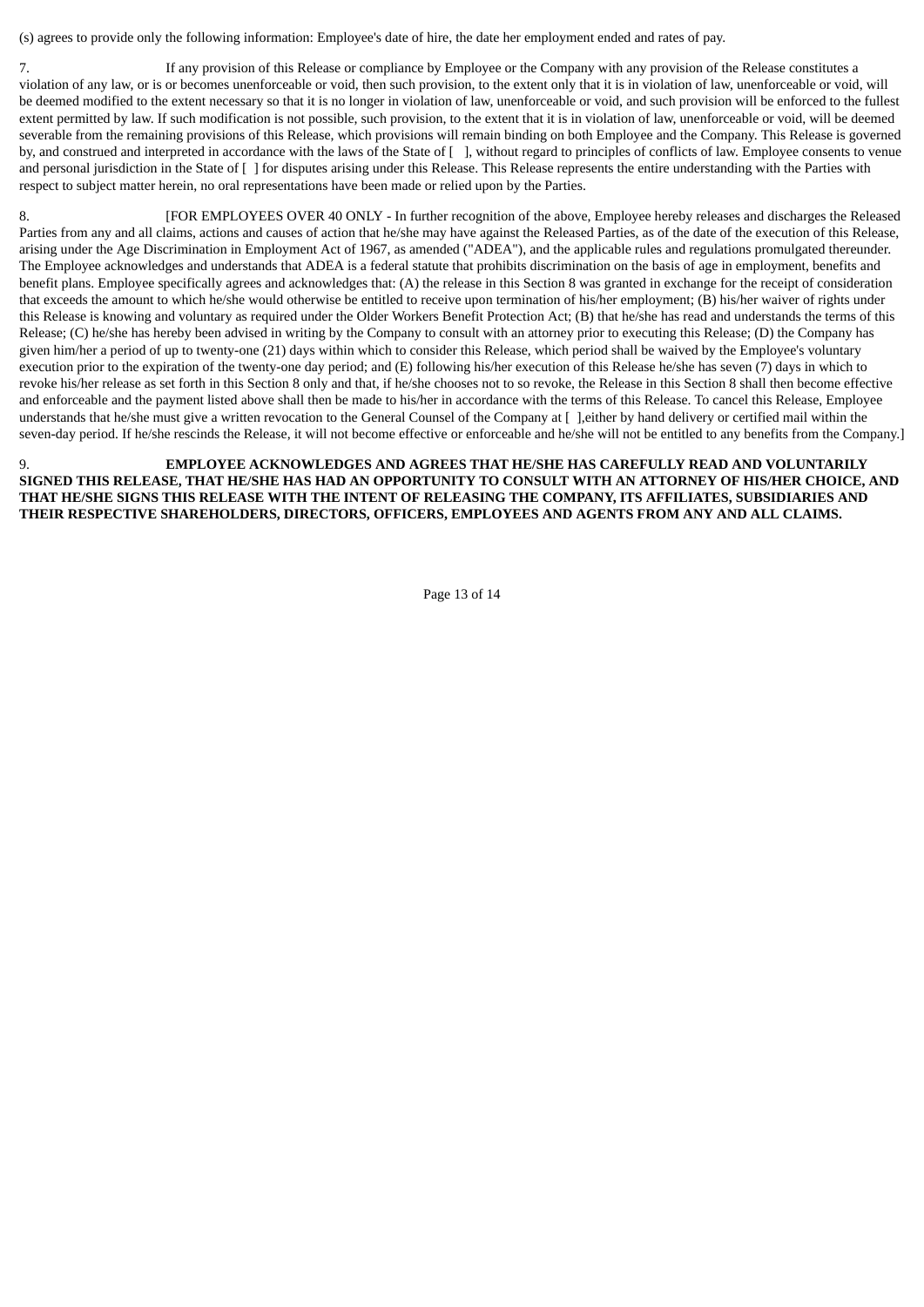[Company Name] [Employee Full Name]

Dated: Dated:

Page 14 of 14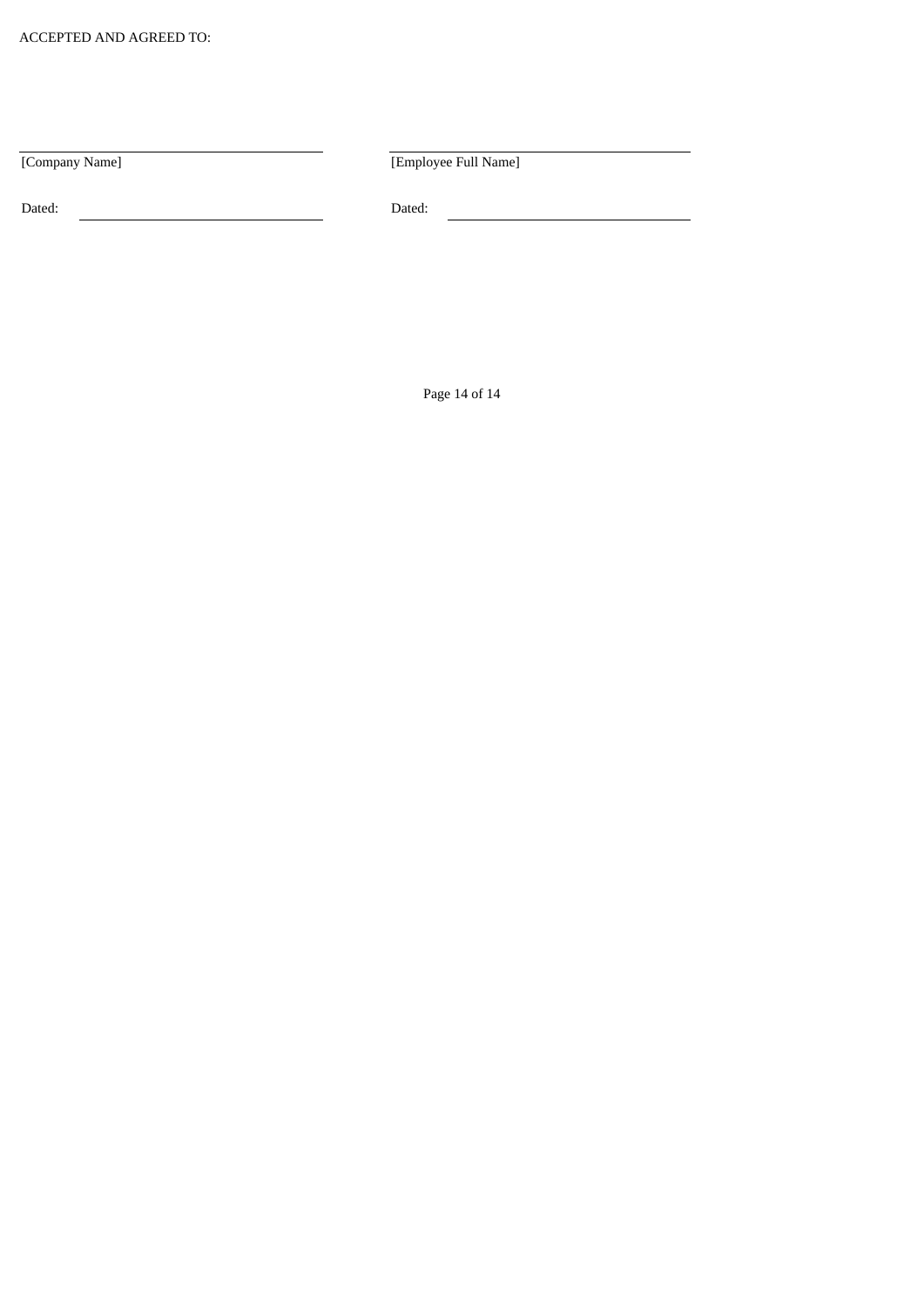# **EMPLOYMENT AGREEMENT**

This Employment Agreement ("Agreement") is made and entered into this 9<sup>th</sup> day of January 2014 (the "Effective Date") by and between Tree.com, Inc. ("Employer") and Gabriel Dalporto ("Executive") (each a "Party" and collectively, the "Parties").

WHEREAS, Executive has substantial expertise in online marketing; and

WHEREAS, Employer desires to continue to secure Executive's service and expertise in connection with Employer's business beginning on the Effective Date; and

NOW, THEREFORE, in consideration of the premises and the mutual agreements contained herein, Employer and Executive hereby agree as follows:

1. Employment. Upon the Effective Date, Employer shall employ and Executive agrees to be employed as Chief Marketing Officer and President, Mortgage. Executive shall do and perform all services and acts necessary or advisable to fulfill the duties and responsibilities as are commensurate and consistent with Executive's position and shall render such services on the terms set forth herein. Further, executive shall perform such different or other duties as may be assigned to Executive by Employer from time to time by Employer's Chief Executive Officer. Executive will devote Executive's full working time and best efforts to the diligent and faithful performance of such duties as may be entrusted to Executive from time to time by Employer, and shall observe and abide by the corporate policies and decisions of Employer in all business matters. Executive's principal place of employment shall be the offices of Employer located in Burlingame, CA; provided, however, that travel to the Employer's other offices or places of business activity may occasionally be required. Executive acknowledges that Employer may, in its sole discretion from time to time, change Executive's responsibilities or his direct/indirect reports without any effect hereunder.

# 2. Term.

a. Initial Term. Executive's employment shall be governed by the terms of this Agreement for the period beginning on the Effective Date and for one year from such date, unless earlier terminated as provided herein (the "Initial Term"). This Agreement will expire by its terms unless renewed in the manner set forth in Section 2.b below.

b. Renewal Terms. Upon the written request of the Executive to extend the Executive's term of employment under this Agreement at least sixty (60) days prior to the expiration of the Agreement, the Employer's Compensation Committee of the Board of Directors (the "Compensation Committee") shall consider extending the term of this Agreement. If Executive's request for an extension is approved by the Compensation Committee, this Agreement shall be extended by one additional year. Each such additional one-year period shall be referred to as a "Renewal Term" and, together with the Initial Term, the "Term". The maximum number of Renewal Terms shall be six; following the sixth Renewal Term, the Agreement shall automatically expire. For purposes of clarity, if the Agreement is not renewed in accordance with this Section 2.b, the Agreement shall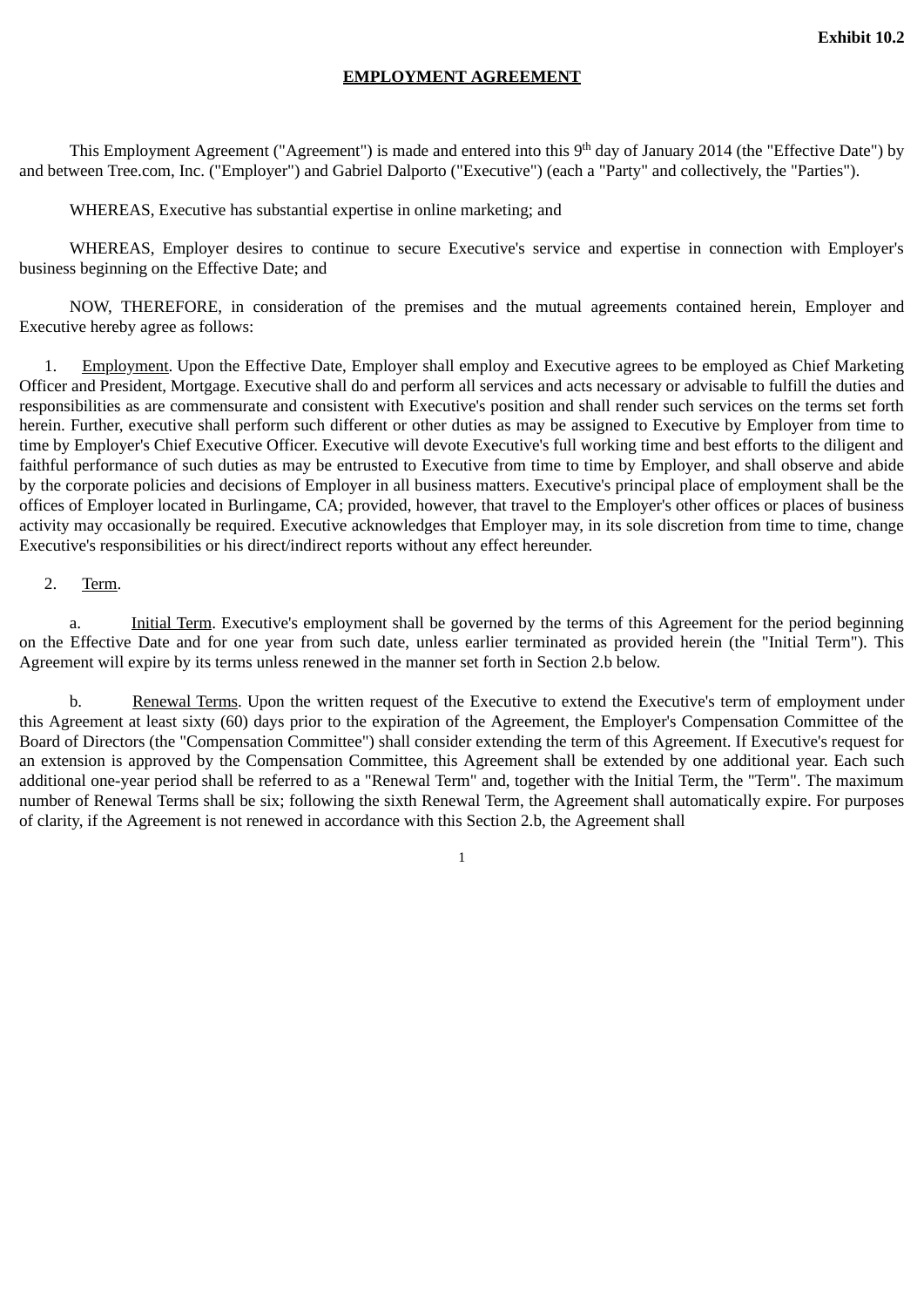automatically expire at the end of the then-current term. Such expiration shall not entitle Executive to any compensation or benefits except as earned by Executive through the date of expiration or the then-current term.

3. Compensation. Employer shall pay and Executive shall accept as full consideration for the services to be rendered hereunder compensation consisting of the items listed below. Employer shall have no obligation to pay any such compensation for any period after the termination of Executive's employment, except as otherwise expressly provided.

(a) Base salary, paid pursuant to Employer's normal payroll practices, at an annual rate of \$350,000 or such other rate as may be established prospectively by the Compensation Committee from time to time ("Base Salary"). All such Base Salary payments shall be subject to deduction and withholding authorized or required by applicable law.

(b) Annual Bonus. During the Term, the Executive shall be eligible to receive a target annual bonus ("Annual Bonus") of up to 60% of his Base Salary with respect to each fiscal year of Employer (each a "Performance Year") during the Term, beginning with the Performance Year that began on January 1, 2013. The terms and conditions of the Annual Bonus, including the applicable performance criteria for a Performance Year, and the amount of the Annual Bonus payable to the Executive for a Performance Year, if any, shall be determined by the Employer's Compensation Committee. Except as expressly provided in this Agreement, the Annual Bonus will be paid in accordance with the Employer's standard policies and procedures for the payment of annual bonuses to its other similarly situated employees.

(c) Equity Incentives. During the Term, Executive shall be eligible to receive equity incentives, as determined in the discretion of the Compensation Committee, including, but not limited to restricted stock unit awards and/or stock options. Subject to the discretion of the Compensation Committee, equity incentives shall be granted to the Executive at the time the Employer normally grants such incentives generally and otherwise in accordance with applicable policies, practices, terms and conditions (including, but not limited to, vesting requirements), and provided further that Executive is employed by Employer on the date such incentives are awarded.

(d) Vacation and other Paid Time Off. During the Term, Executive shall be entitled to paid vacation and other paid time off each year, in accordance with applicable plans, policies, programs and practices applicable to similarly situated employees generally.

(e) Other. Such other benefits, payments, or items of compensation as are provided under the employee benefit plans of the Employer, or as are made available from time to time under compensation policies set by Employer for management employees of Employer having similar salary and level of responsibility.

(f) Reimbursement. Employer shall reimburse Executive, in accordance with the general policies and practices of Employer as in effect from time to time, for normal out-of-pocket expenses incurred by Executive in the ordinary course of business, including without limitation,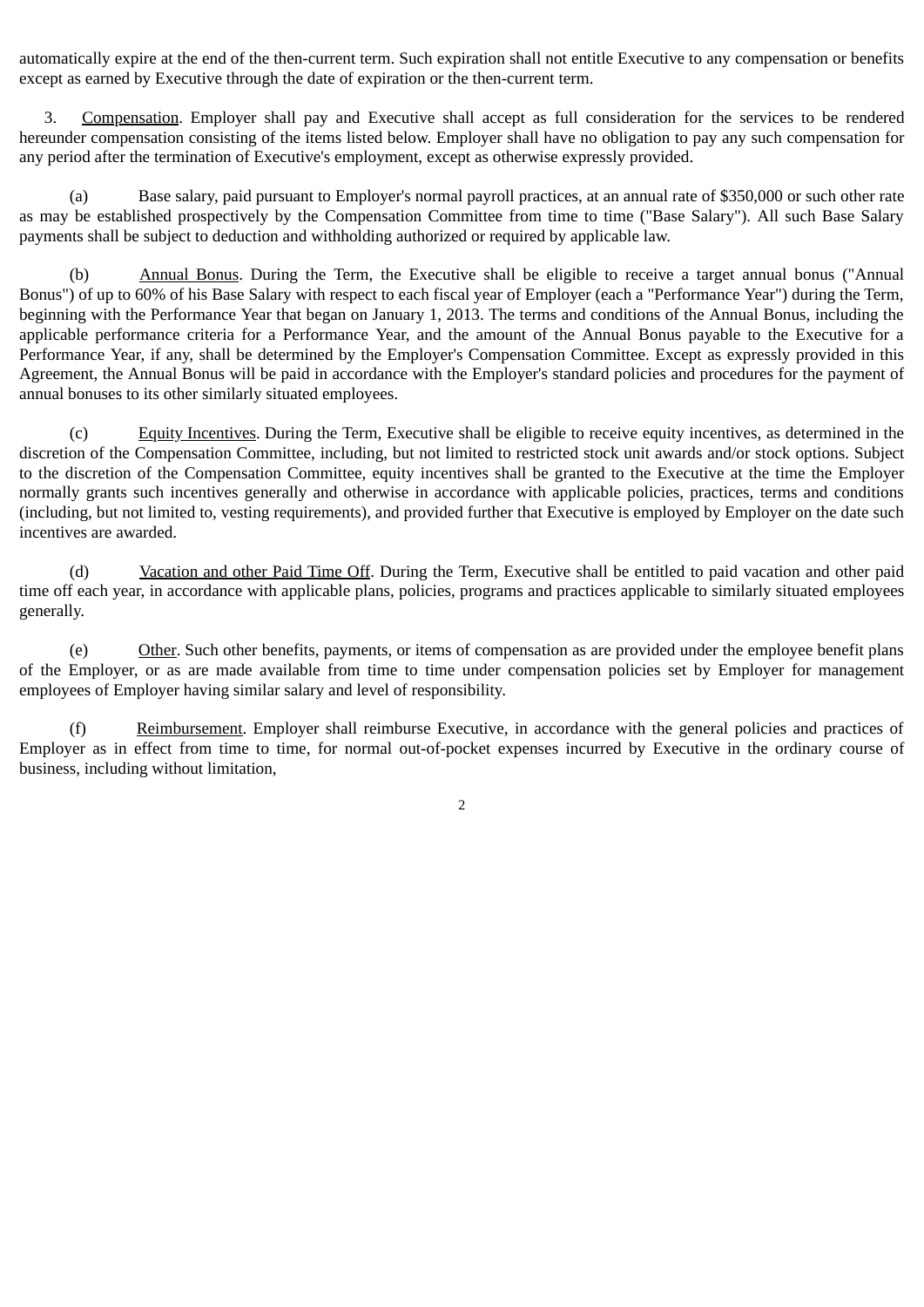Employer's standard mileage allowance for business use of any personal vehicle, business related travel, customer entertainment, and professional organizations.

# 4. Disability or Death.

(a) Disability. If at any time during the Term of this Agreement, Executive incurs a Disability (as defined below), Executive's employment shall be immediately terminated as of the date of Executive's Disability. Upon executive's Disability, Employer shall pay Executive, in a single lump sum cash payment, on the next regularly scheduled payroll date following the date of such termination, an amount equal to the Accrued Obligations (as defined below); provided, however, that any Annual Bonus amounts payable as part of the Accrued Obligations shall be paid on the date that such amounts are paid by Employer to other executives in accordance with the Company's Annual Bonus plan as in effect at the date of such termination. For purposes of this Agreement, Executive shall be considered to have incurred a "Disability" if Executive has incurred a permanent and total disability (and no reasonable accommodation can be made to permit Executive to perform essential functions of his job) as determined under Employer's long-term disability plan applicable to Executive.

(b) Death. If Executive should die during the Term, Executive's employment and Employer's obligations hereunder (other than pro rata payment of Base Salary) shall terminate as of Executive's death. In such event, Employer shall pay Executive's estate, in a single lump sum on the next regularly scheduled payroll date following the date of such termination, the Accrued Obligations; provided, however, that any Annual Bonus amounts payable as part of the Accrued Obligations shall be paid on the date that such amounts are paid by Employer to other similarly situated executives in accordance with the Employer's Annual Bonus plan as in effect at the date of such termination. As used in this Agreement, "Accrued Obligations" shall mean the sum of (i) Executive's earned but unpaid Base Salary, (ii) any portion of Executive's earned but unpaid Annual Bonus relating to a previously completed Performance Year, (iii) any earned but unpaid Annual Bonus relating to the Performance Year in which the Executive is terminated; (iv) any compensation previously earned but deferred by Executive (together with any interest or earnings thereon) that has not yet been paid and that is not otherwise to be paid at a late date pursuant to the executive deferred compensation plan of Employer, if any, and (v) reimbursements that Executive is entitled to receive under paragraph 3(f) of the Agreement.

# 5. Termination by Employer.

(a) Cause. Employer may terminate the employment of Executive under this Agreement during its Term for Cause. "Cause" shall include Executive's fraud, dishonesty, theft, embezzlement, misconduct by Executive injurious to the Employer or any of its affiliates, conviction of, or entry of a plea of guilty or *nolo contendere* to, a crime that constitutes a felony or other crime involving moral turpitude, competition with Employer or any of its affiliates, unauthorized use of any trade secrets of Employer or any of its affiliates or Confidential Information (as defined below), a material violation of any policy, code or standard of ethics generally applicable to employees of the Employer, Executive's material breach of fiduciary duties owed to Employer, Executive's excessive and unexcused absenteeism unrelated to a disability, or, following written notice and a reasonable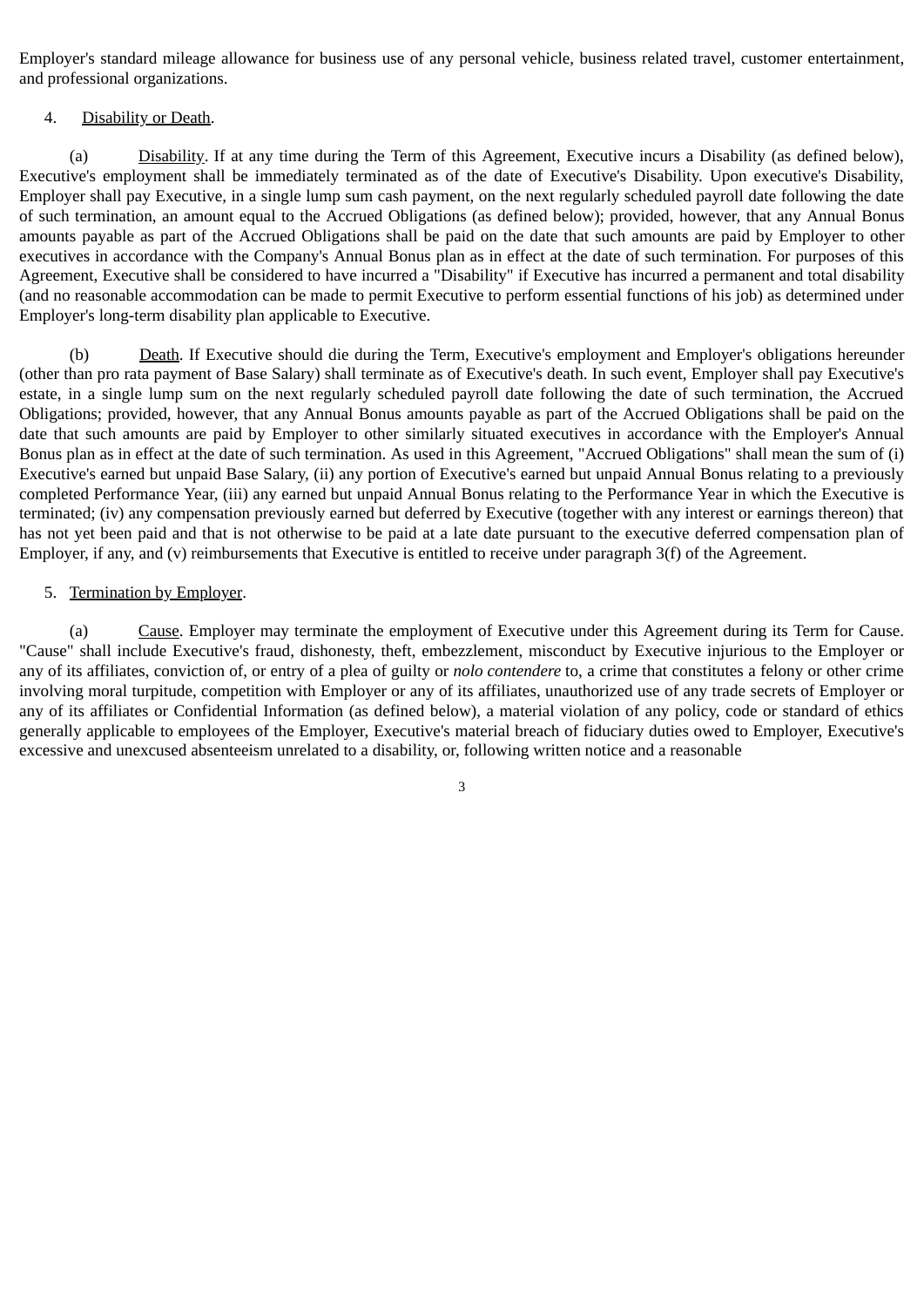opportunity to cure, gross neglect by Executive of the duties assigned to Executive. In such event (i) no further Base Salary shall be paid to Executive after the date of termination, and (ii) Executive shall not be eligible to receive any Annual Bonus relating to the Performance Year in which Executive's employment terminates in accordance with this paragraph. Executive shall retain only such rights to participate in other benefits as are required by the terms of those plans, Employer's polices, or applicable law.

(b) Termination by Employer other than for Death, Disability or Cause*.* Upon termination of Executive's employment with Employer prior to the expiration of the Term by Executive for Good Reason or by Employer without Cause (other than for death or Disability) ("Qualifying Termination"), Employer shall pay Executive the amounts described below. Notwithstanding the foregoing, Executive shall receive the payments and benefits described in subparagraphs (ii) - (iv) below if Executive executes and does not revoke a general release of Employer and its affiliates in a form substantially similar to that used for similarly situated executives of the Employer and its affiliates ("Release of Claims") and Executive complies with the restrictive covenants set forth herein. If Executive does not execute the Release of Claims within sixty (60) days following the Qualifying Termination, or if Executive revokes the Release of Claims (the end of the permitted revocation period following execution without revocation being exercised, the "Release of Claims Effective Date"), Executive's entitlement to the payments and benefits described in subparagraphs (ii) - (iv) below shall immediately become null and void. "Good Reason" shall mean the occurrence of any of the following without Executive's written consent: (i) material adverse change in Executive's title or the office to which Executive reports from those in effect immediately following the Effective Date, excluding for this purpose any such change that is an isolated and inadvertent action not taken in bad faith and that is remedied by Employer promptly after receipt of notice thereof given by Executive or that is authorized pursuant to this Agreement and further excluding a change in the office to which Executive reports due to internal restructuring, realignment or the resignation, promotion, demotion or a reorganization of mangers within Employer; (ii) material reduction in Executive's annual base salary; or (iii) relocation of Executive's principal place of business more than 50 miles from the San Francisco, CA metropolitan area. In order to resign his employment for Good Reason, Executive must notify Employer in writing within fifteen (15) days of the initial existence of any event falling under (i) - (iii) and such notice shall describe in detail the facts and circumstances explaining why Executive believes a Good Reason event has occurred. Employer shall then have sixty (60) days following its receipt of such notice to cure or remedy such alleged Good Reason event such that Good Reason will not be deemed to exist for such event. If the event remains uncured or is not remedied by Employer within such sixty (60) day period and if Executive's employment has not otherwise been terminated, then a Qualifying Termination shall automatically occur on the first business day following the end of such sixty (60) day cure/remedy period.

> (i) An amount equal to all Accrued Obligations within 30 days following the date of such Qualifying Termination, except for (a) accrued wages which shall be paid on date of the Qualifying Termination and (b) Annual Bonus amounts which shall be paid on the date that such amounts are paid by Employer to other similarly situated executives in accordance with Employer's Annual Bonus plan as in effect at the date of such termination.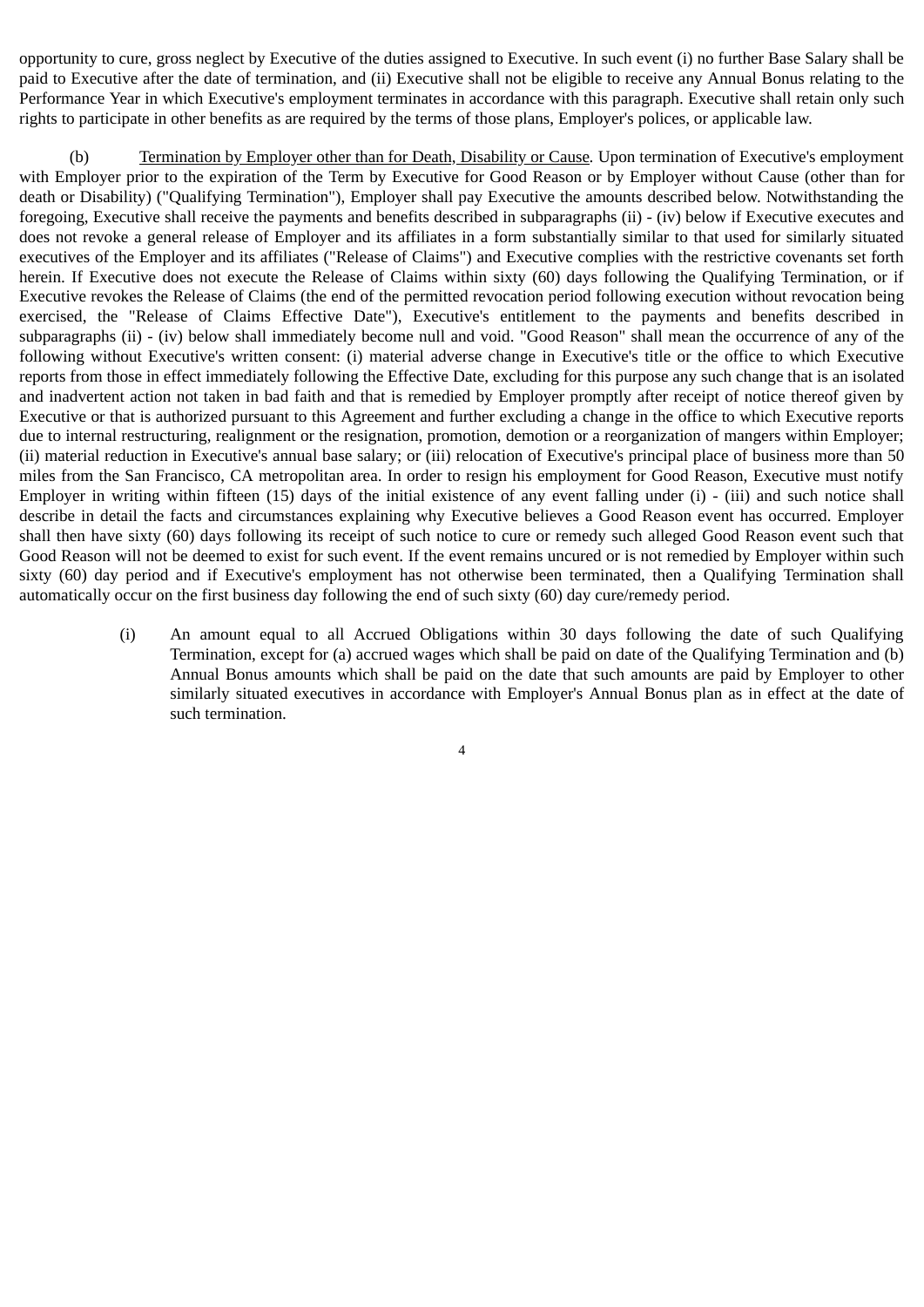- (ii) An amount equal to one (1) year of Executive's then-current Base Salary, payable in installments on Employer's regularly scheduled payroll dates over the one (1) year period following the date of such Qualifying Termination ("Salary Continuation Payments") beginning on the regularly scheduled payroll date immediately following the Release of Claims Effective Date. Notwithstanding the foregoing, if the Salary Continuation Payments are determined to be "nonqualified deferred compensation" that is subject to Section 409A (as defined below), then the first installment shall be made on the sixtieth  $(60<sup>th</sup>)$  day following the date of Executive's Qualifying Termination and shall include the amount of all payments that would have been made after the effective date of the Release of Claims but before the sixtieth (60<sup>th</sup>) day following such Qualifying Termination, and the remaining Salary Continuation Payments shall be payable in installments on Employer's regularly scheduled paydays following the Sixtieth (60<sup>th</sup>) day following such Qualifying Termination.
- (iii) Payment of premiums for continuation of health care coverage under COBRA for a period equal to one (1) year from the loss of coverage at the same level in effect at the time of termination of Executive's employment, provided that Executive elects COBRA continuation coverage.
- (iv) If the Qualifying Termination occurs between March 1 and December 31, all Executive's Restricted Stock Units ("RSUs") issued pursuant to Tree.com, Inc.'s 2008 Stock and Annual Incentive Plan (the "Plan") that have future vesting dates between the date of Qualifying Termination and February 28 of the following calendar year shall remain in effect until February 28 of the following year, based on the performance of transition services in accordance with Section 12, and will vest in the amounts set forth therein on the stated vesting dates (or if later, the Release of Claims Effective Date) that occur through February 28 of the following calendar year, and all other RSUs issued to Executive pursuant to the Plan shall terminate as of the date of such Qualifying Termination. If the Qualifying Termination occurs between January 1 - February 28, all Executive's RSUs issued pursuant to the Plan that have future vesting dates between the date of Qualifying Termination and February 28 of the calendar year in which the Qualifying Termination occurs, shall remain in effect until the later of February 28 of such calendar year or the Release of Claims Effective Date, based on the performance of transition services in accordance with Section 12, and will vest in the amounts set forth therein on the stated vesting dates (or if later, the Release of Claims Effective Date) that occur through February 28 of such calendar year, and all other RSUs issued to Executive pursuant to the Plan shall terminate as of the date of such Qualifying Termination. In addition, in the event that a Qualifying Termination occurs between January 1, 2014 - February 28, 2014, Executive's RSUs scheduled to vest on April 18, 2014 shall, based on the performance of transition services in accordance with Section 12, remain in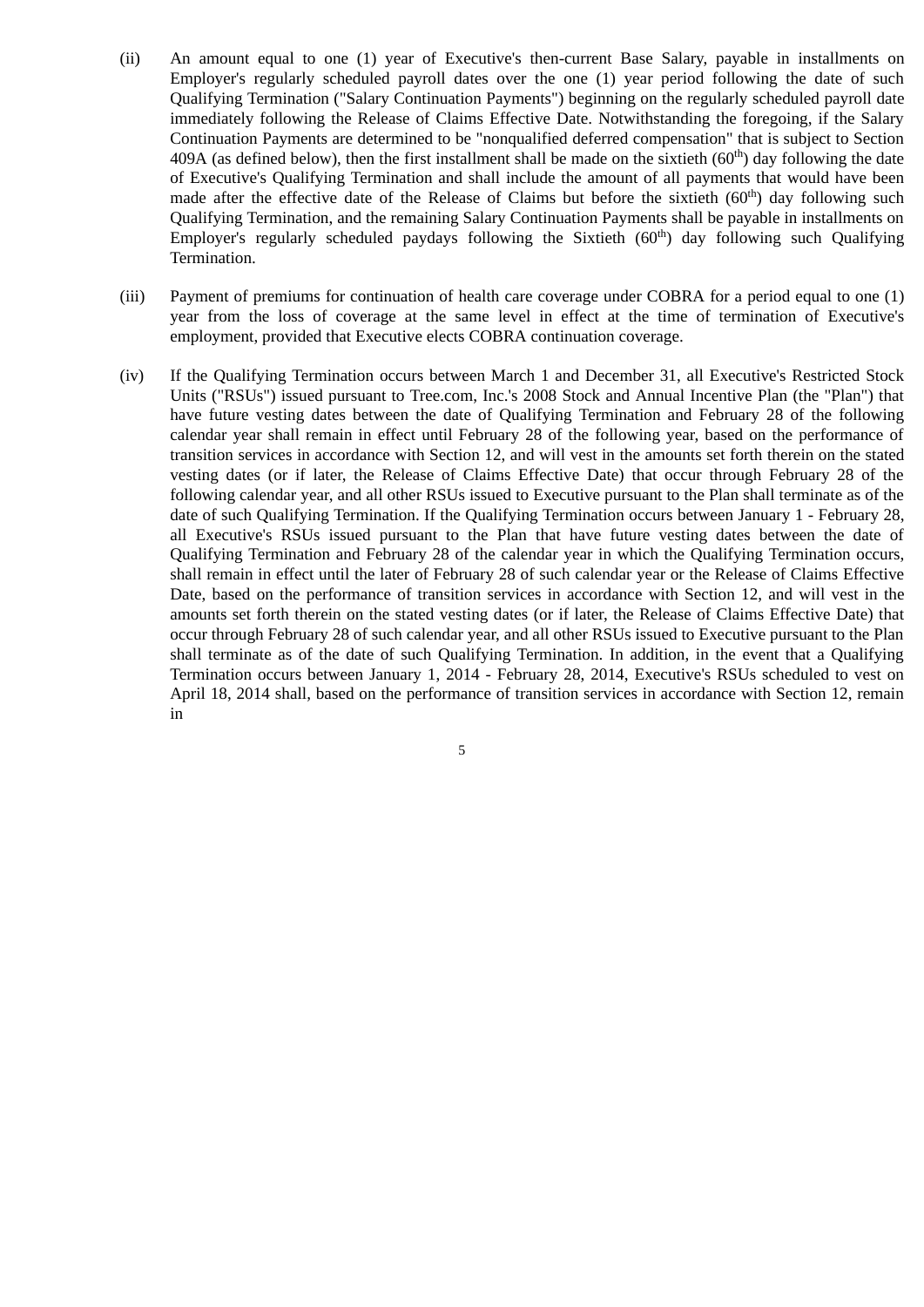effect until the later of April 18, 2014 and the Release of Claims Effective Date, and will vest on April 18, 2014 (or, if later, the Release of Claims Effective Date). All RSUs that vest pursuant to this subsection (iv) shall settle in accordance with the terms of such RSUs. All RSUs that are extended pursuant to this subsection (iv) shall terminate upon the last vesting date provided for in this subsection (iv). For the avoidance of doubt, no RSUs shall vest on a date later than the date of the Qualifying Termination unless Executive has executed the Release of Claims within sixty (60) days following the Qualifying Termination and not revoked the same.

Notwithstanding the foregoing, if Executive obtains other employment or is otherwise compensated for services during the period in which he is receiving Salary Continuation Payments ("Severance Period"), Employer's obligation to make future payments to Executive under subparagraph (ii) above shall be offset against any compensation earned by Executive as a result of employment with or services provided to a third party. Executive agrees to inform Employer promptly of his employment status and any amounts so earned during the Severance Period. Executive acknowledges and agrees that the payments described in paragraph 5(b) above constitute good and valuable consideration for such Release of Claims.

6. Change in Control. Reference is made to the change in control letter issued by Employer to certain executives of Employer, as the same may be revised from time to time (the "CIC Letter"). In the event that Executive experiences a Qualifying Termination within the one-year period following a Change in Control (as defined in the CIC Letter), the terms of the CIC Letter, as it may be amended from time to time, shall control and supersede the terms of this Agreement with respect to any benefits or payments which would otherwise be due hereunder.

7. Confidential Information and Return of Property. "Confidential Information" means any written, oral, or other information obtained by Executive in confidence from Employer, or any of its affiliates, including without limitation information about their respective operations, financial condition, business commitments or business strategy, as a result of Executive's employment with Employer unless such information is already publicly known through no fault of any person bound by a duty of confidentiality to Employer or any of its affiliates. Executive will not at any time, during or after Executive's employment with Employer, directly or indirectly disclose Confidential Information to any person or entity other than authorized officers, directors and employees of Employer. Executive will not at any time, during or after Executive's employment with Employer, in any manner use Confidential Information on behalf of himself or any other person or entity other than Employer, or accept any position in which Executive would have a duty to any person to use Confidential Information against the interests of Employer or any of its affiliates. Upon termination of Executive's employment for any reason, Executive will promptly return to Employer all property of Employer, including documents and computer files, especially where such property contains or reflects Confidential Information. Nothing in this Agreement shall be interpreted or shall operate to diminish such duties or obligations of Executive to Employer that arise or continue in effect after the termination of Executive's employment hereunder, including without limitation any such duties or obligations to maintain confidentiality or refrain from adverse use of any of Employer's trade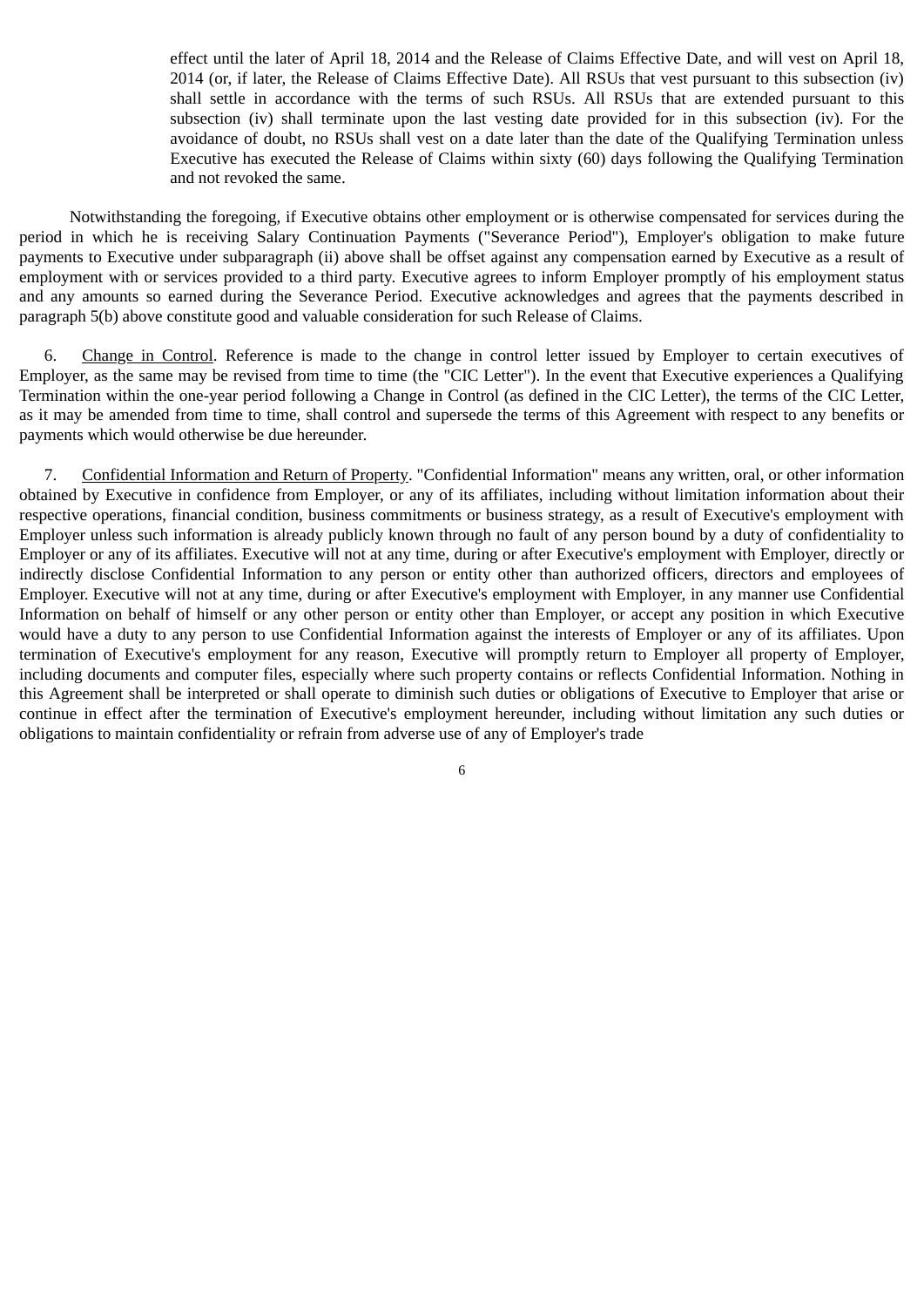secrets or other Confidential Information that Executive may have acquired in the course of Executive's employment.

8. Disclosure and Ownership of Work Related Intellectual Property. Executive shall disclose fully to Employer any and all intellectual property (including, without limitation, inventions, processes, improvements to inventions and processes, and enhancements to inventions and processes, whether or not patentable, formulae, data and computer programs, related documentation and all other forms of copyrightable subject matter) that Executive conceives, develops or makes during the term of Executive's employment, whether or not within the original Term of this Agreement, and that in whole or in part result from or relate to Executive's work for Employer (collectively, "Work Related Intellectual Property"). Any such disclosure shall be made promptly after each item of Work Related Intellectual Property is conceived, developed or made by Executive, whichever is sooner. Executive acknowledges that all Work Related Intellectual Property that is copyrightable subject matter and which qualifies as "work made for hire" shall be automatically owned by Employer. Further, Executive hereby assigns to Employer any and all rights which Executive has or may have in Work Related Intellectual Property that is copyrightable subject matter and that, for any reason, does not qualify as "work made for hire." If any Work Related Intellectual Property embodies or reflects any preexisting rights of Executive, Executive hereby grants to Employer the irrevocable, perpetual, nonexclusive, worldwide, and royalty-free license to use, reproduce, display, perform, distribute copies of and prepare derivative works based upon such preexisting rights and to authorize others to do any or all of the foregoing.

9. Restrictive Covenants. Executive covenants as follows, except in the event of a Qualifying Termination within one year following a Change in Control (in which instance, Executive agrees to be bound by the terms of the CIC Letter):

a. Moncompetition. In consideration of this Agreement, and other good and valuable consideration provided hereunder, the receipt and sufficiency of which are hereby acknowledged by Executive, Executive hereby agrees and covenants that during the Term and for a period of twelve (12) months thereafter (together , the "Restricted Period"), Executive shall not, without the prior written consent of Employer, directly or indirectly, engage in or become associated with a Competitive Activity. "Competitive Activity" means any business or other endeavor, in any state of the United States, involving products or services that are the same or similar to the type of products or services that the Employer is engaged in providing both  $(x)$  as of the date hereof or at any time during the Term and  $(y)$  at any time during the twelve  $(12)$  month period preceding Executive's termination of employment. Executive shall be considered to have become "associated with a Competitive Activity" if Executive becomes directly or indirectly involved as an owner, principal, employee, officer, director, independent contractor, representative, stockholder, financial backer, agent, partner, member, advisor, lender, or in any other individual or representative capacity with any individual, partnership, corporation or other organization that is engaged in a Competitive Activity.

b. Notwithstanding the foregoing, Executive may make and retain investments during the Restricted Period, in less than one percent (1%) of the outstanding capital stock of any publicly traded corporation engaged in a Competitive Activity if the stock of such corporation is either listed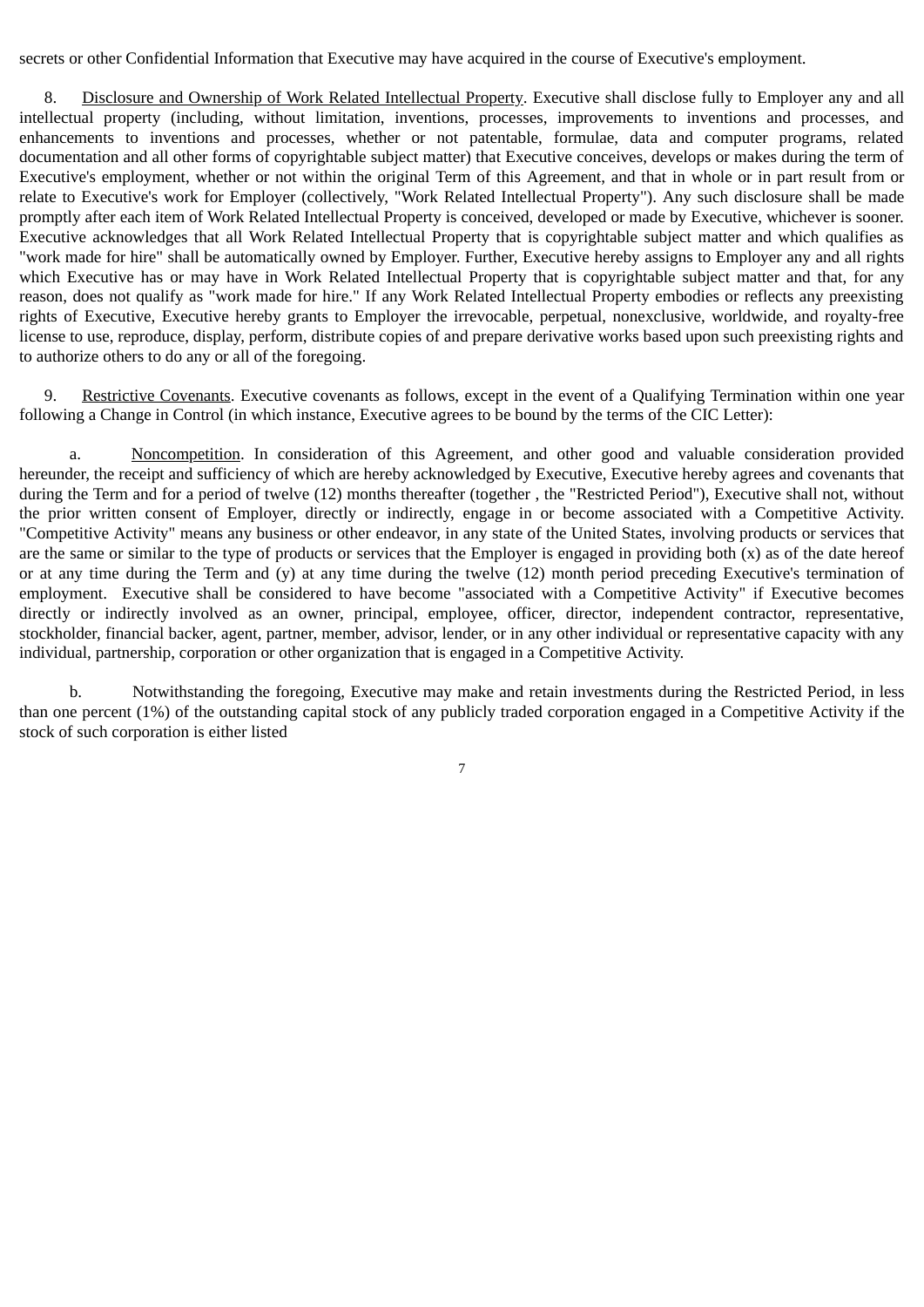on a national stock exchange or on the NASDAQ Stock Market if Executive is not otherwise affiliated with such corporation.

c. Non-solicitation of Employees. Executive recognizes that he will possess Confidential Information about other employees, consultants and contractors of Employer and its subsidiaries or affiliates relating to their education, experience, skills, abilities, compensation and benefits and interpersonal relationships with suppliers to and customers of Employer and its subsidiaries or affiliates. Executive recognizes that the information he will possess about these other employees, consultants and contractors is not generally known, is of substantial value to Employer and its subsidiaries or affiliates in developing their respective businesses and in securing and retaining customers, and will be acquired by Executive because of Executive's position with Employer. Executive agrees that during the Restricted Period (i) Executive will not, directly or indirectly, solicit or recruit any person then employed by the Employer and/or any of its subsidiaries and/or affiliates with whom Executive has had direct contact during his employment, in all cases for the purpose of being employed by Executive or by any business, individual, partnership, firm, corporation or the entity on whose behalf Executive is acting as an agent, representative or employee; and (ii) Executive will not convey any such Confidential Information or trade secrets about employees of the Employer or any of its subsidiaries or affiliates to any other person except within the scope of Executives duties hereunder. Notwithstanding the foregoing, upon a termination of Executive's employment by Employer for any reason other than for Cause, the restrictions set forth immediately above shall apply for a period of twelve (12) months following such termination in the case of employees with whom Executive had a direct working relationship prior to his employment with Employer, its subsidiaries, and/or affiliates.

d. Non-Solicitation of Customers. During the Restricted Period, Executive shall not solicit any Customers of Employer or encourage (regardless of who initiates the contact) any such Customers to use the facilities or services of any competitor of Employer. For the purposes of this Agreement, "Customers" means any persons or entities that purchased products or services from Employer within twelve (12) calendar months of the termination of Executive's employment.

e. Executive acknowledges that the restrictions, prohibitions and other provisions herein, including, without limitation, the Restricted Period, are reasonable, fair and equitable in terms of duration and scope, are necessary to protect the legitimate business interests of Employer, and are a material inducement to Employer to enter into this Agreement.

10. Remedies for Breach. Executive acknowledges and agrees that a breach of any of the covenants made by Executive in Sections 7, 8 and 9 above would cause irreparable harm to Employer or any of its affiliates for which there would be no adequate remedy at law. Accordingly, the parties agree that in the event of any breach or attempted breach by Executive of any of the provisions of Sections 7, 8 and/or 9, Employer shall be entitled to institute and prosecute proceedings at law or in equity with respect to such breach, and, if successful, to recover such costs, expenses, and reasonable attorney's fees as may be incurred in connection with such proceedings. The parties further agree that, to the extent Employer institutes and prosecutes proceedings at law or in equity against Executive for an alleged breach, and such action is unsuccessful, Executive is entitled to recover such costs, expenses, and reasonable attorneys' fees as may be incurred in connection with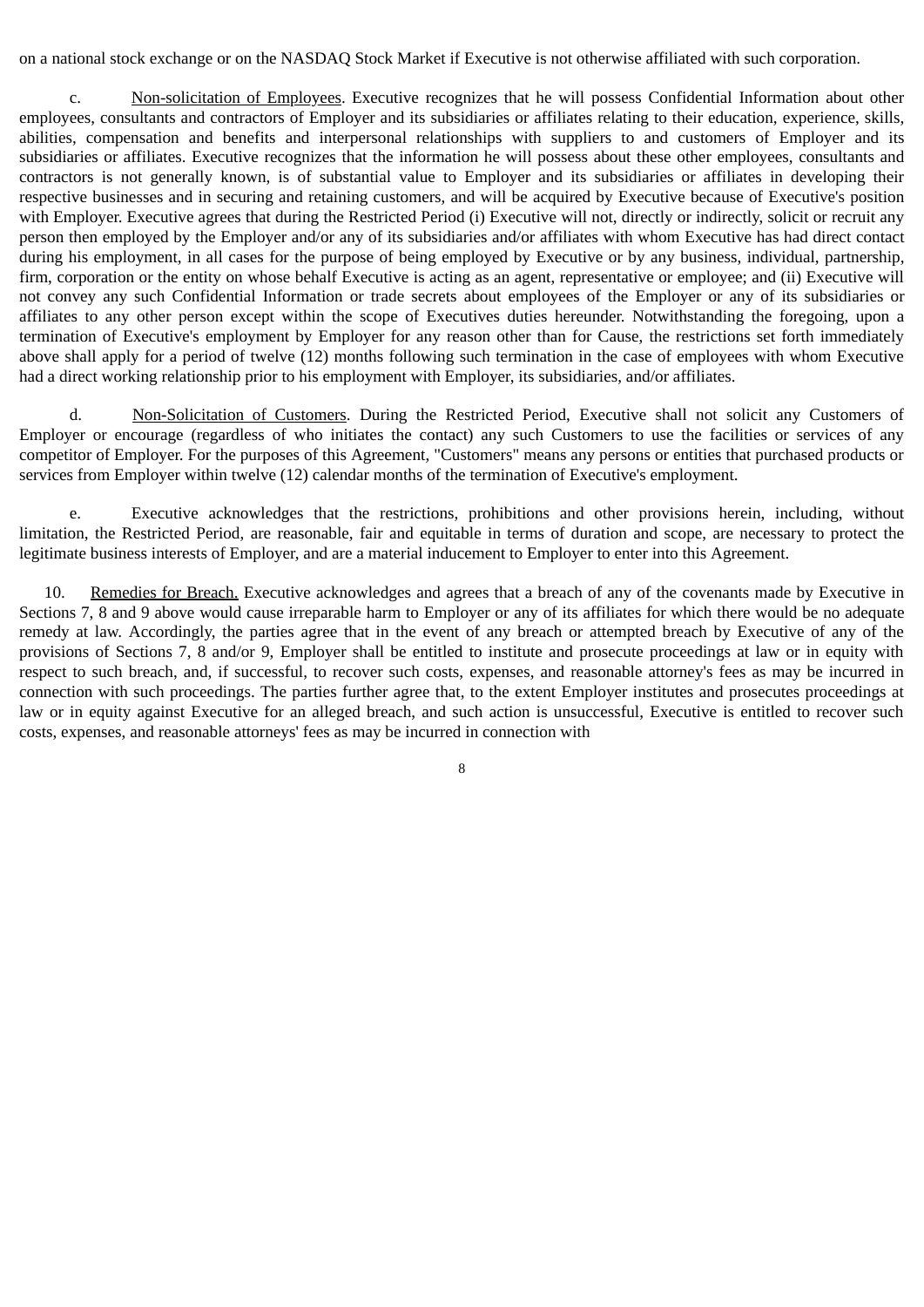such proceedings. If Executive breaches Section 8 above, the duration of the period identified shall be computed from the date Executive resumes compliance with the covenant or from the date Employer is granted injunctive or other equitable relief by a court of competent jurisdiction enforcing the covenant, whichever shall first occur, reduced by the number of days Executive was not in breach of the covenant after termination of employment, or any delay in filing suit, whichever is greater.

11. Survival of Obligations. Executive's obligations under Sections 7, 8 and 9 of this Agreement shall survive the termination of Executive's employment and this Agreement, regardless of the reason for or method of termination. Each of the provisions in these Sections shall be enforceable independently of every other provision, and the existence of any claim or cause of action Executive may have against Employer, whether predicated on this Agreement or otherwise, shall not constitute a defense to the enforcement of these Sections of the Agreement by Employer.

12. Actions After Termination. Executive agrees that for one year following Executive's termination from Employer, regardless of the reason for the termination, Executive will continue to make himself available for reasonable consultation with Employer and Employer's agents and employees regarding Executive's prior work for Employer. In no event shall such services in a given month exceed 20% of the average monthly level of services performed by Executive over the 36-month period immediately preceding the date on which Executive's employment terminated. In addition, Executive shall make himself reasonably available for interviews by Employer's counsel, depositions, and/or appearances before courts or administrative agencies upon Employer's reasonable request. Executive agrees that if Executive is contacted by any government agency with reference to Employer's business, or by any person contemplating or maintaining any claim or legal action against Employer, or by any agent or attorney of such person, Executive will, to the extent permitted by law, promptly notify Employer of the substance of Executive's communications with such person. Employer agrees to reimburse any reasonable expenses (and, after any Severance Period, reasonable compensation for lost income) incurred by Executive in connection with this Section 12, provided that such expenses shall have been preapproved in writing by Employer.

13. Section 280G Limitation**.** Notwithstanding anything in this Agreement to the contrary, in the event that any payment or benefit received or to be received by Executive (all such payments and benefits being hereinafter referred to as the "Total Payments") would not be deductible (in whole or part) by the Employer or any affiliates making such payment or providing such benefit as a result of Section 280G of the U.S. Internal Revenue Code of 1986, as amended (the "Code") then, to the extent necessary to make such portion of the Total Payments deductible (and after taking into account any reduction in the Total Payments required by any similar reduction or elimination provision contained in such other plan, arrangement or agreement), the portion of the Total Payments that does not constitute "nonqualified deferred compensation" under Section 409A of the Code shall first be reduced (if necessary, to zero), and all other Total Payments shall thereafter be reduced (if necessary, to zero) with, in each case, cash payments being reduced before non-cash payments (and, within each category, payments to be paid last being reduced first); provided, however, that such reduction shall only be made if the amount of such Total Payments, as so reduced (and after subtracting the net amount of federal, state and local income taxes on such reduced Total Payments) is greater than or equal to the amount of such Total Payments without such reduction (but after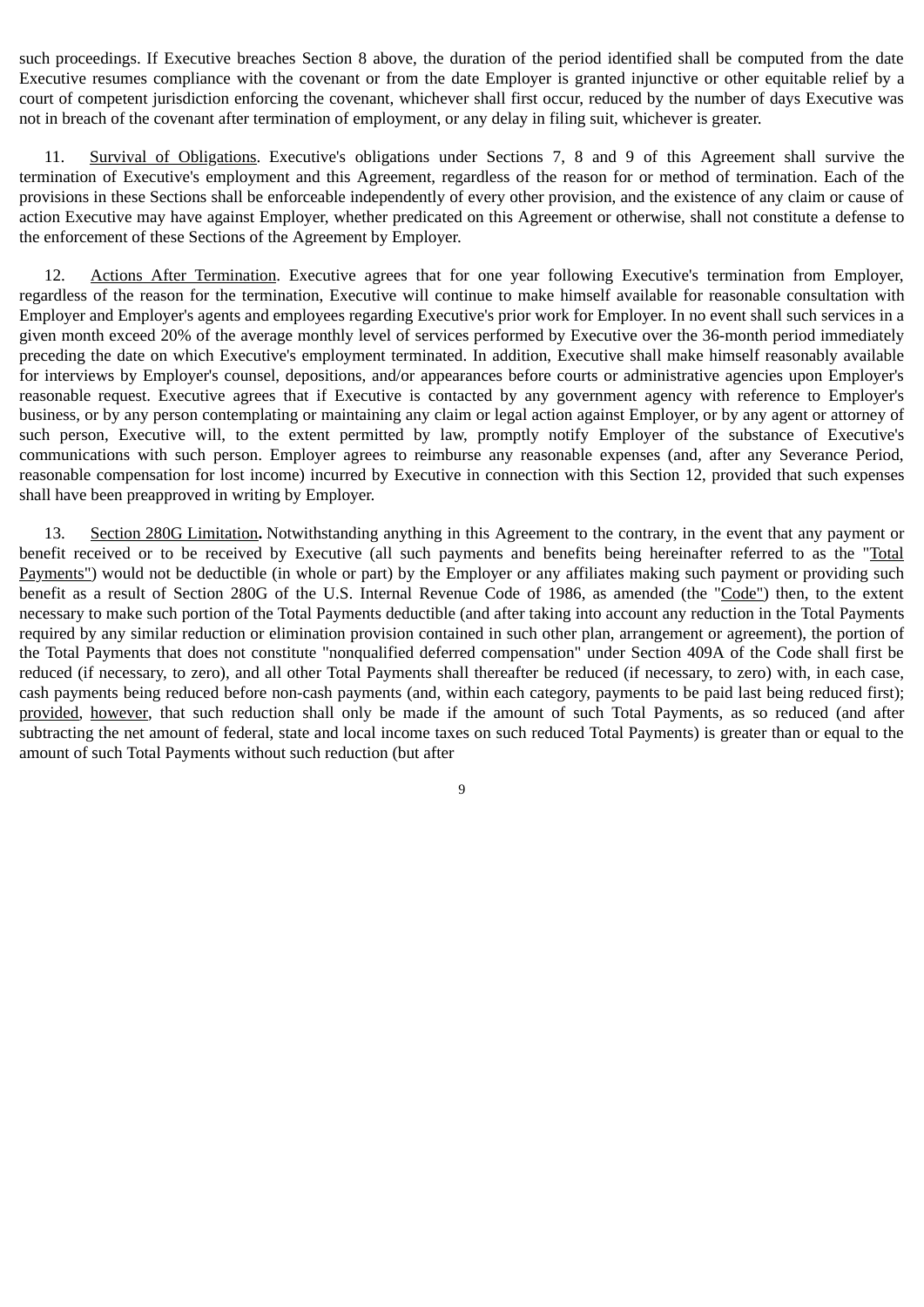subtracting the net amount of federal, state and local income taxes on such Total Payments and the amount of the excise tax imposed under Section 4999 of the Code on such unreduced Total Payments). Any determination required to be made under this paragraph shall be made by independent tax counsel reasonably acceptable to both Executive and the Employer, and shall be paid for by the Employer ("Tax Counsel").

It is possible that, after the determinations and selections made pursuant to the foregoing paragraph, Executive will receive payments and/or benefits that are, in the aggregate, either more or less than the amount determined under such paragraph (hereafter referred to as an "Excess Payment" or "Underpayment", as applicable). If Tax Counsel determines that an Excess Payment has been made, then Executive shall promptly repay the Excess Payment to Employer, together with interest on the Excess Payment at the applicable federal rate (as defined in section 1274(d) of the Code) from the date of Executive's receipt of such Excess Payment until the date of such repayment. If Tax Counsel determines that an Underpayment has occurred, Employer shall promptly (but in any event within ten (10) days of such determination) pay to Executive an amount equal to the Underpayment, together with interest on such amount at the applicable federal rate from the date such amount would have been paid to Executive had the provisions of the foregoing paragraph not been applied until the date of payment.

14. Section 409A. The parties intend that any amounts payable hereunder shall comply with or be exempt from Section 409A of the Code ("Section 409A") (including under Treasury Regulation §§ 1.409A-1(b)(4) ("short-term deferrals") and (b)(9) ("separation pay plans," including the exceptions under subparagraph (iii) and subparagraph  $(v)(D)$ ) and other applicable provisions of Treasury Regulation §§ 1.409A-1 through A-6). For purposes of Section 409A, each of the payments that may be made under this Agreement shall be deemed to be a separate payment. Executive and Employer agree to negotiate in good faith to make amendments to the Agreement, as the parties mutually agree are necessary or desirable to avoid the imposition of taxes, penalties or interest under Section 409A. Neither Executive nor Employer shall have the right to accelerate or defer the delivery of any such payments or benefits except (i) where payment may be made within a certain period of time, the timing of payment within such period will be in the sole discretion of Employer, and (ii) to the extent specifically permitted or required by Section 409A. With respect to the time of payments of any amounts under the Agreement that are "deferred compensation" subject to Section 409A, references in the Agreement to "termination of employment" (and substantially similar phrases) shall mean "separation from service" within the meaning of Section 409A. Notwithstanding anything in this Agreement to the contrary, if Executive is considered a "specified employee" under Section 409A upon his separation from service and if payment of any amounts on account of Executive's separation from service under this Agreement is required to be delayed for a period of six months after separation from service in order to avoid taxation under Section 409A, payment of such amounts shall be delayed as required by Section 409A, and the accumulated amounts shall be paid in a lump sum payment within five business days after the end of the six-month delay period. If Executive dies during the six-month delay period prior to the payment of benefits, the amounts withheld on account of Section 409A shall be paid to the personal representative of Executive's estate within 60 days after the date of Executive's death. For the avoidance of doubt, it is intended that any expense reimbursement made to Executive hereunder shall be exempt from Section 409A. Notwithstanding the foregoing, if any expense reimbursement made hereunder shall be determined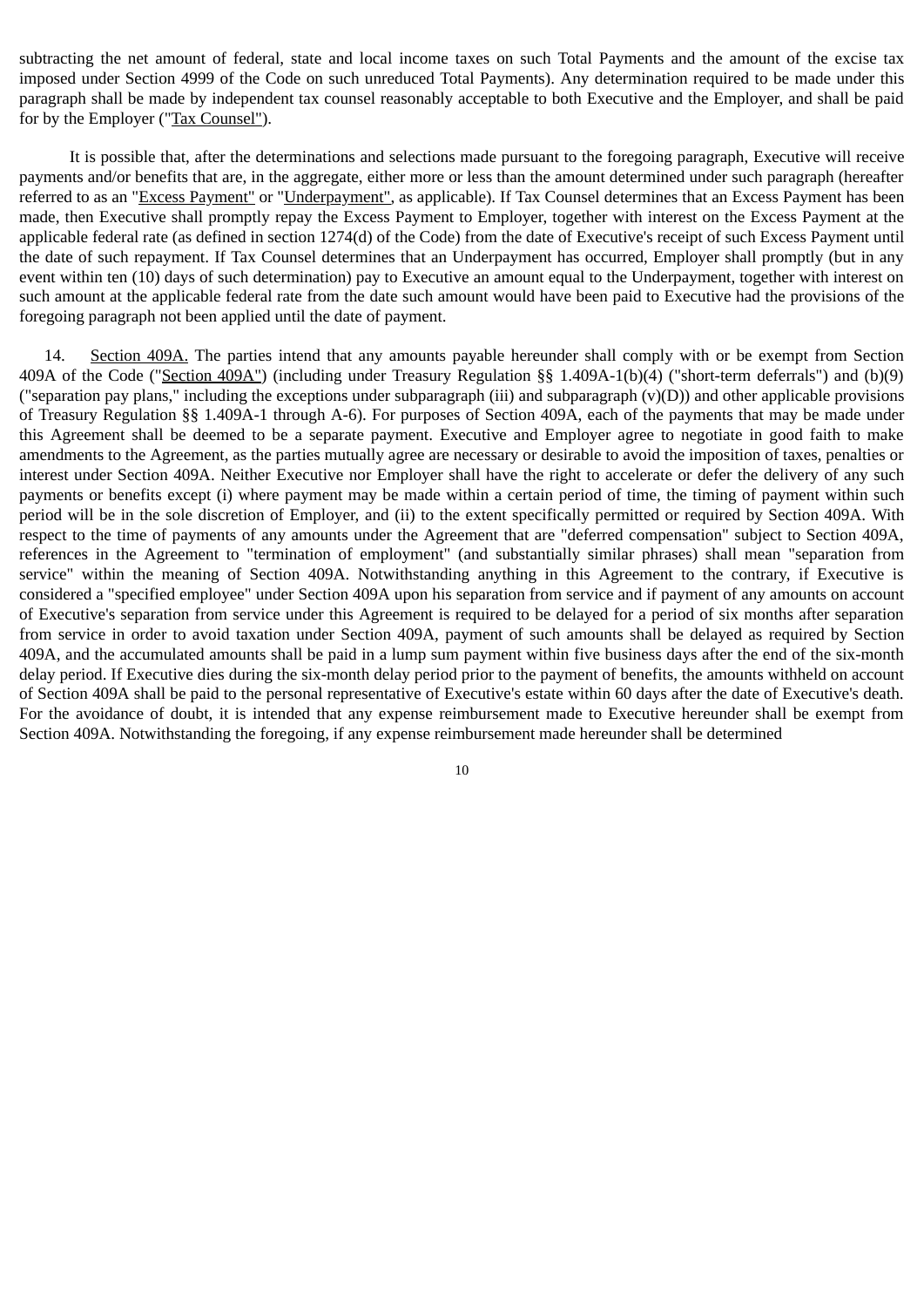to be "deferred compensation" within the meaning of Section 409A, then (i) the amount of the expense reimbursement during one taxable year shall not affect the amount of the expense reimbursement during any other taxable year, (ii) the expense reimbursement shall be made on or before the last day of Executive's taxable year following the year in which the expense was incurred and (iii) the right to expense reimbursement hereunder shall not be subject to liquidation or exchange for another benefit. While it is intended that all payments and benefits provided to Executive under this Agreement will be exempt from or comply with Section 409A, Employer makes no representation or covenant to ensure that such payments and benefits are exempt from or compliant with Section 409A. Employer will have no liability to Executive or any other party if a payment or benefit under this Agreement or otherwise is challenged by any taxing authority or is ultimately determined not to be exempt or compliant. Executive further understands and agrees that Executive will be entirely responsible for any and all taxes imposed on Executive as a result of this Agreement.

15. Assignment. Employer may assign this Agreement to any other entity acquiring all or substantially all of the assets or stock of Employer or to any other entity into which or with which Employer may be merged or consolidated. Upon such assignment, merger, or consolidation, the rights of Employer under this Agreement, as well as the obligations and liabilities of Employer hereunder, shall inure to the benefit of and be binding upon the assignee, successor-in-interest, or transferee of Employer and Employer shall have no further obligations or liabilities hereunder. This Agreement is not assignable in any respect by Executive.

16. Notices. All notices and other communications under this Agreement shall be in writing and shall be given by first-class mail, certified or registered with return receipt requested or by hand deliver, or by overnight delivery by a national recognized carrier, in each case to the applicable address set forth below, and any such notice is deemed effectively given which received by recipient (or if receipt is refused by recipient, when so refused):

If to Employer: Tree.com, Inc. 11115 Rushmore Dr. Charlotte, NC 28277 Attn: General Counsel

If to Executive: At the most recent address for Executive on file with Employer.

Either party may change such party's address for notices by notice duly given pursuant hereto.

17. Invalid Provisions. It is not the intention of either Party to violate any public policy, or any statutory or common law. If any sentence, paragraph, clause or combination of the same in this Agreement is in violation of the law of any State where applicable, such sentence, paragraph, clause or combination of the same shall be void in the jurisdictions where it is unlawful, and the remainder of the Agreement shall remain binding on the Parties. However, the Parties agree, and it is their desire that a court should substitute for each such illegal, invalid or unenforceable covenant a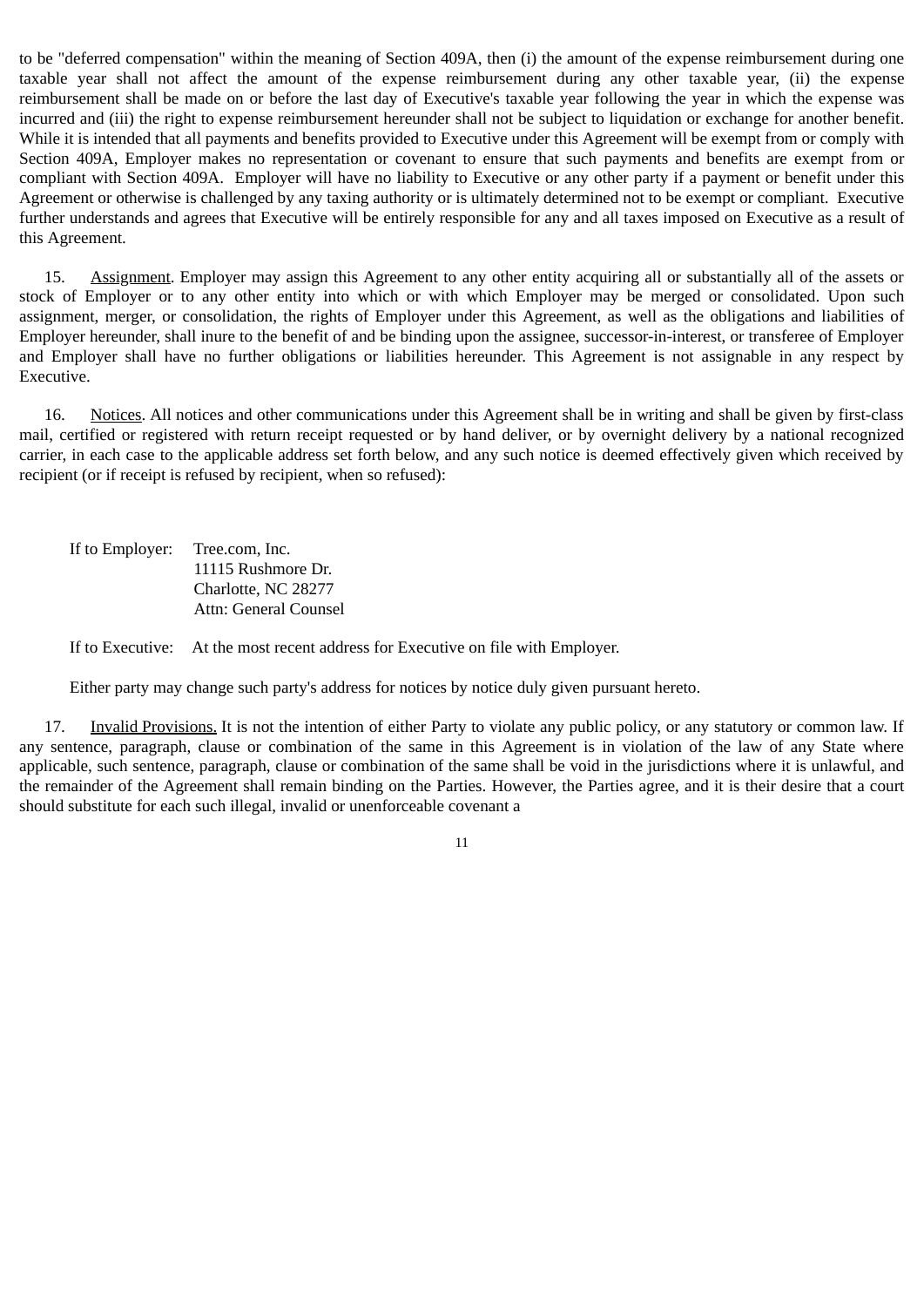reasonable and judicially-enforceable limitation in its place, and that as so modified the covenant shall be as fully enforceable as if set forth herein by the Parties themselves in the modified form.

18. Entire Agreement; Amendments. This Agreement contains the entire agreement of the Parties with respect to the subject matter hereof and supersedes all prior agreements and understandings, , relating to the subject matter hereof, including, but not limited to (i) that certain Letter Agreement dated as of September 9, 2012 by and between Employer and Executive and (ii) that certain Letter Agreement dated April 11, 2011 by and between Executive and Employer. This Agreement may be amended in whole or in part only by an instrument in writing setting forth the particulars of such amendment and duly executed by both Parties.

19. Multiple Counterparts. This Agreement may be executed in two or more counterparts, each of which will be deemed an original, but all of which together shall constitute one and the same instrument.

20. Governing Law; Jurisdiction. The validity, construction, interpretation and enforceability of this Agreement and the capacity of the parties shall be determined and governed by the laws of the State of North Carolina, without regard to the conflict of law rules contained therein. Any litigation under this Agreement shall be brought by either Party exclusively in Mecklenburg County, North Carolina. As such, the Parties irrevocably consent to the jurisdiction of the courts in Mecklenburg County, North Carolina (whether federal or state) for all disputes related to this Agreement and irrevocably consent to service via nationally recognized overnight carrier, without limiting other service methods allowed by applicable law. In addition, the Parties irrevocably waive any right to a trial by jury in any action related to this Agreement.

21. Taxes. All payments made under this Agreement shall be subject to Employer's withholding of all required foreign, federal, state and local income and employment/payroll taxes, and all payments shall be net of such tax withholding.

22. Recoupment. Notwithstanding anything to the contrary in this Agreement, any payments made or granted pursuant to this Agreement shall be subject to any recoupment or clawback policy that may be adopted by the Company from time to time and to any requirement of applicable law, regulation or listing standard that requires the company to recoup or clawback compensation paid.

[Signature Page Follows]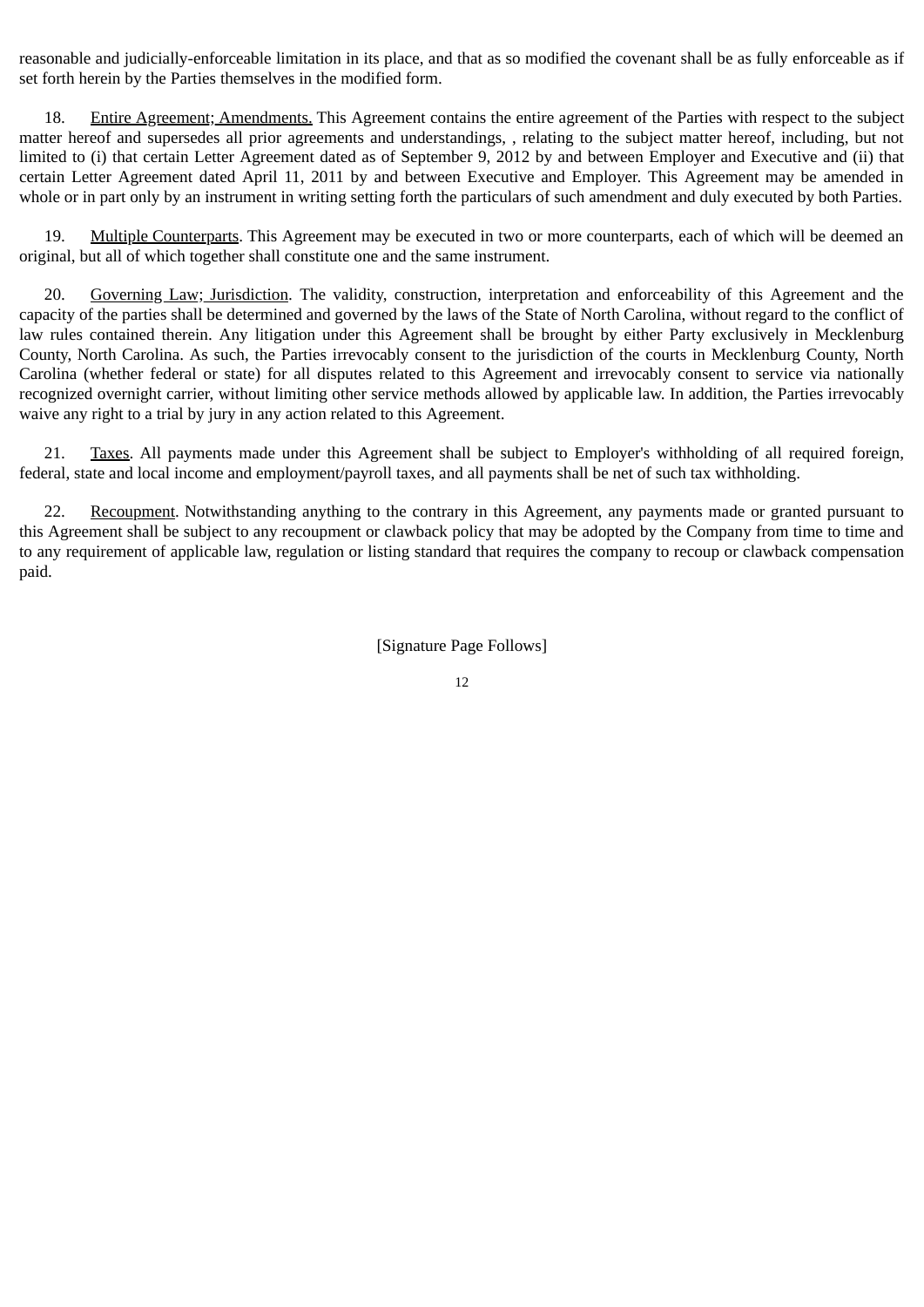IN WITNESS WHEREOF, the parties hereto have executed and delivered this Agreement as of the date first written above.

# **Employer**

By: /s/ E. Claudette Hampton E. Claudette Hampton Senior Vice President - Human Resources & Administration Tree.com

# **Executive**

By: /s/ Gabriel Dalporto

Gabriel Dalporto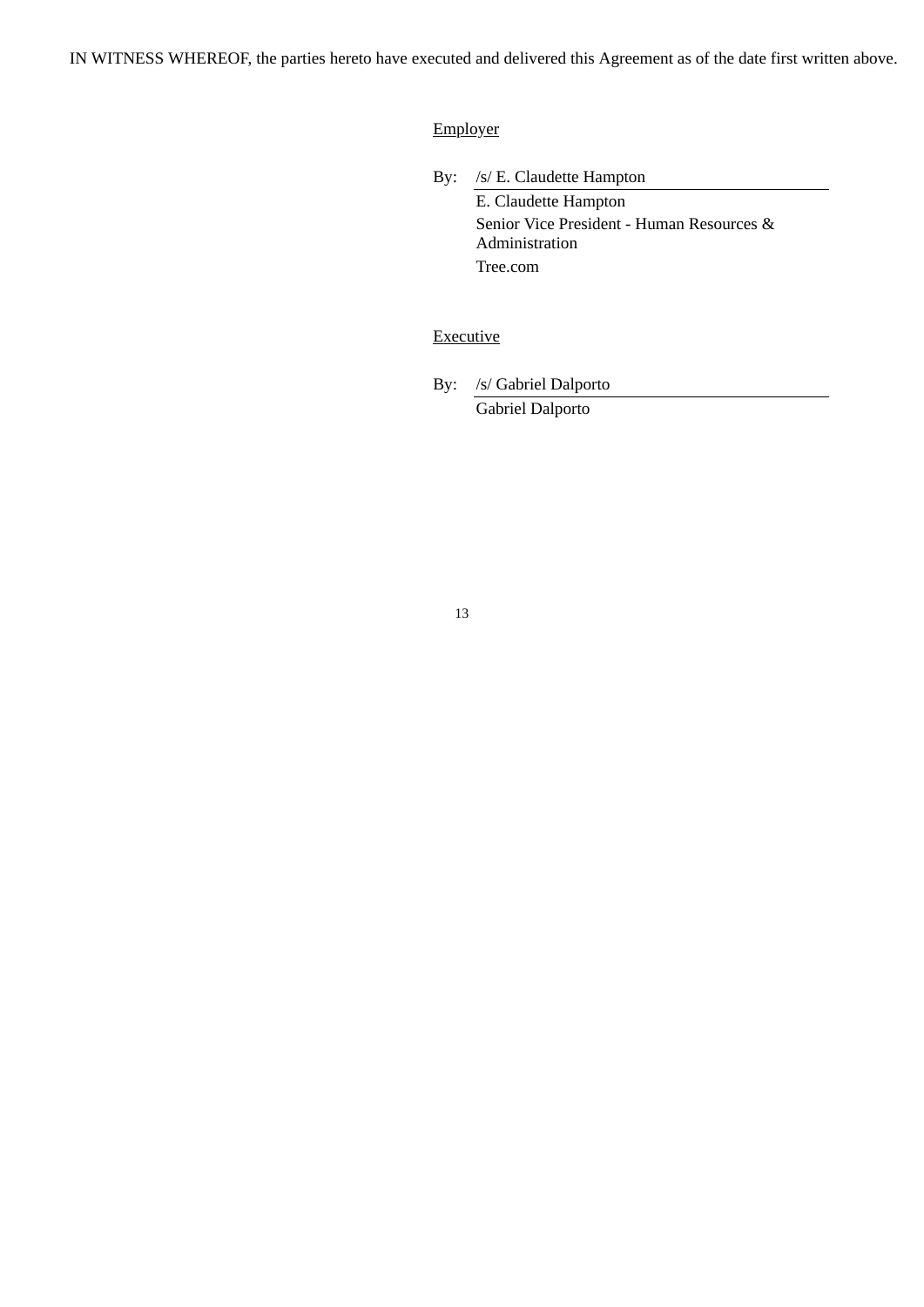## **Notice of Restricted Stock Unit Award Granted Under the Tree.com, Inc. 2008 Stock and Annual Incentive Plan**

Important Note: You must login to your account to obtain other important information concerning this Award, such as a copy of the Tree.com 2008 Stock and Annual Incentive Plan as the same has been amended and restated from time to time up to the date of this Award (the "2008 Plan") and the Terms and Conditions for Restricted Stock Unit Awards (the "Terms and Conditions"). Additional copies of these documents are also available on the MyEquity page of the Company intranet or upon request from your Human Resources Department. You acknowledge that you have received **copies of the Plan and the Plan's prospectus.**

| <b>Award Recipient:</b>                                 |                                                                                                                                                                                                                                                                                                                                                 |
|---------------------------------------------------------|-------------------------------------------------------------------------------------------------------------------------------------------------------------------------------------------------------------------------------------------------------------------------------------------------------------------------------------------------|
| <b>Restricted Stock Unit</b><br>Award:                  | Restricted stock units ("RSUs") granted under the 2008 Plan.                                                                                                                                                                                                                                                                                    |
| <b>Unit Award:</b>                                      |                                                                                                                                                                                                                                                                                                                                                 |
| <b>Award Date:</b>                                      |                                                                                                                                                                                                                                                                                                                                                 |
| <b>Vesting Schedule:</b>                                | Subject to your continuous employment with Tree.com or its Subsidiaries or Affiliates, your RSUs shall,<br>subject to the provisions of the 2008 Plan and the Terms and Conditions, vest and no longer be subject to<br>any restriction as of the vesting dates and the achievement of any applicable performance goals, as set forth<br>below: |
| <b>Impact of a Termination of</b><br><b>Employment:</b> | Except as otherwise provided in the 2008 Plan or in the Terms and Conditions, or any Individual Agreement,<br>all of your unvested RSUs will be forfeited and canceled without consideration in their entirety upon a<br>Termination of Employment.                                                                                             |
| <b>Terms and Conditions:</b>                            | Capitalized terms used (but not defined) in this Award Notice shall have the meanings set forth in the 2008<br>Plan.                                                                                                                                                                                                                            |
|                                                         | Your RSUs are subject to the Terms and Conditions and to the 2008 Plan. We strongly encourage you to<br>review the Terms and Conditions and the 2008 Plan. These documents will help provide you with a full<br>understanding of your RSU award.                                                                                                |

## **Terms and Conditions for Restricted Stock Unit Award**

#### **Overview**

These Terms and Conditions apply to the restricted stock units (the "Award") awarded to you by Tree.com, Inc. ("Tree.com" or the "Company") pursuant to Section 7 of the Tree.com 2008 Stock and Annual Incentive Plan as the same has been amended and restated from time to time up to the date of this Award (the "2008 Plan"). You were notified of your Award by way of an award notice (the "Award Notice"). All capitalized terms used herein, to the extent not defined, shall have the meaning as set forth in the 2008 Plan.

## **Continuous Service**

In order for RSUs to vest, you must be continuously employed by Tree.com or any of its Subsidiaries or Affiliates during the Restriction Period (as defined below) or as otherwise provided in the Vesting section below. Nothing in your Award Notice, these Terms and Conditions, or the 2008 Plan shall confer upon you any right to continue in the employ or service of Tree.com or any of its Subsidiaries or Affiliates or interfere in any way with their rights to terminate your employment or service at any time and for any or no reason.

## **Vesting**

Subject to the Award Notice, these Terms and Conditions and the 2008 Plan, the RSUs in respect to your Award, shall vest and no longer be subject to satisfaction of any restriction on the dates and subject to any applicable performance conditions (such period during which restrictions apply is the "Restriction Period") as follows: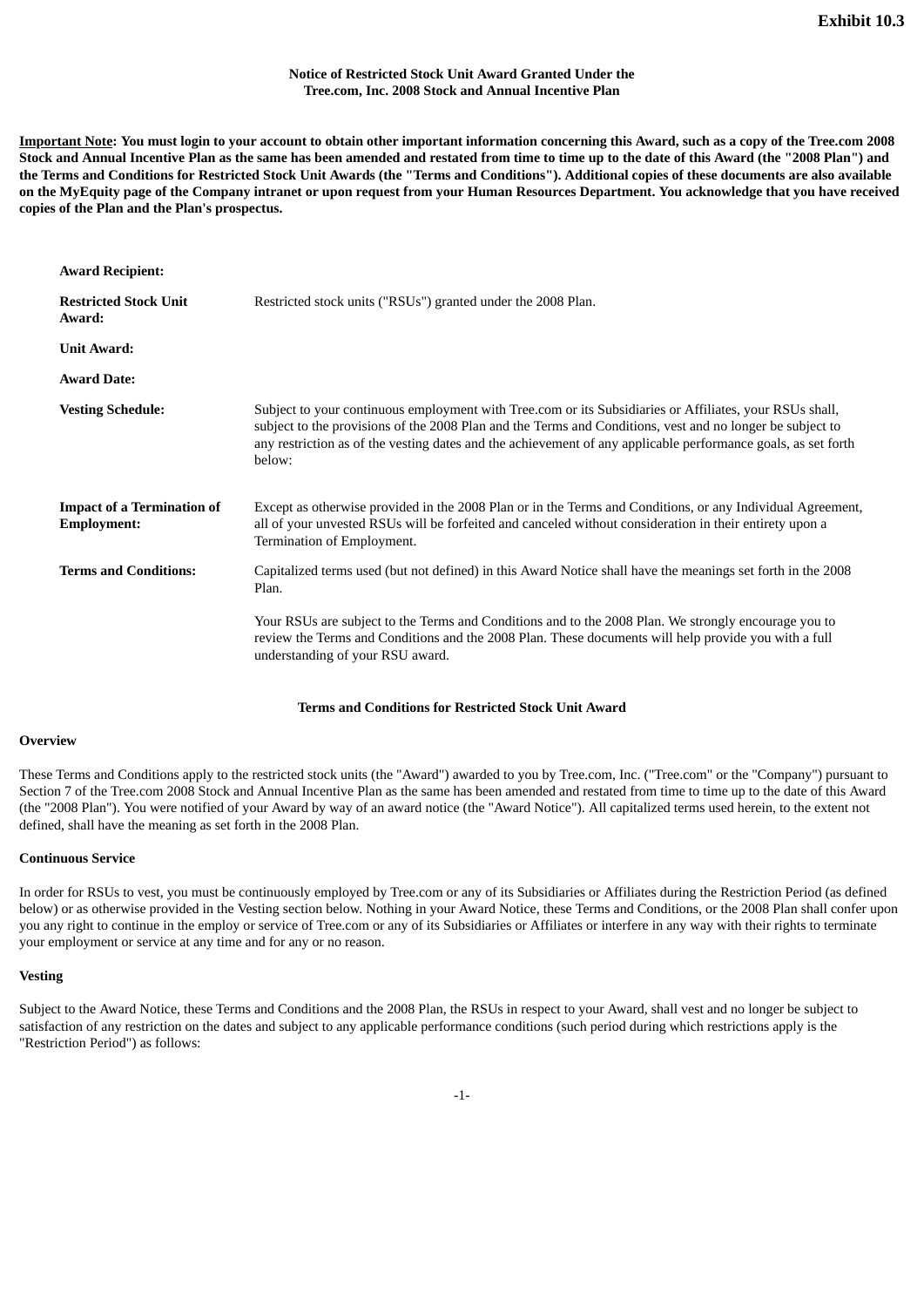The vesting of your Award is conditioned upon your continuous employment with Tree.com or its Subsidiaries or Affiliates through each respective vesting date.

Notwithstanding the foregoing, 100% of your then-outstanding and unvested portion of your Award shall vest upon the occurrence of a Change in Control which occurs during your employment with Tree. Com (or any Subsidiary or Affiliate). The term "Change in Control" is defined in the 2008 Plan, and includes certain events affecting Tree.com (not events only affecting specific businesses of Tree.com).

Notwithstanding the foregoing, in the event you experience a Termination of Employment due to your death or Disability, then 100% of your thenoutstanding and unvested portion of your Award shall vest upon such Termination of Employment.

[Include any other specific vesting events approved by the Compensation Committee.]

## **Termination of Employment**

Upon the Termination of your Employment with Tree.com or any of its Subsidiaries or Affiliates during the Restriction Period for any reason, any unvested portion of this RSU Award shall be forfeited and canceled in its entirety without consideration effective immediately upon such Termination of Employment.

For the avoidance of doubt, transfers of employment among the Company and its Subsidiaries and Affiliates, without any break in service, is not a Termination of Employment.

#### **Settlement**

Subject to your satisfaction of the tax obligations described immediately below under "Taxes and Withholding," as soon as practicable after any RSUs in respect of your Award have vested and are no longer subject to the Restriction Period (but in no event later than two and one-half months after the end of the fiscal year in which the RSUs vest), such RSUs shall be settled. For each RSU settled, Tree.com shall issue one Share (or cash equivalent) for each RSU that has vested. Notwithstanding the foregoing, Tree.com shall be entitled to hold the Shares or cash issuable to you upon settlement of all RSUs that have vested until Tree.com or the agent selected by Tree.com to administer the 2008 Plan (the "Agent") has received from you (i) a duly executed Form W-9 or W-8 and (ii) payment for any federal, state, local or foreign taxes of any kind required by law to be withheld with respect to such RSUs.

## **Taxes and Withholding**

No later than the date as of which an amount in respect of any RSUs first becomes includable in your gross income for federal, state, local or foreign income or employment or other tax purposes, Tree.com or its Subsidiaries and/or Affiliates shall, unless prohibited by law, have the right to deduct any federal, state, local or foreign taxes of any kind required by law to be withheld with respect to such amount due to you, including deducting such amount from the delivery of Shares or cash issued upon settlement of the RSUs that gives rise to the withholding requirement. In the event Shares are deducted to cover tax withholdings, the number of Shares withheld shall generally have a Fair Market Value equal to the aggregate amount of Tree.com's withholding obligation on the date of settlement. If the event that any such deduction and/or withholding is prohibited by law, you shall, prior to or contemporaneously with the settlement of your RSUs, be required to pay to Tree.com, or make arrangements satisfactory to Tree.com regarding the payment of, any federal, state, local or foreign taxes of any kind required by law to be withheld with respect to such amount.

#### **Non-Transferability of the RSUs**

Until such time as your RSUs are ultimately settled, they shall not be transferable by you by means of sale, assignment, exchange, encumbrance, pledge, hedge or otherwise.

## **No Rights as a Stockholder**

Except as otherwise specifically provided in the 2008 Plan, unless and until your RSUs are settled with Shares, you shall not be entitled to any rights of a stockholder with respect to the RSUs (including the right to vote the underlying Shares or receive dividends). Notwithstanding the foregoing, if Tree.com declares and pays dividends on the Common Stock during the Restriction Period for particular RSUs in respect of your Award, you will be credited with additional amounts for each RSU underlying such Award equal to the dividend that would have been paid with respect to such RSU as if it had been an actual share of Common Stock, which amount shall remain subject to restrictions (and as determined by the Committee may be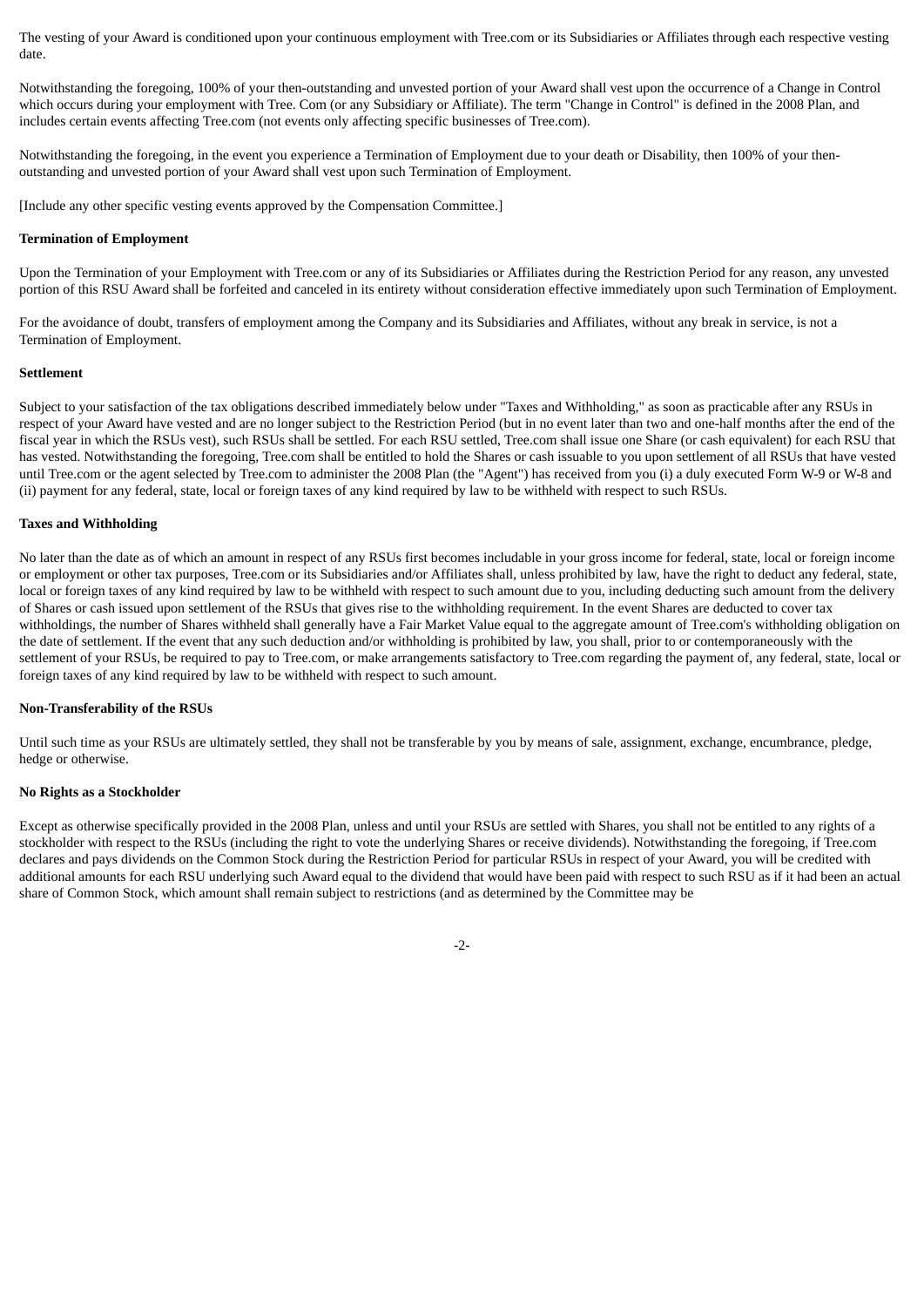reinvested in RSUs or may be held in kind as restricted property) and shall vest concurrently with the vesting of the RSUs upon which such dividend equivalent amounts were paid (and shall be settled at the same time as the underlying RSUs and also subject to satisfaction of tax withholding).

## **Other Restrictions**

The RSUs shall be subject to the requirement that, if at any time the Committee shall determine that (i) the listing, registration or qualification of the shares of Common Stock subject or related thereto upon any securities exchange or under any state or federal law, or (ii) the consent or approval of any government regulatory body is necessary or desirable as a condition of, or in connection with, the delivery of shares, then in any such event, the award of RSUs shall not be effective unless such listing, registration, qualification, consent or approval shall have been effected or obtained free of any conditions not acceptable to the Committee.

#### **Conflicts and Interpretation**

In the event of any conflict between these Terms and Conditions and the 2008 Plan, the 2008 Plan shall control; provided, that an action or provision that is permissive under the terms of the 2008 Plan, and required under these Terms and Conditions, shall not be deemed a conflict and these Terms and Conditions shall control. In the event of any ambiguity in these Terms and Conditions, or any matters as to which these Terms and Conditions are silent, the 2008 Plan shall govern. In the event of (i) any conflict between the Award Notice (or any information posted on Tree.com's intranet or given to you directly or indirectly through the Agent (including information posted on https://www.benefitaccess.com) and Tree.com's books and records, or (ii) ambiguity in the Award Notice (or any information posted on Tree.com's intranet or given to you directly or indirectly through the Agent (including information posted on https://www.benefitaccess.com), Tree.com's books and records shall control.

#### **Amendment**

Tree.com may modify, amend or waive the terms of your RSUs, prospectively or retroactively, but no such modification, amendment or waiver shall materially impair your rights without your consent, except as required by applicable law, NASDAQ or stock exchange rules, tax rules or accounting rules.

#### **Data Protection**

The acceptance of your RSUs constitutes your authorization of the release from time to time to Tree.com or any of its Subsidiaries or Affiliates and to the Agent (together, the "Relevant Companies") of any and all personal or professional data that is necessary or desirable for the administration of your RSUs and/or the 2008 Plan (the "Relevant Information"). Without limiting the above, this authorization permits your employing company to collect, process, register and transfer to the Relevant Companies all Relevant Information (including any professional and personal data that may be useful or necessary for the purposes of the administration of your RSUs and/or the 2008 Plan and/or to implement or structure any further grants of equity awards (if any)). The acceptance of your RSUs also constitutes your authorization of the transfer of the Relevant Information to any jurisdiction in which Tree.com, your employing company or the Agent considers appropriate. You shall have access to, and the right to change, the Relevant Information, which will only be used in accordance with applicable law.

## **Sections 409A, 280G and 4999 of the Code**

Your Award is not intended to constitute "nonqualified deferred compensation" within the meaning of Section 409A of the Code and related rules and regulations ("Section 409A"). In no event shall Tree.com be required **t**o pay you any "gross-up" or other payment with respect to any taxes or penalties imposed under Section 409A (or Code Section 280G or 4999) with respect to any amounts or benefits paid to you in respect of your Award.

## **Notification of Changes**

Any changes to these Terms and Conditions shall either be posted on Tree.com's intranet or communicated (either directly by Tree.com or indirectly through any of its Subsidiaries, Affiliates or the Agent) to you electronically via e-mail (or otherwise in writing) after such change becomes effective.

-3-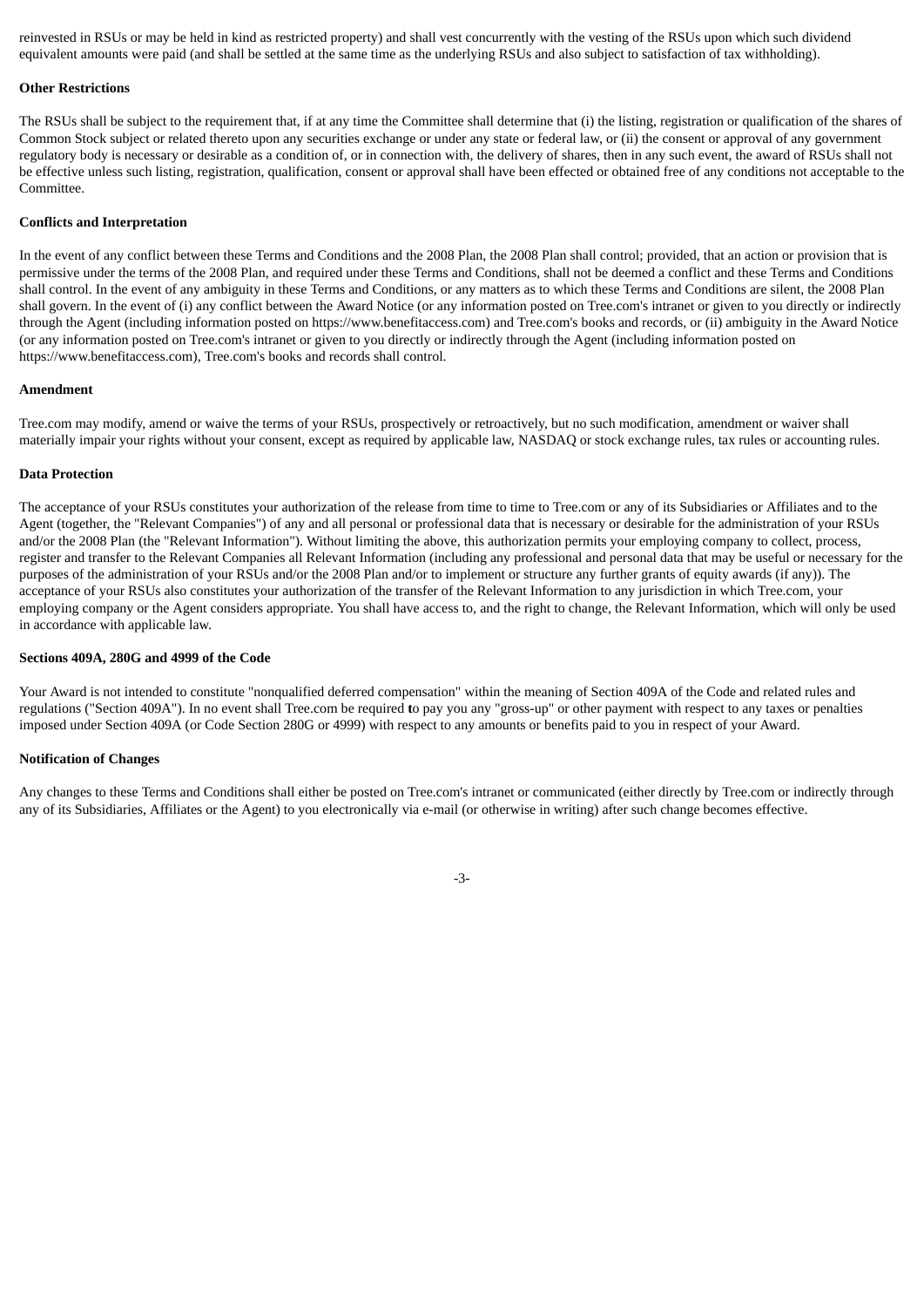## **RESTRICTED STOCK AWARD AGREEMENT**

Important Note: You must login to your account to obtain other important information concerning this Award, such as a copy of the Tree.com 2008 Stock and Annual Incentive Plan as the same has been amended and restated from time to time up to the date of this Award and the Terms and Conditions for Restricted Stock Awards. Additional copies of these documents are also available on the MyEquity page of the Company intranet or **upon request from your Human Resources Department.**

This Restricted Stock Award Agreement (the "Agreement") is made between Tree.com, Inc., a Delaware corporation ("Tree.com"), and [NAME]. The Grant Date for the Restricted Shares awarded under this Agreement is [DATE].

Tree.com sponsors the Tree.com 2008 Stock and Annual Incentive Plan as the same has been amended and restated from time to time up to the date of this Award (the "2008 Plan"). This Agreement represents an award of Shares of Restricted Stock under the 2008 Plan. All capitalized terms used herein, to the extent not defined, shall have the same meaning as set forth in the 2008 Plan.

The Shares of Restricted Stock covered by this Agreement are being awarded subject to the following terms and provisions:

- 1. Subject to the terms and conditions of the 2008 Plan and this Agreement, Tree.com awards to you [NUMBER] Shares of Restricted Stock (the "Restricted Shares").
- 2. In order for all or any portion of the Restricted Shares to vest, you must be continuously employed by Tree.com (or any of its Subsidiaries or Affiliates) to the vesting date on which the applicable performance conditions are met, as described in Section 3. The actual number of Restricted Shares that vest will be determined based on the extent to which the performance conditions described in Section 3 are met. Nothing in this Agreement or the 2008 Plan shall confer upon you any right to continue in the employ or service of Tree.com (or any of its Subsidiaries or Affiliates) or interfere in any way with their rights to terminate your employment or service at any time, [subject to the terms of [EMPLOYMENT AGREEMENT]].
- 3. You will earn and become vested in the Restricted Shares in accordance with the conditions of this Section 3. Until they become vested, the Restricted Shares shall be subject to cancellation and forfeiture in accordance with Section 5 below. Until vested, you may not sell, transfer, pledge, assign or otherwise alienate or hypothecate the Restricted Shares (such period during which restrictions apply is the "Restriction Period"). Subject to the Performance Goals set forth below, the Restricted Shares shall vest as follows:
	- (a) If Tree.com's EBITDA is \$[XXX] or more for the [YEAR] fiscal year, [XXX] Restricted Shares will become vested on [DATE] if you have been in continuous employment or service with Tree.com (or any of its Subsidiaries or Affiliates) to that date.
	- (b) If Tree.com's EBITDA is \$[XXX] or more for the [YEAR] fiscal year, [XXX] Restricted Shares will become vested on [DATE] if you have been in continuous employment or service with Tree.com (or any of its Subsidiaries or Affiliates) to that date.
	- (c) If Tree.com's EBITDA is \$[XXX] or more for the [YEAR] fiscal year, [XXX] Restricted Shares will become vested on [DATE] if you have been in continuous employment or service with Tree.com (or any of its Subsidiaries or Affiliates) to that date.
	- (d) If Tree.com's EBITDA is less than \$[XXX] for either the [YEAR] or the [YEAR] fiscal year, but Tree.com's cumulative EBITDA is \$[XXX] or more that fiscal year and the immediately following fiscal year (the "Second Fiscal Year"), [XXX] Restricted Shares will become vested on the [MONTH, DAY] immediately following the Second Fiscal Year if you have been in continuous employment or service with Tree.com (or any of its Subsidiaries or Affiliates) to that date.
	- (e) If Tree.com's EBITDA did not equal or exceed \$[XXX] for either the [YEAR] or the [YEAR] fiscal year, but its cumulative EBITDA for the [YEAR] through [YEAR] fiscal year period was \$[XXX] or more, all [NUMBER] Restricted Shares will become vested on [DATE] if you have been in continuous employment or service with Tree.com (or any of its Subsidiaries or Affiliates) to that date.

-1-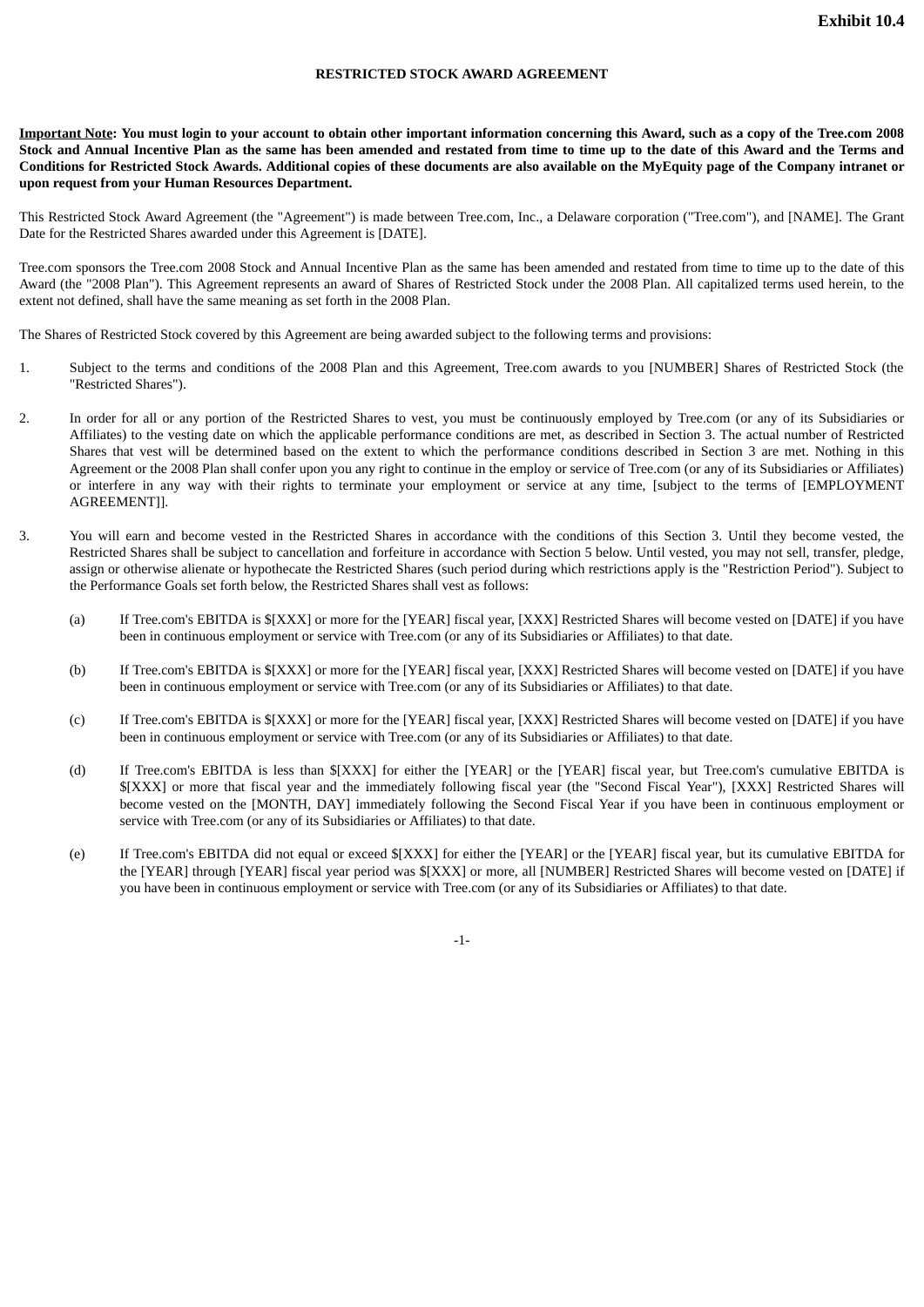Notwithstanding the foregoing, in the event of a Change in Control while you are still employed by Tree.com (or any of its Subsidiaries or Affiliates), [XXX]% of the then-outstanding unvested Restricted Shares subject to this Award shall vest upon the occurrence of such Change in Control.

Notwithstanding the foregoing, in the event you experience a Termination of Employment due to your death or Disability, then all of the then-outstanding unvested Restricted Shares subject to this Award shall vest upon such Termination of Employment.

Any cash dividends declared on the Shares shall be held subject to the vesting of the underlying Restricted Shares in accordance with this Section (and shall be paid only if and when such vesting conditions are satisfied), and subject to any adjustment pursuant to Section 3(d) of the 2008 Plan, dividends payable in Shares shall be paid in the form of Restricted Shares and shall be similarly held subject to the vesting of the underlying Restricted Shares in accordance with this Section.

4. You agree that you shall comply with (or provide adequate assurance as to future compliance with) all applicable securities laws and income tax laws as determined by Tree.com with respect to your receipt of the Restricted Shares. In addition, you agree that, upon request, you will furnish a letter agreement providing that (a) you will not distribute or resell any of said shares in violation of the Securities Act of 1933, as amended, (b) you will indemnify and hold Tree.com harmless against all liability for any such violation and (c) you will accept all liability for any such violation. You expressly acknowledge and agree to be bound by Section 14(o) of the 2008 Plan, which contains provisions addressing the Company's policy on recoupment of equity or other compensation.

You represent and warrant that you understand the federal, state and local income tax consequences of the granting of Restricted Shares. Under Section 83 of the Code, the Fair Market Value of the Restricted Shares on the date any forfeiture restrictions applicable to such Restricted Shares lapse will be reportable as ordinary income at that time. You may voluntarily elect to be taxed at the time the Restricted Shares are acquired to the extent that the Fair Market Value of the Restricted Shares exceeds the amount of consideration paid by you (if any) for such Restricted Shares at that time rather than when such Restricted Shares cease to be subject to such forfeiture restrictions, by filing an election under Section 83(b) of the Code with the Internal Revenue Service within thirty (30) days after the Grant Date. YOU ACKNOWLEDGE THAT IT IS YOUR SOLE RESPONSIBILITY, AND NOT TREE.COM'S, TO FILE A TIMELY ELECTION UNDER CODE SECTION 83(b), EVEN IF YOU REQUEST TREE.COM OR ITS REPRESENTATIVES TO MAKE THIS FILING ON YOUR BEHALF. MOREOVER, YOU ARE RELYING SOLELY ON YOUR OWN ADVISORS WITH RESPECT TO THE DECISION AS TO WHETHER OR NOT TO FILE A CODE SECTION 83(b) ELECTION.

- 5. You acknowledge and agree that upon your ceasing to be employed by Tree.com or any of its Subsidiaries or Affiliates during the Restriction Period all then outstanding unvested Restricted Shares subject to this Award will be canceled and forfeited without consideration and returned to Tree.com upon your Termination of Employment. For the avoidance of doubt, transfers of employment among Tree.com and its Subsidiaries and Affiliates, without any break in service, is not a Termination of Employment. In order to facilitate the transfer to Tree.com of any Shares pursuant to the terms hereof and as a condition of this Award, you shall timely execute the enclosed stock power (Assignment Separate from Certificate). The stock power may be used by Tree.com to transfer any unvested Shares to Tree.com in accordance with this Section. You further hereby irrevocably appoint (which appointment is coupled with an interest) Tree.com as your agent and attorney‑in‑fact to take any necessary or appropriate action to cause Shares to be returned to Tree.com in accordance with this Section, including without limitation executing and delivering stock powers and instruments of transfer, making endorsements and/or making, initiating or issuing instructions or entitlement orders, all in your name and on your behalf. Without limiting the foregoing, you expressly acknowledge and agree that any transfer agent for the Shares is fully authorized and protected in relying on, and shall incur no liability in acting on, any documents, instruments, endorsements, instructions, orders or communications from Tree.com in connection with the Shares or the transfer thereof, and that any such transfer agent is a third party beneficiary of this Agreement.
- 6. In the event of any conflict between this Agreement and the 2008 Plan, the 2008 Plan shall control; provided, that an action or provision that is permissive under the terms of the 2008 Plan, and required under this Agreement, shall not be deemed a conflict and this Agreement shall control. In the event of any ambiguity in this Agreement, or any matters as to which this Agreement are silent, the 2008 Plan shall govern.
- 7. Tree.com may modify, amend or waive the terms of your Restricted Shares, prospectively or retroactively, but no such modification, amendment or waiver shall materially impair your rights without your consent, except as required by applicable law, NASDAQ or stock exchange rules, tax rules or accounting rules.

-2-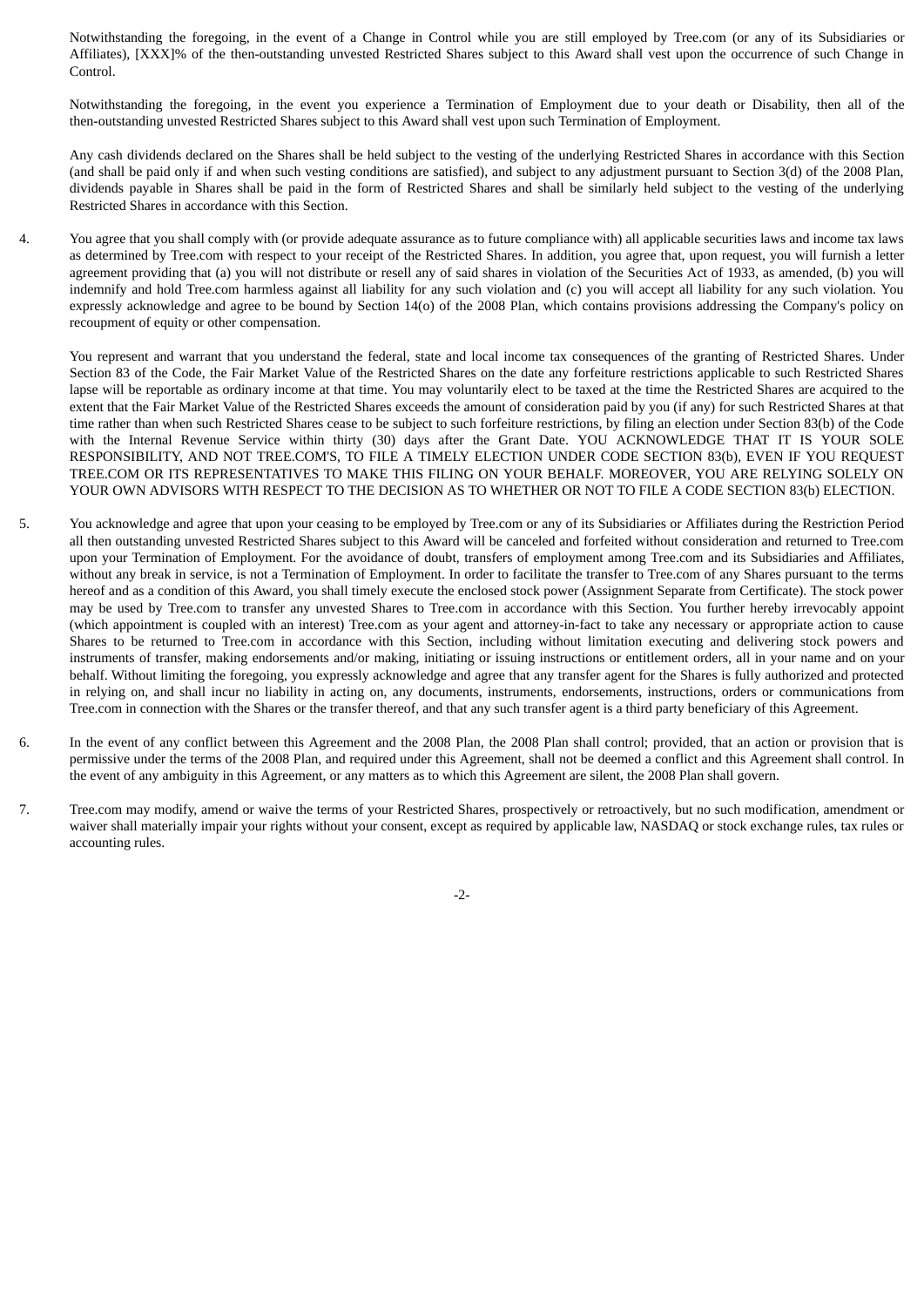- 8. Your acceptance of the Restricted Shares constitutes your authorization of the release from time to time to Tree.com or any of its Subsidiaries or Affiliates and to the Agent (together, the "Relevant Companies") of any and all personal or professional data that is necessary or desirable for the administration of your Restricted Shares and/or the 2008 Plan (the "Relevant Information"). Without limiting the above, this authorization permits your employing company to collect, process, register and transfer to the Relevant Companies all Relevant Information (including any professional and personal data that may be useful or necessary for the purposes of the administration of the Restricted Shares and/or the 2008 Plan and/or to implement or structure any further grants of equity awards (if any)). The acceptance of the Restricted Shares also constitutes your authorization of the transfer of the Relevant Information to any jurisdiction in which Tree.com, your employing company or the Agent considers appropriate. You shall have access to, and the right to change, the Relevant Information, which will only be used in accordance with applicable law.
- 9. Your Award is not intended to constitute "nonqualified deferred compensation" within the meaning of Section 409A of the Code and the rules and regulations issued thereunder ("Section 409A"). In no event shall Tree.com be required to pay you any "gross‑up" or other payment with respect to any taxes or penalties imposed under Section 409A or Code Sections 280G or 4999 with respect to any amounts or benefits paid to you in respect of your Award.
- 10. In the event any provision of this Agreement shall be held illegal or invalid for any reason, the illegality or invalidity shall not affect the remaining parts of the Agreement, and the Agreement shall be construed and enforced as if the illegal or invalid provision had not been included. This Agreement and the 2008 Plan, constitutes the final understanding between you and Tree.com regarding the Restricted Shares. Any prior agreements, commitments or negotiations concerning the Restricted Shares are superseded.
- 11. Any certificate(s) for the Restricted Shares may, in the discretion of Tree.com, be deposited in escrow with the Secretary of Tree.com (or his/her designee) to be held until vesting. No stock certificates evidencing Shares free from a restrictive legend shall be delivered to you until you have paid to Tree.com the amount that must be withheld with respect to those Shares under federal, state and local income and employment tax laws (the "Applicable Withholding Taxes") or you and Tree.com have made arrangements that are agreed to in writing by Tree.com for the payment of such taxes. Unless you inform Tree.com in writing before the applicable date of vesting that you will timely pay the Applicable Withholding Taxes amount then due with cash, Tree.com shall automatically retain that number of Shares (valued at their Fair Market Value as of the applicable date of vesting of the Restricted Shares) that would satisfy the Applicable Withholding Taxes.

IN WITNESS WHEREOF, Tree.com has caused this Agreement to be executed by its duly authorized officer, and you have hereunto set your hand, all effective as of the Grant Date listed above. By signing below, you are also acknowledging receipt of copies of the 2008 Plan and the 2008 Plan's prospectus.

| TREE.COM, INC. |  |  |
|----------------|--|--|
| By:            |  |  |
| Title:         |  |  |
|                |  |  |

[NAME]

-3-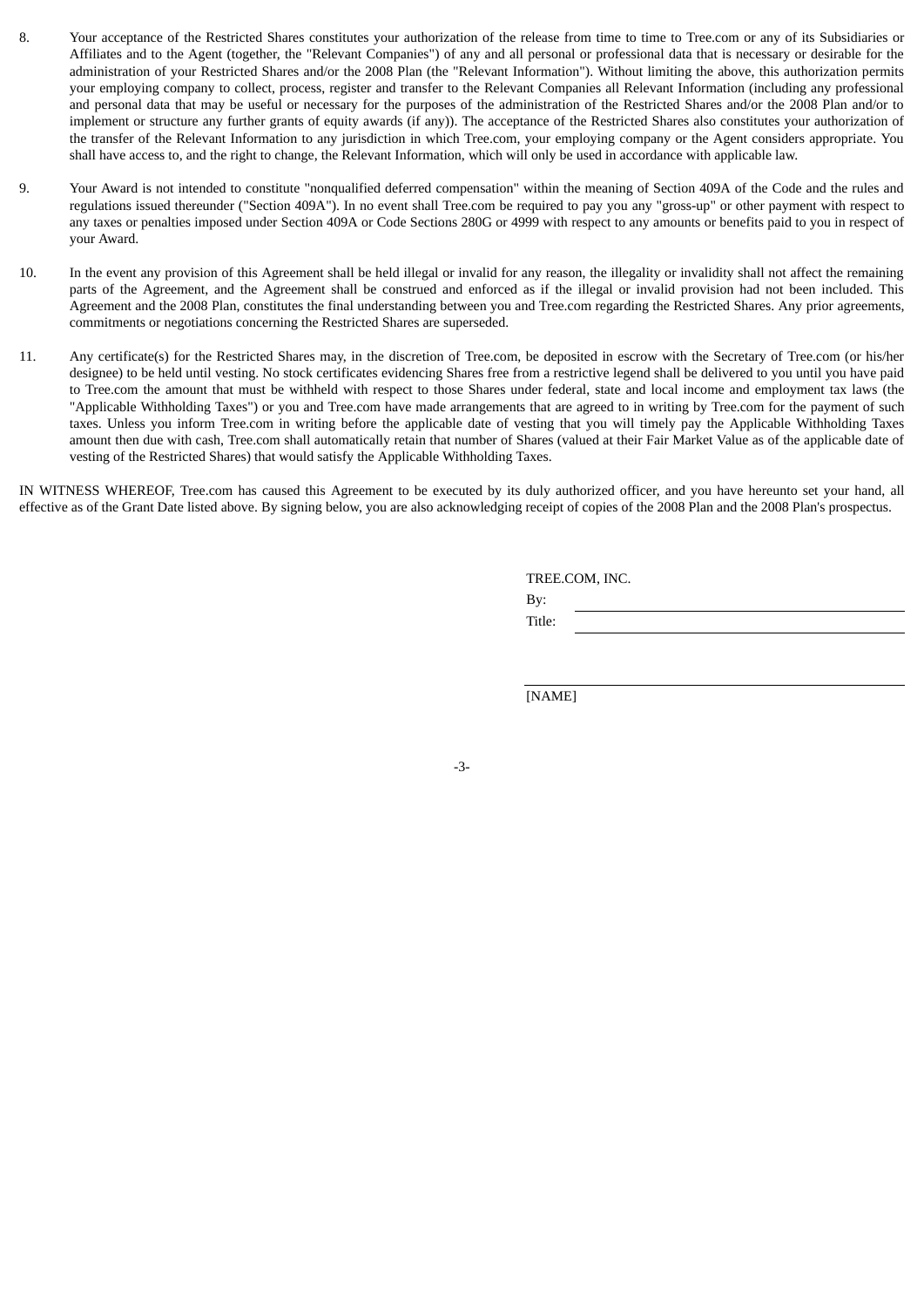# **ASSIGNMENT SEPARATE FROM CERTIFICATE** (Stock Power)

FOR VALUE RECEIVED, the undersigned does hereby assign and transfer unto

Name:

Address:

Social Security or Taxpayer Identification Number:

shares of the Stock of

represented by Certificate No(s).

herewith, standing in the name of the undersigned, and does hereby appoint

attorney, with full power of substitution, to transfer said shares on the books of said corporation.

*Signature:*

Date:

[NAME]

-4-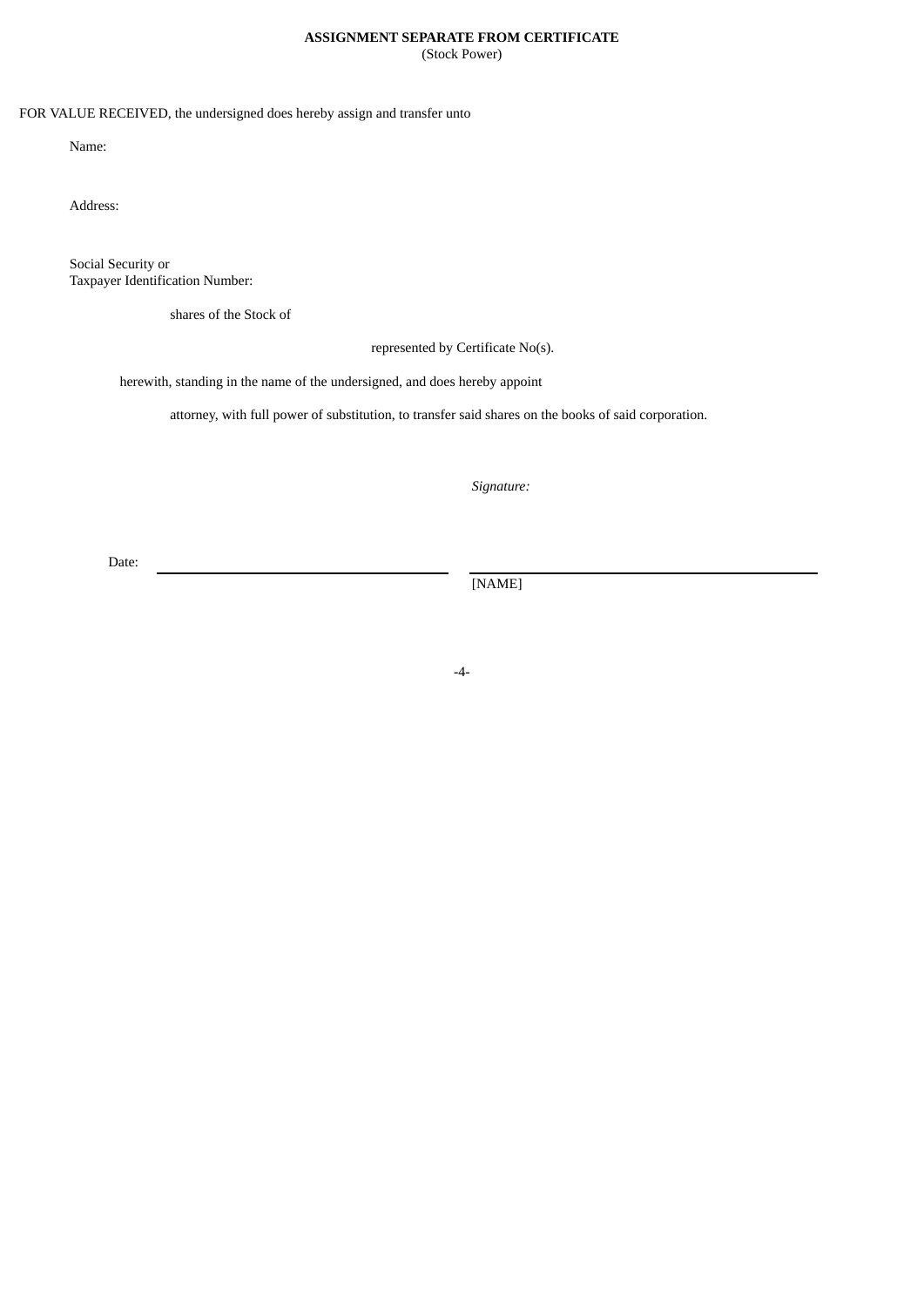## **Notice of [YEAR] Stock Option Award Granted Under the Tree.com, Inc. 2008 Stock and Annual Incentive Plan**

Important Note: You must login to your account to obtain other important information concerning this Award, such as a copy of the Tree.com 2008 Stock and Annual Incentive Plan as the same has been amended and restated from time to time up to the date of this Award (the "2008 Plan") and the Terms and Conditions for Restricted Stock Unit Awards (the "Terms and Conditions"). Additional copies of these documents are also available on the MyEquity page of the Company intranet or upon request from your Human Resources Department. You acknowledge that you have received **copies of the 2008 Plan and the 2008 Plan's prospectus.**

| <b>Award Recipient:</b>                                 |                                                                                                                                                                                                                                                                                                                                                                                                                                                                                                         |
|---------------------------------------------------------|---------------------------------------------------------------------------------------------------------------------------------------------------------------------------------------------------------------------------------------------------------------------------------------------------------------------------------------------------------------------------------------------------------------------------------------------------------------------------------------------------------|
| [YEAR] Stock Option Award:                              | Under the 2008 Plan:                                                                                                                                                                                                                                                                                                                                                                                                                                                                                    |
|                                                         | You have been awarded a nonqualified option to acquire xxx Shares of Tree.com common stock at an<br>"Exercise Price" of \$xxx per Share ("Stock Option");                                                                                                                                                                                                                                                                                                                                               |
| <b>Award Date:</b>                                      | $\sim$ 201 $\sim$                                                                                                                                                                                                                                                                                                                                                                                                                                                                                       |
| <b>Vesting Schedule:</b>                                | Subject to your continued employment with Tree.com or its Subsidiaries or Affiliates, your Stock Option<br>shall, subject to the provisions of the 2008 Plan, vest and no longer be subject to any vesting<br>restriction in three equal annual installments (rounded to nearest whole number) on each of the first<br>three anniversaries of your Award Date, beginning [DATE].                                                                                                                        |
| <b>Expiration Date:</b>                                 | Once vested, your Stock Option will expire upon the earlier of (i) the expiration of the 12-month period<br>following your Termination of Employment for any reason other than death, Disability or Retirement, (ii)<br>the expiration of the one-year period following your Termination of Employment due to death, Disability or<br>Retirement or (iii) 10 years from your Award Date (the "Expiration Date"), except as otherwise provided in<br>the 2008 Plan or the attached Terms and Conditions. |
|                                                         | If you do not exercise your vested Stock Option before the Expiration Date, your unexercised Stock Option<br>will be forfeited and canceled in its entirety.                                                                                                                                                                                                                                                                                                                                            |
| <b>Impact of a Termination of</b><br><b>Employment:</b> | Except as otherwise provided in the 2008 Plan, and any employment agreement between you and<br>Tree.com, the unvested portion of this Stock Option will be forfeited without consideration and canceled in<br>its entirety upon your Termination of Employment.                                                                                                                                                                                                                                         |
| <b>Terms and Conditions:</b>                            | Capitalized terms used (but not defined) in this Award Notice shall have the meanings set forth in the 2008<br>Plan.                                                                                                                                                                                                                                                                                                                                                                                    |
|                                                         | Your Stock Option is subject to the Terms and Conditions attached hereto and to the 2008 Plan, which are<br>posted on www.benefitaccess.com and incorporated herein by reference, and any employment agreement<br>between you and Tree.com. Copies of these documents are also available upon request from your Human<br>Resources Department. In the event of a conflict between the Terms and Conditions and this Notice, this<br>Notice shall control.                                               |
|                                                         | Without a complete review of these documents, you will not have a full understanding of all the material<br>terms of your Stock Option.                                                                                                                                                                                                                                                                                                                                                                 |

-1-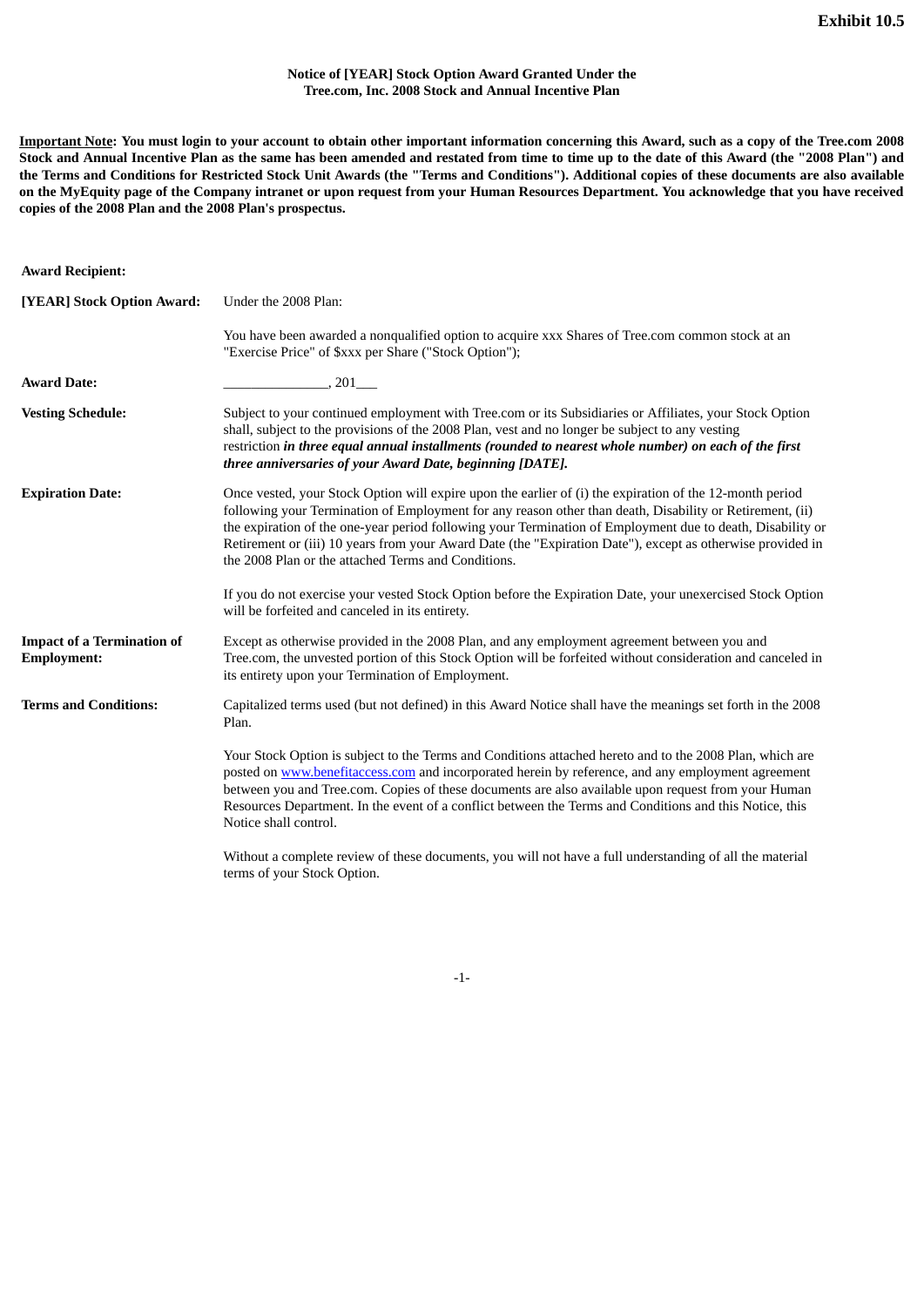#### **Terms and Conditions for Stock Option Award**

#### **Overview**

These Terms and Conditions apply to the stock option (the "Award") awarded to you by Tree.com, Inc. ("Tree.com" or the "Company") pursuant to Section 5 of the Tree.com 2008 Stock and Annual Incentive Plan as the same has been amended and restated from time to time (the "2008 Plan"). You were notified of your Award by way of an award notice (the "Award Notice"). All capitalized terms used herein, to the extent not defined, shall have the meaning as set forth in the 2008 Plan.

#### **Continuous Service**

In order for the Award to vest, you must be continuously employed by Tree.com or any of its Subsidiaries or Affiliates during the Restriction Period (as defined below) or as otherwise provided in the Vesting section below. Nothing in your Award Notice, these Terms and Conditions, or the 2008 Plan shall confer upon you any right to continue in the employ or service of Tree.com or any of its Subsidiaries or Affiliates or interfere in any way with their rights to terminate your employment or service at any time and for any or no reason.

#### **Vesting**

Subject to the Award Notice, these Terms and Conditions and the 2008 Plan, the Award shall vest and no longer be subject to satisfaction of any restriction on the dates and subject to any applicable performance conditions (such period during which restrictions apply is the "Restriction Period") as set forth in the Vesting Schedule section of the Award Notice.

Notwithstanding the foregoing, 100% of your then-outstanding and unvested portion of your Award shall vest upon the occurrence of a Change in Control which occurs during your employment with Tree. Com (or any Subsidiary or Affiliate). The term "Change in Control" is defined in the 2008 Plan, and includes certain events affecting Tree.com (not events only affecting specific businesses of Tree.com).

Notwithstanding the foregoing, in the event you experience a Termination of Employment due to your death or Disability, then 100% of your thenoutstanding and unvested portion of your Award shall vest upon such Termination of Employment.

[Include any other specific vesting events approved by the Compensation Committee.]

## **Termination of Employment**

Upon your Termination of Employment with Tree.com or any of its Subsidiaries or Affiliates during the Restriction Period for any reason, any unvested portion of this Award shall be forfeited and canceled in its entirety without consideration effective immediately upon such Termination of Employment. The then vested portion of this Stock Option may remain exercisable after your Termination Employment to the extent permitted under Plan section 5(i).

For the avoidance of doubt, transfers of employment among the Company and its Subsidiaries and Affiliates, without any break in service, is not a Termination of Employment.

#### **Exercise**

When you wish to exercise this Award, you must notify the Company by filing a "Notice of Exercise" in the form prescribed by Tree.com at the address given on the form. Your notice must specify how many Shares you wish to purchase and is subject to the minimum purchase limitation set forth in Plan section 5(g). The notice can only become effective after it is received and approved by the Company. If someone else wants to exercise this Stock Option after your death, that person must prove to the Company's satisfaction that he or she is entitled to do so.

When you submit your Notice of Exercise, you must include payment of the aggregate Exercise Price for the Shares you are purchasing. Payment may be made in one (or a combination) of (i) certified or bank check or (ii) to the extent approved by the Committee by any of the methods described in Plan sections  $5(g)(i)$ ,  $5(g)(ii)$ , or  $5(g)(iii)$ .

## **Taxes and Withholding**

No later than the date as of which an amount in respect of any part of this Award first becomes includable in your gross income for federal, state, local or foreign income or employment or other tax purposes, Tree.com or its Subsidiaries and/or Affiliates

-2-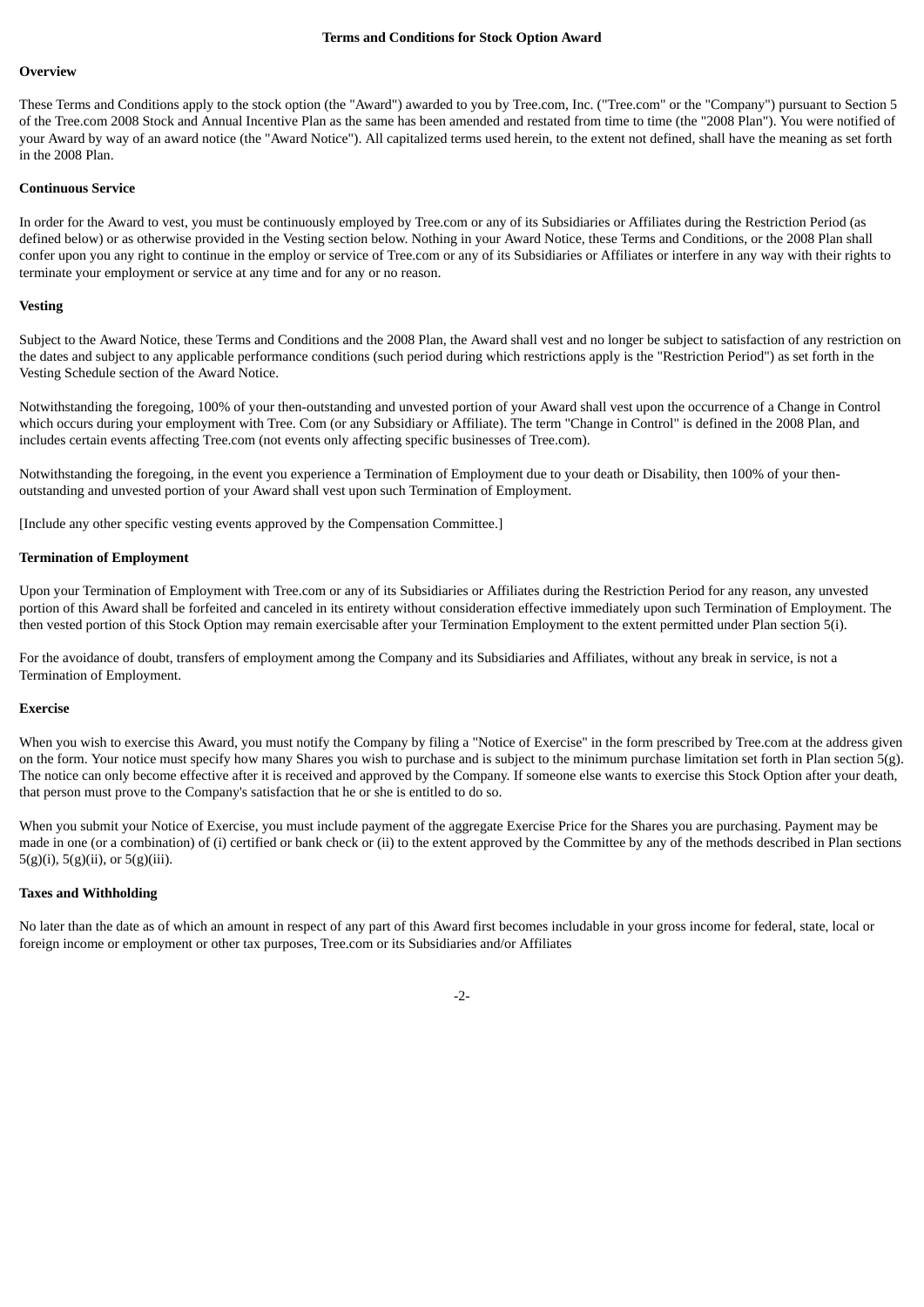shall, unless prohibited by law, have the right to deduct any federal, state, local or foreign taxes of any kind required by law to be withheld with respect to such amount due to you, including deducting such amount from the delivery of Shares or cash issued upon settlement of the Award that gives rise to the withholding requirement. In the event Shares are deducted to cover tax withholdings, the number of Shares withheld shall generally have a Fair Market Value equal to the aggregate amount of Tree.com's withholding obligation on the date of exercise of the Stock Option. If the event that any such deduction and/or withholding is prohibited by law, you shall, prior to or contemporaneously with the settlement of your Award, be required to pay to Tree.com, or make arrangements satisfactory to Tree.com regarding the payment of, any federal, state, local or foreign taxes of any kind required by law to be withheld with respect to such amount. To the extent approved by the Committee, you may satisfy the applicable tax withholding amounts as permitted under Plan section 14(d).

## **Non-Transferability of the Award**

Your Award shall not be transferable by you by means of sale, assignment, exchange, encumbrance, pledge, hedge or otherwise except as may be permitted under Plan section 5(j).

## **No Rights as a Stockholder**

Until your Award is exercised and settled with Shares, you shall not be entitled to any rights of a stockholder with respect to the Award (including the right to vote the underlying Shares or receive dividends). Moreover, if Tree.com declares and pays dividends on the Common Stock during the Restriction Period, this Award will not be credited with any dividends.

## **Other Restrictions**

The Award shall be subject to the requirement that, if at any time the Committee shall determine that (i) the listing, registration or qualification of the Shares of Common Stock subject or related thereto upon any securities exchange or under any state or federal law, or (ii) the consent or approval of any government regulatory body is necessary or desirable as a condition of, or in connection with, the delivery of Shares, then in any such event, the Award and/or any issuance of Shares under the Award shall not be effective unless such listing, registration, qualification, consent or approval shall have been effected or obtained free of any conditions not acceptable to the Committee.

## **Conflicts and Interpretation**

In the event of any conflict between these Terms and Conditions and the 2008 Plan, the 2008 Plan shall control; provided, that an action or provision that is permissive under the terms of the 2008 Plan, and required under these Terms and Conditions, shall not be deemed a conflict and these Terms and Conditions shall control. In the event of any ambiguity in these Terms and Conditions, or any matters as to which these Terms and Conditions are silent, the 2008 Plan shall govern. In the event of (i) any conflict between the Award Notice (or any information posted on Tree.com's intranet or given to you directly or indirectly through the Agent (including information posted on https://www.benefitaccess.com) and Tree.com's books and records, or (ii) ambiguity in the Award Notice (or any information posted on Tree.com's intranet or given to you directly or indirectly through the Agent (including information posted on https://www.benefitaccess.com), Tree.com's books and records shall control.

#### **Amendment**

Tree.com may modify, amend or waive the terms of your Awards, prospectively or retroactively, but no such modification, amendment or waiver shall materially impair your rights without your consent, except as required by applicable law, NASDAQ or stock exchange rules, tax rules or accounting rules.

## **Data Protection**

The acceptance of your Award constitutes your authorization of the release from time to time to Tree.com or any of its Subsidiaries or Affiliates and to the Agent (together, the "Relevant Companies") of any and all personal or professional data that is necessary or desirable for the administration of your Award and/or the 2008 Plan (the "Relevant Information"). Without limiting the above, this authorization permits your employing company to collect, process, register and transfer to the Relevant Companies all Relevant Information (including any professional and personal data that may be useful or necessary for the purposes of the administration of your Award and/or the 2008 Plan and/or to implement or structure any further grants of equity awards (if any)). The acceptance of your Award also constitutes your authorization of the transfer of the Relevant Information to any jurisdiction in which Tree.com, your employing company or the Agent considers appropriate. You shall have access to, and the right to change, the Relevant Information, which will only be used in accordance with applicable law.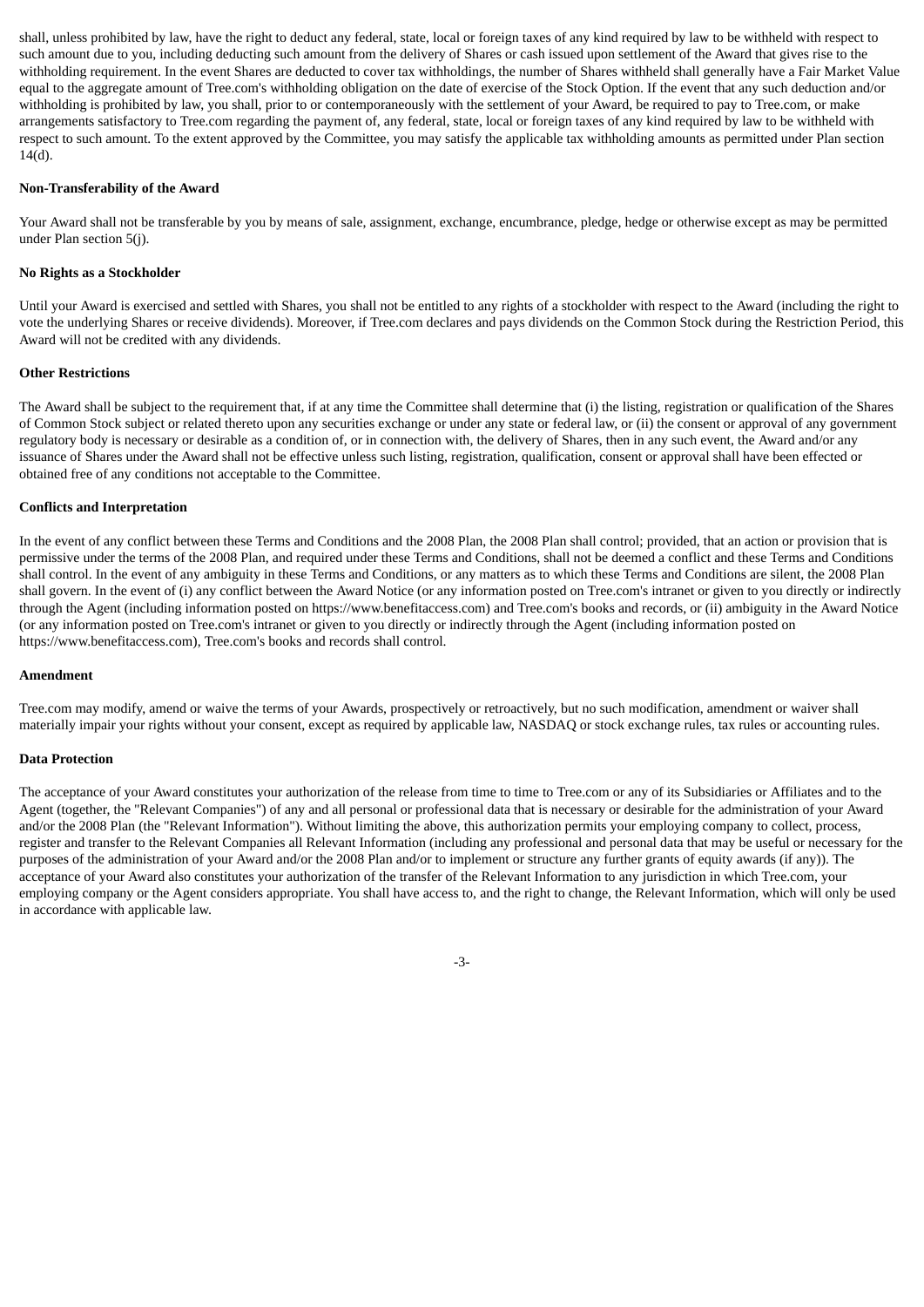# **Sections 409A, 280G and 4999 of the Code**

Your Award is not intended to constitute "nonqualified deferred compensation" within the meaning of Section 409A of the Code and related rules and regulations ("Section 409A"). In no event shall Tree.com be required **t**o pay you any "gross-up" or other payment with respect to any taxes or penalties imposed under Section 409A (or Code Section 280G or 4999) with respect to any amounts or benefits paid to you in respect of your Award.

## **Notification of Changes**

Any changes to these Terms and Conditions shall either be posted on Tree.com's intranet or communicated (either directly by Tree.com or indirectly through any of its Subsidiaries, Affiliates or the Agent) to you electronically via e-mail (or otherwise in writing) after such change becomes effective.

-4-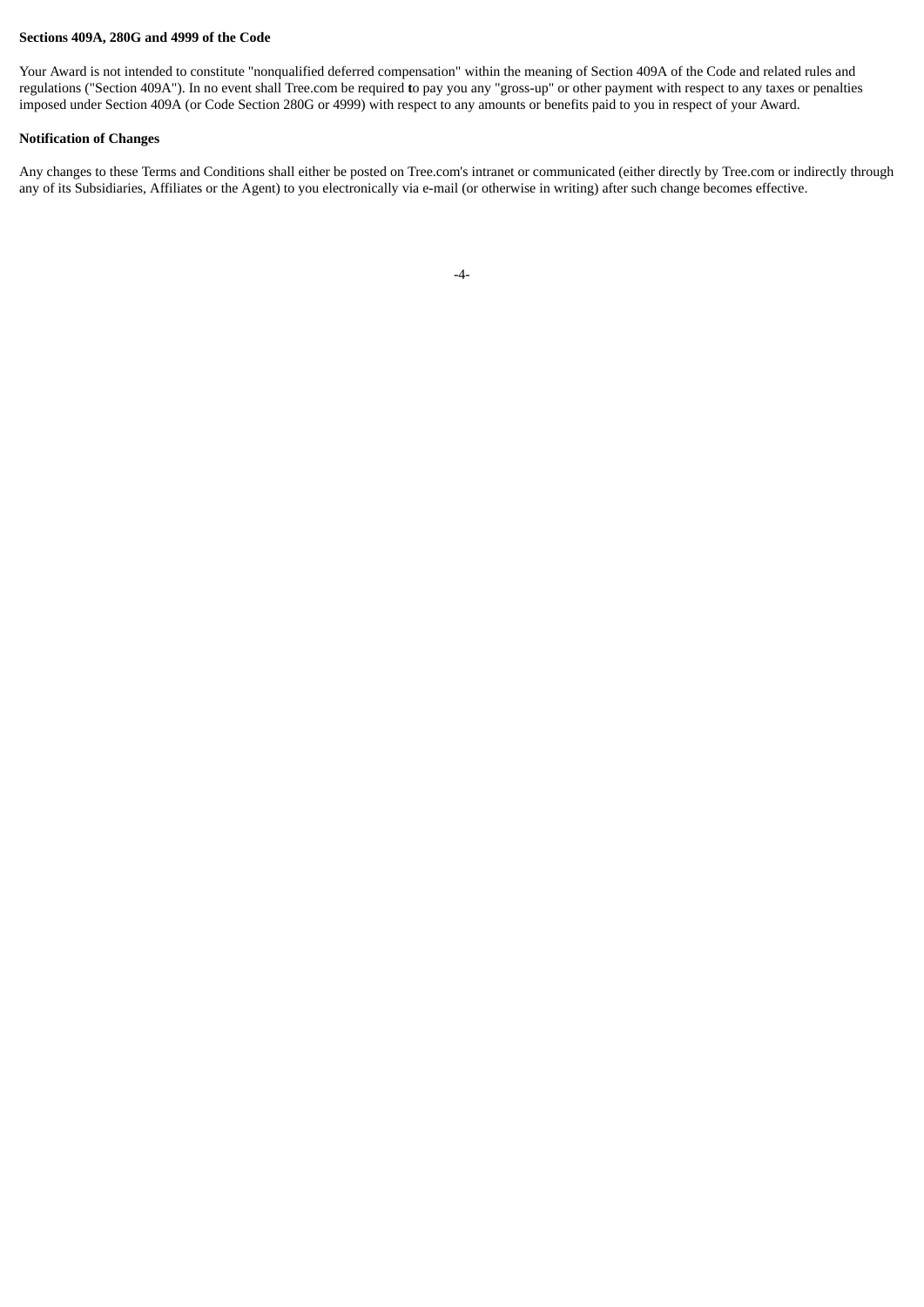#### **CERTIFICATION**

I, Douglas R. Lebda, certify that:

- 1. I have reviewed this quarterly report on Form 10-Q for the period ended March 31, 2014 of Tree.com, Inc.;
- 2. Based on my knowledge, this report does not contain any untrue statement of a material fact or omit to state a material fact necessary to make the statements made, in light of the circumstances under which such statements were made, not misleading with respect to the period covered by this report;
- 3. Based on my knowledge, the financial statements, and other financial information included in this report, fairly present in all material respects the financial condition, results of operations and cash flows of the registrant as of, and for, the periods presented in this report;
- 4. The registrant's other certifying officer(s) and I are responsible for establishing and maintaining disclosure controls and procedures (as defined in Exchange Act Rules 13a-15(e) and 15d-15(e)) and internal control over financial reporting (as defined in Exchange Act Rules 13a-15(f) and 15d-15(f)) for the registrant and have:
	- (a) Designed such disclosure controls and procedures, or caused such disclosure controls and procedures to be designed under our supervision, to ensure that material information relating to the registrant, including its consolidated subsidiaries, is made known to us by others within those entities, particularly during the period in which this report is being prepared;
	- (b) Designed such internal control over financial reporting, or caused such internal control over financial reporting to be designed under our supervision, to provide reasonable assurance regarding the reliability of financial reporting and the preparation of financial statements for external purposes in accordance with generally accepted accounting principles;
	- (c) Evaluated the effectiveness of the registrant's disclosure controls and procedures and presented in this report our conclusions about the effectiveness of the disclosure controls and procedures, as of the end of the period covered by this report based on such evaluation; and
	- (d) Disclosed in this report any change in the registrant's internal control over financial reporting that occurred during the registrant's most recent fiscal quarter (the registrant's fourth fiscal quarter in the case of an annual report) that has materially affected, or is reasonably likely to materially affect, the registrant's internal control over financial reporting; and
- 5. The registrant's other certifying officer(s) and I have disclosed, based on our most recent evaluation of internal control over financial reporting, to the registrant's auditors and the audit committee of the registrant's board of directors (or persons performing the equivalent functions):
	- (a) All significant deficiencies and material weaknesses in the design or operation of internal control over financial reporting which are reasonably likely to adversely affect the registrant's ability to record, process, summarize and report financial information; and
	- (b) Any fraud, whether or not material, that involves management or other employees who have a significant role in the registrant's internal control over financial reporting.

Date: May 7, 2014

/s/ Douglas R. Lebda

Douglas R. Lebda *Chairman and Chief Executive Officer (principal executive officer)*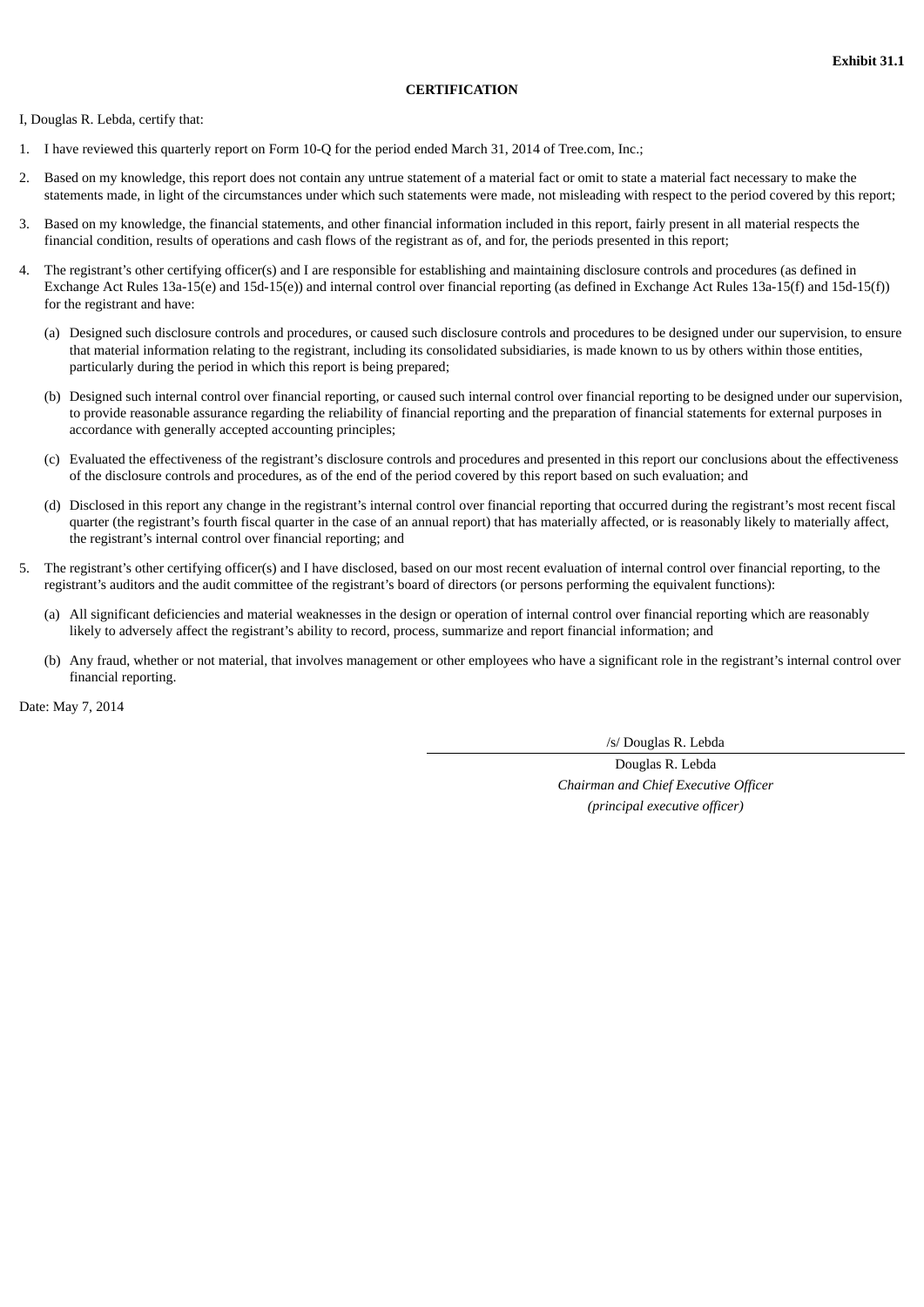#### **CERTIFICATION**

I, Alexander Mandel, certify that:

- 1. I have reviewed this quarterly report on Form 10-Q for the period ended March 31, 2014 of Tree.com, Inc.;
- 2. Based on my knowledge, this report does not contain any untrue statement of a material fact or omit to state a material fact necessary to make the statements made, in light of the circumstances under which such statements were made, not misleading with respect to the period covered by this report;
- 3. Based on my knowledge, the financial statements, and other financial information included in this report, fairly present in all material respects the financial condition, results of operations and cash flows of the registrant as of, and for, the periods presented in this report;
- 4. The registrant's other certifying officer(s) and I are responsible for establishing and maintaining disclosure controls and procedures (as defined in Exchange Act Rules 13a-15(e) and 15d-15(e)) and internal control over financial reporting (as defined in Exchange Act Rules 13a-15(f) and 15d-15(f)) for the registrant and have:
	- (a) Designed such disclosure controls and procedures, or caused such disclosure controls and procedures to be designed under our supervision, to ensure that material information relating to the registrant, including its consolidated subsidiaries, is made known to us by others within those entities, particularly during the period in which this report is being prepared;
	- (b) Designed such internal control over financial reporting, or caused such internal control over financial reporting to be designed under our supervision, to provide reasonable assurance regarding the reliability of financial reporting and the preparation of financial statements for external purposes in accordance with generally accepted accounting principles;
	- (c) Evaluated the effectiveness of the registrant's disclosure controls and procedures and presented in this report our conclusions about the effectiveness of the disclosure controls and procedures, as of the end of the period covered by this report based on such evaluation; and
	- (d) Disclosed in this report any change in the registrant's internal control over financial reporting that occurred during the registrant's most recent fiscal quarter (the registrant's fourth fiscal quarter in the case of an annual report) that has materially affected, or is reasonably likely to materially affect, the registrant's internal control over financial reporting; and
- 5. The registrant's other certifying officer(s) and I have disclosed, based on our most recent evaluation of internal control over financial reporting, to the registrant's auditors and the audit committee of the registrant's board of directors (or persons performing the equivalent functions):
	- (a) All significant deficiencies and material weaknesses in the design or operation of internal control over financial reporting which are reasonably likely to adversely affect the registrant's ability to record, process, summarize and report financial information; and
	- (b) Any fraud, whether or not material, that involves management or other employees who have a significant role in the registrant's internal control over financial reporting.

Date: May 7, 2014

/s/ Alexander Mandel

Alexander Mandel *Chief Financial Officer (principal financial officer)*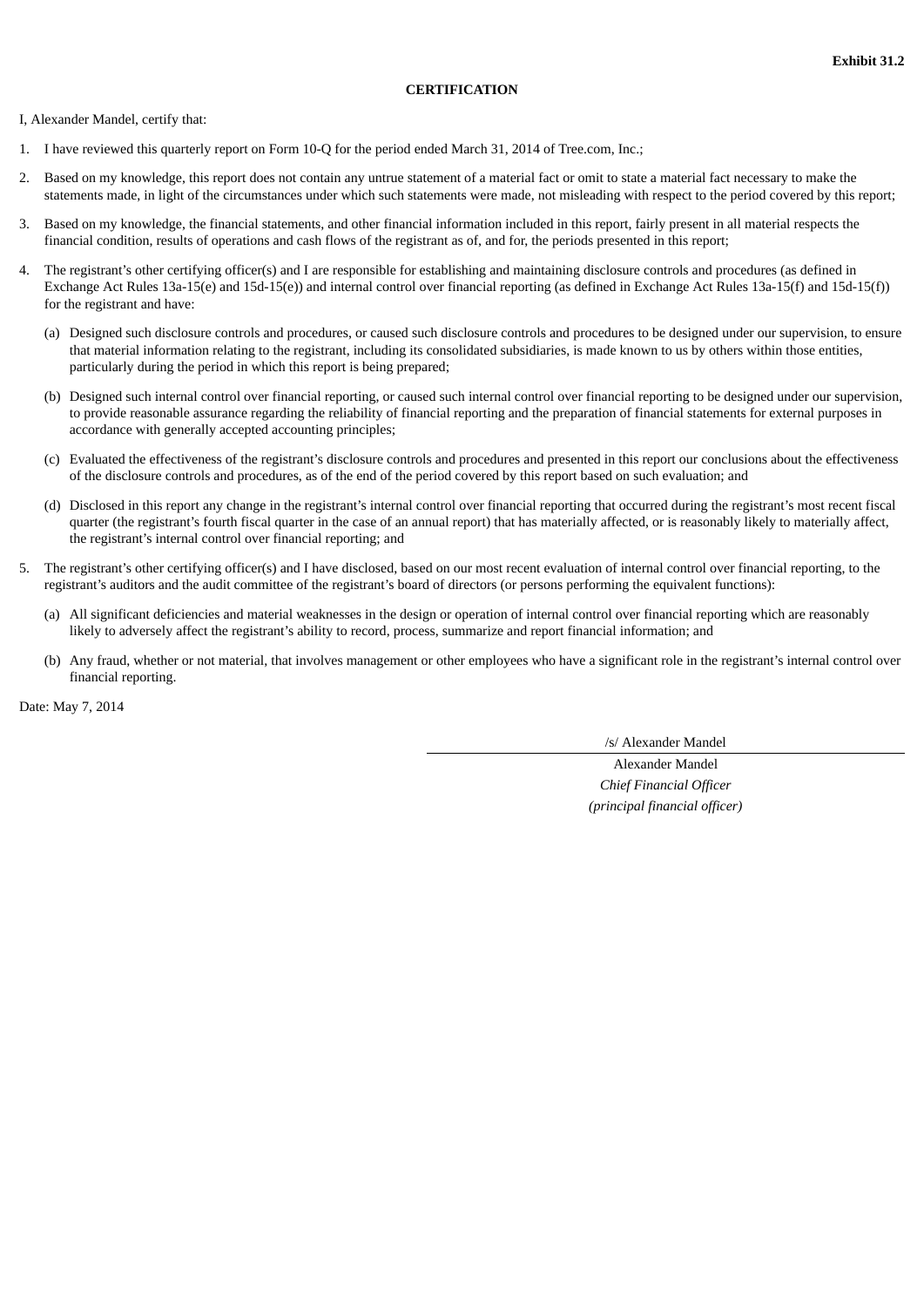## **CERTIFICATION OF THE PRINCIPAL EXECUTIVE OFFICER**

# **PURSUANT TO 18 U.S.C. SECTION 1350,**

**AS ADOPTED PURSUANT TO**

### **SECTION 906 OF THE SARBANES-OXLEY ACT OF 2002**

I, Douglas R. Lebda, certify, pursuant to 18 U.S.C. Section 1350, as adopted pursuant to Section 906 of the Sarbanes-Oxley Act of 2002, that to my knowledge:

(1) the Quarterly Report on Form 10-Q for the fiscal quarter ended March 31, 2014 of Tree.com, Inc. (the "Report") which this statement accompanies fully complies with the requirements of Section 13(a) or 15(d) of the Securities Exchange Act of 1934 (15 U.S.C. 78m or 78o(d)); and

(2) the information contained in the Report fairly presents, in all material respects, the financial condition and results of operations of Tree.com, Inc.

Date: May 7, 2014

/s/ Douglas R. Lebda

Douglas R. Lebda *Chairman and Chief Executive Officer (principal executive officer)*